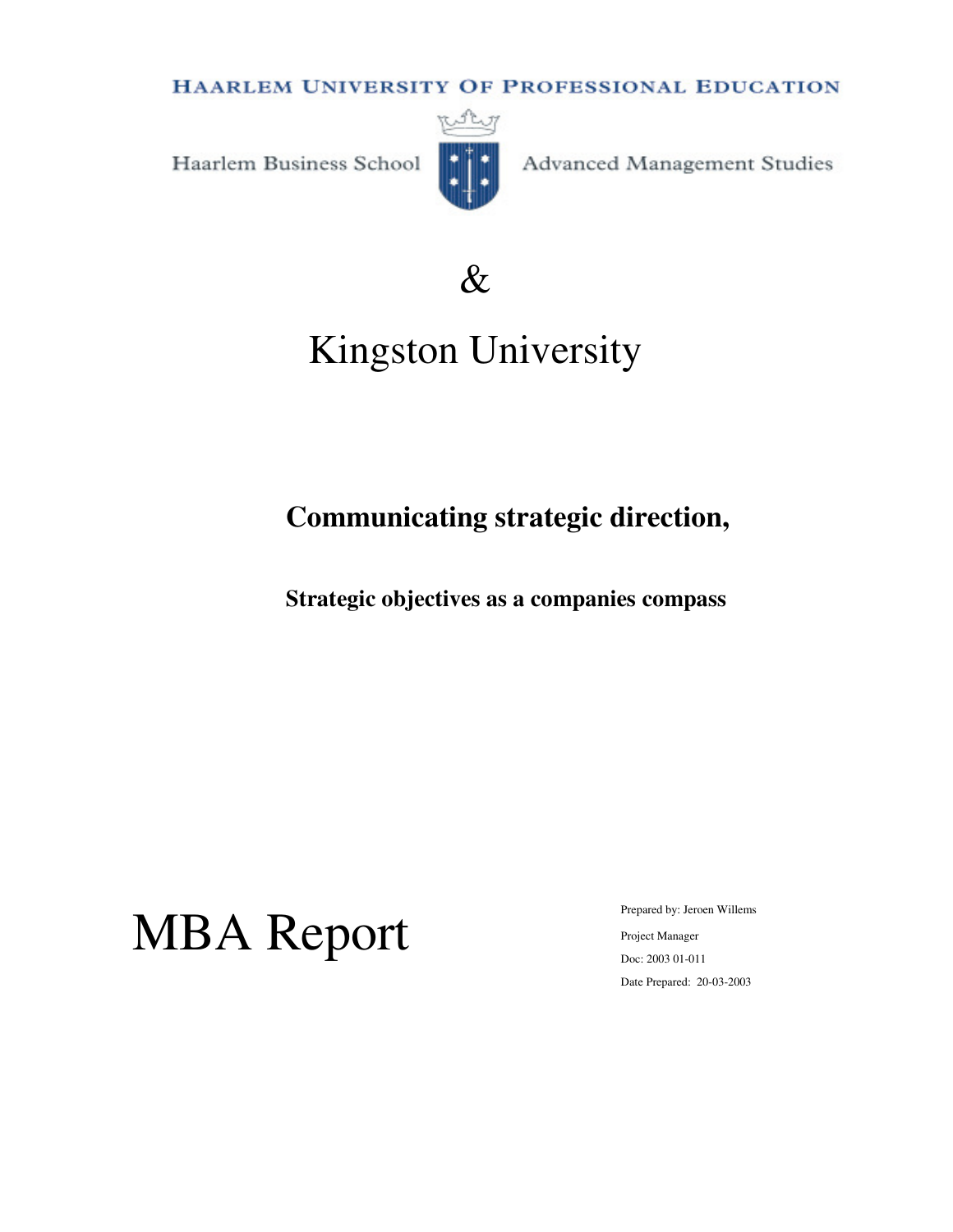## **Management summary**

The purpose of this report is to identify ways for Hewlett Packard Services management to communicate a new strategy towards a new organization. This report aims to provide a framework that may help to align the intended and perceived strategy for a new organization, "the New Hewlett Packard". The research was conducted within the Dutch Hewlett Packard services organization.

The "new HP is the result of the merger between Hewlett Packard (HP) and Compaq Pre-merger HP was one of the major players in the ICT arena. The company used to be successful because of its focus on product quality. The company was reshaped into three strategic business units; business computing, imaging & printing and embedded & personal systems

Pre-merger Compaq was one of the major competitors of the pre-merger HP. Pre-merger Compaq operated with 4 business units; enterprise computing, Compaq global services, commercial personal computing and consumer.

The main reasons for HP and Compaq management to conduct the merger may have been to be to increase customer reach, achieve economies of scale, maximise supply chain efficiency and increase customer value by making full use of the capabilities of both pre-merger HP and pre-merger Compaq.

In order to manage the merger efficiently and to maintain momentum, the "New HP" defined an adapt-and-go integration strategy. Adapt & Go means that the integration plan provides the structure and constraints for the merger process, but that pragmatic changes are allowed to provide the necessary flexibility. The new HP was structured into four strategic business units; personal systems, imaging & printing, enterprise systems and HP services.

The result of the Adapt & Go strategy is that the management team will be composed of the premerger HP and pre-merger Compaq managers.

Generally, a new strategy is designed by applying a strategic planning process. This process is well defined with the New HP. Resulting of the strategic planning process are the strategic objectives. These strategic objectives are used to measure the performance of the company against it's mission. Strategic objectives are statements of specific outcomes that must be achieved, be specific, measurable, agreed with the actors, realistic and time-based.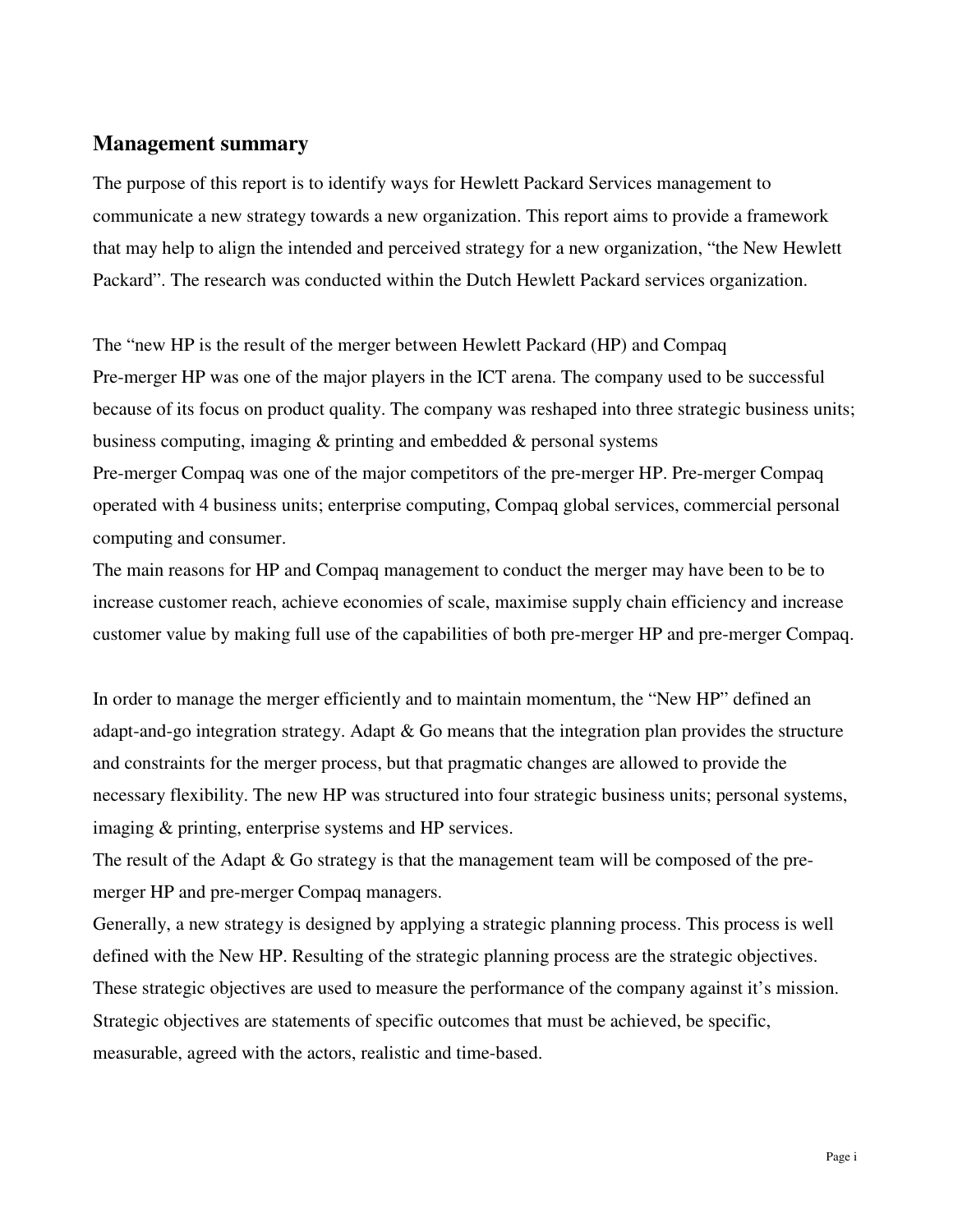The managers from pre-merger HP and Compaq may interpret the strategic objectives in different ways, which leads to the problem statement;

How can HPS senior management deal with the various interpretations of the strategic objectives by middle management?

Mintzberg & Waters's model of intended v.s. realized strategy was used to provide the framework for this report. The part of the strategy that is not realised, is generally replaced by a strategy that emerges from the organisation, the emergent strategy. The part of the intended strategy that is realised is called the deliberate strategy.

Part of the outcome of the strategic execution may be under control of the organisation. For this part of the strategy to be realized as intended, the strategic intentions must have been common to virtually all actors.

This condition prompted the research questions;

- 1. What is the perceived priority of the strategic objectives?
- 2. What is the perceived dependency between the strategic objectives?
- 3. Are the objectives "Common" to all; is there no difference in perception of strategic objectives between the two social groups?

When the new strategy is communicated, there may be resistance from the organization to change direction. On one side stands the long term strategic design that is made by top management with it's strategic intent, which may be a completely different direction than "last years plan". On the other side stands the collective paradigm and idea pool of the managers inside the organisation who may be more committed to the process side of the operations an in better touch with strategic market requirements. There may be a gap between the intended strategy and the strategy as it is perceived by the managers below the senior management team.

This gap may be expressed and measured in terms of objectives, intended v.s. perceived. The gap may cause a deliberate strategy to fall victim of an emergent strategy that is based upon the incorrect assumptions and perceptions, which may result in a realised strategy that fails to fulfil any strategic objective. On the other hand, when the gap is identified and quantified, management may be able to act to close the gap within an acceptable limit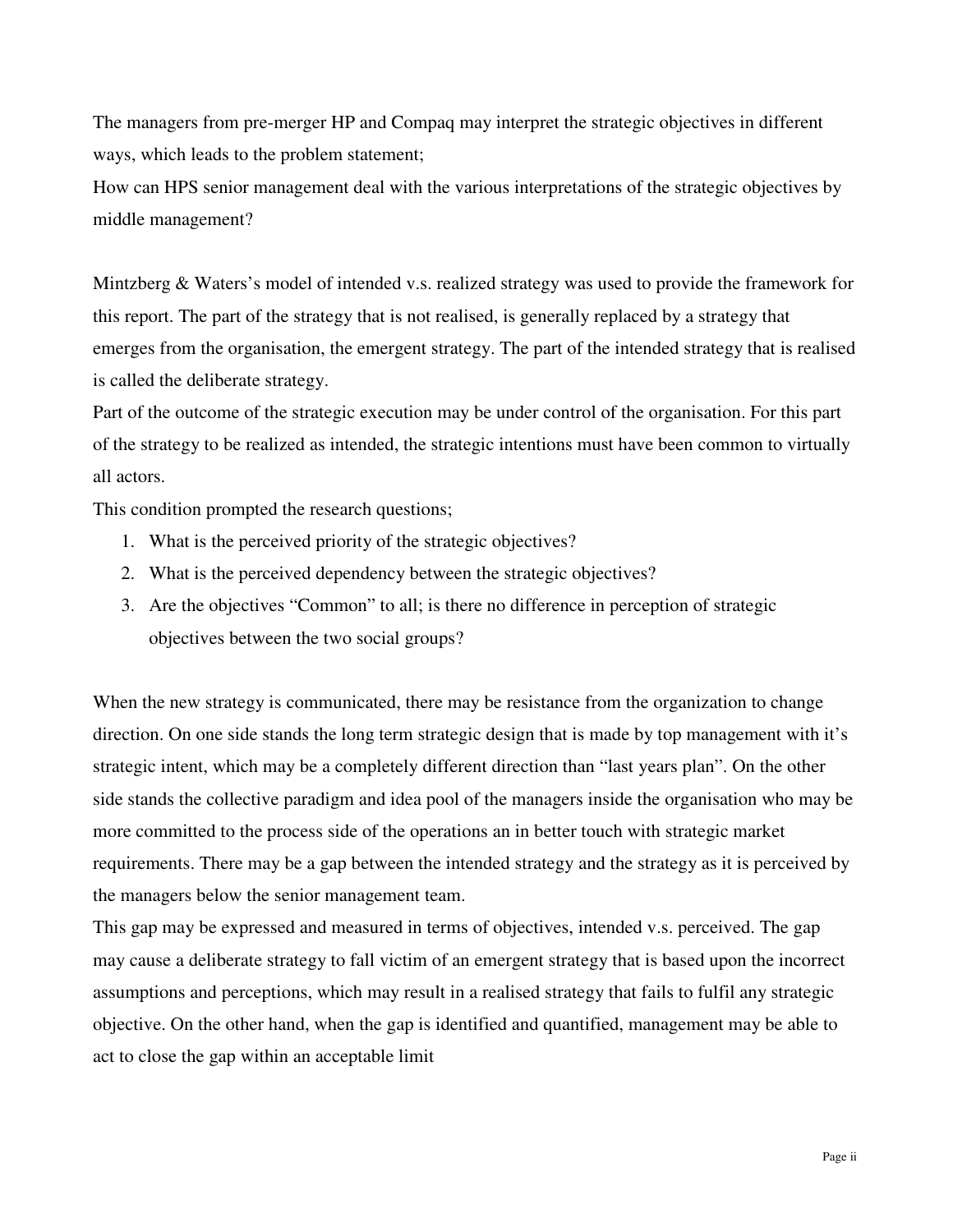A survey was conducted to measure how the strategic objectives were perceived by the management team and to assess if the opinions of the pre-merger HP and pre-merger Compaq managers were significantly different. The pre-merger HP and pre-merger Compaq managers were assumed to belong to two individual social groups.

The conclusions from the demographic part of the survey was that the composition of both social groups as expressed in the amount of years as an employee and years in current position may be considered similar.

The results from the survey were also used to answer the research questions. Research question 1; "*What is the perceived priority of the strategic objectives?"*

The conclusion derived from the "Ranking of objectives": section of the survey is that the two social groups do not appear to have a different opinion in respect to the perception of the priority of the objectives. However, a clear ranking could not be established this way. In the survey section "importance of objectives" the relative importance of the objectives were compared against each other in a pair-wise fashion.

The results from this section implied a priority ranking that could be established by applying logic. The conclusion derived from applying the logic is that the implied priority of the intended priority of the strategic objectives conflicted with the intended ranking.

The intended priority by ranking of the strategic objectives also conflicts with the perceived implied priority of the strategic objectives of each social group. Furthermore, the perceived implied priority of the strategic objectives conflicts between both social groups.

Research question 2 *"What is the perceived dependency between the strategic objectives?"*. The conclusion derived from results of the sections "Importance of objectives": and "Strength of relationship between the objectives" of the survey is that the perceptions of both social groups differ from the intended values.

The results of the section "Importance of objectives" indicate a difference in opinion between both social groups of the perceived values.

The results of the section "Strength of relationship between the objectives" indicates that the opinions of both social groups of the perceived values are similar.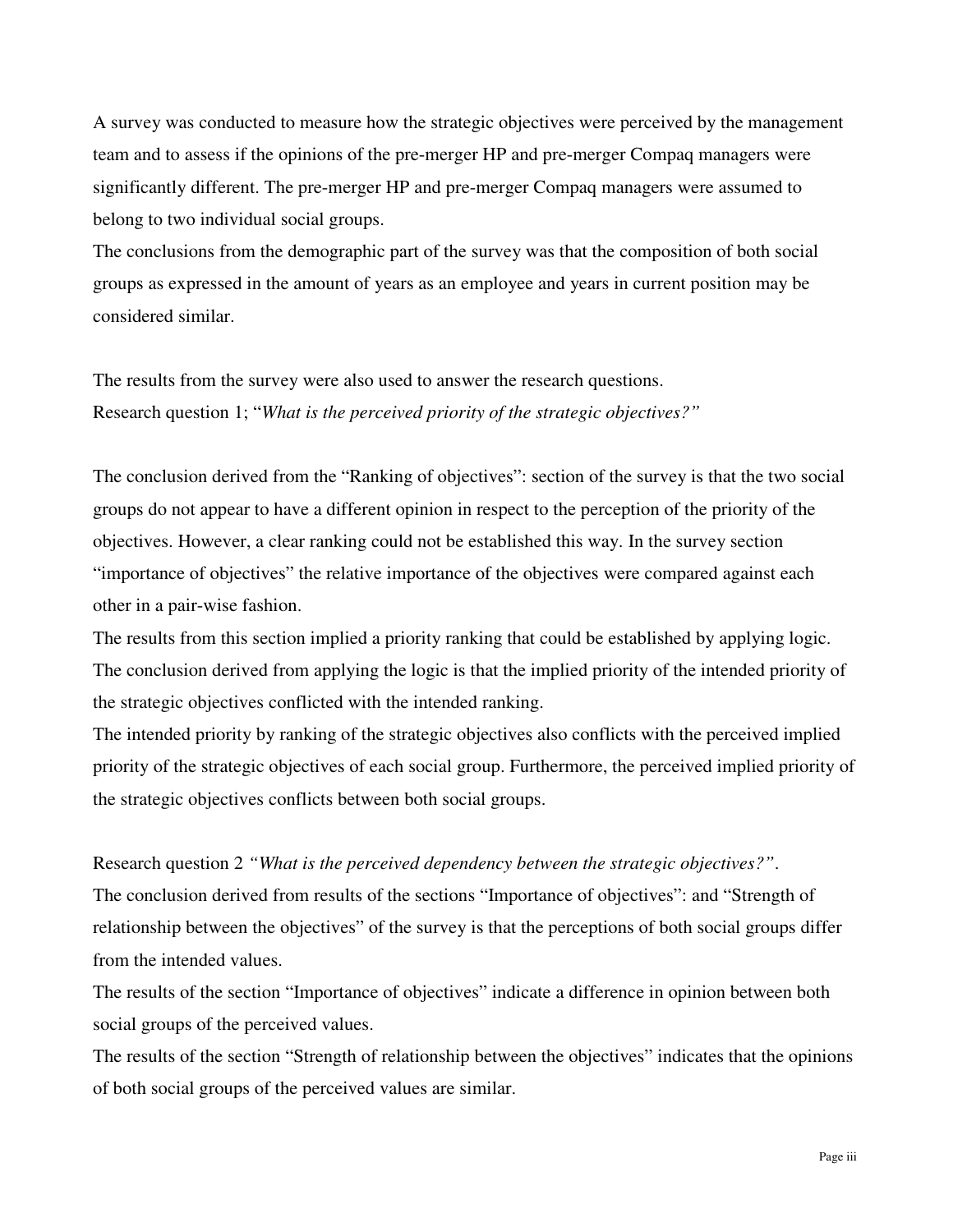Research question 3, "*Are the objectives "Common" to all; is there no difference in perception between the two social groups?".*

The conclusions derived from the previous research questions show that the strategic objectives are not "common" to all, in all cases there is a significant difference between the intended and perceived values of both social groups. Furthermore, in most cases, the opinions of both social groups conflict. At the beginning of the research, the assumption was made that the strategic intentions have existed as precise intentions in the organisation, articulated in a relatively concrete level of detail. However, when the corporate strategic objectives of HP services were evaluated against the criteria, it was concluded that the objectives did not appear to be specific, measurable, time-based or decisive.

Answering the research questions led to resolving the research problem.

# Research problem: *How can HPS senior management deal with the various interpretations of the strategic objectives by middle management?*

Before communicating the strategic objectives, the corporate strategic objectives of HP services would have to be translated to the local level, substantiated and further defined to be decisive, specific, measurable and time-based.

Ranking and the priority by pair-wise comparison would have to be addressed as well, when communicating priorities of strategic objectives. Furthermore, the strength of the relationships between strategic objectives may need special attention when communicating strategic objectives to the organisation.

For this purpose, a reference card was developed that expresses the order and magnitude of the priorities and relationships of the strategic objectives by use of proper wording.

Most respondents expressed a need to discuss and clarify the prioritisation of the strategic objectives, the direct contribution that may be made to the strategic objectives and how the strategic objectives relate to operations. The preferred method would be live and interactive communication, performed by the managers with visible presence of the Executive Manager.

The gap analysis resulted in radar diagrams which show where the gaps exist between the intended and perceived values for each social group. The graphs also show how the gaps are distributed for each social group for each objective. This pattern in the diagrams may be used to explain how the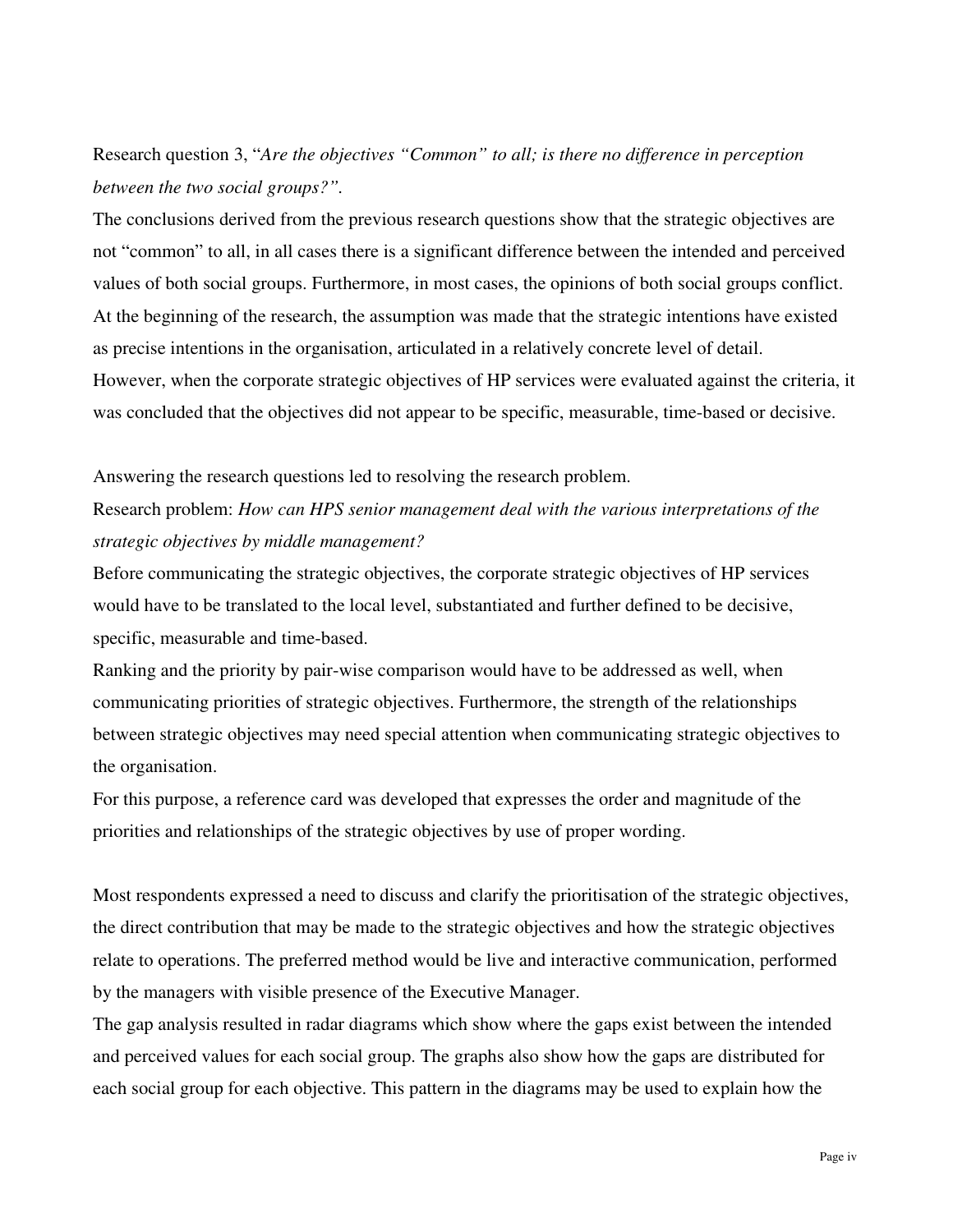gaps may be closed for each social group. This way, the intended and perceived strategy may be aligned by means of the strategic objectives.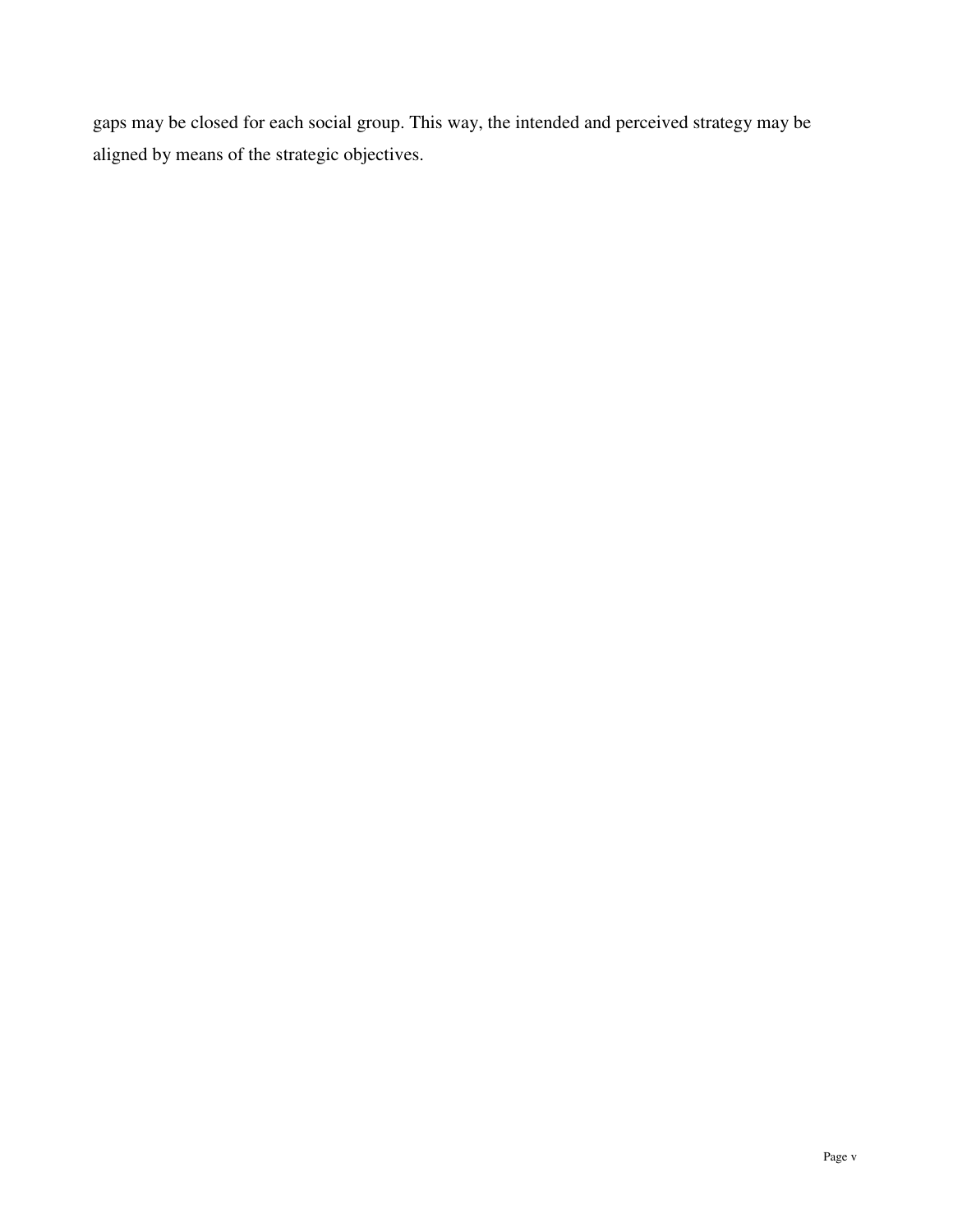# **Table of Contents**

| 1.1     |  |
|---------|--|
|         |  |
|         |  |
|         |  |
|         |  |
| 1.2     |  |
| 1.2.1   |  |
| 1.2.2   |  |
| 1.2.3   |  |
| 1.2.4   |  |
| 1.2.5   |  |
| 1.2.6   |  |
| 1.2.7   |  |
| 1.2.8   |  |
|         |  |
| 1.3     |  |
| 1.4     |  |
| 1.4.1   |  |
| 1.4.1.1 |  |
| 1.4.1.2 |  |
| 1.4.2   |  |
| 1.5     |  |
| 1.6     |  |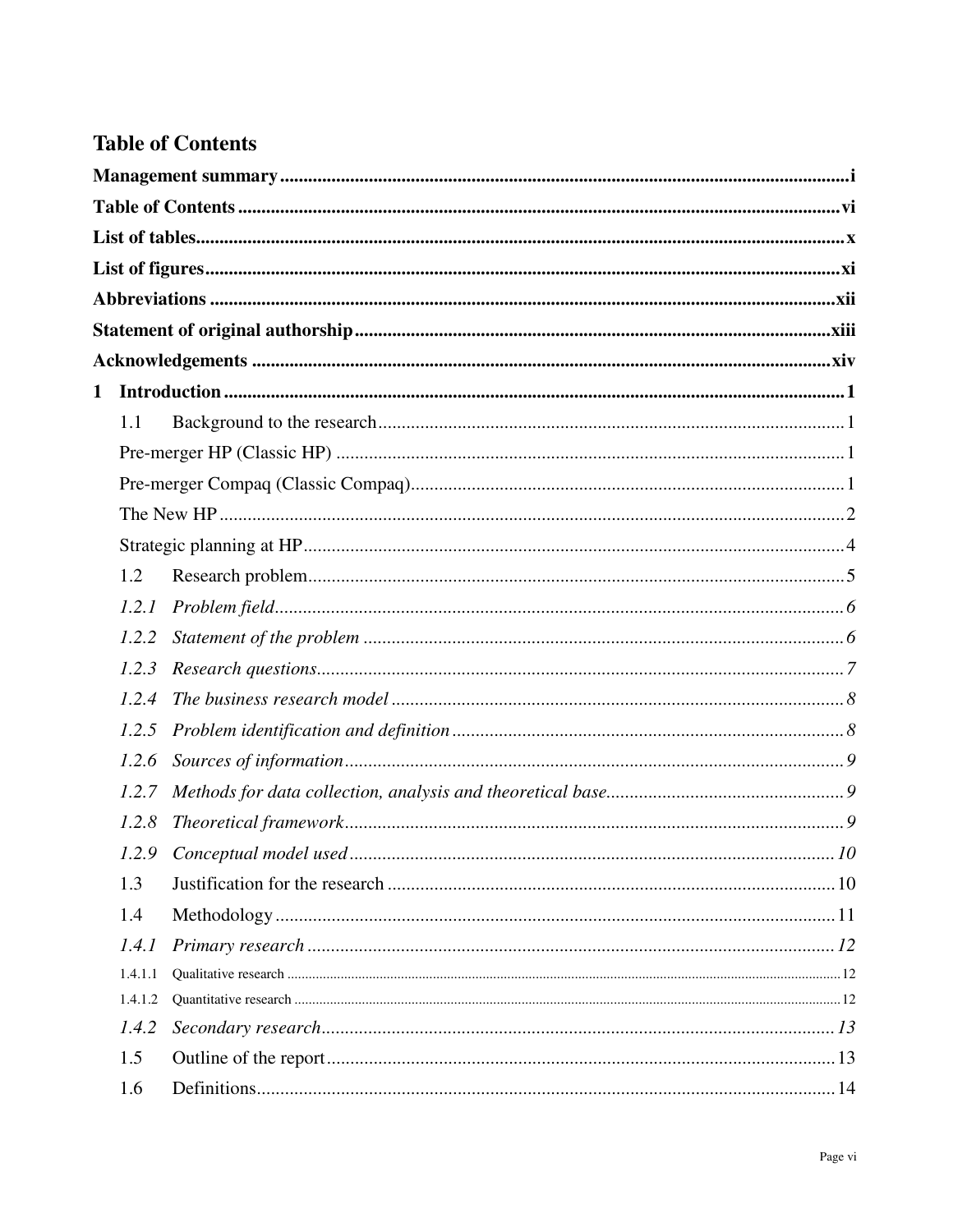|                  | 1.7     |                    |  |
|------------------|---------|--------------------|--|
|                  | 1.7.1   |                    |  |
|                  | 1.7.2   |                    |  |
|                  | 1.7.3   | $Scope  \dots  14$ |  |
|                  | 1.8     |                    |  |
|                  | 1.9     |                    |  |
| $\boldsymbol{2}$ |         |                    |  |
|                  | 2.1     |                    |  |
|                  | 2.2     |                    |  |
|                  | 2.2.1   |                    |  |
|                  | 2.2.2   |                    |  |
|                  | 2.2.2.1 |                    |  |
|                  | 2.2.2.2 |                    |  |
|                  | 2.2.3   |                    |  |
|                  | 2.3     |                    |  |
|                  | 2.4     |                    |  |
|                  |         |                    |  |
| $\mathbf{3}$     |         |                    |  |
|                  | 3.1     |                    |  |
|                  | 3.2     |                    |  |
|                  | 3.2.1   |                    |  |
|                  | 3.2.2   |                    |  |
|                  | 3.2.3   |                    |  |
|                  |         |                    |  |
|                  | 3.3     |                    |  |
|                  | 3.4     |                    |  |
|                  | 3.4.1   |                    |  |
|                  | 3.4.2   |                    |  |
|                  | 3.4.3   |                    |  |
|                  | 3.4.4   |                    |  |
|                  | 3.4.5   |                    |  |
|                  | 3.5     |                    |  |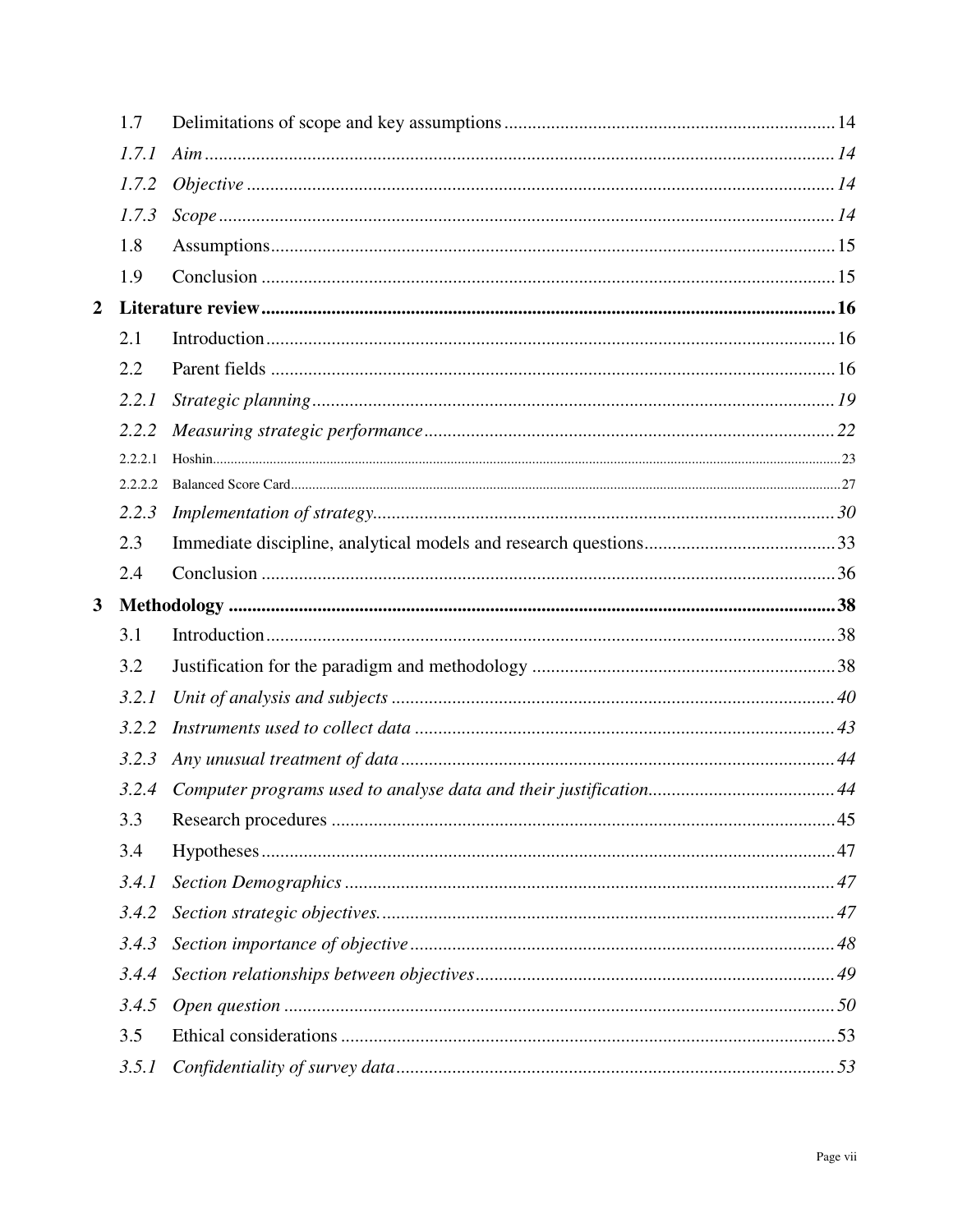|   | 3.5.2   |                                                                                           |  |
|---|---------|-------------------------------------------------------------------------------------------|--|
|   | 3.6     |                                                                                           |  |
| 4 |         |                                                                                           |  |
|   | 4.1     |                                                                                           |  |
|   | 4.2     |                                                                                           |  |
|   | 4.3     |                                                                                           |  |
|   | 4.3.1   |                                                                                           |  |
|   | 4.3.2   |                                                                                           |  |
|   | 4.3.3   |                                                                                           |  |
|   | 4.3.3.1 |                                                                                           |  |
|   | 4.3.3.2 |                                                                                           |  |
|   | 4.3.3.3 |                                                                                           |  |
|   | 4.3.4   |                                                                                           |  |
|   | 4.3.5   |                                                                                           |  |
|   | 4.4     |                                                                                           |  |
| 5 |         |                                                                                           |  |
|   | 5.1     |                                                                                           |  |
|   | 5.2     |                                                                                           |  |
|   | 5.2.1   |                                                                                           |  |
|   | 5.2.2   | Research question 1 "What is the perceived priority of the strategic objectives?" 87      |  |
|   | 5.2.3   | Research question 2 "What is the perceived dependency between the strategic objectives 90 |  |
|   | 5.2.4   | Research question 3 "Are the objectives "Common" to all; is there no difference in        |  |
|   | 5.3     |                                                                                           |  |
|   | 5.4     |                                                                                           |  |
|   | 5.5     |                                                                                           |  |
|   | 5.5.1   |                                                                                           |  |
|   | 5.5.1.1 |                                                                                           |  |
|   | 5.5.1.2 |                                                                                           |  |
|   | 5.5.1.3 |                                                                                           |  |
|   | 5.5.1.4 |                                                                                           |  |
|   | 5.6     |                                                                                           |  |
|   | 5.6.1   |                                                                                           |  |
|   | 5.6.1.1 |                                                                                           |  |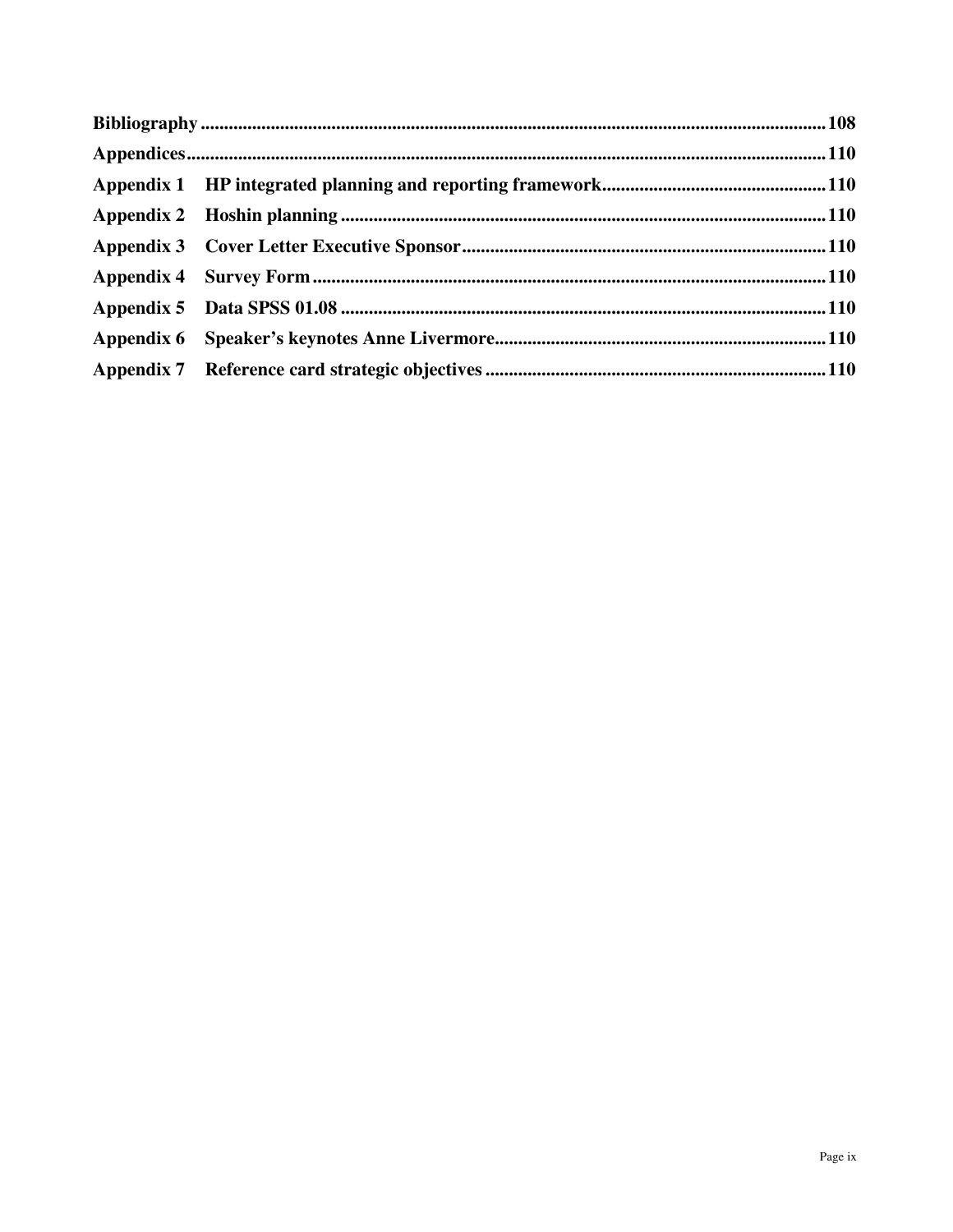# **List of tables**

| Table 9 Hypothesis 1-5: Kolmogorov-Smirnov one sample test (pre-merger Compaq)                  |  |
|-------------------------------------------------------------------------------------------------|--|
| Table 10 Hypothesis 1-5: Kolmogorov-Smirnov one sample test (pre-merger HP)  64                 |  |
|                                                                                                 |  |
|                                                                                                 |  |
|                                                                                                 |  |
| Table 14 Hypothesis 11-20: Kolmogorov-Smirnov one sample test(pre-merger Compaq) 68             |  |
|                                                                                                 |  |
|                                                                                                 |  |
| Table 17 Mean values Importance of objectives intended v.s. both social groups71                |  |
|                                                                                                 |  |
|                                                                                                 |  |
|                                                                                                 |  |
| Table 21 Perceived priorities of objectives of pre-merger Compaq group by logic of comparison73 |  |
|                                                                                                 |  |
| Table 23 Perceived priorities of objectives of pre-merger HP group by logic of comparison 74    |  |
|                                                                                                 |  |
| Table 25 Hypotheses 31-40 Kolmogorov-Smirnov one sample test (Pre-merger Compaq)76              |  |
| Table 26 Hypotheses 31-40 Kolmogorov-Smirnov one sample test (Pre-merger HP) 77                 |  |
|                                                                                                 |  |
|                                                                                                 |  |
|                                                                                                 |  |
|                                                                                                 |  |
|                                                                                                 |  |
|                                                                                                 |  |
|                                                                                                 |  |
|                                                                                                 |  |
|                                                                                                 |  |
|                                                                                                 |  |
|                                                                                                 |  |
|                                                                                                 |  |
|                                                                                                 |  |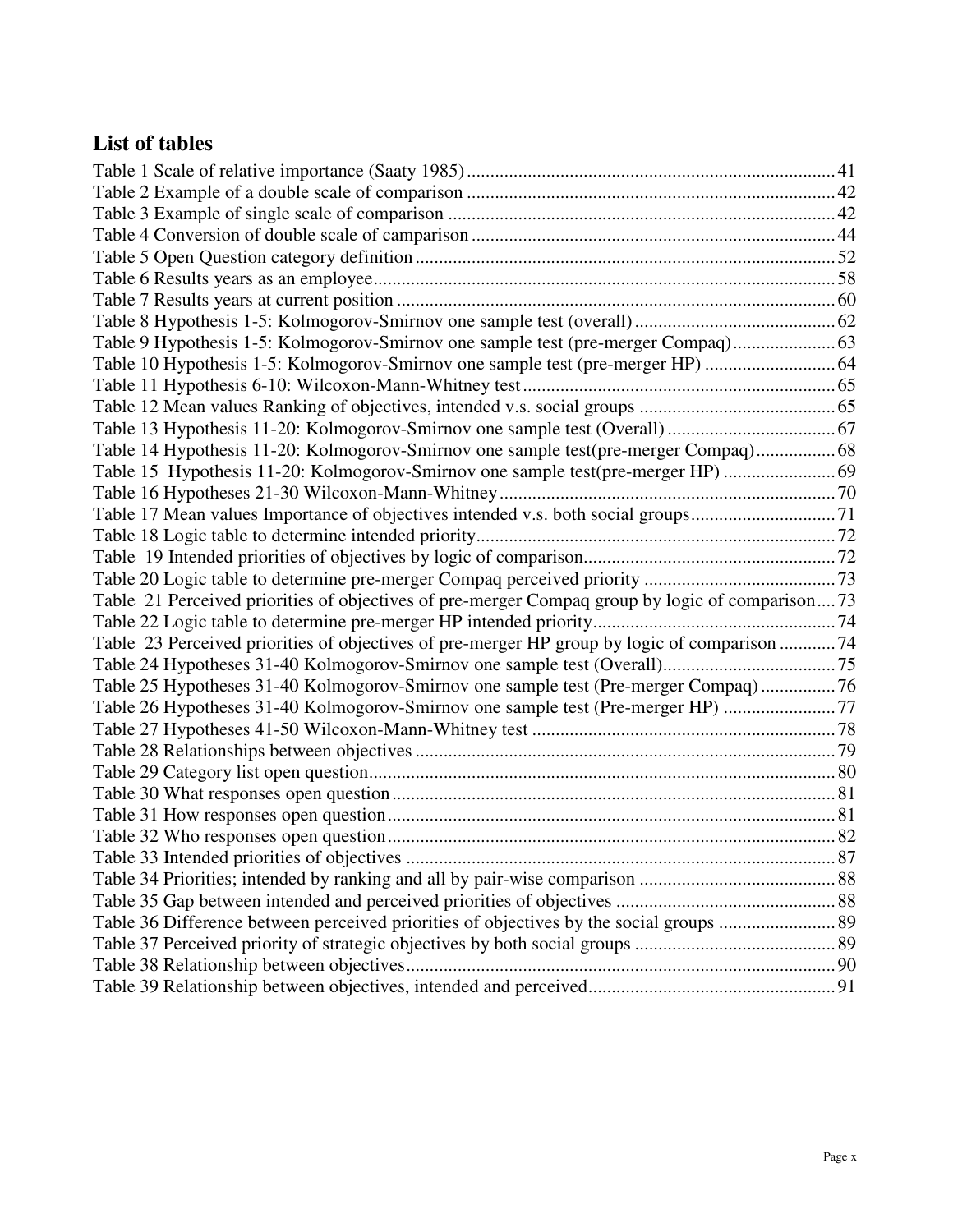# **List of figures**

| Figure 6 The balanced scorecard as a strategic framework for action (Kaplan & Norton 1996)28 |  |
|----------------------------------------------------------------------------------------------|--|
|                                                                                              |  |
|                                                                                              |  |
|                                                                                              |  |
|                                                                                              |  |
|                                                                                              |  |
|                                                                                              |  |
|                                                                                              |  |
|                                                                                              |  |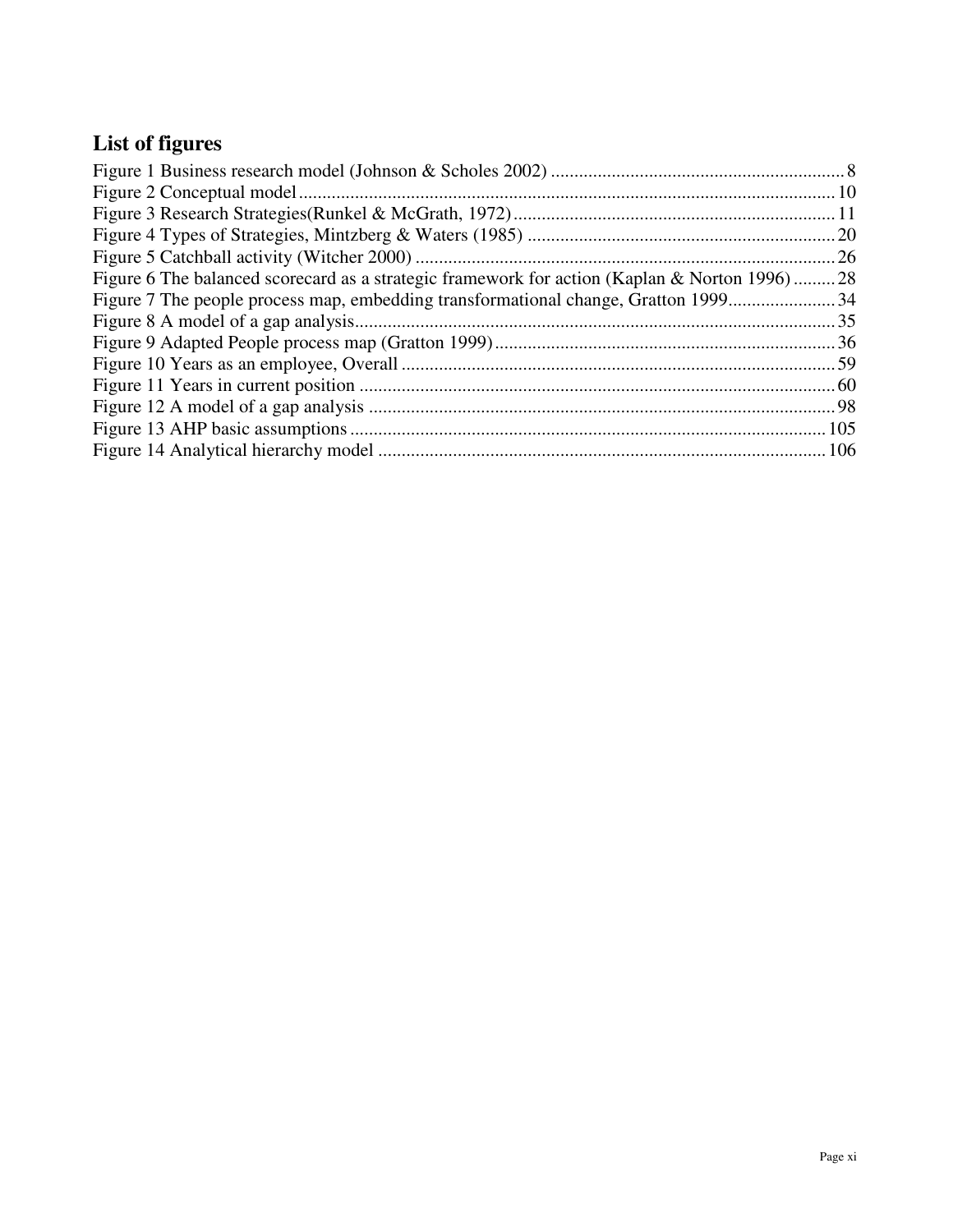# **Abbreviations**

Hereunder the abbreviations are defined that will be used throughout the report.

| Abbreviations/Acronyms/ | <b>Unabbreviated Word or Term</b>           |
|-------------------------|---------------------------------------------|
| <b>Product Names</b>    |                                             |
| <b>AHP</b>              | Analytical Hierarchy Process                |
| HP                      | Hewlett-Packard                             |
| <b>HPS</b>              | <b>Hewlett Packard Services</b>             |
| ICT                     | <b>Information Communication Technology</b> |
| IT                      | <b>Information Technology</b>               |
| <b>MBO</b>              | Management By Objectives                    |
| NL                      | Netherlands                                 |
| PDCA cycle              | Plan, Do, Check Act cycle                   |
| <b>QCDE</b>             | Quality, Cost, Delivery, Education          |
| <b>SBU</b>              | <b>Strategic Business Unit</b>              |
| <b>USA</b>              | United States of America                    |
|                         |                                             |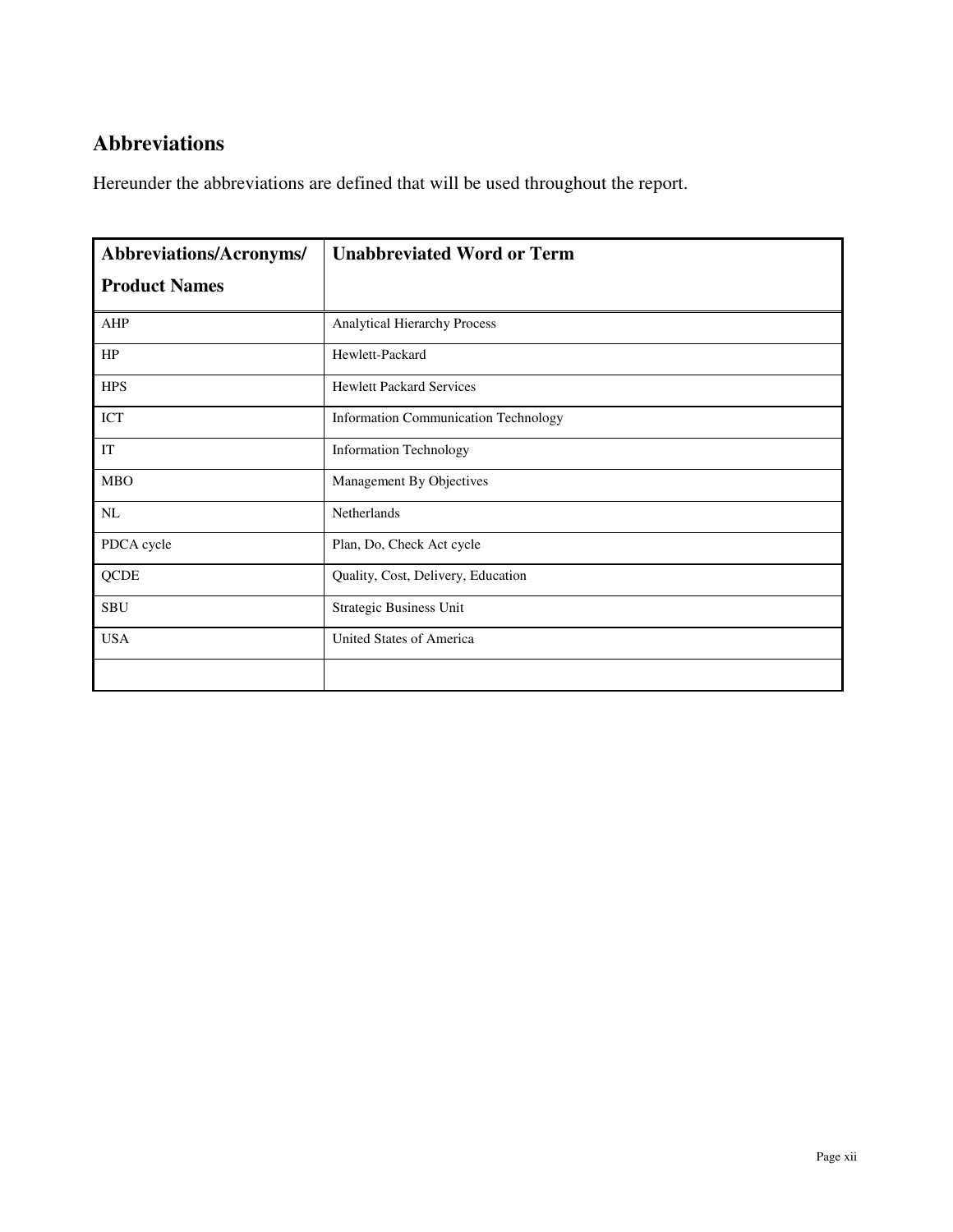# **Statement of original authorship**

I confirm that this material contained within this assessment is all my own work. Where the work of others has been drawn upon (for example, books, articles, unpublished papers including the work of staff and students) it has been properly acknowledged according to the appropriate academic conventions. I also confirm that I have read and understood the Faculty's statement on academic honesty.

The work has not been previously submitted for a degree at the Kingston University or any other institution.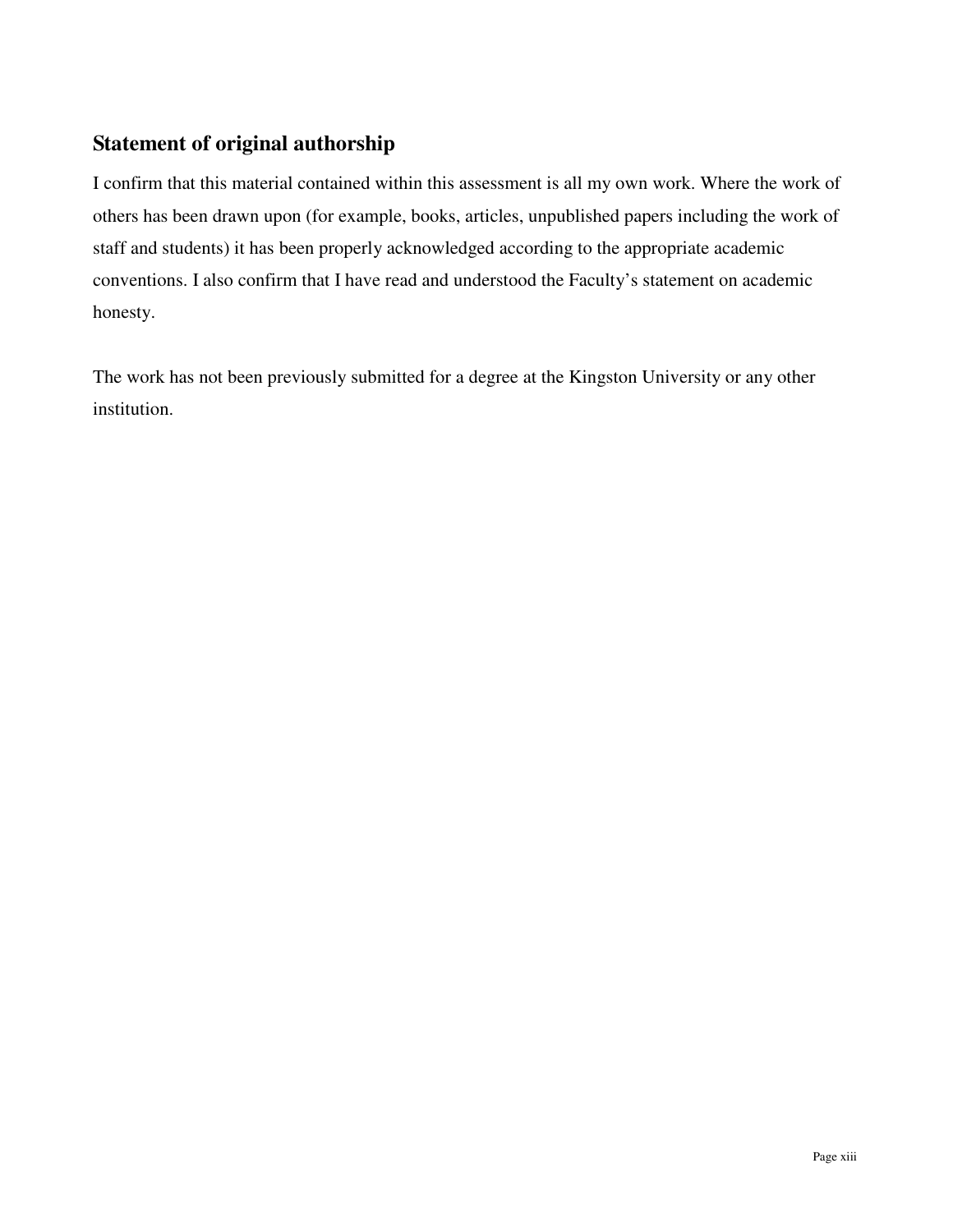# **Acknowledgements**

The author would like to extend his gratitude to all individuals who contributed to the writing of this report.

The Executive Sponsor Dick Fens, for his interest and support of the survey. The direct Manager of the author, Edward Wolff, for his enthusiastic support.

The Hewlett-Packard Netherlands Services Managers who contributed to the survey and who provided a wealth of insight during informal discussions.

My tutor, Sylvia van den Bunt-Kokhuis for her patience and excellent guidance during the learning process.

Wim van Baarle for his statistical advice.

And finally, Charetti Bakmeijer, who also contributed with her critique and patience during the author's long hours of writing.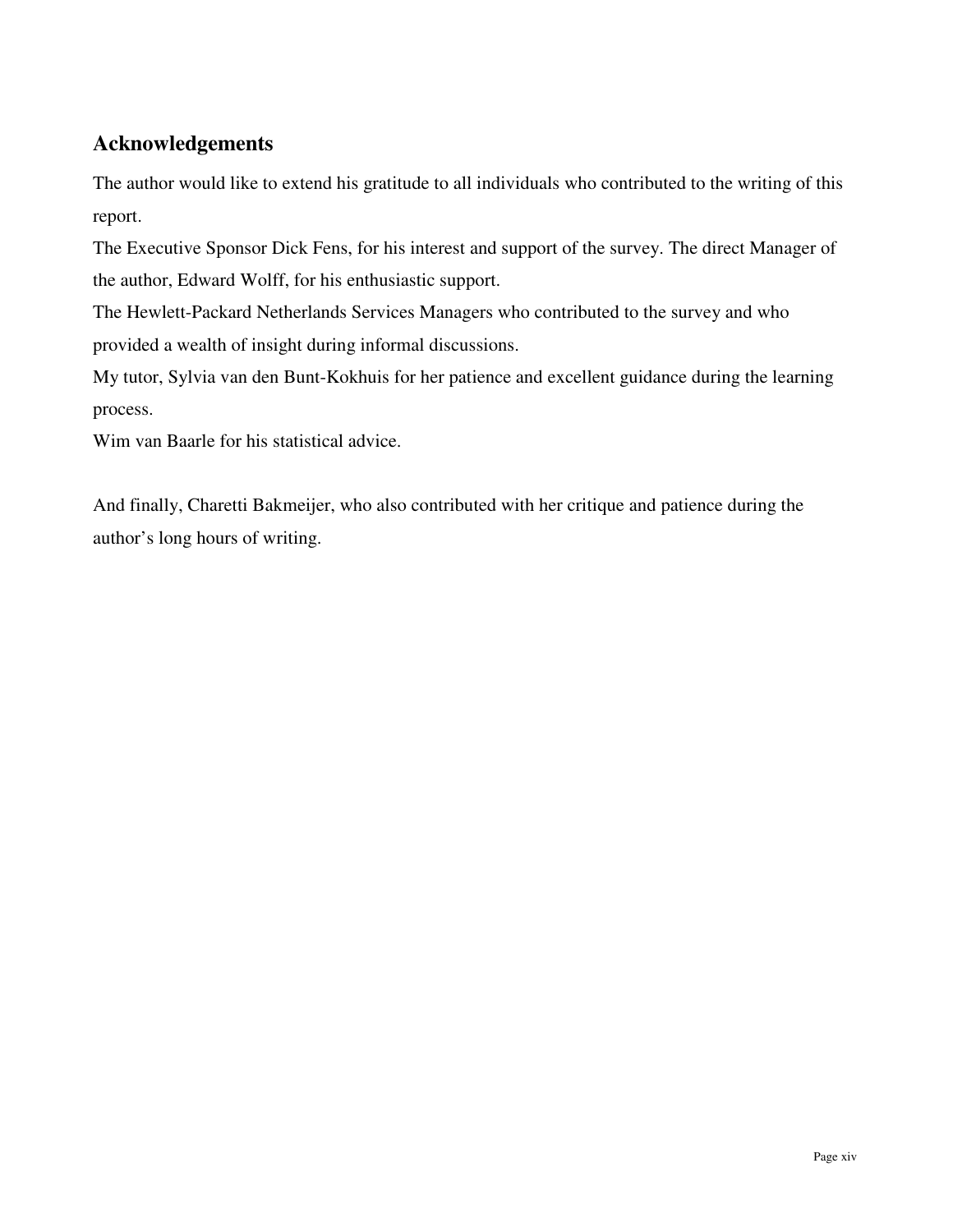# **1 Introduction**

#### **1.1 Background to the research**

#### **Pre-merger HP (Classic HP)**

Pre-merger Hewlett Packard (HP), founded in 1939, was an American based international Information Communication Technology (ICT) hardware and services vendor. The company held over 540 offices in 147 countries and employed 90,000 personnel through 2001. The revenues over financial year 2001 were 45.2 Billion US\$ and the company attained a net profit of 624 Million US\$.

Pre-merger HP was one of the major players in the ICT arena. The company used to be successful because of its focus on product quality. Pre-merger HP was applying a differentiation focus strategy. Pre-merger HP was in the process of being reshaped into three strategic business units (SBU's), focusing on the competency fields<sup>1</sup>:

- 1. Business computing
- 2. Imaging & Printing
- 3. Embedded & Personal Systems

The reason for this change was the apparent increasing customer demand for integrated ICT solutions to fulfil the customer's business and daily life needs<sup>2</sup>. The SBU's, which have strong ties to each other, would be more capable to deliver integrated solutions as opposed to product-based solutions.

## **Pre-merger Compaq (Classic Compaq)**

Compaq Computer Corporation (Compaq), founded in 1982, was an American based provider of information technology products, services and solutions for enterprise customers. pre-merger Compaq was one of the major competitors of the pre-merger HP.

Pre-merger Compaq operated in more than 160 countries directly and in 200 countries through a network of authorized Compaq marketing partners. The company employed 63.700 employees

 $\overline{a}$ 

<sup>&</sup>lt;sup>1</sup> HP Strategy 2001 page 31, Structure

 $2$  HP Strategy 2001 page 5, Customer needs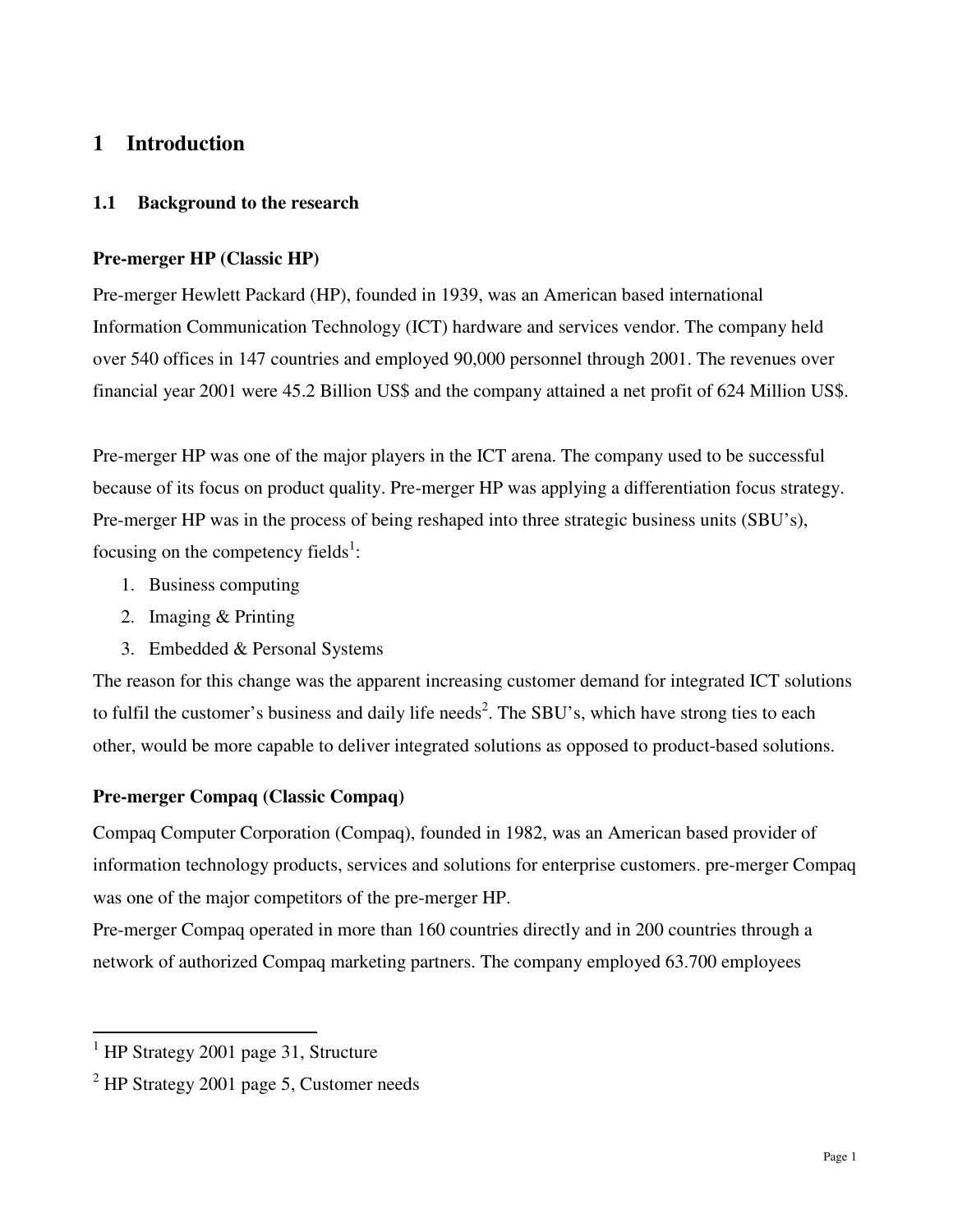through 2001. The revenues over financial year 2001 were 33.6 Billion US\$ and the company attained a net profit of 624 Million US\$.

Pre-merger Compaq operated with 4 business units

- Enterprise Computing
- Compaq Global Services
- Commercial Personal Computing
- Consumer (Internet ready Personal computer, portables, printers and services)

During the year 2000, pre-merger Compaq split up their Enterprise Solution and Services business unit to Enterprise Computing and Compaq Global Services. These two business units accounted for 50 % of the consolidated revenue of the year 2000. Pre-merger Compaq also felt the demand of their customers to provide integrated ICT solutions<sup>3</sup>.

# **The New HP**

The main reasons to embark on the merger may be to increase customer reach, achieve economies of scale, maximise supply chain efficiency and increase customer value by capitalising on the capabilities of both pre-merger HP and Compaq.

The "New HP" aims to deliver the extra customer value by it's global service reach, extensive service portfolio, standards based systems that may be rapidly developed to web, services and the capability to integrate hardware from enterprise systems, imaging and printing systems, to personal and mobile handheld systems.

In order to manage the merger efficiently and to maintain momentum, the "New HP" defined an adapt-and-go integration strategy. This means that the integration plan provides the structure and constraints for the merger process, but that pragmatic changes are allowed to provide the necessary flexibility.

 $\overline{a}$ <sup>3</sup> Compaq Annual report 2000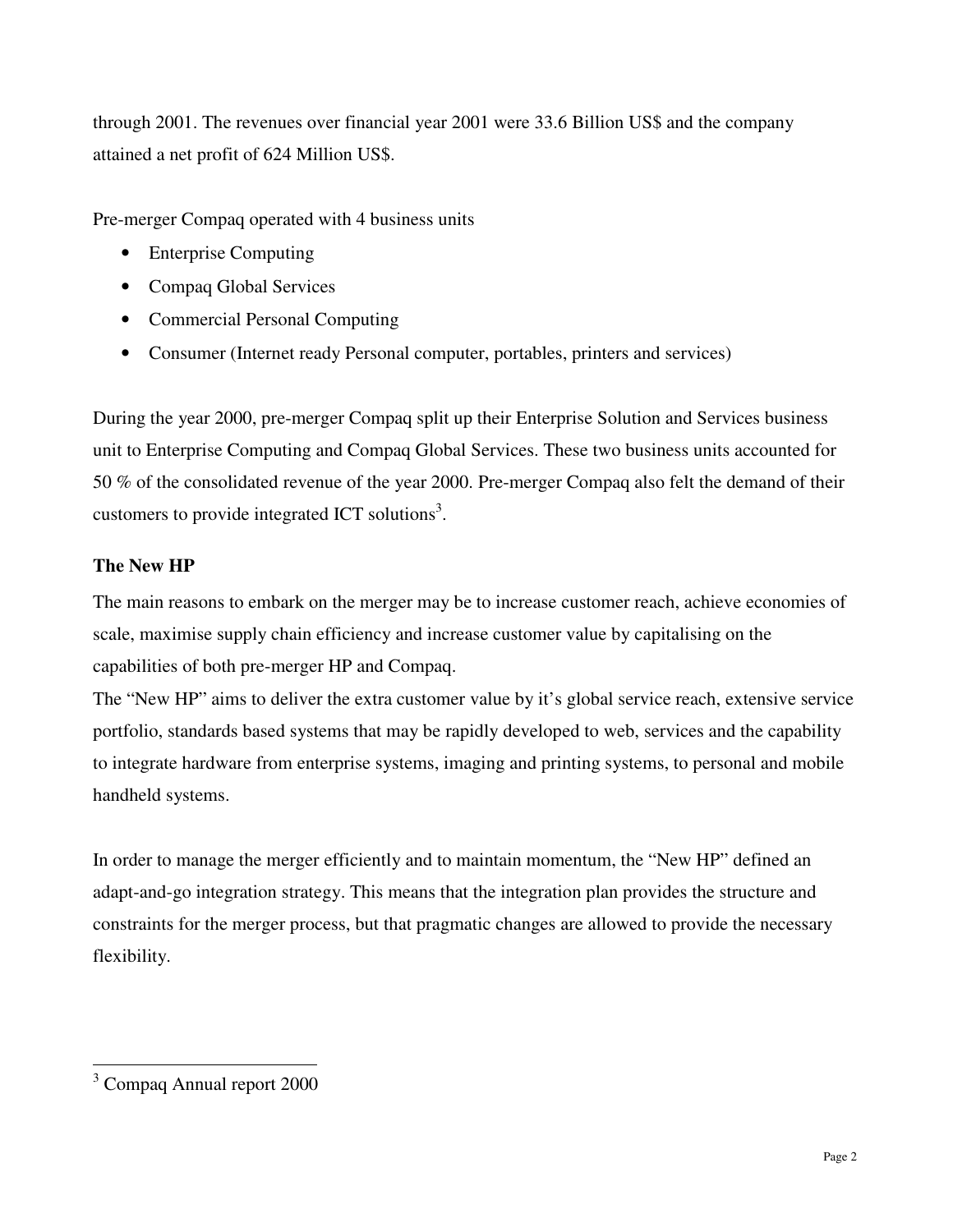A prime example of the adapt-and-go integration strategy is the structure of the "New HP". The corporate structure as defined in 2001 was adapted with the addition another Business Unit, HP Services as per the Compaq model.

This would allow the new business unit to operate and grow at it's own pace, without being constrained by the other business units, since each business unit is responsible for their own product / services development, marketing and sales.

The "New HP" now has four primary businesses; each of which would be among a major technology company in the world if it were an independent business.

- The Personal Systems Group invents the desktops, workstations, notebooks and emerging technologies that help businesses and individuals manage more efficiently and stay in touch in an increasingly interconnected world.
- The Imaging and Printing Group invents the internet connected printers, digital imaging solutions and digital publishing systems that help people communicate, share, learn and play.
- The Enterprise Systems Group invents the servers, storage and software required to build infrastructure solutions that supports the businesses, telecommunications companies and financial institutions of the world.
- HP Services delivers global IT services that helps businesses realise measurable business value from their IT investments through customer support, managed services, consulting and integration and expertise in areas critical to HP's customers.

The intended benefit for the "New HP's" customers originates from the ability to integrate "New HP's" strengths across the businesses to deliver end-to-end solutions that meet the customer's most demanding requirements.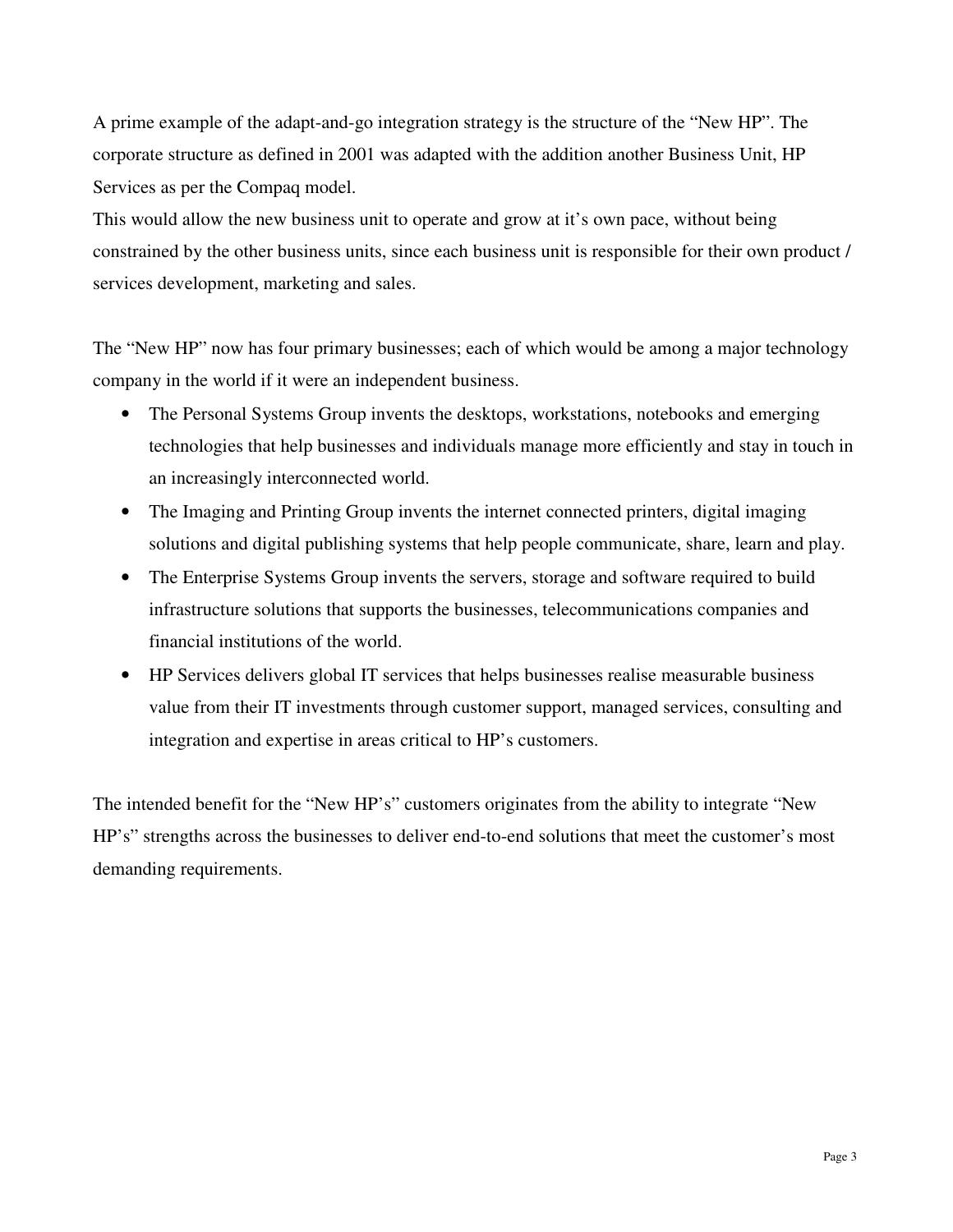New HP identified enterprise customer needs<sup>4</sup> where ICT may provide an enabling influence.

- Reach more customers, expand into new markets and grow the business.
- Achieve a better return on the capital invested in the business.
- Increase customer satisfaction and loyalty. It costs less to keep a current customer than attract a new one.
- Optimize their existing assets and the investments made.

Hereafter the "New HP" will be referred to as "HP". Pre-merger HP may be referred to as "classic HP" and pre-merger Compaq as "classic Compaq" in this report.

# **Strategic planning at HP**

HP services (HPS) identified the new strategy for the fiscal year 2003.

HP is known for applying "Management By Objectives" (MBO) to achieve strategic objectives; MBO was institutionalised in the "HP Way".

Anne Livermore, Executive Vice President HP Services, formulated the global HPS strategic objectives:<sup>5</sup>

- $\checkmark$  Aggressively grow HPS
- $\checkmark$  Implement strong services go-to-market and customer engagement models
- $\checkmark$  Expand HP's leadership in the infrastructure services
- $\checkmark$  Use HP's strategic partnerships to complement HP's strengths and extend HP's reach
- $\checkmark$  Deliver against cost synergies and integration plan for the merger

HP uses Hoshin planning to articulate the strategic course towards the whole organisation. Hoshin planning is HP's own interpretation of Hoshin Kanry (King 1989).

The key to Hoshin Planning is that it brings the total organisation into the strategic planning process, top-down and bottom-up.

Executive management defines the annual policies that subsequent layers in the organisation must use in their Hoshin plans. Furthermore, the executive management defines the annual objectives in the

 $\overline{a}$ 

<sup>&</sup>lt;sup>4</sup> HP Integration Strategy 2001

<sup>&</sup>lt;sup>5</sup> Speaker Notes Ann Livermore, Executive Vice President HP Services, at HP's Industry Analyst Conference October 22-24 2002, Santa Barbara, California, USA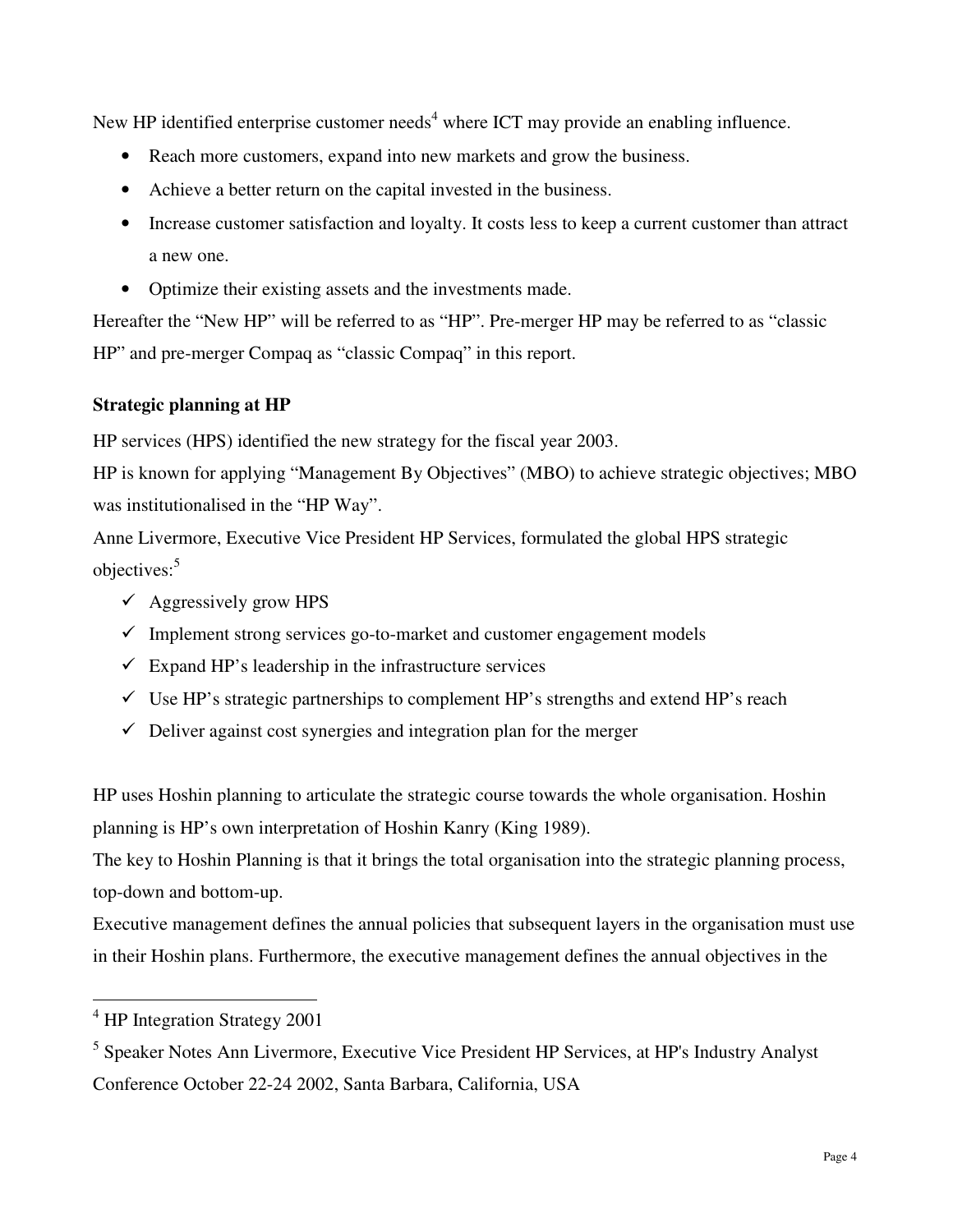four classes of objectives; Quality (Customer related), Cost (financial), Delivery (Processes) and Education (Employees).

These Hoshin plans are cascaded down into the organisation. There the contributors of the level below the previous Hoshin level build their own Hoshin plans and agree the final version with the management level above, before their Hoshin's are cascaded to the level below them.

HP integrated the Balanced Scorecard (Kaplan, R.S., Norton, D.P., 1996) method with the Hoshin planning method (see Appendix 1).

As explained before, HP uses the Hoshin plans to capture and document the strategic planning data from all levels. Then HP uses the Balanced Scorecard Method to monitor performance regularly. For this purpose, HP implemented an automated system that transforms reports into a comprehensive "management performance dashboard". This "dashboard" shows the managers the progress made against the objectives of their level and below and allows a drill-down to the proper level to investigate a specific objective more deeply.

Previous research that was studied included the subjects of strategy development (Mintzberg, 1991 and Johnson & Scholes 2002), strategic human resource management, (Gratton 1999) and measuring company performance against strategic objectives (Shewhart, 1931, Kaplan 1996) and the formation of intended versus realised strategy (Mintzberg & Waters, 1985)

This project intends to research the gap between strategic planning and the human reality (Gratton 1999) at HPS NL

#### **1.2 Research problem**

The purpose of this report is to evaluate the gap between the intended and perceived strategy of the HPS management team members and to provide a framework to align the intended and perceived strategy.

The data will be derived from a survey that aims to measure the gap by comparing the priority of, and relationships between, the strategic objectives as intended and perceived.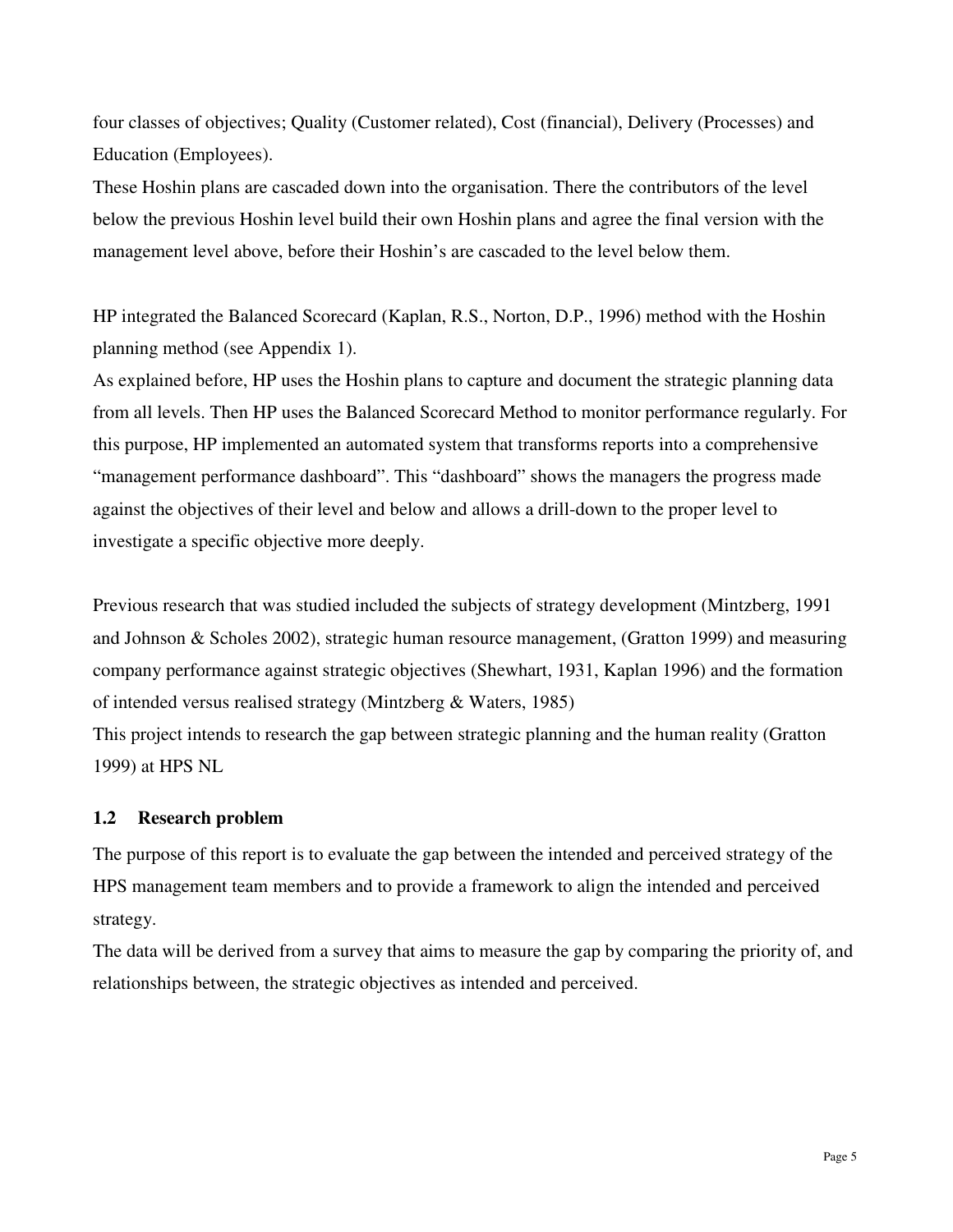#### **1.2.1 Problem field**

As the legal merger of "pre-merger Compaq" and "pre-merger Hewlett-Packard" into the "new HP" draws towards completion, the organisational structure is defined, managers are appointed, resources are allocated and the strategic objectives are set for each manager. For the purpose of the report, the pre-merger Compaq and the pre-merger HP managers may be defined as two separate social groups.

Summarizing from paragraph 1.1, the following process applies to strategic planning at HP; the Hoshin methodology is embedded in the HP the strategic planning process. The strategic objectives are cascaded down each level. The measures and targets are clearly stated on each Hoshin level to assure the manager knows how to contribute to attaining the higher-level strategic objectives. The Balanced Score Card method is used to measure the performance.

For this purpose, HP uses an automated tool that captures monthly reports from all managers and provides senior management an overview of the performance against the objectives.

#### **1.2.2 Statement of the problem**

The possible gap and difference in perception of strategic objectives between the two social groups was identified during interviews with the executive sponsor, Dick Fens and the author's direct manager, Edward Wolff.

Following these discussions the purpose of the report can be defined as follows;

*To identify ways for HPS management to communicate a new strategy towards a new organisation* 

The main focus of this business research project is to gain a better understanding of communicating the new strategy towards the HP services organisation.

The implicit assumption of the senior managers is that the middle management team understands the strategic objective's priorities. Although the priorities of the strategic objectives may be articulated, there appears to be no formal measure defined in the current strategic planning process to explicitly define the priority order.

This observation leads to the problem statement:

*How can HPS senior management deal with the various interpretations of the strategic objectives by middle management?*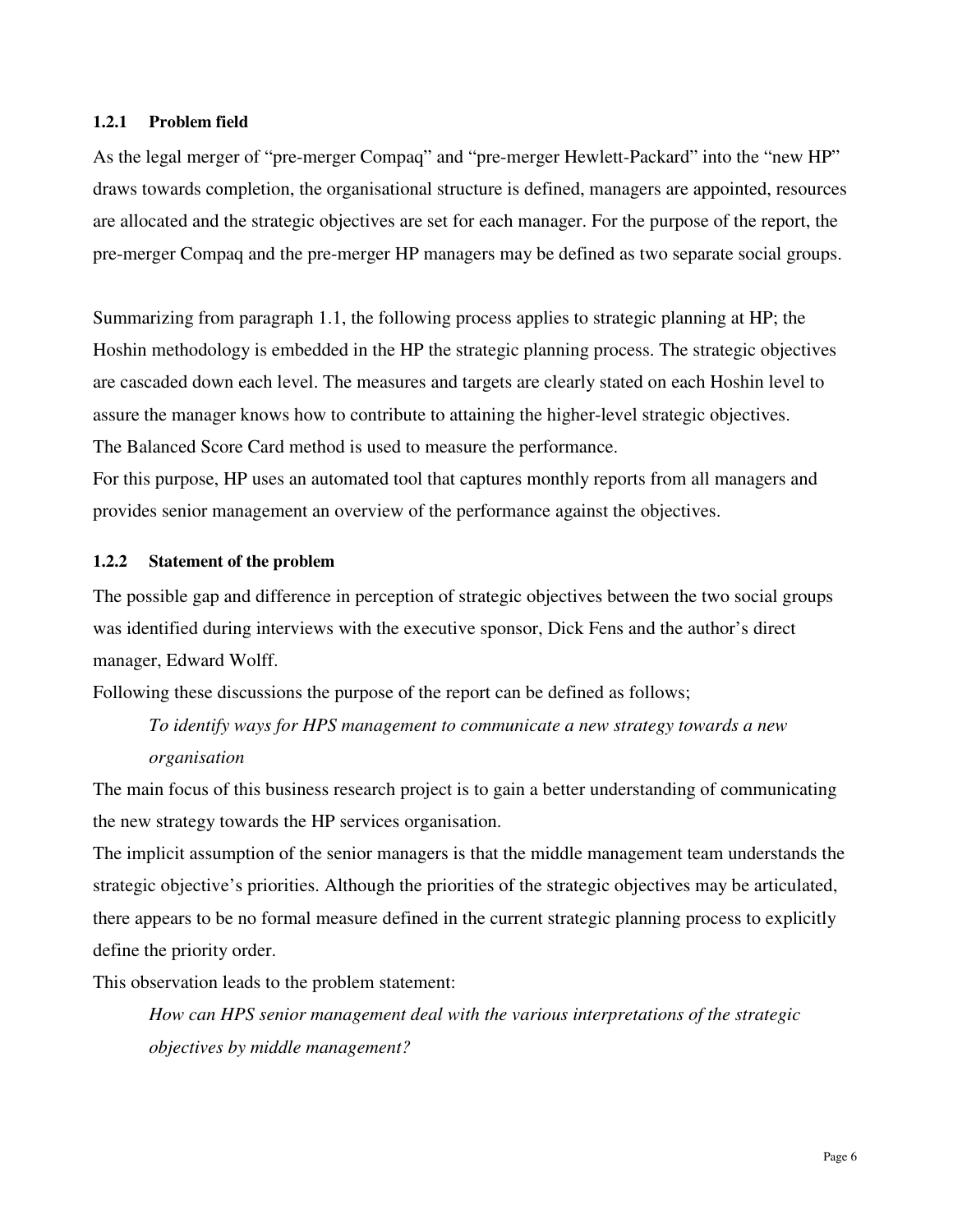The problem was solved by measuring values of properties from strategic objectives, to identify a gap between the intended and perceived strategy. This measure was performed for each social group. When the gaps for each property were identified and quantified, this information was used to communicate the strategy to the managers of each social group and show where differences that should be remedied existed.

#### **1.2.3 Research questions**

Mintzberg & Waters (1985) argue that for a strategy to be perfectly deliberate, three conditions would have to be satisfied:

- 1. The intentions must have existed as precise intentions in the organisation, articulated in a relatively concrete level of detail
- 2. The intentions must have been common to virtually all actors
- 3. The intentions must have been realised exactly as intended, meaning external forces like political, market, technology, social etc., did not interfere with the implementation of the strategy

The first condition appears to be satisfied; as discussed before, the definition of the objectives, the measures by which the performance against the objectives are evaluated and the timing by which the measures take place are clearly defined by the Balanced Score Card and Hoshin planning method. The second condition would remain; for intentions to be common to all, there should be no gap between the priority and the dependencies between the strategic objectives as intended and perceived. This second condition in the light of the problem statement provokes the research questions. A difference between the intended and realised strategy may be caused by a gap between the intentions of senior management and the perception of these intentions by middle management. Since the middle managers are selected from the ranks of "pre-merger Compaq" and pre-merger HP", a gap analysis should be made between the two social groups to measure if the intended strategic objectives are indeed "common" to all.

The third condition may be very difficult to satisfy. For example, HP was subject to market forces, technology changes and the social effects of the merger process. This condition may provoke interesting research questions, but fall outside the scope of the research problem.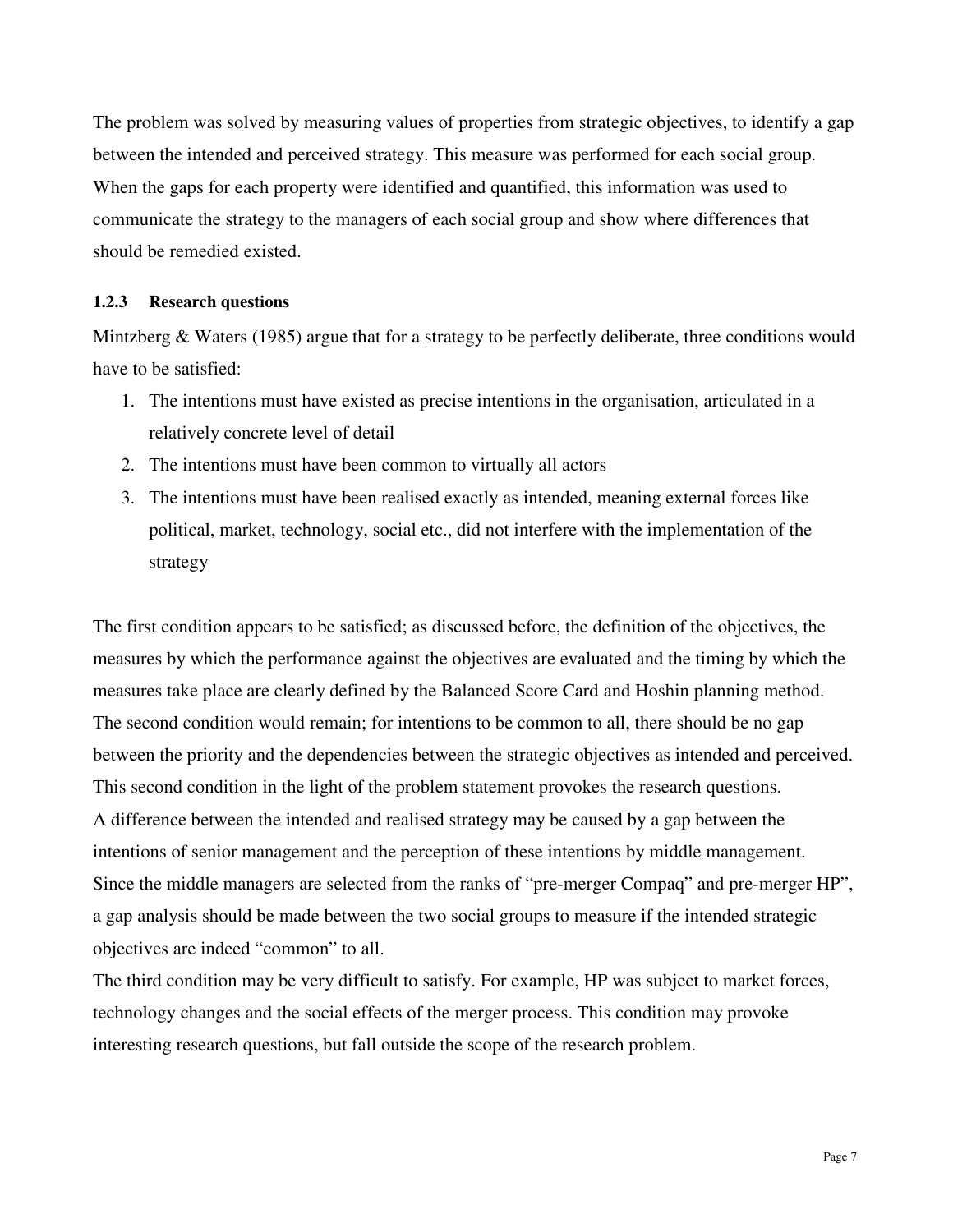Research questions

- 1. What is the perceived priority of the strategic objectives?
- 2. What is the perceived dependency between the strategic objectives?
- 3. Are the objectives "Common" to all; is there no difference in perception of strategic objectives between the two social groups?

#### **1.2.4 The business research model**

The figure below shows a generally accepted Business Research Model (Johnson & Scholes, 2002).The research is aimed to identify a business problem and via a stepwise process designed to provide more insight, lead to a reporting on the findings.



*Figure 1 Business research model (Johnson & Scholes 2002)* 

#### **1.2.5 Problem identification and definition**

The steps that initiate the report, the problem identification and problem definition are explored in paragraph 1.2.1 through 1.2.4. The next step is to determine which sources of information may be used to conduct the research.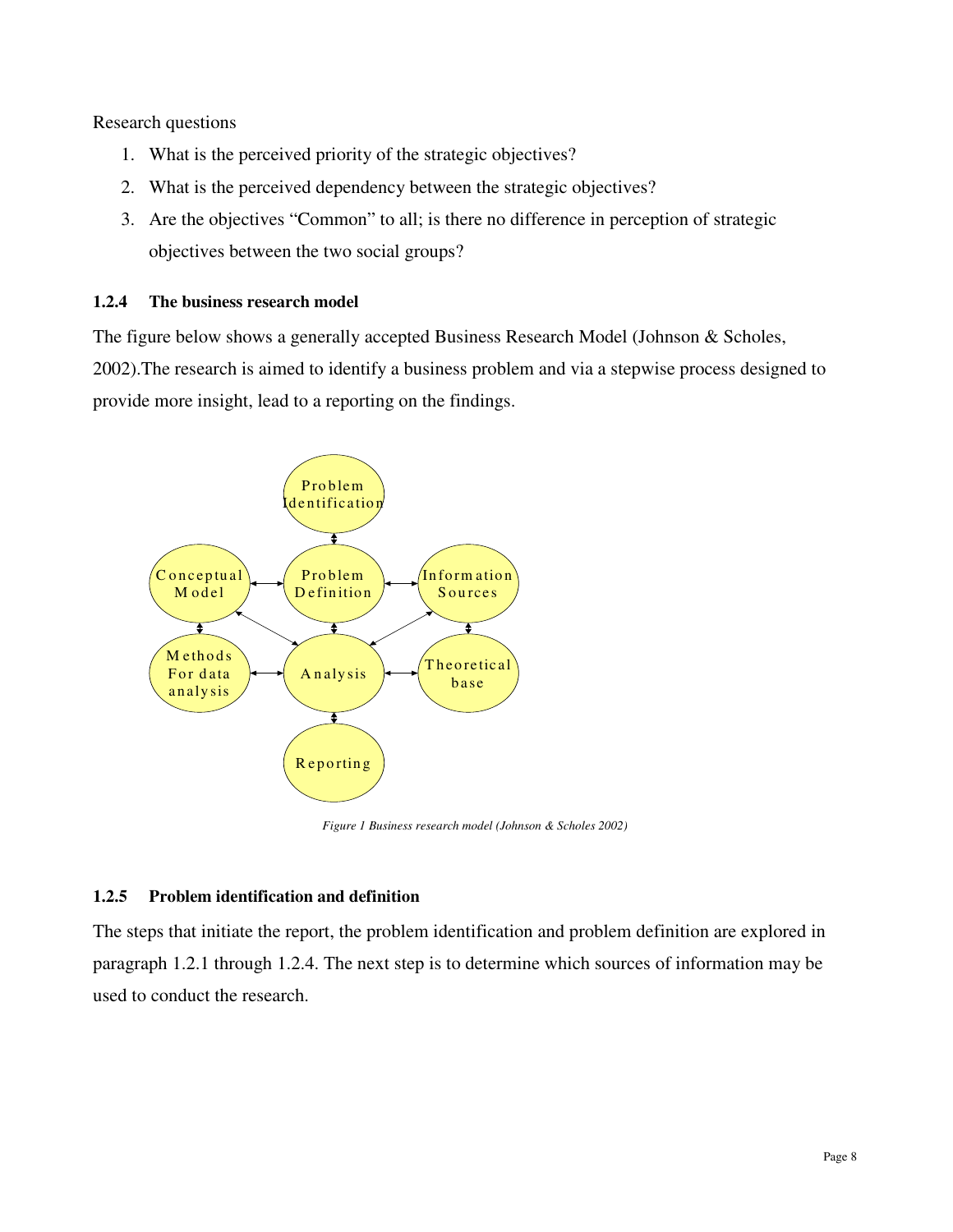#### **1.2.6 Sources of information**

The determination of the sources of information may be approached using a two-step method. The first step is to consult secondary sources (Jankowicz, 2000) to collect relevant information about the subject and identify issues that were not studied before.

Reading through the literature, the researcher aims to find linkages between the research problem and the wider body of knowledge.

In the second step, the researcher conducts a survey to gather primary data (Jankowicz, 2000) during the empirical phase of the report. For this purpose, different techniques, explored in the first phase may be deployed.

#### **1.2.7 Methods for data collection, analysis and theoretical base**

Data collection methods are structured approaches to collect data in order to clarify and aid to resolve the research question and its associated issues. The method should be both economical and effective. For this particular report, the methods of choice are both qualitative and quantitative in nature. The first (pilot) phase of the data collection for this report uses informal interviews with key reference respondents.

This qualitative method aims to articulate and clarify the business problem.

The data gathered during the interviews is analysed and synthesised. The result of the synthesis is used as input to design the final questionnaire for the survey that will be conducted during the quantitative phase of the project.

The key reference respondents are selected by purposeful sampling, since the project researches the opinions the management team from pre-merger HP and pre-merger Compaq. The selection method is referenced as 'Taking slices through the organisation' (Reeves and Harper, 1981) In this case, a vertical 'slice' is taken from the management.

The result from the survey is statistically analysed to answer the research questions.

#### **1.2.8 Theoretical framework**

The theoretical basis upon which the research is conducted is presented in the relevant chapters of the report. This way the link between the findings and underlying theoretical framework is maintained throughout the report.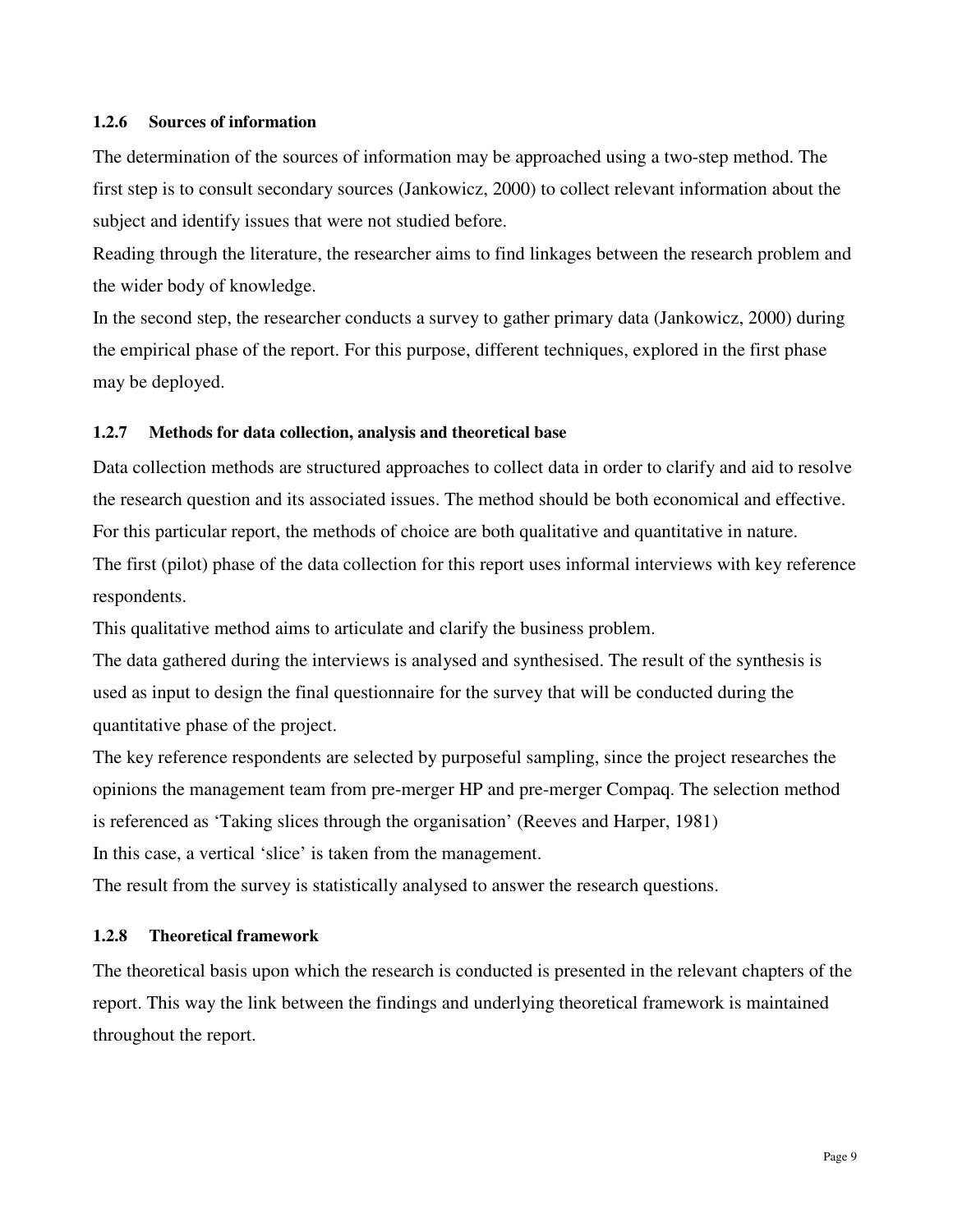#### **1.2.9 Conceptual model used**

The conceptual model intends to show a holistic view to the reader, of the process that is under study. The term is generally defined as "as description of causes and effects that define how changes are expected to occur". Conceptual models do not represent a finished solution. A Conceptual model may be used to hypothesise how the model may react to changes, how the research might be conducted to monitor and how to measure the effect of these changes.

The Conceptual model that forms the basis for this project is depicted below.



*Figure 2 Conceptual model*

The conceptual model depicts how through the short term human resource processes (Gratton 1999) the current management team is selected as part of the adapt & go integration strategy. After the selection, the team comprises of both pre-merger Compaq as pre-merger HP employees, and then the gap between the two groups may be measured

#### **1.3 Justification for the research**

The usefulness of this report may be the assessment of how the strategic course of HPS Netherlands is perceived by those individuals who are expected to execute this strategy.

Furthermore, the research may indicate a difference in opinion between the two social groups, the "pre-merger Compaq" and "pre-merger HP" managers. This difference may enable HPS senior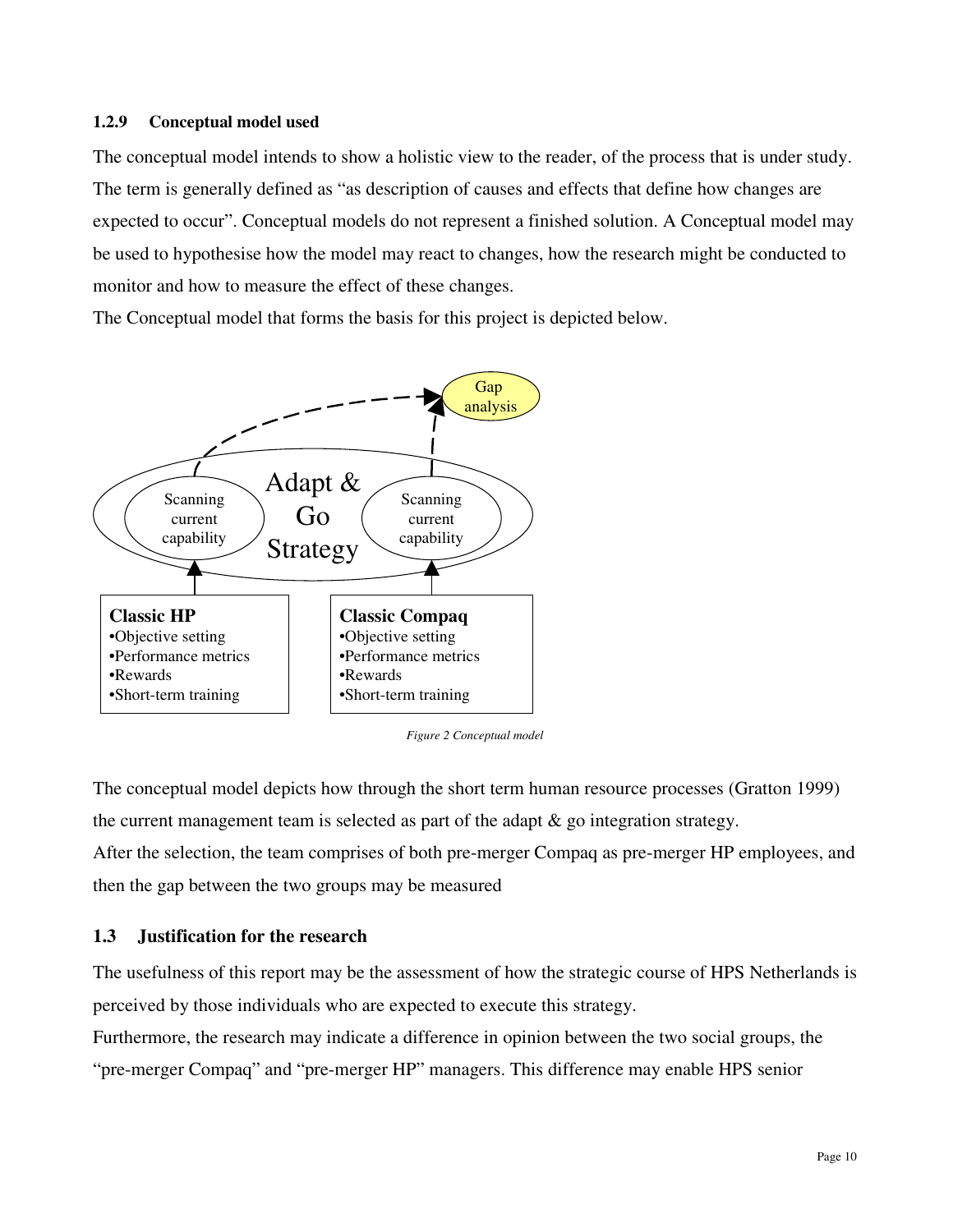management to address each social group in a more effective way to communicate the strategic intentions of HPS Netherlands

# **1.4 Methodology**

Runkel and Mc Grath (1972) identified research strategies based upon whether the researcher chooses to intrude in the operations or not and whether the researcher is interested in universal or specific statements as to the research variables.



*Figure 3 Research Strategies(Runkel & McGrath, 1972)* 

In this case the author chose not to interfere with operations, excluding experiments from the research strategy.

Furthermore, the gathering of research data is conducted on a relative large group of individuals and the opinion of these individuals is gathered, this excludes a case study as a research strategy. From the above it may be concluded that a judgement survey within the HPS organisation is the preferred research strategy for this report.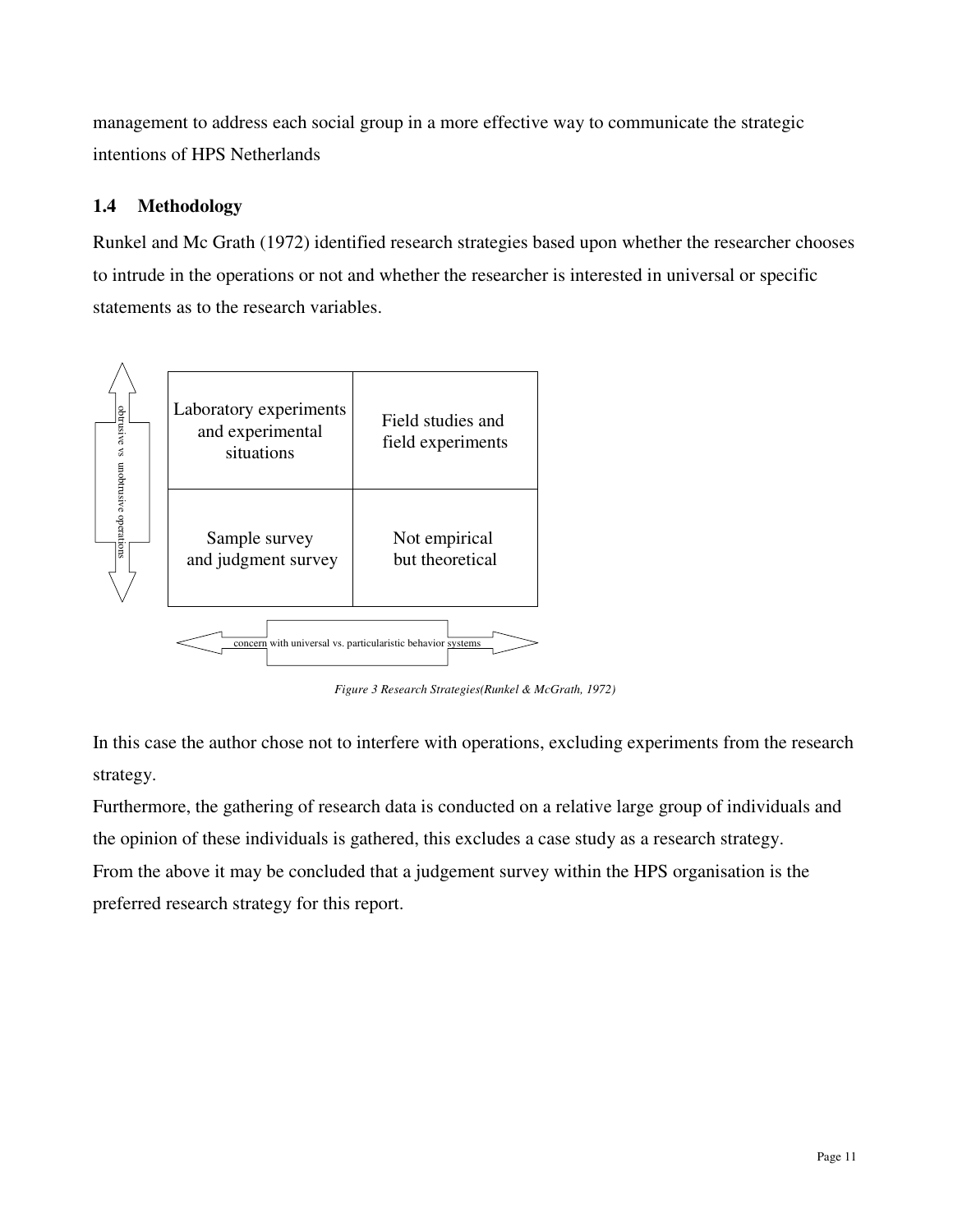#### **1.4.1 Primary research**

The primary research will start with qualitative research to identify the perception about the top five<sup>6</sup> HPS objectives in analogy with the five top objectives defined by Anne Livermore, Executive Vice President HP Services.

Several persons from HP Netherlands will be requested to join the expert group of the project. This group will help to test the survey form for consistency, correct use of language and verify content. When the survey form is completed, the research continues with a survey within the two social groups.

## **1.4.1.1 Qualitative research**

In order to define the structure of the survey, the survey questions, judgemental scale and cover letter, the author will conduct several informal interviews with the executive sponsor of the project. The executive sponsor will receive regular relevant comprehensive reports of project results.

## **1.4.1.2 Quantitative research**

The questions that result from the qualitative phase will be part of the survey that will be sent out to the respondents of both social groups.

The questionnaire will contain 9-scale answers, based upon the 'scale of relative importance"

(Saaty, T.L;Kearns, K.P., 1985)

The survey will be tested internally prior to the survey execution.

The survey form will be built according to a codebook in which the data items are identified and described. The distribution of the survey form will be electronic in nature. Inside HP the use of Email is widely accepted and preferred above other means of correspondence.

The author expects that when a survey is easily accessible and easy to do, the chances of a response may well increase. E-mail also offers the possibility to offer automated kind reminders when time progresses, possibly increasing the response even more.

The results from the returned survey forms will be gathered by the author and processed through SPSS.

 6 Speaker Notes Ann Livermore at HP's Industry Analyst Conference October 22-24, Santa Barbara, California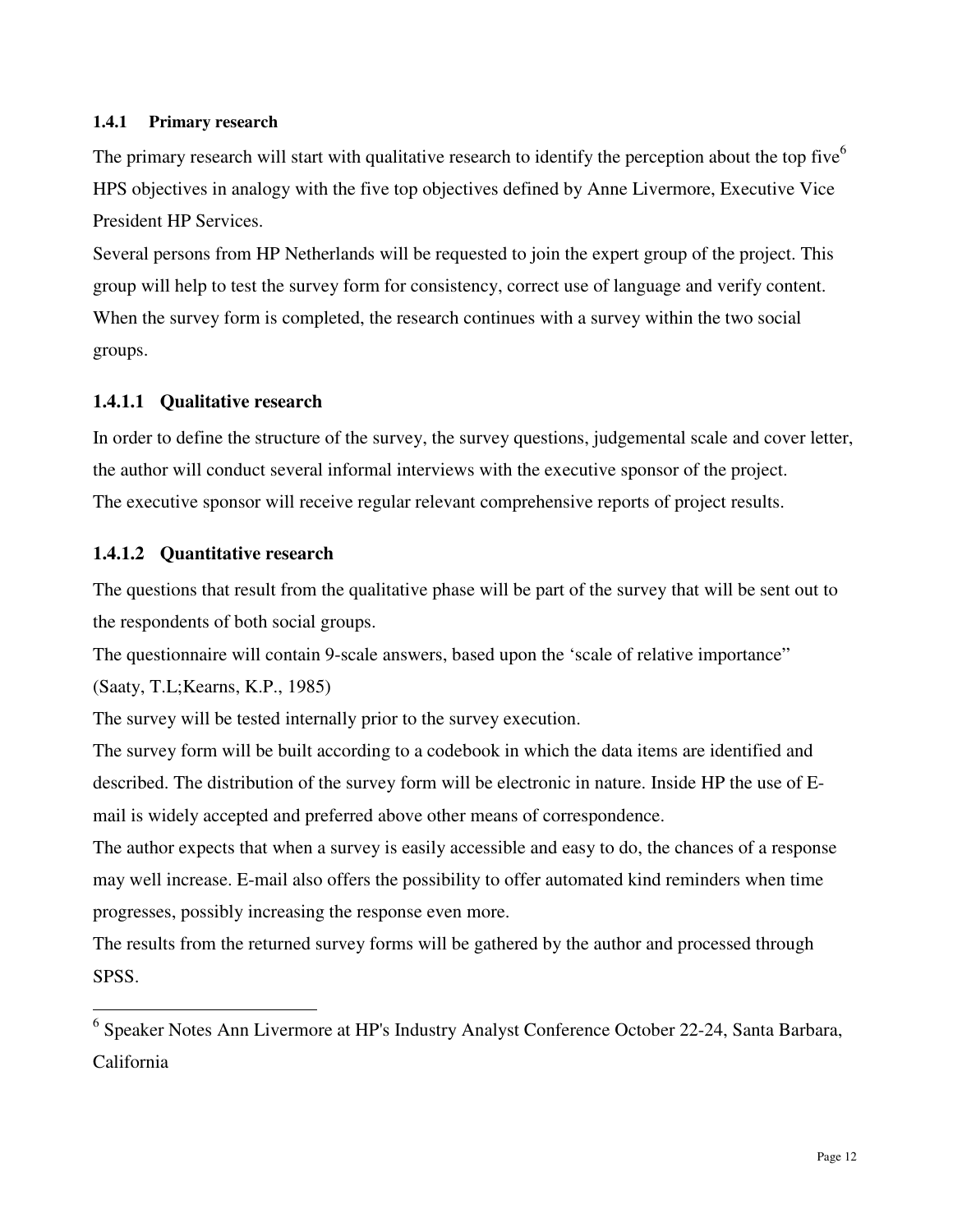#### **1.4.2 Secondary research**

The secondary research will include the comprehensive review of related literature on strategic planning, strategic performance and strategy implementation.

Work already done and documentation of similar research projects may be drawn upon. Where possible, relevant information available on the HP Intranet will be used and included in the project.

## **1.5 Outline of the report**

The report starts with the introduction of the pre-merger companies; Compaq and HP, which were merged to form "The New HP". The research problem is introduced within its context and the business research model is presented. The aim, objective and scope of the report is described and the first chapter ends with a conclusion.

The second chapter describes the literature review of the parent disciplines and immediate disciplines that relate to the research questions. After the conclusion of chapter two, chapter three describes and justifies the methodology that is employed. The research questions and hypotheses are presented. Furthermore, the survey methodology is described and some ethical issues concerning the research are explored.

In chapter four the analysis of data in relation to the hypotheses is conducted by using the survey form as a guideline.

In Chapter five the conclusions and implications are presented in relation to the research questions and the research problem. At the end of chapter five, implications for policies and practice are explored before an introduction of further study concludes this chapter.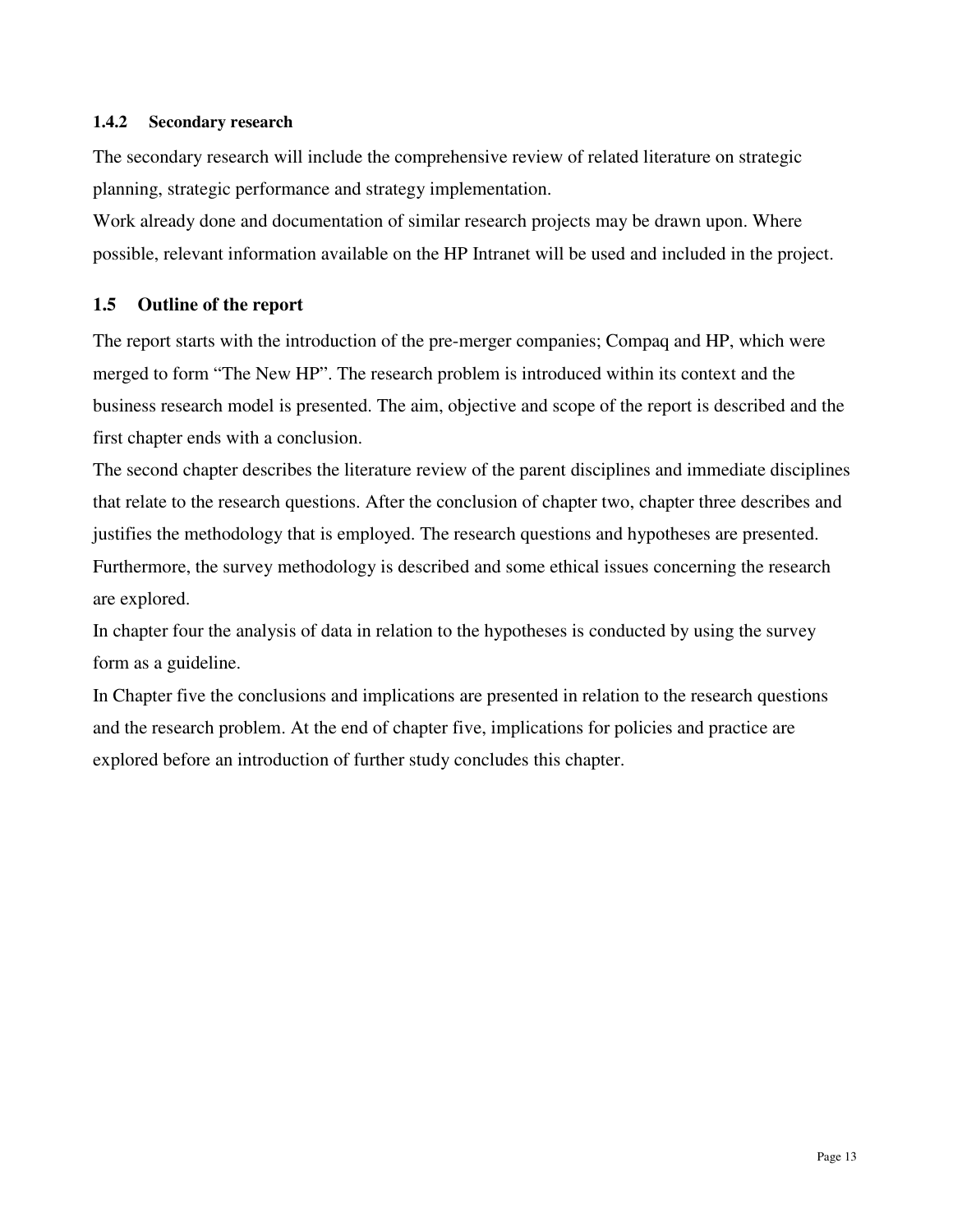## **1.6 Definitions**

| <b>Definition</b>  | <b>Description</b>                                                                                                                                          |
|--------------------|-------------------------------------------------------------------------------------------------------------------------------------------------------------|
| Hoshin Kanry       | Strategic control system developed in Japan, based upon involving the whole<br>organisation in the strategic planning process, both top-down and bottom-up. |
| Hoshin planning    | The approach of Hoshin Kanry by Hewlett Packard                                                                                                             |
| Balanced scorecard | Strategic management system that translates the an organisation's mission and strategy<br>into a comprehensive set of performance measures.                 |
| <b>SMART</b>       | Acronym for Specific, Measurable, Agreed, Realistic and Time-based. Generally used to<br>test if objectives are defined well enough to fit their purpose    |
|                    |                                                                                                                                                             |

#### **1.7 Delimitations of scope and key assumptions**

In this section, the boundaries of the research problem will be made explicit.

The executive sponsor, the direct manager and peer colleagues of author will invited to participate in the research project. Their roles will be to identify the respondent population, review the survey questions and report results.

#### **1.7.1 Aim**

As defined in paragraph 1.2, the purpose of this report is to evaluate the gap between the intended and perceived strategy of the HPS management team.

#### **1.7.2 Objective**

The objective is to provide a framework that may help to align the intended and perceived strategy for a new organisation.

#### **1.7.3 Scope**

In this report the strategic position of Hewlett-Packard, the strategic choices on the basis of the strategic position is accepted as given and therefore not analysed.

The scope of this project is limited to the Dutch HPS organisation. The Dutch HPS organisation operates as a division within HP Netherlands and may be considered as one coherent organisational structure.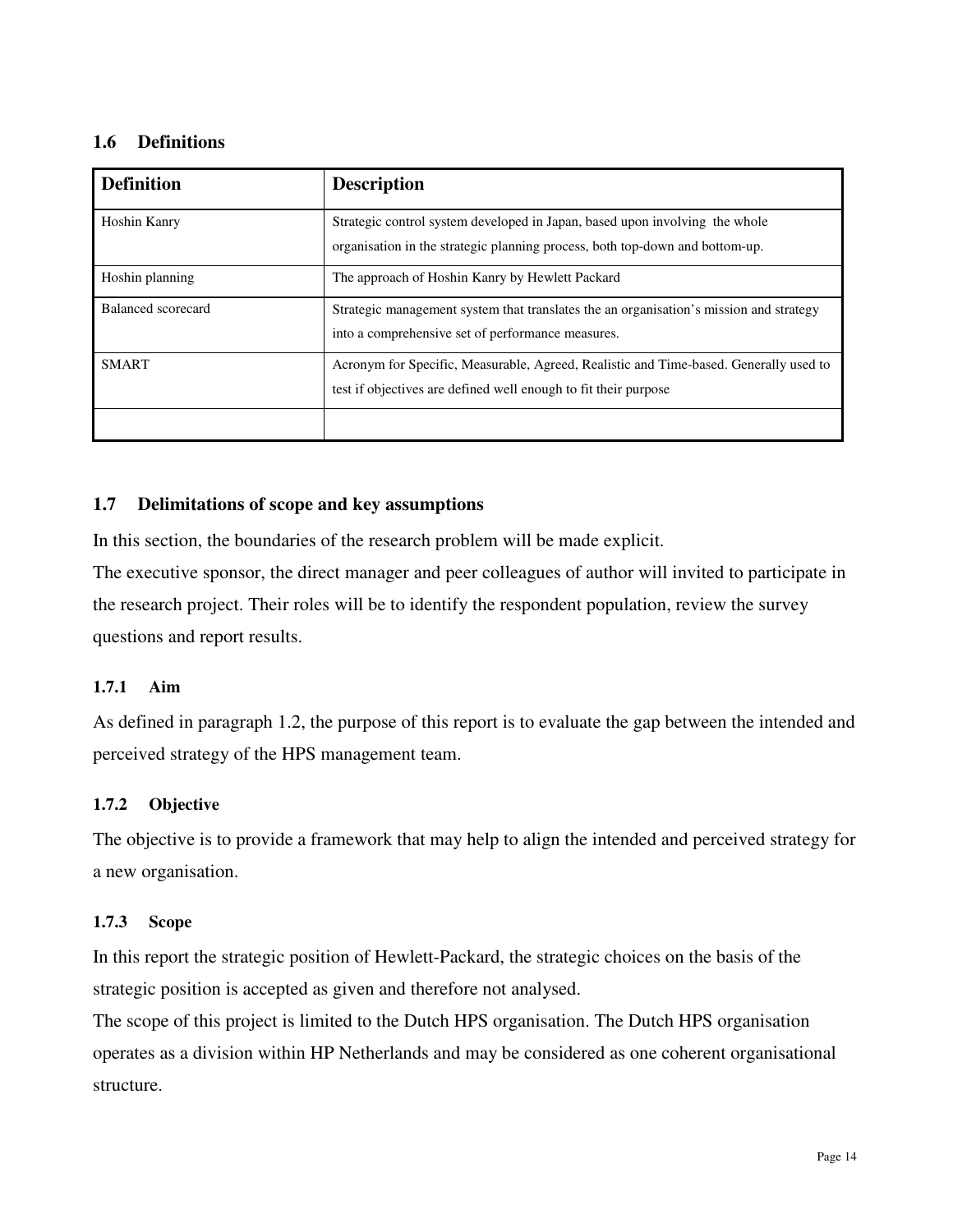#### **1.8 Assumptions**

The main assumption of this report is that the intended strategy is already defined, and that the "business priorities" as expressed by the Executive Vice President of HP Services represent the strategic objectives for the year 2003.

The second assumption is that the opinion of the executive sponsor represents the intended strategy for HPS Netherlands. The executive sponsor is the most senior business unit manager of HPS in the Netherlands. The priority of the objectives that will be used for this report is defined by ranking. The assumption is made that the strategic intentions of the "New HP" exist as precise intentions in the organisation, articulated in a relatively concrete level of detail, by virtue of the strategic planning process.

The project may evaluate measured differences between respondents of both companies in relation to the survey questions, but no other influence will be studied.

#### **1.9 Conclusion**

The basis for the research was laid in this chapter. The research problem was introduced, together with the research questions and hypotheses.

The research was justified, the definitions and terms presented, then the methodology was concisely described and justified. Finally, the report was outlined, and the boundaries were identified. With the basis presented, the report may proceed with a detailed description of the research.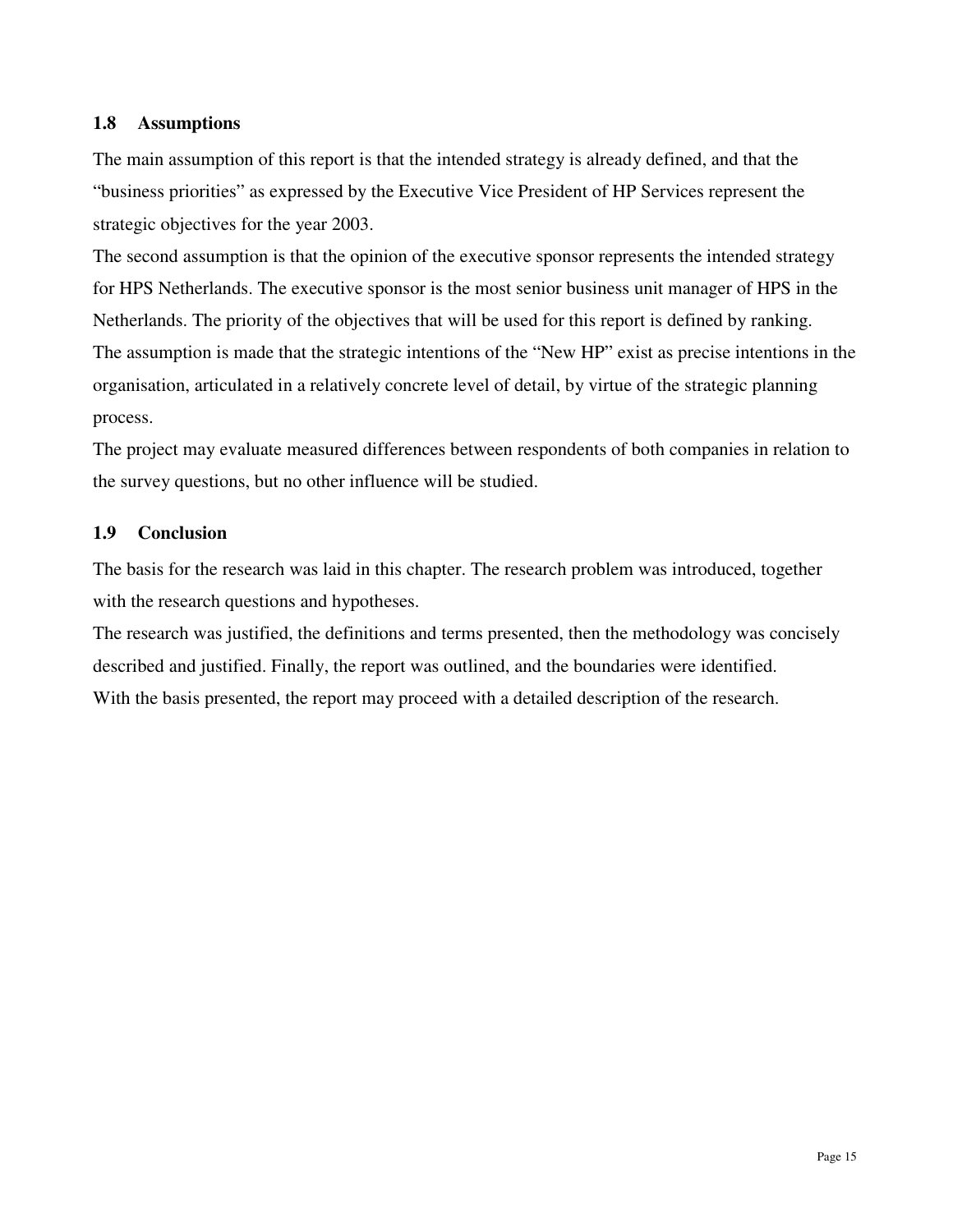# **2 Literature review**

The aim of this literature review is to build a theoretical foundation upon which the research is based. The analytical model used is to take a top down approach of the different disciplines in the direction of the research problem. This way, the author aims to clarify the rationale of the selected approach to the research. Part of the literature review was to find support for a methodology that would be able to assess the priority and relative importance of measurable and intangible strategic objectives

# **2.1 Introduction**

Generally, a strategy is formulated, planned and executed by defining the Mission, Objectives, Strategy, Tactics. The mission states what an organisation aims to do and achieve. The objectives are specific performance goals formulated in terms of purpose of the organisation and the area in which it operates. Strategy would be the means the organisation aims to achieve these set objectives. Finally, the tactics are the actions an organisation undertakes to achieve its strategic objectives.

## **2.2 Parent fields**

Johnson & Scholes (2002) defines strategy as "the direction and scope over the long term, which achieves advantage for the organisation through its configuration of resources within a changing environment and to fulfil stakeholder expectations".

The direction and scope are expressed in the strategic intent and defined by the goals, limited by strategic policies. These goals and policies are part of the corporate strategy that is cascaded to a lower level.

The advantages that a company may have, is based upon the assumption that there is always an alternative for its customers, partners and members. There should be a significant advantage that an organisation has over its competitors to add more value than its competitors can.

Porter (1985) identified two basic types of competitive advantages, based upon the creation of value against a cost; cost leadership and differentiation. Porter argued that superior value as experienced by the customer can be obtained by offering a lower price for equivalent benefits, or unique benefits that more than offset the higher price. A sustainable competitive advantage would be unique and difficult to copy.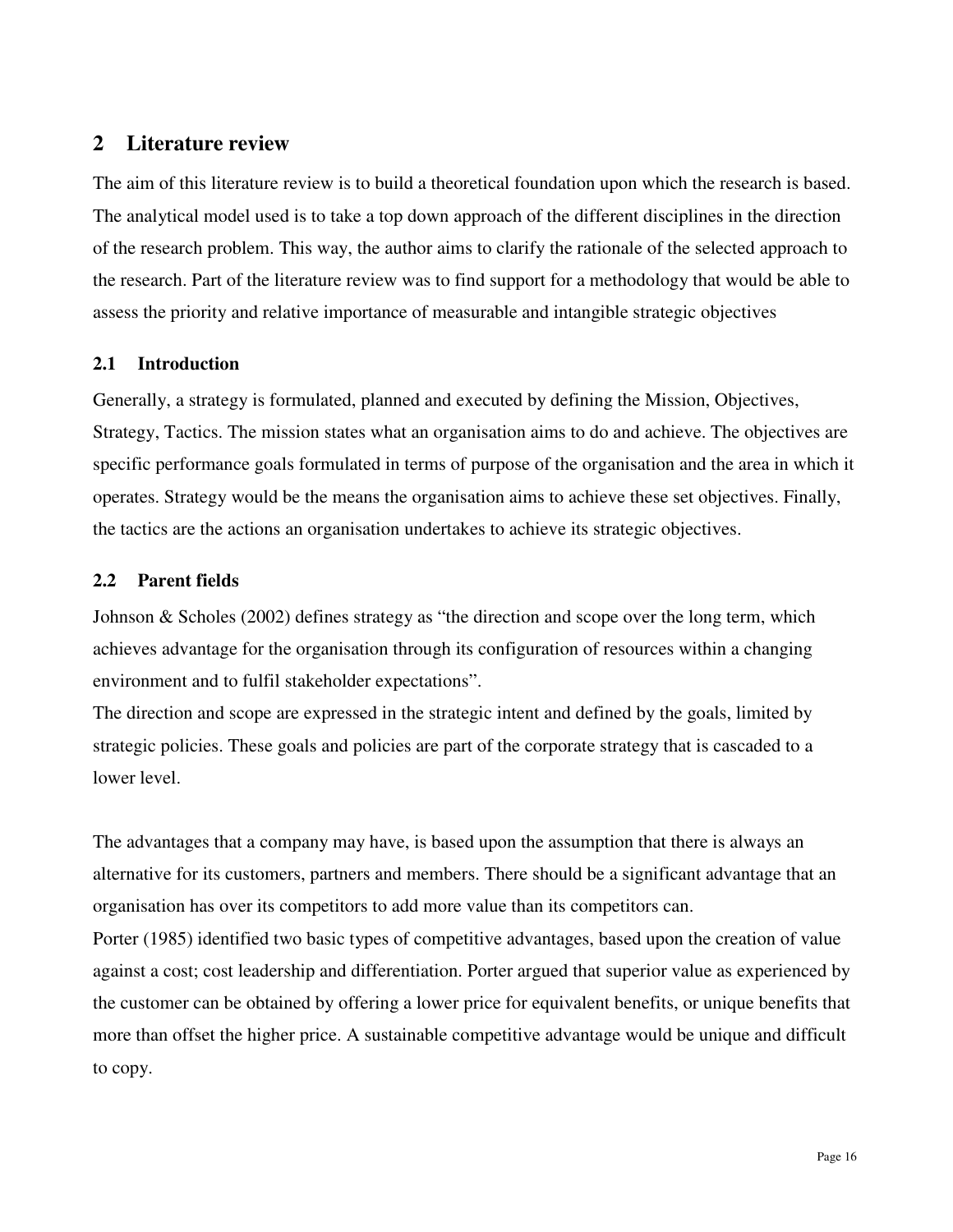Prahalad and Hamel (1990) identified competences, which would enable managers to design and implement differentiation strategies. A portfolio of core products would constitute the business of a company. These core products represent combinations of different core competencies and are the result of a learning process of the organisation. The coordination and integration of skills, technology and cross boundary communication within the organisation form the basis of the competitive advantage. This advantage may be difficult to copy, since the basis of the advantage may not be obvious.

Gratton (1999) argues that the competitive advantages are delivered and maintained through people. Although the prime sources of competitive advantage are access to financial resources and /or the use of technology are still necessary, they are not sufficient.

Additionally, a company needs people and processes capable to deliver customer delight or rapid innovation, which will place the company in front of their competitors.

On the configuration of resources, Mintzberg (1979) argues that organisations are composed of an operating core, the top level of management (Strategic apex) middle management, a management that designs the systems and work processes (techno structure) support staff and organisational culture (ideology).

Johnson & Scholes (2002) argue that that strategy can be seen as the matching of the resources and the activities in the environment in which it operates. The search for the "strategic fit"(Prahalad & Hamel 1994) is a process of developing strategy by adapting competences and resources, to position the organisation correctly to take advantage of business opportunities. This is called "environment led fit". HP supports this strategy development process developing the strategic business units. Building on, or "stretching an organisation is a process of leveraging resources to improve value conversion by differentiation based on competences. The object is to create additional value for the current market and / or create new markets.

The search for the strategic "fit" or "stretch" takes place in a quickly changing environment; Gratton (1999) argues that people processes play an increasingly important role within the complex organisational architecture. Especially of embedding the capacity to transform a company may be a key enabler to sustain competitive advantage. HP makes full use of the opportunities the Hoshin process offers to develop "resource led" strategic fit and to build internal stakeholder support.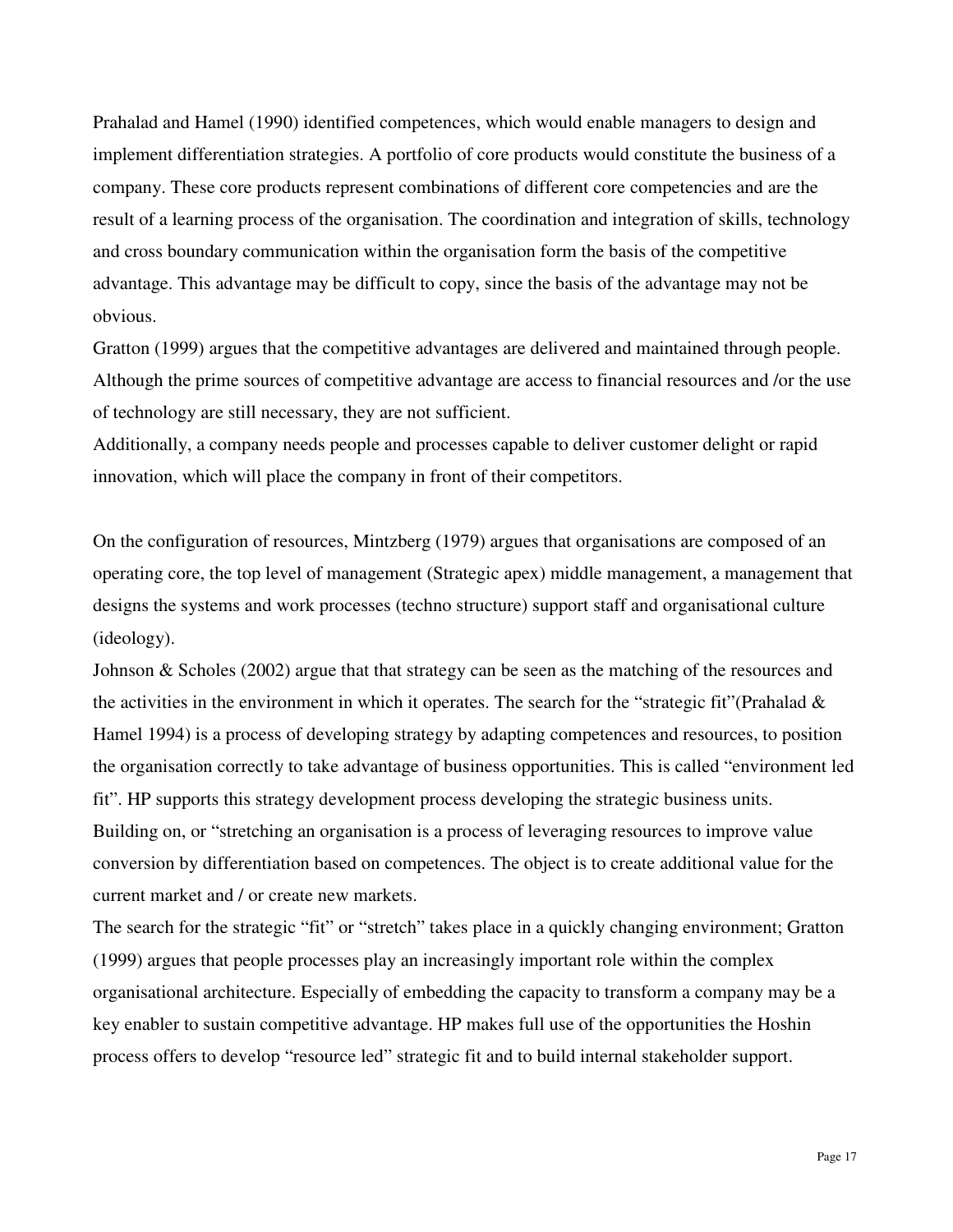Stakeholders may be anyone who has vested interest and power in an organisation. Barnard (1938) suggested that customers, employees of all grades, suppliers and shareholders might all be considered as contributors to the success of the organisation. The organisation must provide sufficient value to each stakeholder so the stakeholders may continue to contribute.

 Johnson & Scholes (2002) argue that strategy may, in some respects, be the reflection of the attitudes and beliefs of the stakeholders. The values and the expectations of the shareholders may have their effect.on the mission statement. The mission statement would indicate value as seen in the light of each shareholder's expectation and values.

As a result of the stakeholder effect on the strategic planning process, it may be clear that strategies exist at a number of levels within any organisation, ranging from corporate to personal level. Lorange (1980) and Scholes (2002) assume three levels for a strategic hierarchy; a corporate or group level, a business unit / division level and an operational /functional level. Lorange (1980) argues that the main task of the corporate level strategy is to develop a favourable business portfolio. The portfolio is built balancing the properties of the business opportunities such as profit, risk etc. and taking the interrelationships of these properties into account. Scholes (2002) argues that the corporate level strategy is concerned with the overall scope and purpose of an organisation and how value may be added by the subcomponents of the organisation. He further argues that the corporate strategy is likely to address concerns of the shareholder expectations and stock markets.

Both Lorange (1980) and Scholes (2002) argue that the business unit / division strategy is about how to compete successfully in particular markets. This strategic level also addresses concerns regarding the advantage over competitors and identifying or creating new markets / opportunities. Scholes (2002) makes a distinction with the strategic business unit, which is a part of the organisation that serves it's own external market that is different from other strategic business units of the same organisation. The external clients may not see a strategic business unit as an identifiable entity, which may be confusing in marketing terms.

HP aims to prevent this confusion by applying a solution based customer approach. The solution approach is focused on the customer's business problem that needs to be resolved. Whether one or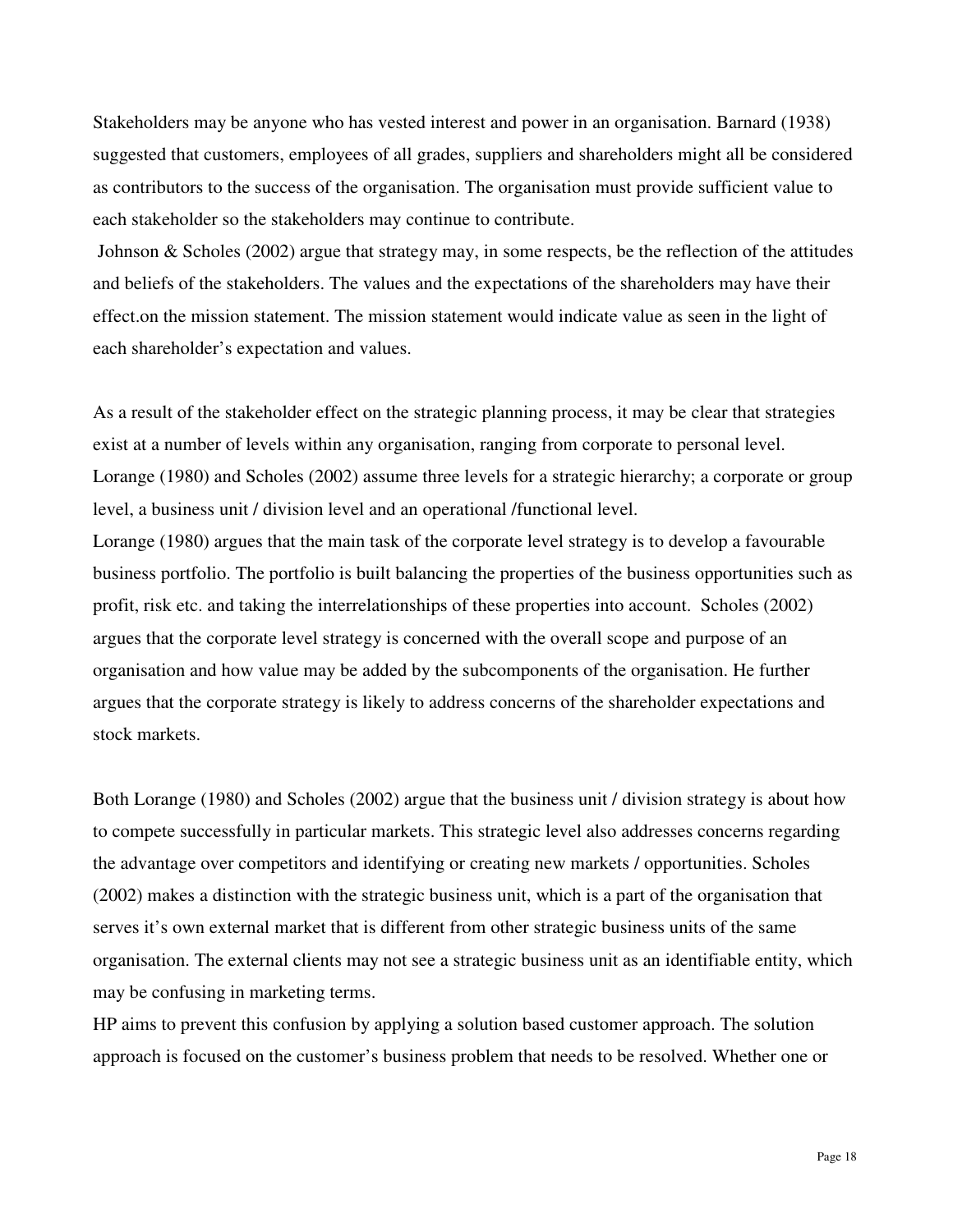several strategic business contributes to the solution is transparent for the customer, since HP assures that the necessary resources are mobilised to design, deliver, implement and maintain the solution. Lorange (1980) and Scholes (2002) argue that the strategy at the functional level is aimed at the delivery of the corporate and division / business unit strategy by the organisations component parts. Scholes (2002) argues that the integration of operational decisions and strategy takes place in this level.

Watson (1993) indicated an individual / team strategy that is made by teams to achieve targets relevant to the day-to-day operations of an organisation. Often these strategies are agreed between the functional managers and the individual contributors of the team. These strategic targets may have a direct relationship with the personal performance appraisal. The team / personal strategy level have their effect on the realisation the strategic objectives of the strategic levels above, since the results of the companies operations are delivered to the customers at this level. The results from all operational levels are aggregated to the higher levels, resulting in performance that is compared against the corporate objectives.

During the implementation of a strategy, tactics are often applied to parts of an organisation. These tactics are aimed at overcoming a current issue or to deliver a shorter-term strategic objective. When a tactic becomes an organisational routine, it may be standardised into a procedure. In this report, the focus will be on business unit and strategies, how they are formed, implemented, monitored and controlled.

#### **2.2.1 Strategic planning**

A plan in it's most simple form has a beginning, a goal and a means to connect the two. Planning may be defined as a purposeful, dynamic activity concerned with achieving a desired goal. Strategic planning may be defined as the design or formulation of a control system or framework for strategic management.

"Classical" formal planning techniques serve several functions (Quinn 1991); the process requires rigorous communication about goals, strategic issues and resource allocations. The planning process provides a discipline framework for managers to periodically take a careful look ahead, assess long term investment horizons and stimulate longer-term analyses, than might be made otherwise. In this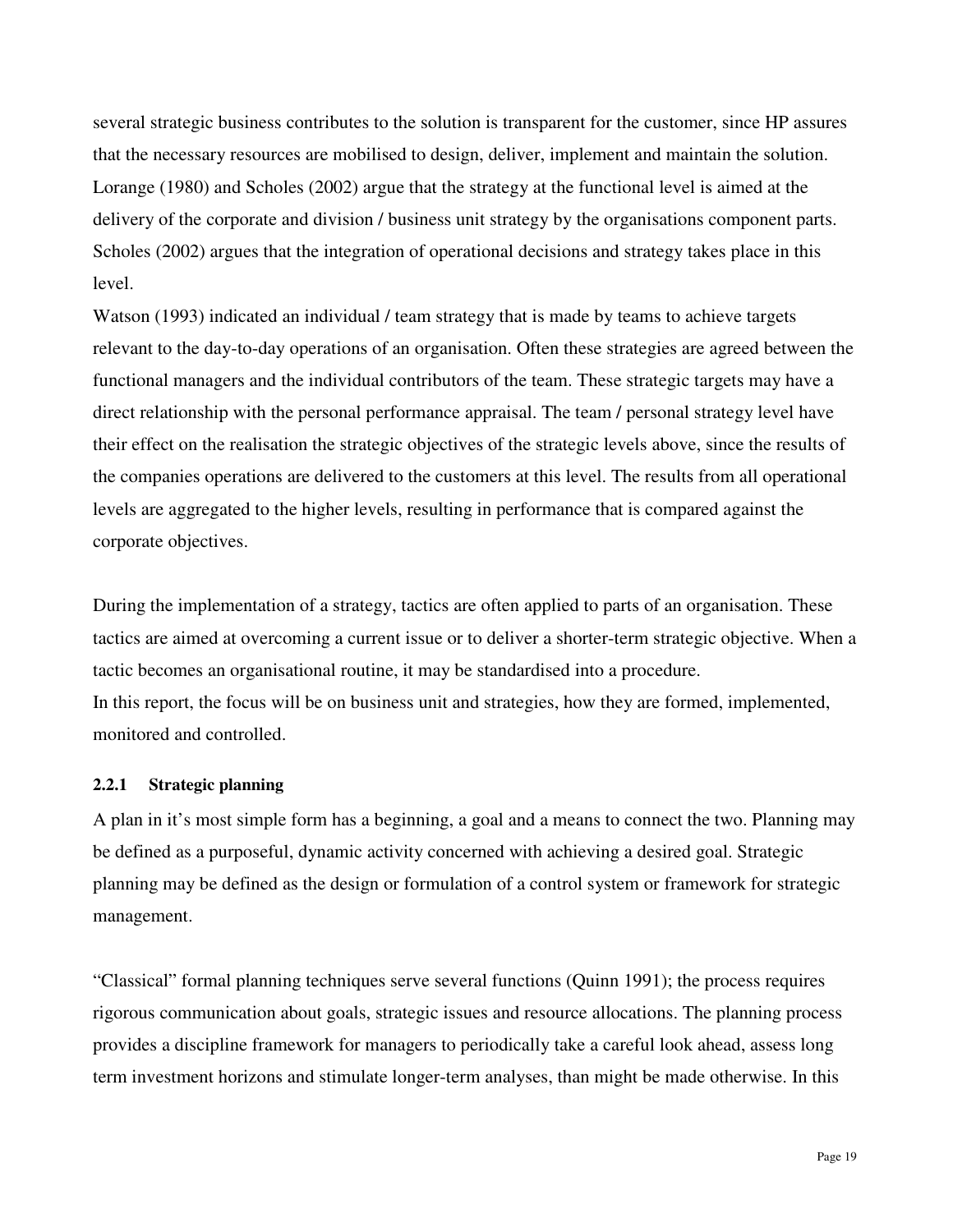look-ahead the managers need to evaluate and integrate short-term plans. The discipline framework may also help implement changes decided upon by senior management and provide an opportunity to fine tune annual commitments.

In this light, the strategic plan also creates a backdrop against which managers may evaluate shortterm or interim decisions. Quinn distinguishes the formal process of the strategy planning process from the experiences, developments and changes in the business environment, arguing that it would be virtually impossible to synthesise all the aspects into one articulated strategic plan.

In contrast to the "pure" formal strategy planning process, Mintzberg & Waters (1985) compared intended and realised strategies of several companies. Their research assumes that the strategic development process used, is the classical top-down analytical approach.

Mintzberg & Waters found that part of the strategy that was intended, but not realised, was replaced by a strategy that was initiated from the lower levels of the organisation, referred to as "emergent" strategy. The part of the intended strategy that was realised is referred to as the "deliberate" strategy. The graphic below depicts the model.



*Figure 4 Types of Strategies, Mintzberg & Waters (1985)* 

The research indicates that there is a continuum between the two extremes; neither the perfect emergent strategy nor the perfect deliberate strategy is likely to exist. In the strategic planning phase, this difference between the two extremes may be used as input to determine which emergent strategy management is aiming to propagate or prevent. Experience gathered by the management during the execution phase of the strategy and response patterns from the organisation may be used to adapt the directive part of the intended strategy.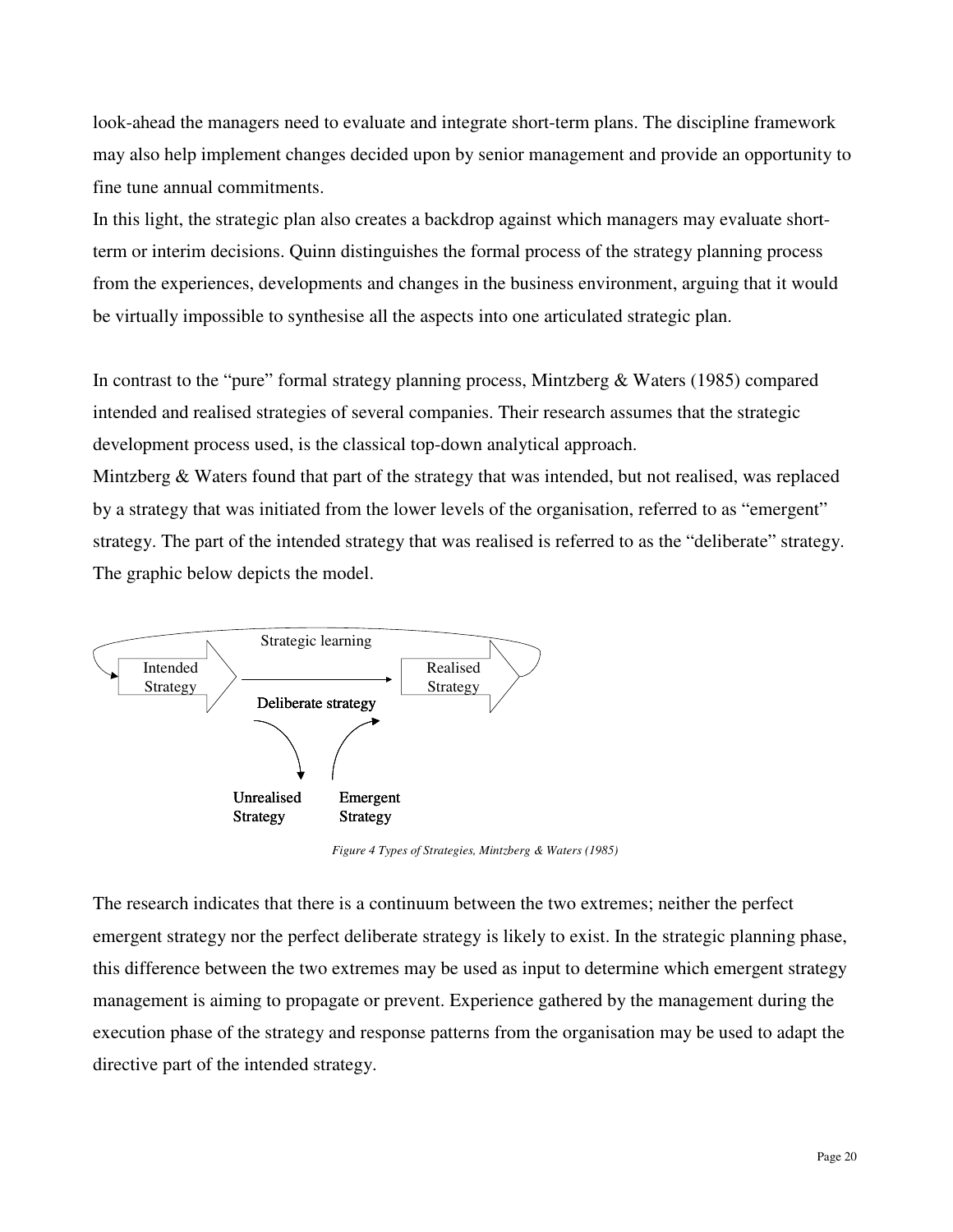Lorange (1980) argues that there are four aspects to the role of strategic planning that would support the role of a strategic decision tool, designed to motivate and support strategic change. Strategic planning would address the allocation of scarce resources, assist the organisation in adapting to the environment, coordinate strategic activities to achieve sound integration and an efficient operation. Finally, by applying a systematic management development approach by building an organisation that can learn from the outcome of past decisions. This would imply that the experience would be evaluated in the strategic planning process.

Johnson & Scholes (2002) argue that the strategic planning process may provide a structured means of analysis and thinking about complex strategic problems on a longer term view. Strategic planning may be used as a vehicle to measure performance against objectives over time and as a means of coordination between different business units that are aimed to attain the corporate strategy. Strategic planning may be used to involve people in the development of the strategic course, which may be useful to communicate the intended strategy and induce a sense of ownership throughout the organisation in the newly defined course.

Finally, planning systems may provide a sense of security and serve as a reference for the organisation, especially for the management team.

Johnson and Scholes (2002) further argue that most people make sense of a complex situation by looking at the situation in more than one perspective. They approach strategic planning in a similar manner by applying three basic views of strategic planning; the "design lens", the "experience lens" and the "ideas lens".

The "design lens" is based upon the idea that strategy is formulated in the top of an organisation and is applied top-down. The classic top-down formulation of strategy would fall into this category. This approach to strategic planning is useful, since it aims to position the organisation deliberately through an analytical, structured and directive process. This approach alone would not be sufficient, since it does not take the company's paradigm, personal experience, culture, local necessities and personal objectives of a manager into account.

The "ideas" lens sees strategy in the light of the emerging patterns and innovation that arises from the diversity and variety that exists within and around an organisation. The experience lens is related to the ideas lens. People invariably interpret events in the light of their own experience and formulate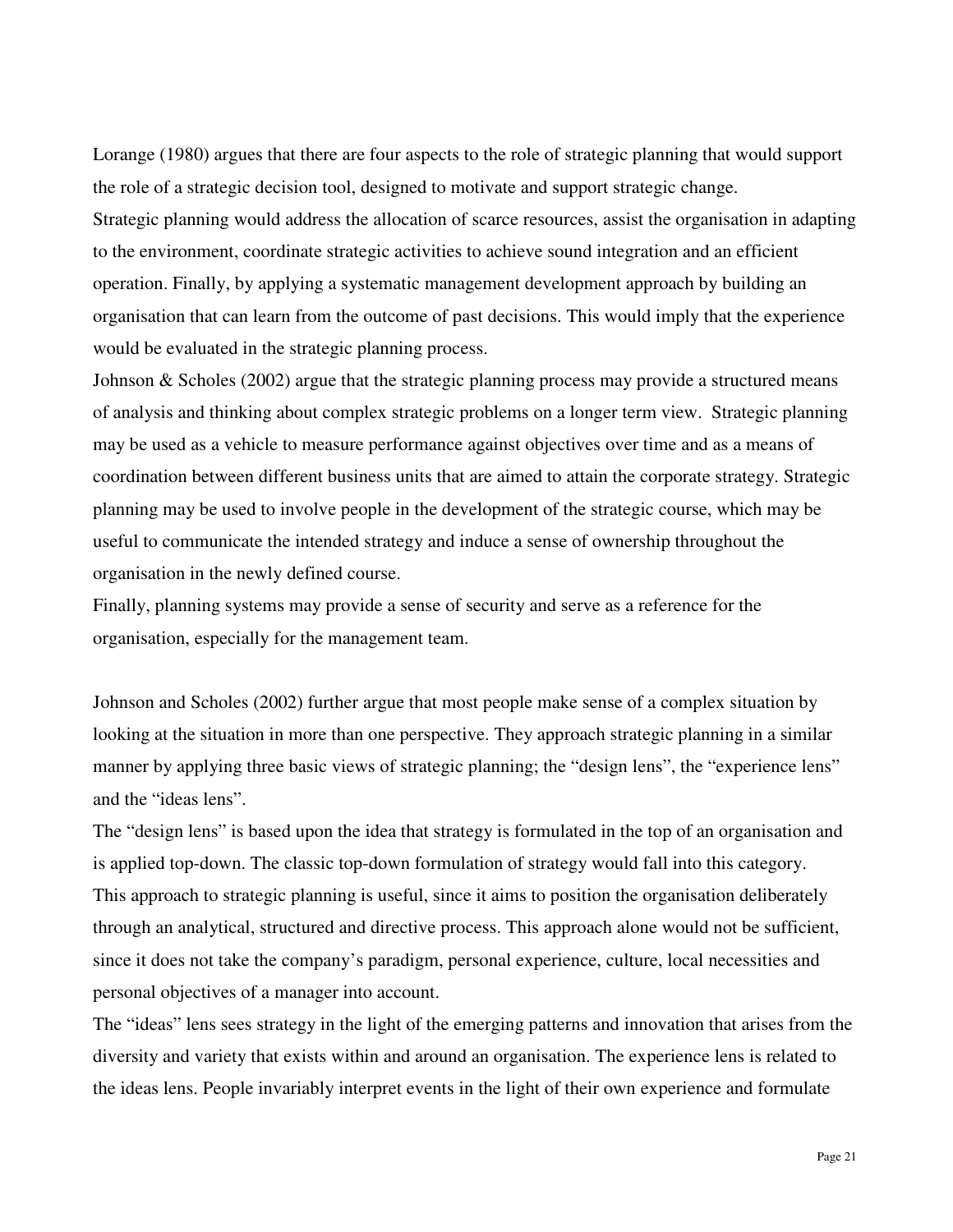new ideas on the basis of their interpretation. The variety of experience can propagate or stunt the growth of ideas, since the experience lens may act as a filter for new ideas, many of which may not be successful. "The greater the variety of experience, the more likely there will be innovation". The design lens does not explain how a new strategy may emerge from the lower levels of the organisation (Mintzberg & Waters 1985). This adaptive part of the strategic planning process may be considered the field of the "experience" and "ideas" lens. (Johnson & Scholes 2002). Combining the manager's experience and ideas with the formal strategic planning process is supported and reinforced by the Hoshin planning method HP uses to plan and implement its strategic objectives.

In the light of the research problem the conclusion of this section may be that the strategic objectives are designed. In order to assure that strategic objectives become objectives common to all involved. These objectives are cascaded down in the organisation and by making use of the experience and ideas of the managers, the strategies of each level are articulated.

In this way, feeding experience and ideas back into the design by the Hoshin planning method may align the deliberate and emergent strategies.

#### **2.2.2 Measuring strategic performance**

Often companies evaluate strategy through purely quantitative methods such as financial ratio analysis, time series analysis and operations research, which express the performance in financial terms. Whilst these evaluation models are very useful in their own right to assess the financial health of a company, these methods do not evaluate the company's performance against achievement of its Mission (Hastings, Simon 1996).

An organisation states its overriding purpose in the mission statement (Johnson & Scholes 2002). A mission statement would normally state the key values on which the organisation is based and provide a link to the vision of the organisation. The mission statement would provide clarity on the aspirations of the organisation. Strategic intent (Hamel & prahalad 1989) may take the place of the mission statement and vision on the premise that the mission and vision are often used interchangeably. The strategic intent is a statement that summarises the desired future state of the organisation.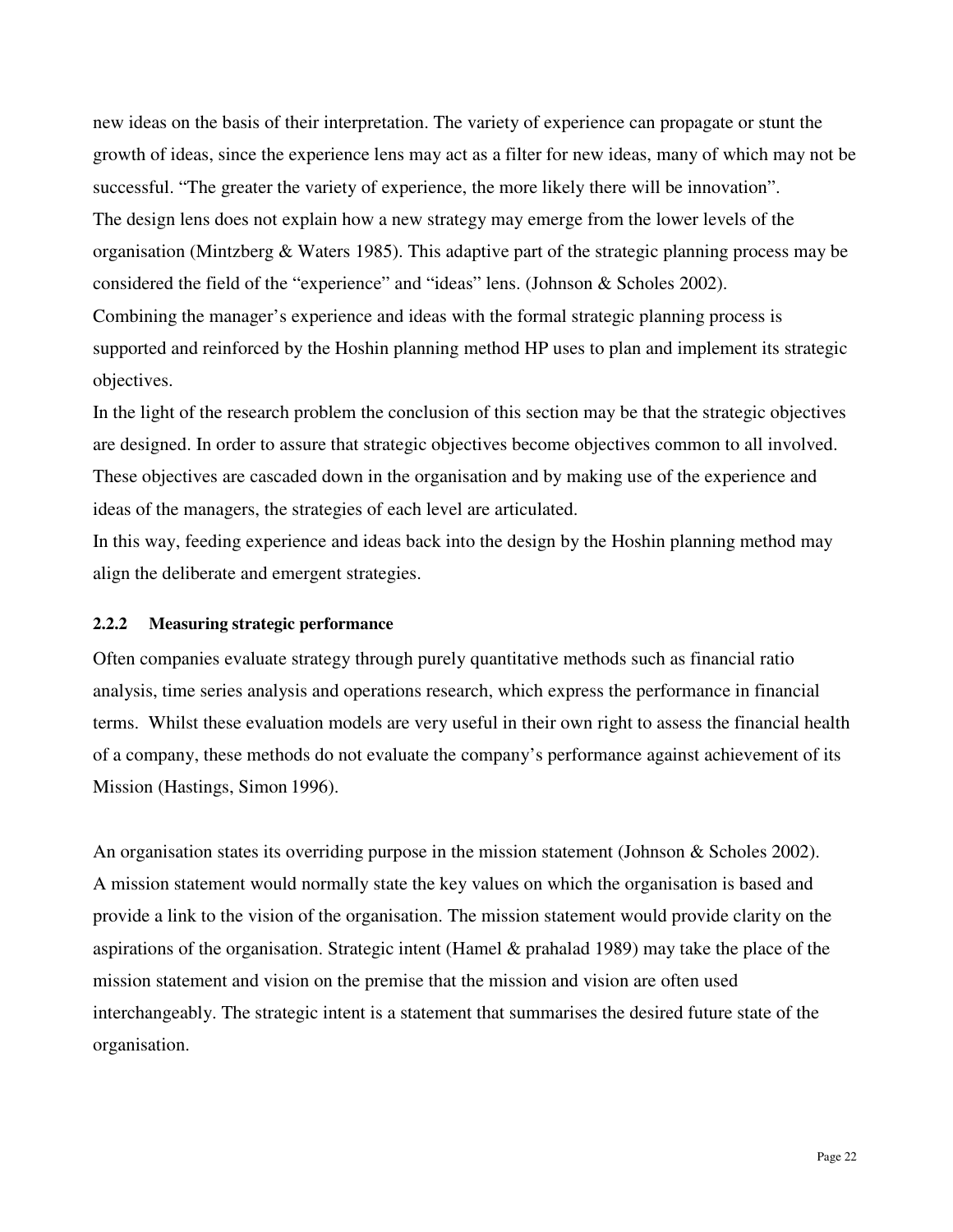Objectives resulting from strategic planning are statements of specific outcomes that are to be achieved (Johnson & Scholes 2002). Objectives should be clear and decisive (Quinn 1991). Clear in the sense that they are well understood and decisive so that when achieved, the objective provides an advantage of the organisation against its competitors.

Generally, objectives should comply with the SMART acronym (Daft 2002), which means that the objective should specific, measurable, achievable, realistic and time based. Objectives may be cascaded down in an organisation, from strategic down to operational objectives. Operational objectives should answer the question "What are we trying to accomplish?". Traditionally HP used management by objectives to cascade objectives from the corporate level down to the operational level. This method was integrated in "the HP way".

Management by objectives is a method by which managers and employees define operational objectives that will be measured regularly to assess performance.

The management by objective method is used for each management level, which results in a clear plan for each level. Corporate objectives may more likely be achieved when they focus manager and employee's efforts. This position is supported by Leboeuf (1985) who argues that "what gets measured is what gets done".

Since 1985 HP adopted the "Hoshin-Kanry" method as an enhancement of the strategic planning process to define the objectives and means to achieve them (Witcher, 2000). Currently HP is implementing an integrated planning and reporting programme that is based upon the Balanced Scorecard method. Literature for the Hoshin-Kanry method and balanced scorecard will be reviewed to explore linkages to the problem statement.

## **2.2.2.1 Hoshin**

The Hoshin Kanri philosophy originated from Japan. The essence of Hoshin Kanri is that it brings the whole organisation into the strategic planning process, top-down as well as bottom-up. It does so by supplying the necessary tools and the use of the Plan, Do, Check, Act cycle (Shewhart 1931). Shewhart invented the PDCA cycle, which was popularised by Deming, especially in Japan. Subsequently this PDCA cycle is also known as the "Deming" or "Shewhart" cycle.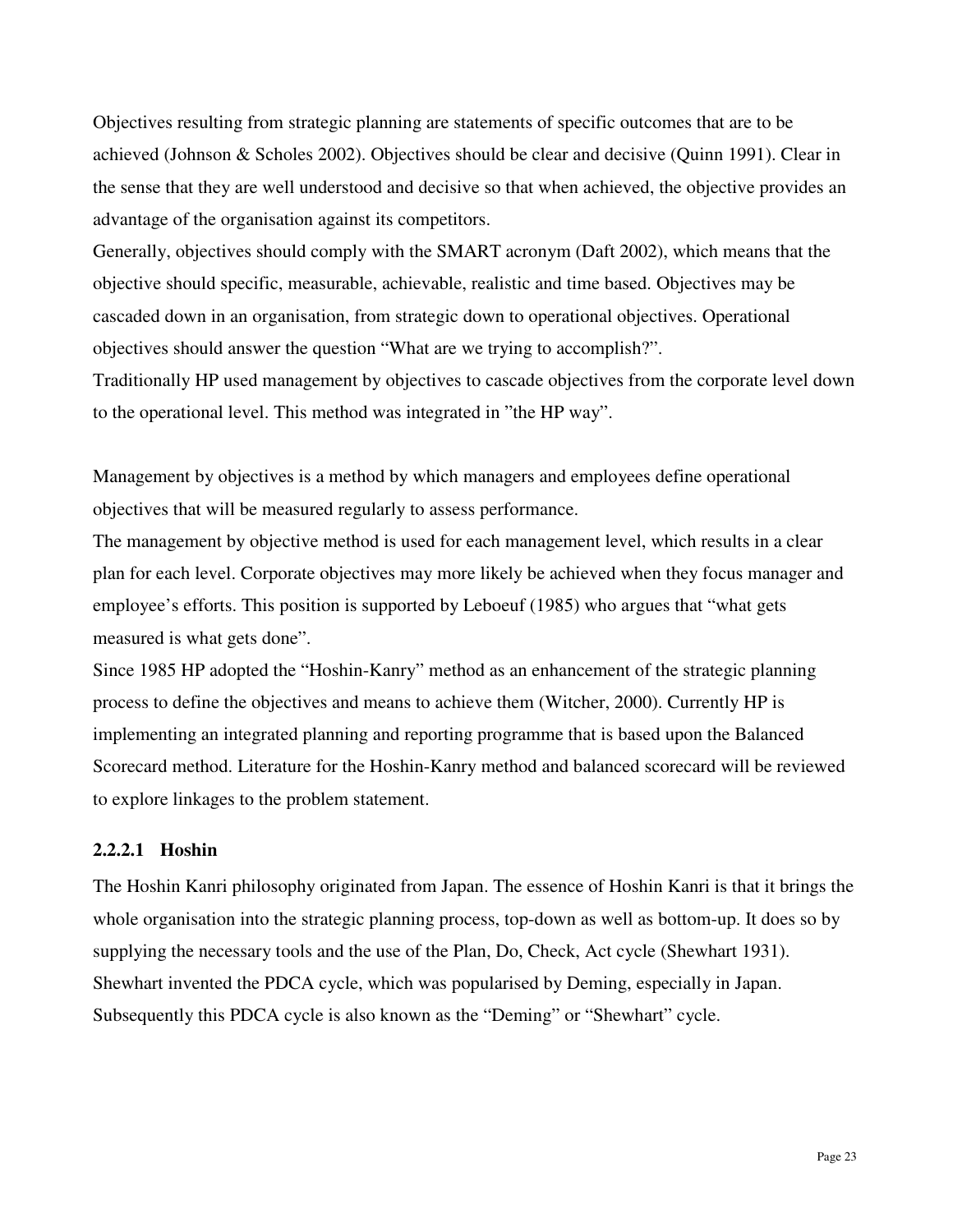The cycle is a closed control loop that feeds information or experience back into each subsequent loop of the ongoing process. The PDCA cycle would be most useful if it were considered a principle for operations, on which a planning / monitoring / control system would be based.

Hoshin translates from Japanese as policy and Kanri<sup>7</sup> as management. According to Japanese sources (Akao, Nemoto, Koura) Hoshin Kanri exists under different names, but the same basic principle apply. Akao (1991) summarises Hoshin Kanri as follows; "It is a means to pull together the forces within a company and to unite the minds, internally, to perpetually improve its performance by adjusting quickly to changes".

The Hoshin planning process is the adoption of Hoshin Kanri that was first applied by HP (Witcher 2000).

The difference between Hoshin Kanri and Hoshin planning is that Akao uses the word Hoshin to mean the target and the means to achieve the target. In Hoshin planning there are targets (objectives) and measures (means). Furthermore, the objective categories of Hoshin Kanri are normally expressed in Quality, Cost, Delivery, Education (QCDE) terms, which are more related to drive continuous improvement (kaizen) as part of a Total Quality Management approach. Hoshin planning uses categories that are in line with the categories used in the balanced scorecard, this allows easy integration of the two methods.

Hoshin planning is the main Hoshin method that is used in the western business organisations. The objective categories of Hoshin planning are called business fundamentals. In the light of the report scope, the Hoshin planning method will be explained. Where relevant, Hoshin Kanry may be referenced.

All Hoshin adopters use "Hoshins" to develop and deploy corporate goals across the organisation. Hoshins are forms that are used to capture strategic planning data (See Appendix 2).

The process produces well defined and documented plans, which may be reviewed or studied to gain knowledge about the strategic planning process and rationale for decisions.

 $\overline{a}$ 

<sup>&</sup>lt;sup>7</sup> The Japanese character that represents "Kanji" has secondary meanings, "shiny needle" or "compass"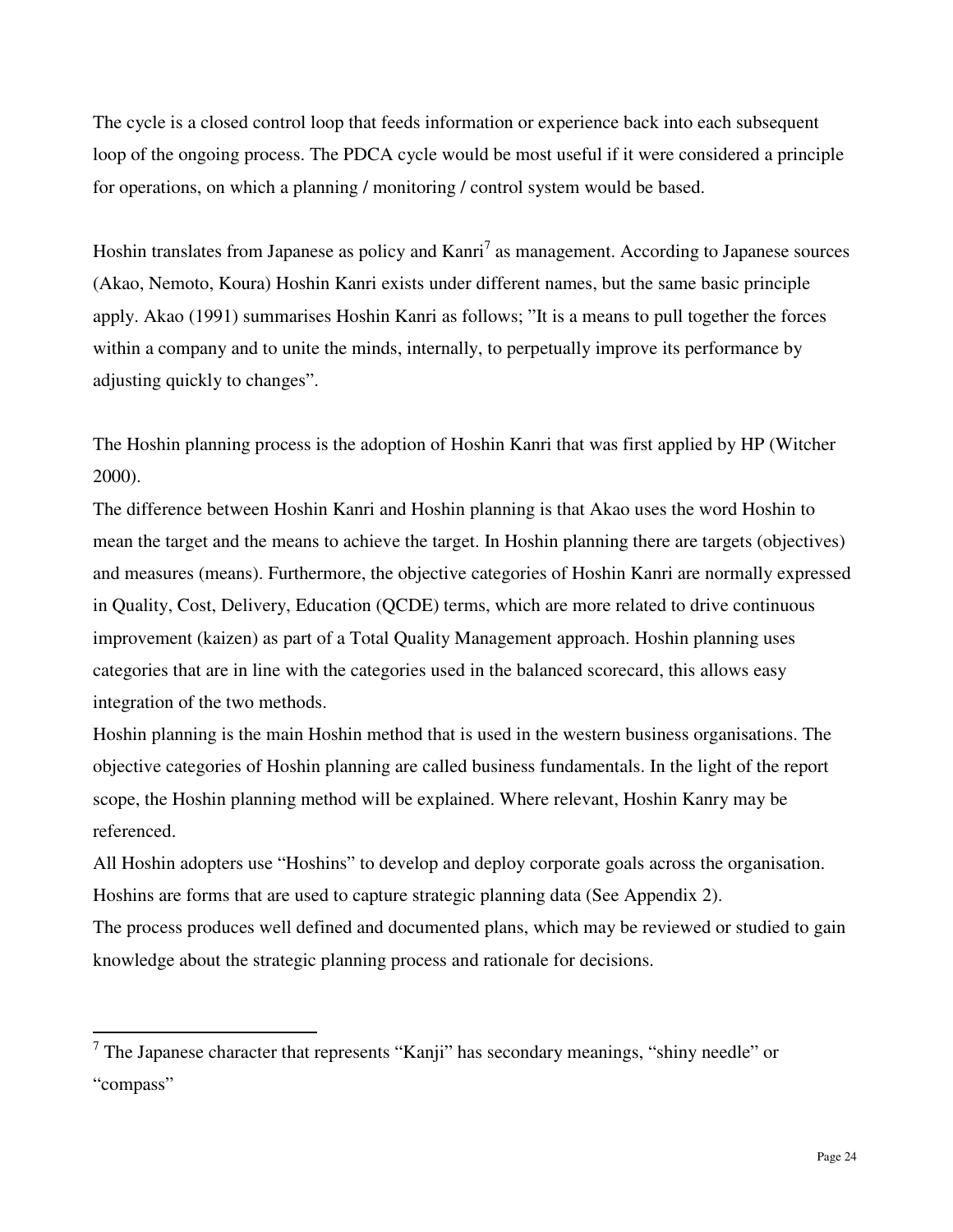The Hoshin planning process starts with the review of the previous year by executive management of an organisation. The review takes an audit of the organisation's environment, past experience gathered, current knowledge into consideration and the perspective of the organisation' s long term objectives into consideration. The outcome is a Hoshin plan with limited amount of objectives for the coming year, which are presented to the organisation's resources to be placed into their own Hoshin plans.

These objectives are generically classified as financial, processes, education and quality. These categories or business fundamentals, are similar to those used in the balanced scorecard method. Depending on the industry, or specific needs of a part of an organisation, these fundamentals may be expanded with one or more category. In a production environment, the addition of safety may be a valuable addition.

The premise is that when everybody contributes something to a Hoshin plan, the organisation as a whole will benefit and have taken a step forward, which it would not have achieved otherwise. Contributions are added to the annual Hoshin plan and the method aims to enable anyone to translate a Hoshin in terms of their own job. The planning process is conducted in an open way and interactively to assure all participants agree and support the resulting Hoshin.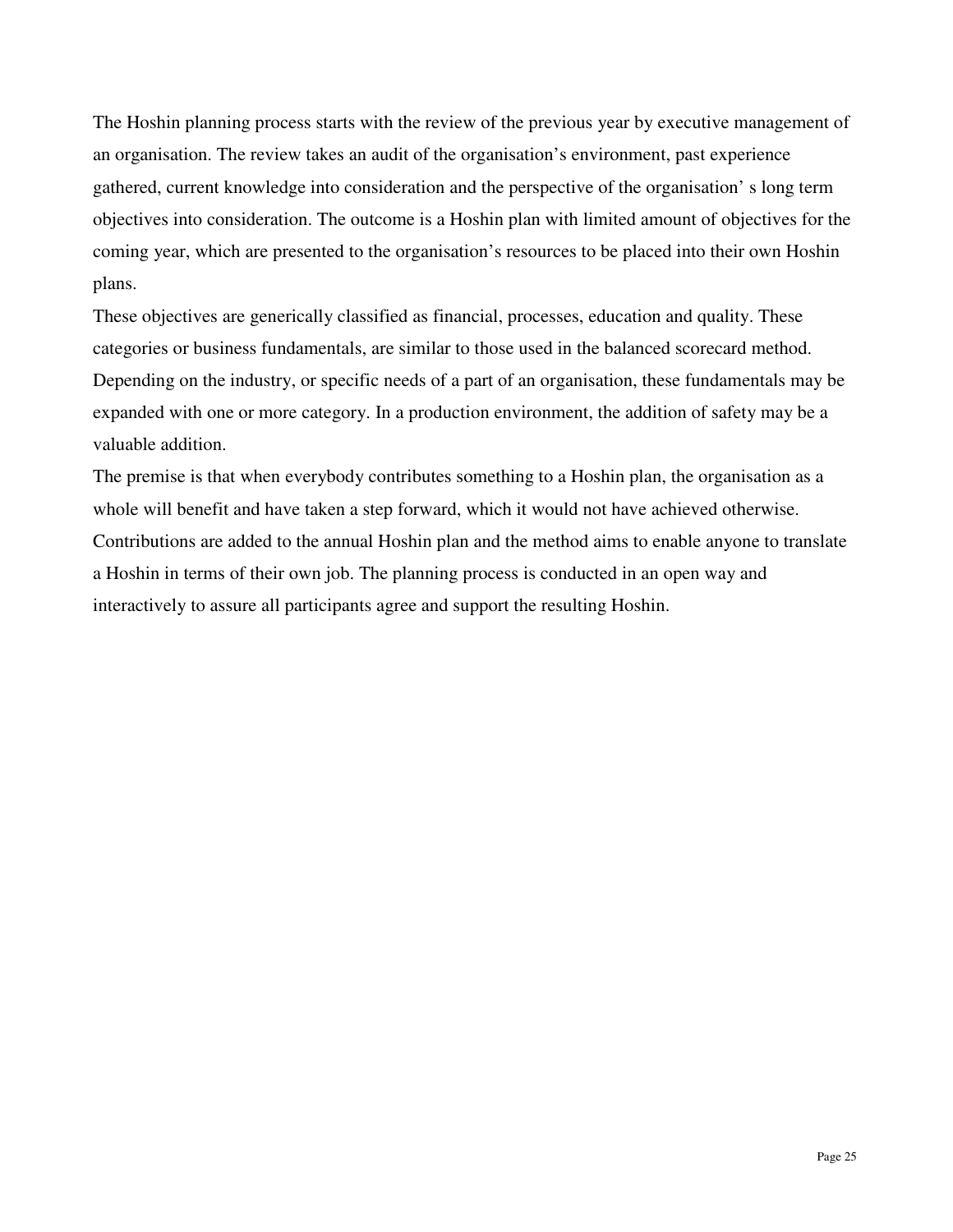All other objectives, activities, plans that relate to the work environment of an individual or team would be taken into consideration. This important stage, where the objectives are cascaded down and experience and where ideas are fed back up of the Hoshin Kanri is called the "catch ball" phase. Ideas are interactively played about much like a play when a ball is thrown between the players.



*Figure 5 Catchball activity (Witcher 2000)* 

Contributions to the Hoshin plans should be made in such a way, that they make a clear difference given the resources managers have at their disposal and the jobs they already have to do. Hoshin Kanri may be categorised as a "resource stretching" strategy development process (King 1989).

The format that is used to communicate the Hoshin plan by HP is common for the western adopters of Hoshin planning. There are four sections for the situation, objective, strategy, and goals & measures. The situation describes the rationale behind the chosen objective. The description would clearly indicate the urgency (priority) of actions to be taken and identify risks that the company faces. The Hoshin objective is linked to the situation and pro-active in nature. This means the objective should induce a change in behaviour. The objective must therefore be challenging and difficult to achieve. This approach forces people to find a way to do things in a different way. The objective only states what should be done, not how the objective must be achieved.

The strategy section is concerned with how the objective may be achieved. This section may consist of several sub-strategies, but these should be limited in number. When the strategies can only be used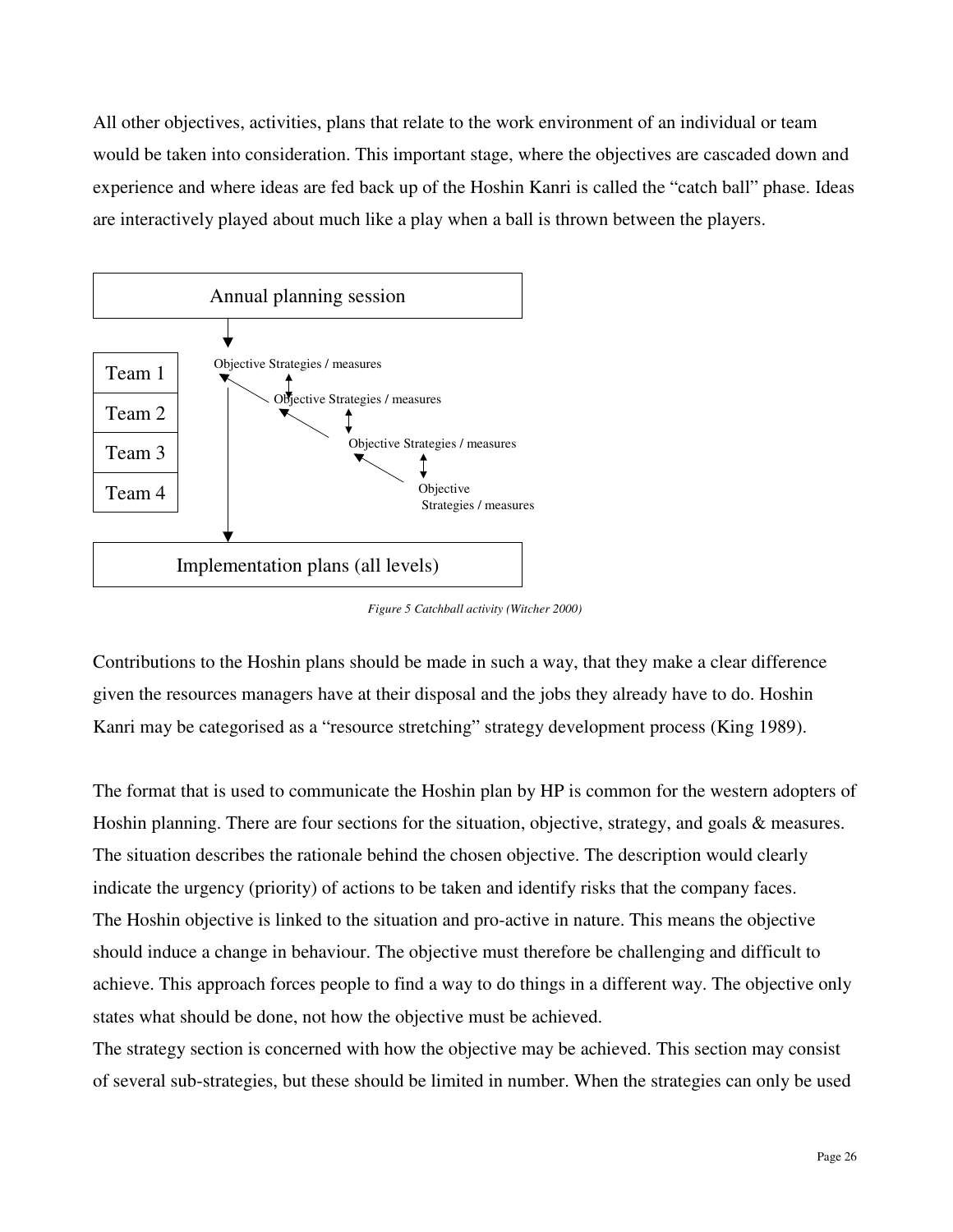to achieve the objective and unfit for any other purpose, the strategy may be considered of sufficient focus.

The goal measures the progress of the objective in the overall sense. The measures are linked to the sub-strategies. Measures may include dates and targets that relate to factual data. This allows the evaluation of the successful achievement of the strategy.

## **2.2.2.2 Balanced Score Card**

The balanced scorecard method that was developed by Arthur Scheidermann is usually associated with Kaplan and Norton. The main argument that drives the balanced scorecard method appears to be "if you can't measure it, you can't manage it".

The Hoshin business fundamentals are closely related to the balanced scorecard method. Kaplan and Norton (1996) proposed the balanced scorecard method to translate an organisation's mission and strategy into a comprehensive set of performance measures. The balanced scorecard method aims to provide a framework for strategic management and measurement.

Kaplan & Norton (2001) argue that five principles must be followed to execute strategy. Translate strategy in operational terms by using the strategy map, align the organisation to the strategy by applying structure, make strategy every one's job, make strategy a continuous process and mobilise change through executive leadership by creating a sense of urgency for change and focus attention to performance.

Three steps make strategy everyone's job; first by communicating the vision to create awareness and understanding, then align personal objectives by applying the strategy map and finally align incentive compensation. To make strategy a continuous process the budgeting process needs to be linked to strategy and use the balanced scorecard in the double loop learning process to assure that the balanced scorecard reflects the overall strategy.

One of the main apparent advantages of the scorecard is that the corporate goals, measures and performance against the objectives can be physically represented on one sheet of paper (Scheidermann 1999)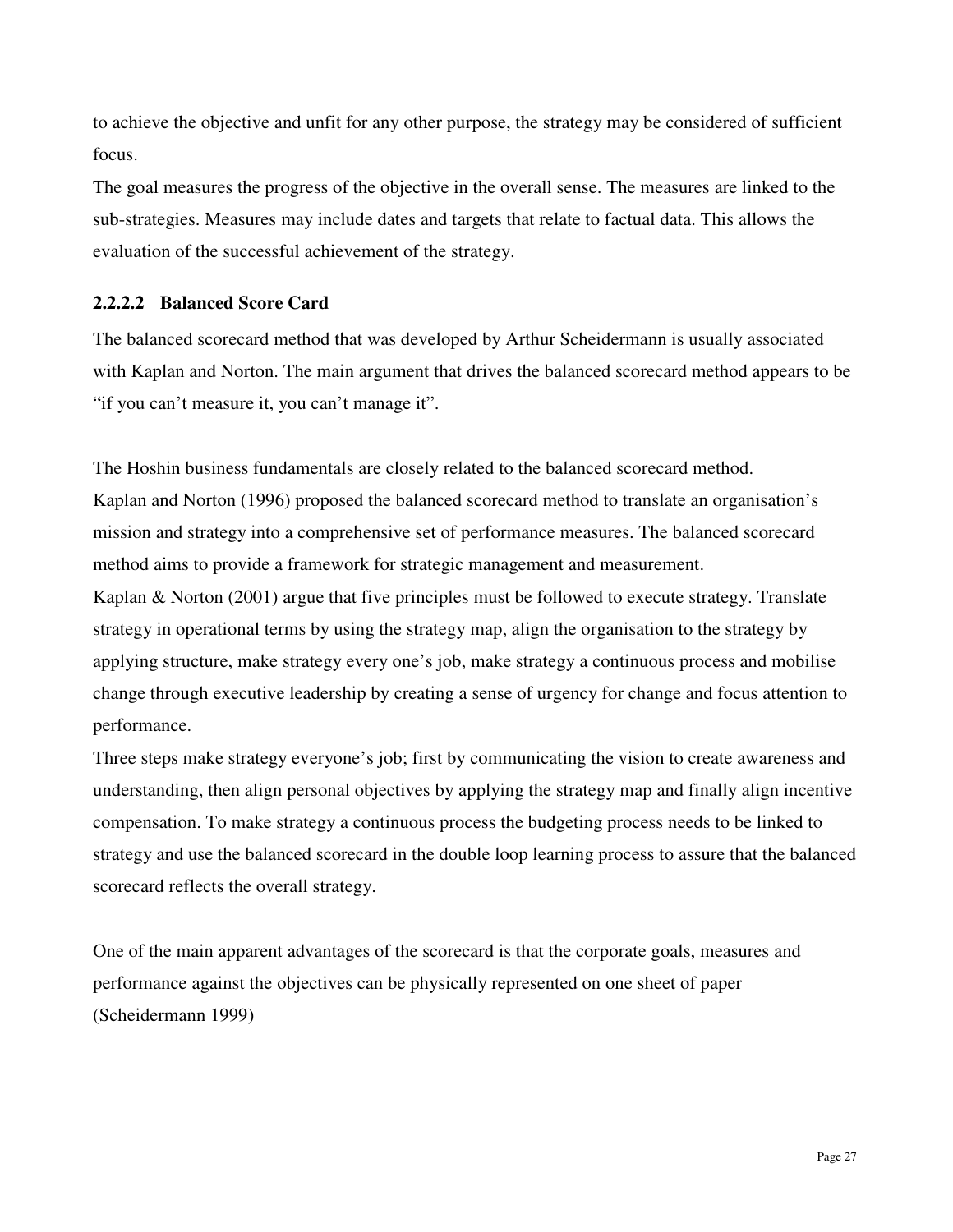

*Figure 6 The balanced scorecard as a strategic framework for action (Kaplan & Norton 1996)* 

The balanced scorecard method assumes a top down approach for strategic planning. The objective of balanced scorecard is to motivate all managers and employees to implement the strategy successfully.

Kaplan and Norton (1996) argue that the importance of building a scorecard is that is creates a shared understanding of the organisation's vision of the future, it creates a holistic model of the strategy and that the scorecard may focus change efforts. The holistic model would enable employees to see how they could contribute to the success of the organisation.

Companies that are able to translate their strategy into their measurement system may be better able to execute their strategy. Since the organisation can communicate their objectives and targets. Kaplan and Norton conclude that a successful scorecard is one that communicates strategy through a set of financial and non-financial measurements.

Kaplan and Norton define strategy as a set of hypotheses about cause and effect. The balanced scorecard method links the measures to strategy by identifying cause-and-effect relationships, linking these relationships to performance drives or outcomes and in the end link the drivers to the financial measure of the objective.

If-then statements that lead from the cause to the financial measure may capture the cause and effect relationships.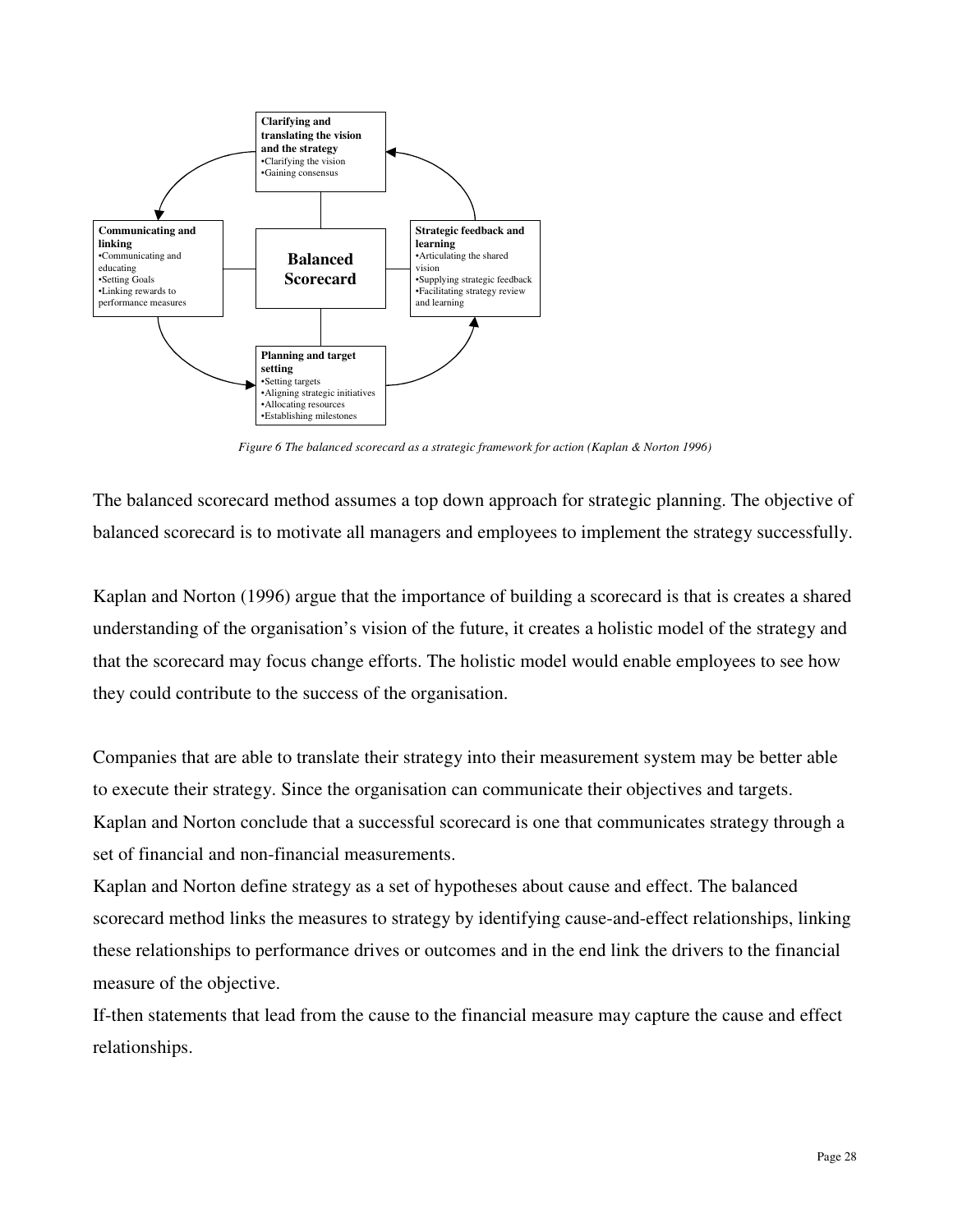The generic outcome measures are categorised as lag indicators, for example profitability, market share etc. The lead indicators, or performance drivers are measures that may be unique for a certain business unit strategy, for example the financial drivers of cost reduction etc.

Ultimately, the performance of a company is expressed is financial terms. This means that the direct links between an objective and the strategy should be defined in financial terms. Even a non-financial objective, such as a total quality programme should deliver a (future) financial advantage, may not be allowed exist for it's own sake.

A well-balanced scorecard would have an appropriate mix of lagging outcomes and leading indicators that reflect the organisation's strategy.

The balanced scorecard method implies a hierarchical order of the balanced scorecard perspectives, which becomes apparent when the strategy map is used.

The "strategy map", shows the cause and effect of actions and measures that are planned to satisfy a certain objective or cross-functional objectives.

The "strategy map" takes the following form:

- $\checkmark$  Objective(s)
	- o Financial perspective
	- o Customer (Quality) perspective
	- o Process (internal) perspective
	- o Employee (learning) perspective

The line of analysis is top-down for each objective and the analysis is used to define the balanced scorecard for that objective. This process may be repeated until all strategic objectives have been analysed. When the cross-functional strategy map is built, two or more strategy maps are drawn in one diagram the same way as the normal strategic maps are made. The cross-border linkages and their cause and effect relationships are identified and quantified. The process increases in complexity as the amount of cross-border relations increase. The process becomes more iterative in nature with increasing complexity, because of the knock-on effects that a single cause and effect relation may impact on an adjacent function.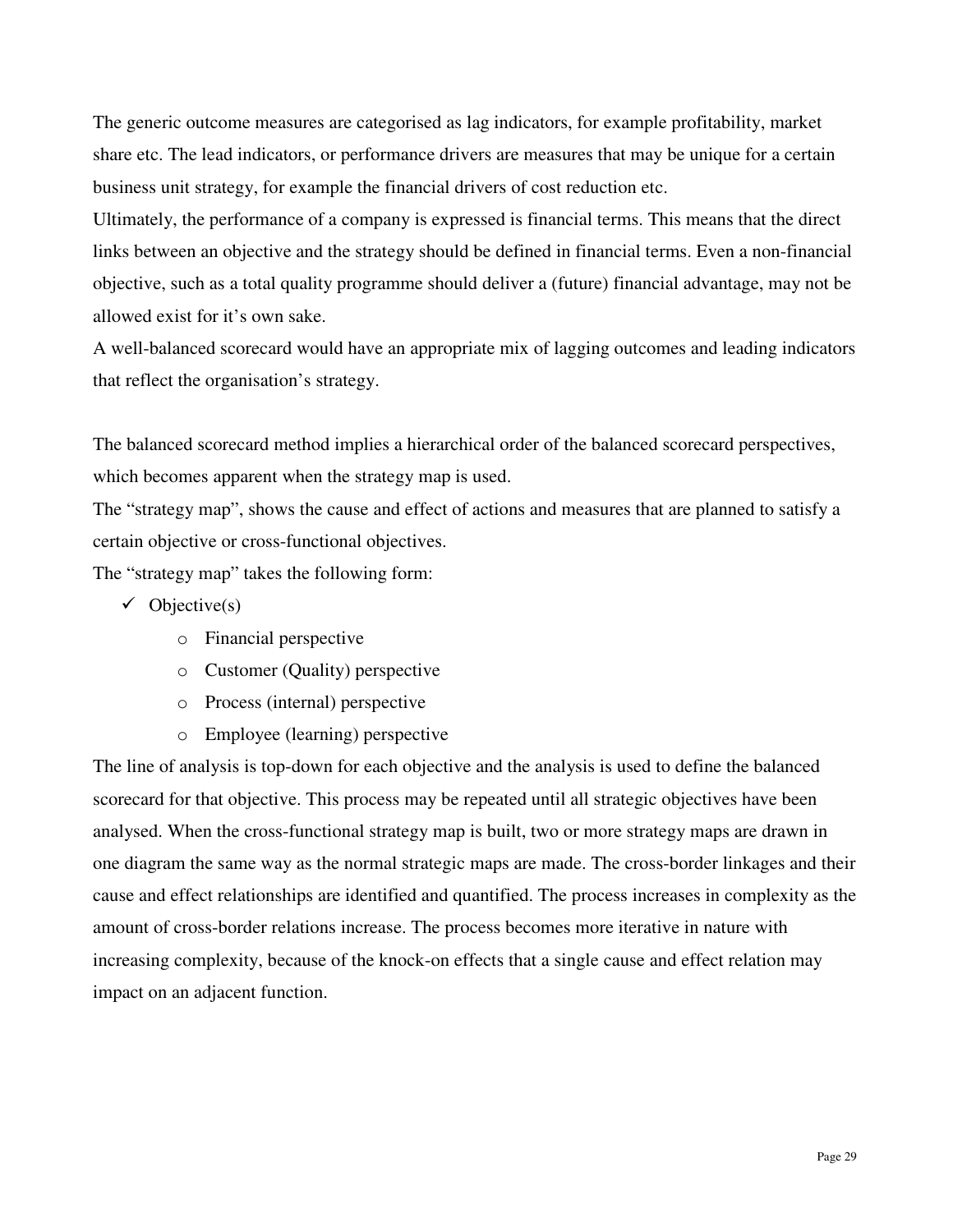Schneidermann (1999) identified six reasons for failure of a balanced scorecard implementation.

- $\checkmark$  The non financial drives are wrongly identified as primary drivers of future stakeholder satisfaction
- $\checkmark$  The measures are poorly defined and are not representative for stakeholder satisfaction
- $\checkmark$  Improvement goals are negotiated, rather than based upon stakeholder requirements, knowledge of process limits and improvement process capabilities
- $\checkmark$  There is no deployment system that breaks high level goals down to operational level goals, where the improvement activities take place.
- $\checkmark$  The currently available improvement tools are not used
- $\checkmark$  The false expectation that there is a definite quantitative link between non financial objectives and expected financial results

Using Hoshin planning may prevent most of the causes that might result in the balanced scorecard to fail. Experience and knowledge of senior management would assure that the correct drivers are identified. Furthermore, senior management would be capable to define a balanced relationship between non-financial objectives and their financial outcome.

One of the major challenges of Hoshin is to keep the amount of Hoshin plans, objectives and their strategies to a bare minimum, otherwise the information may mushroom towards an impressive pile of documents. With a complex and large organisation as HP, the sheer amount of Hoshin plans may impede senior management to get a good strategic overview.

In the literature of the balanced scorecard little support was found on how the ends and means would be linked in an analytical way. Hoshin planning may be considered quite explicit in this respect. Combining the capability of the balanced scorecard with the capabilities of the Hoshin planning process may provide a good balance. The balanced scorecard may provide the necessary overview and the Hoshin planning may explicitly combine means to ends, and if needed, a possibility to drilldown to case-specific detail.

## **2.2.3 Implementation of strategy**

The implementation or execution of a strategy is how an organisation puts the strategic plans of the chosen strategy into effect. Most modern companies would use an integrated approach to strategic planning, monitoring and control. To implement strategies, HP deploys the Hoshin method combined with the balanced scorecard method.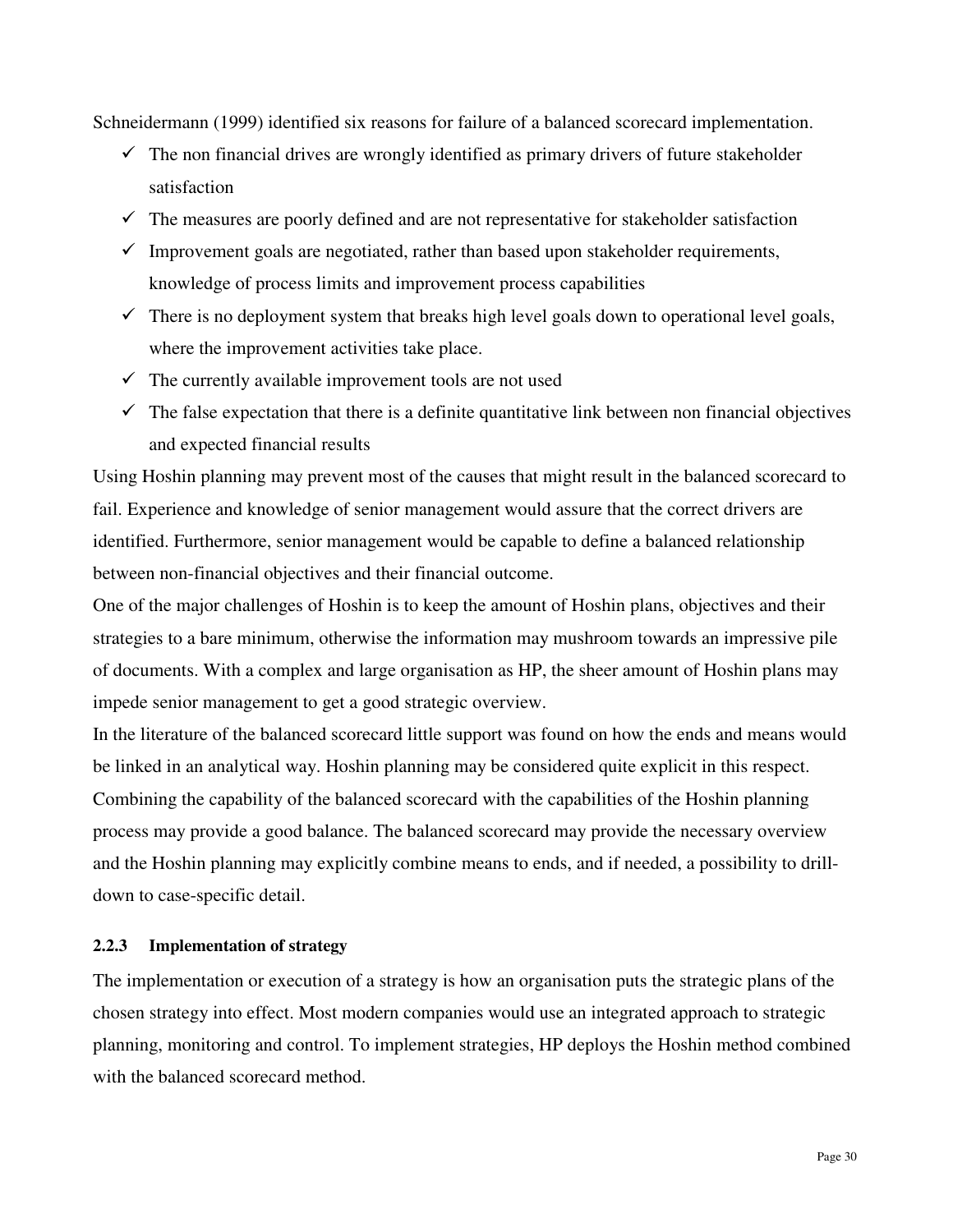As discussed earlier, Mintzberg & Waters (1985), argue that the realised strategy is the result of the deliberate strategy in combination with the emergent strategy. They coined the term strategic learning; feed back of experiences and identified patterns of behaviour into the strategic planning process, as a closed loop system.

Galbraith and Kazanjian (1985) take a top-down perspective and argue that the tools to use for putting strategy into action are structural design, organisational leadership, human resources management and the organisation's information and control systems. The structural design would include an organisation chart, which shows how the company is organised, it states each manager's position and shows what the reporting lines are.

The organisational leadership aims to motivate and persuade the workforce to adopt new behaviours, and in some instances to infuse new values and attitudes. Participation of the employees in the strategic planning process may help to implement strategic changes, since managers and employees already know what the new strategy means and are already committed.

Human resources management is concerned with the recruitment, selection, training, transferring promoting and laying off employees to achieve strategic goals. Using the human resources training capability may help to develop the necessary skills and behaviours that would support the strategic plan.

The information and control systems would include the rewards system, pay incentives, budgets for resource allocation and the organisation's rules, policies and procedures. Changing any of these systems may have a significant impact on the implementation of the strategy. These systems should be capable to handle possible necessary changes.

Johnson & Scholes (2002) argue that strategy is about how the organisation performs overall. They take a more "people oriented perspective and argue that the verb "organising" better reflects the challenge than articulating a top down strategic plan that would have to be implemented by the rest of the organisation.

In this light, they argue that from a people's perspective, that the configuration of an organisation may help or hamper strategies. The components of the configuration are structures, processes and relationships & boundaries. These components are described in the strategic linkages Johnson and Scholes identified.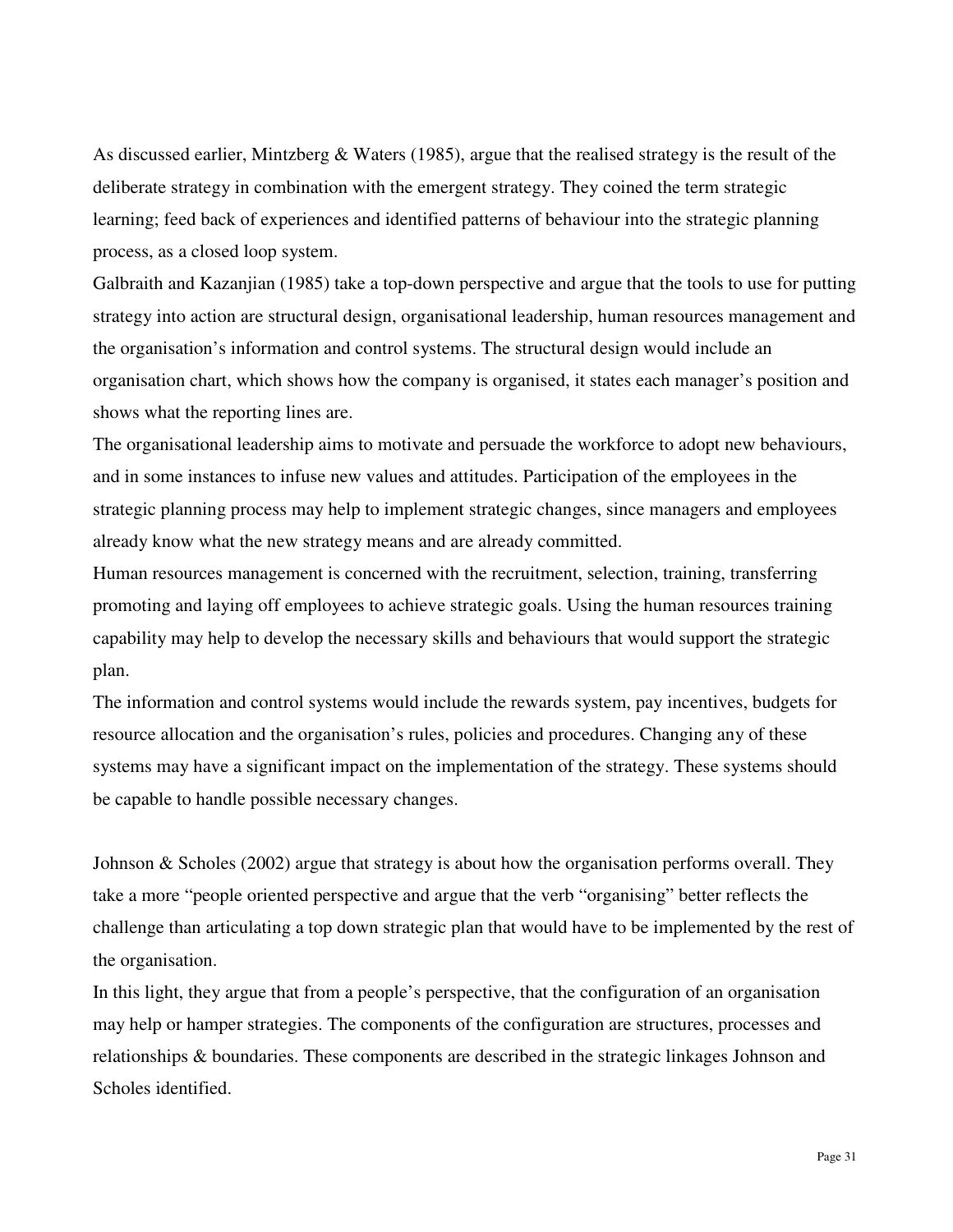Access to the right skilled people, correct and timely information, financial resources and the proper technology are enablers to implement successful strategies. On one side the organisational strategies demand capabilities of the enablers available for the organisation and on the other side, the enablers provide opportunities to create new strategies.

"People are the heart of strategy". From this perspective, they identified three linkages; People as a resource, people as cultural/ political context and organising people.

Enabling people as a resource for strategy may be managed through performance management practices and the management of personal and organisational competences, as strategic capability is concerned with the way resources are deployed. This part of the enabling linkages may be described as the "hard side" of human resource management.

People as cultural / political context is an important and often undervalued linkage to strategy. Failure to understand, address and change this context may result in problems and / or hamper the implementation of an otherwise good strategic plan. This part of human resource management is often referred to as the "softer" side.

Organising people is the strategic linkage with the human resource function, the role of line managers, organisational structures & roles and processes & relationships.

The human resource function is mostly concerned with the recruitment, training, rewarding, transferring etc. of people in order to provide the organisation the capable and skilled people its needs to fulfil the strategic objectives. The human resource function is also concerned with the investment in competence, knowledge and innovation that need to be managed responsibly.

The line managers are confronted with the day-to-day operations and the effects this may have on the workforce. Therefore, they may play a significant role in blending human resource functions and business strategies. The line managers may act as a role model, coach, instigator or champion for new ideas and initiatives, whilst they keep the day-to-day operations going as changes and new strategies are being implemented.

The ability to adapt structure and roles inside an organisation; the broad structure and design of the organisation are built in the classical way. With an organisation chart showing the design of the organisation, management positions and reporting lines. The processes would include the formal processes and procedures that drive and support the people within and around the organisation.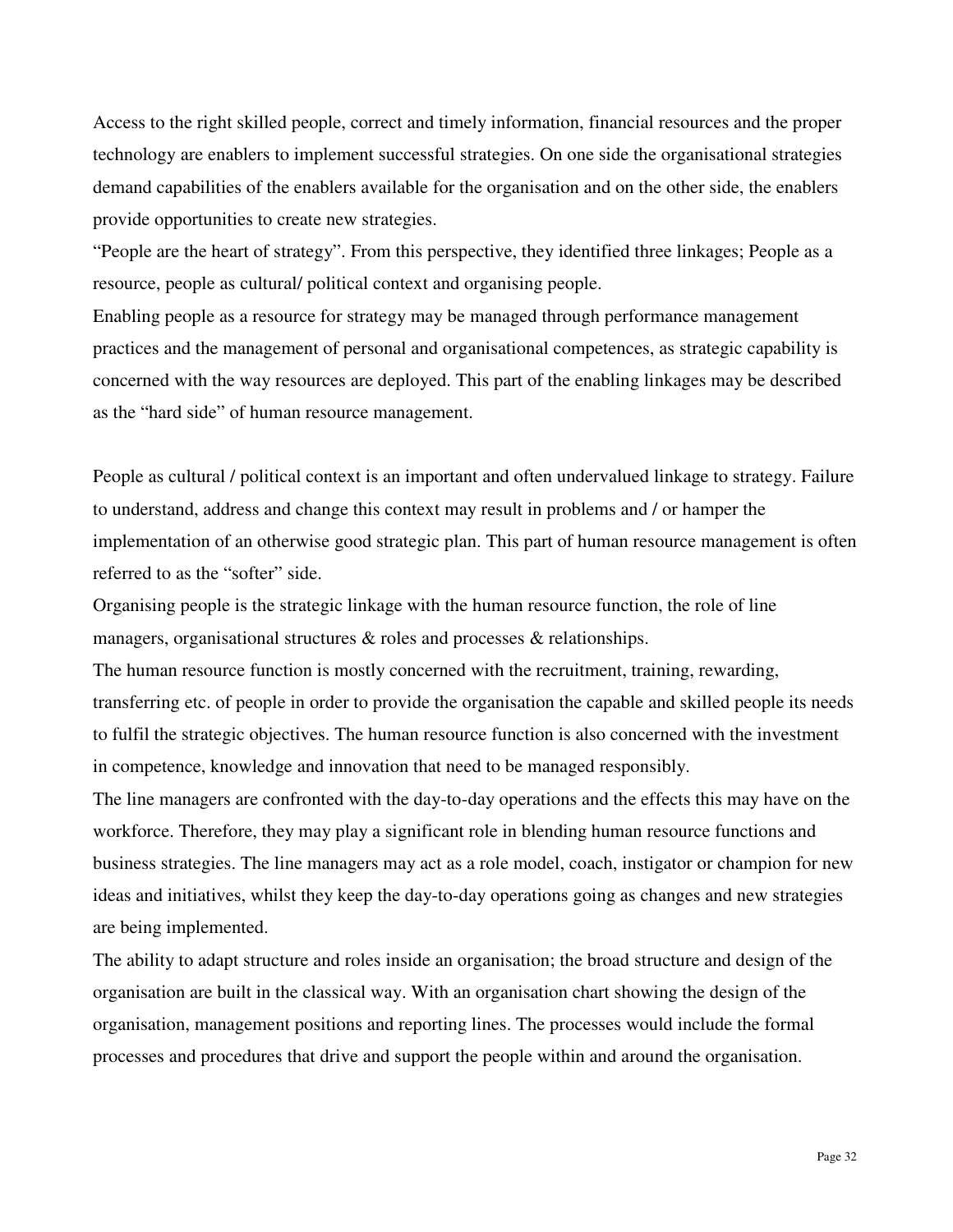Outside these formal processes, the informal processes such as behaviours, the way people interact that are needed for success would also require attention. Finally, the way relationships and boundaries inside and outside the organisation are initiated and maintained may influence the performance of the organisation. Three issues that are part of the relationships and boundaries are;

- $\checkmark$  How responsibility for strategic and operational decisions can be divided
- $\checkmark$  Where, within the value chain, activities may be best placed
- $\checkmark$  The relationships with partners.

These issues would have to be addressed in the strategic plan and managed in the closed control loop of strategy execution.

An organisation may have to change form by the creation of new jobs or grades, reduction of posts to fund posts elsewhere to adapt to changing demands. People may have to be redeployed from one division to another. If an organisation is able to envisage and implement such changes, it may have a distinct advantage over competitors who cannot.

## **2.3 Immediate discipline, analytical models and research questions**

From the analysis of the literature review, it becomes apparent that people execute strategy and that the strategic objectives are the main guideline for their strategic decisions and actions.

Strategic objectives, the means to achieve them and their measures are defined during the strategic planning process by means of Hoshin planning. The output of the Hoshins is used to define the balanced scorecard. The balanced scorecard is then used to monitor progress against the objectives. In paragraph 1.2.3, the conditions for a deliberate strategy to be successful (Mintzberg  $\&$  Waters 1985) were identified. The second condition; "for intentions to be common to all, there should be no gap between the priority and the dependencies between the strategic objectives as intended and perceived" appeared not to be satisfied, which prompted the research questions.

This condition points to a possible gap for which no earlier research appears to have been conducted. Gratton (1999) researched the strategic approach to human resource management of leading companies in this field in the UK. The research yielded a model that allows an integrated view of the relationship between business and human resource strategies.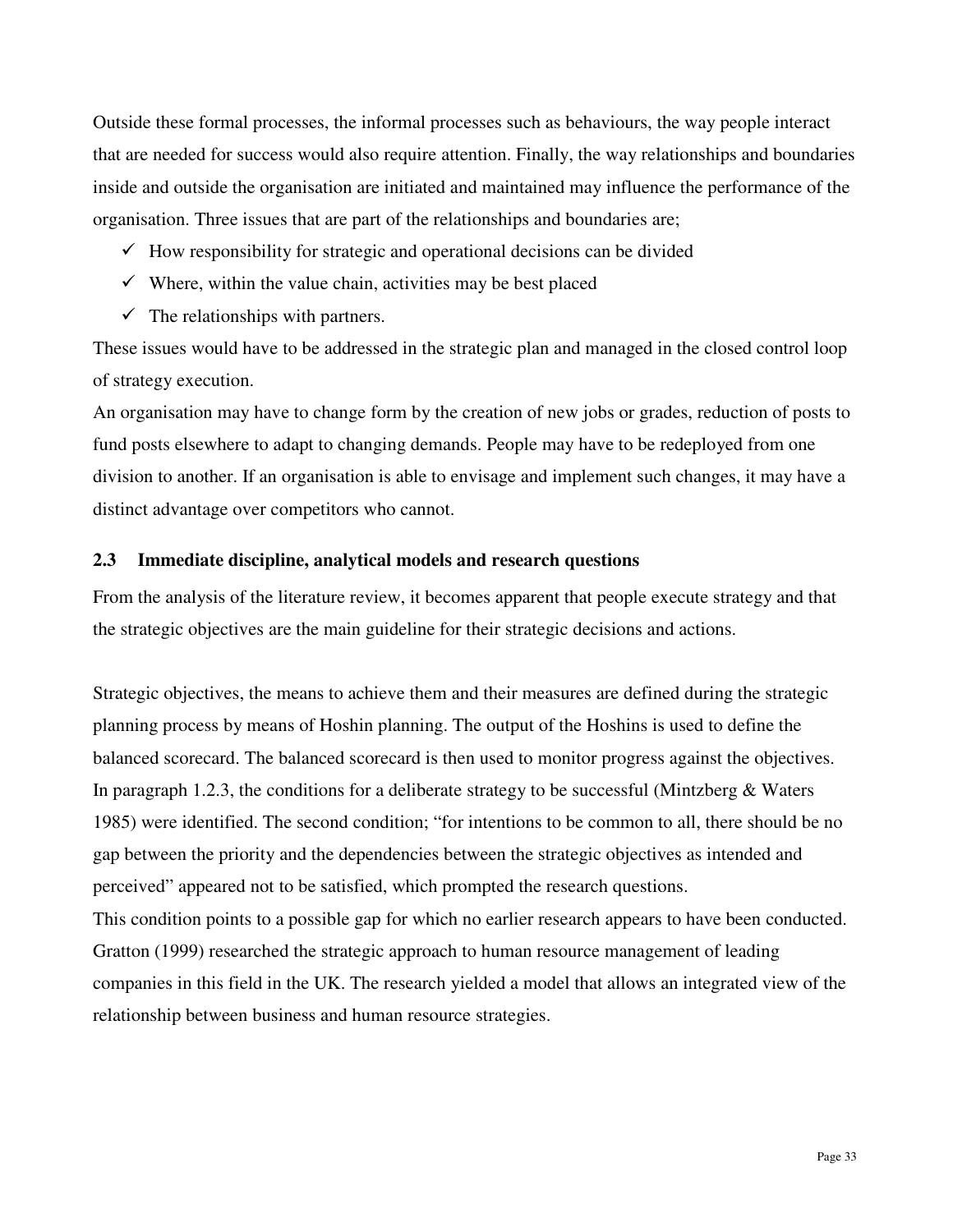This strategic human resources model is compatible with the triangular approach of the "design lens", the "Experience lens" and the "Ideas lens" argued by Johnson & Scholes (2002). This compatibility supports the assumption that the model may be compatible with the Hoshin planning process.



*Figure 7 The people process map, embedding transformational change, Gratton 1999* 

The Hoshin planning process is capable to achieve a strong linkage between the organisation's and personal strategy. In this respect, the process appears to be compatible with the model, since the relevant sections; financial, processes, education and quality are addressed in the Hoshin planning process.

The objective setting process is inside the shorter-term loop of the model, this report will seek to analyse the gap between the priority and dependencies of the strategic objectives as intended and perceived. A gap analysis may be performed on any of the points that may be relevant to managing an organisation and people. By nature, a gap analysis is a "first stage" technique that allows a feel for the size of the strategic problem. A gap analysis frames the problem and indicates in which direction a solution may be found.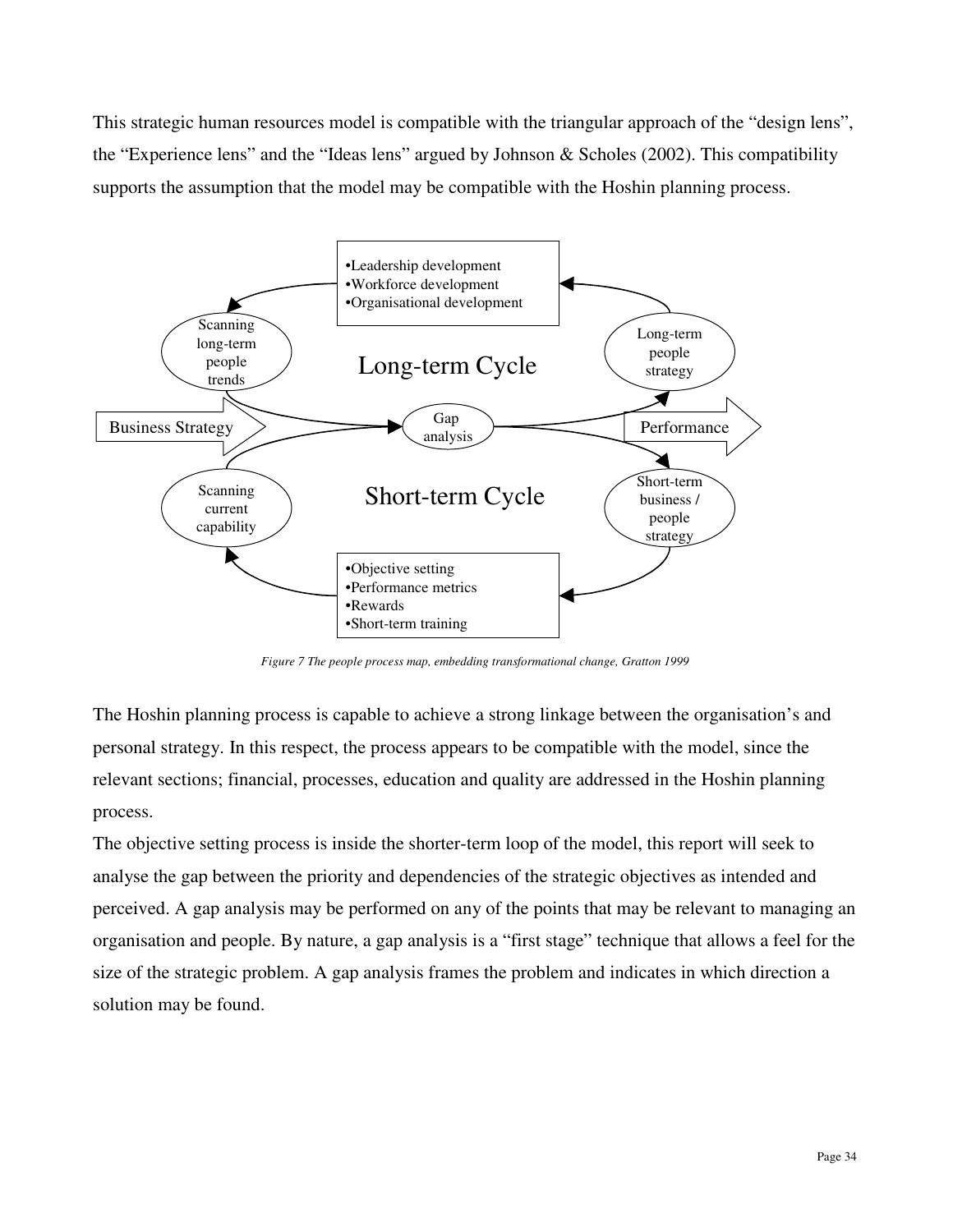When a gap analysis is performed, the concern may not just be to identify the gap, but how to "bridge" the gap" and possibly obtain a competitive advantage by doing so (Billsberry 1981).



*Figure 8 A model of a gap analysis* 

Two social groups; "pre-merger Compaq" and "pre-merger HP" managers experience the current change. Once the two companies are fully merged, these managers will execute the strategy of the "New HP".

The gap that may exist at the moment between the intended and perceived strategy, would be several one-time gaps between;

- $\checkmark$  the perceived strategy of the population and the intended strategy of the "new HP"
- $\checkmark$  the perceived strategy of each social group and the intended strategy of the "new HP"
- $\checkmark$  the perceived strategy between the two social groups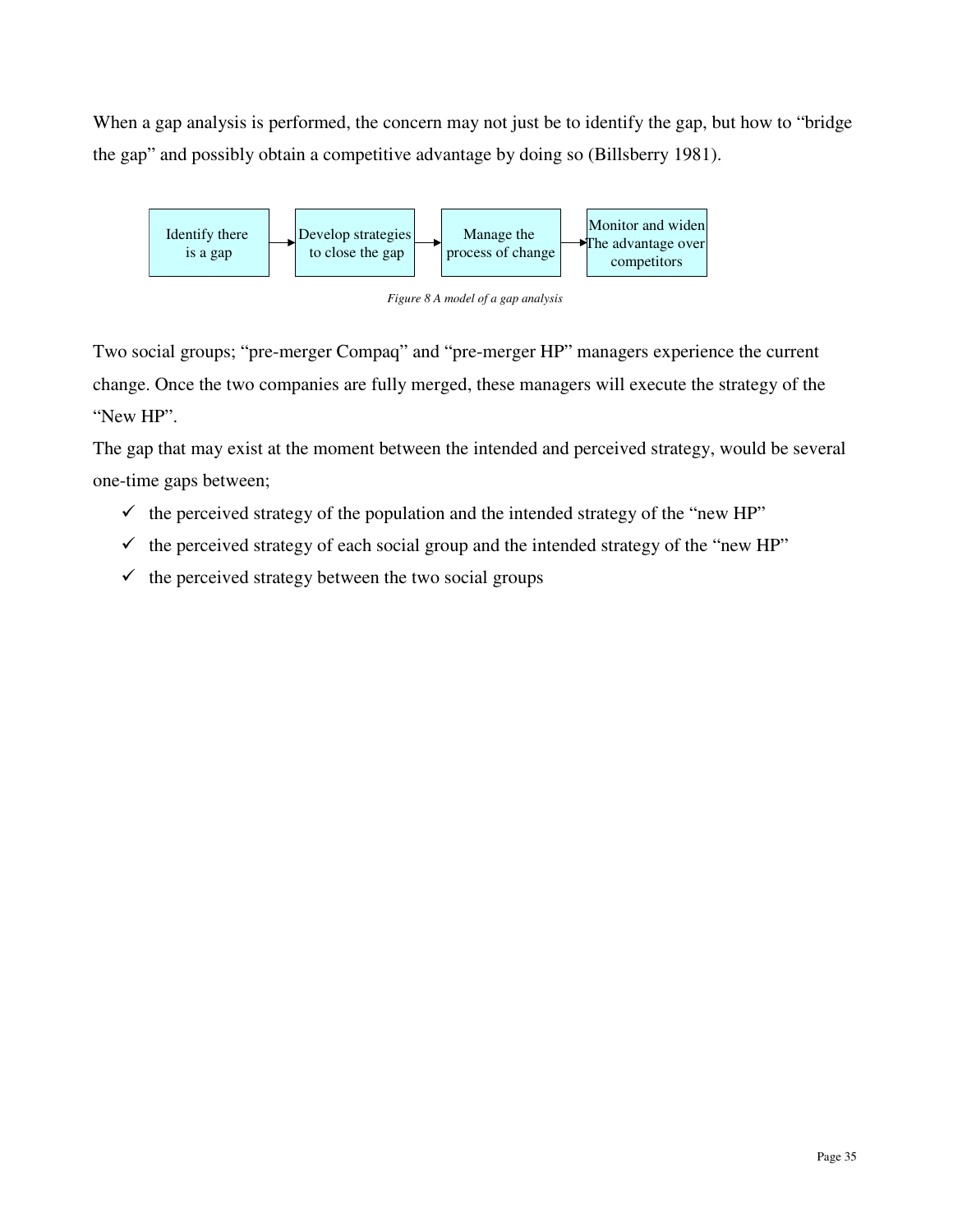This premise requires a one-time adaptation of the model.



*Figure 9 Adapted People process map (Gratton 1999)* 

The result of the gap analysis of this report will be used to propose a strategy to close the gaps.

## **2.4 Conclusion**

After the initial strategic design is completed, the managers, who will implement the strategy may feed their experience and ideas back into the strategic plans. The means to achieve the strategic objectives that result from the strategic planning of each level are defined by the managers who will implement the strategy. This whole process may be regarded as a "people process". People would have to be motivated to participate in the strategy design process and commit to its outcome. On one side stands the long term strategic design that is made by top management with it's strategic intent, which may be a completely different direction than "last years plan". On the other side stands the collective paradigm and idea pool of the managers inside the organisation who may be more committed to the process side of the operations an in better touch with strategic market requirements.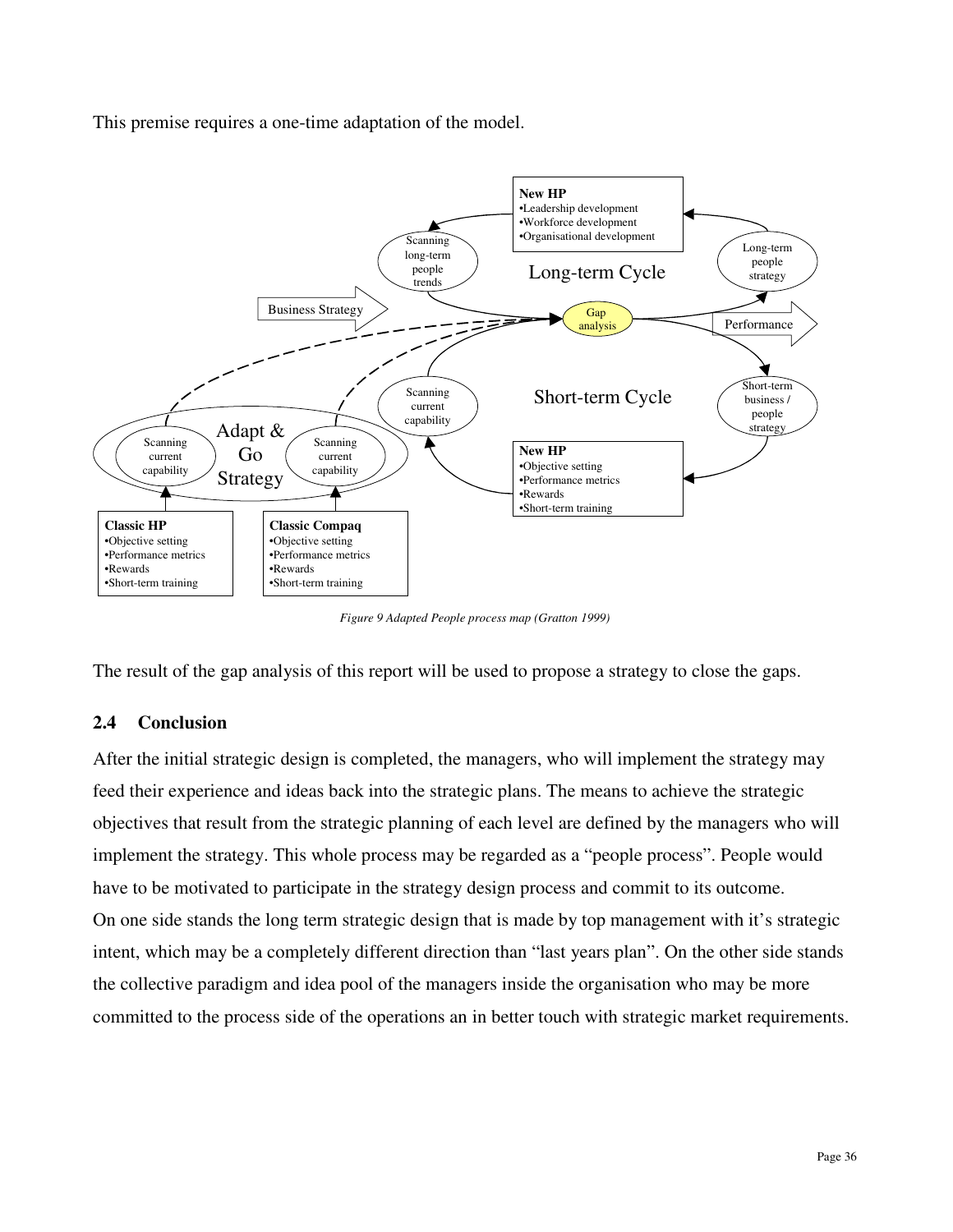The Hoshin planning process in combination with the balanced scorecard allows the strategic intent to be communicated to the organisation and allows feedback from within the organisation. From there on, the strategic objectives, their means to achieve them and the measures for strategic performance are agreed and documented.

A result of the Hoshin planning method is that it delivers a well-documented implementation plan. The amount of information may make it difficult to gain a strategic overview. The balanced scorecard method may be weaker in defining the means to reach the objectives, but it provides a clear overview of the current strategic progress.

Hoshin planning may be used to conduct the strategic planning process and the balanced scorecard method may be used to measure performance against the agreed objectives in each planning level.

Objectives may be seen as the basis upon which the strategy is expressed, communicated and to which managers and employees may commit. By their nature, objectives are expressed in specific and measurable terms. Objectives should be achievable, realistic and time based.

The strategic objectives appear in each step of the process, from the initial strategy design up to the execution and strategy performance measurement.

In the light of the problem statement, the "people process map" (Gratton 1999) offers a model to assess the gap between the intended strategy and the perceived strategy. This gap may be expressed and measured in terms of objectives, intended v.s. perceived.

This gap may cause a deliberate strategy to fall victim of an emergent strategy that is based upon the incorrect assumptions and perceptions, which may result in a realised strategy that fails to fulfil any strategic objective. On the other hand, when the gap is identified and quantified, management may be able to act to close the gap within an acceptable limit.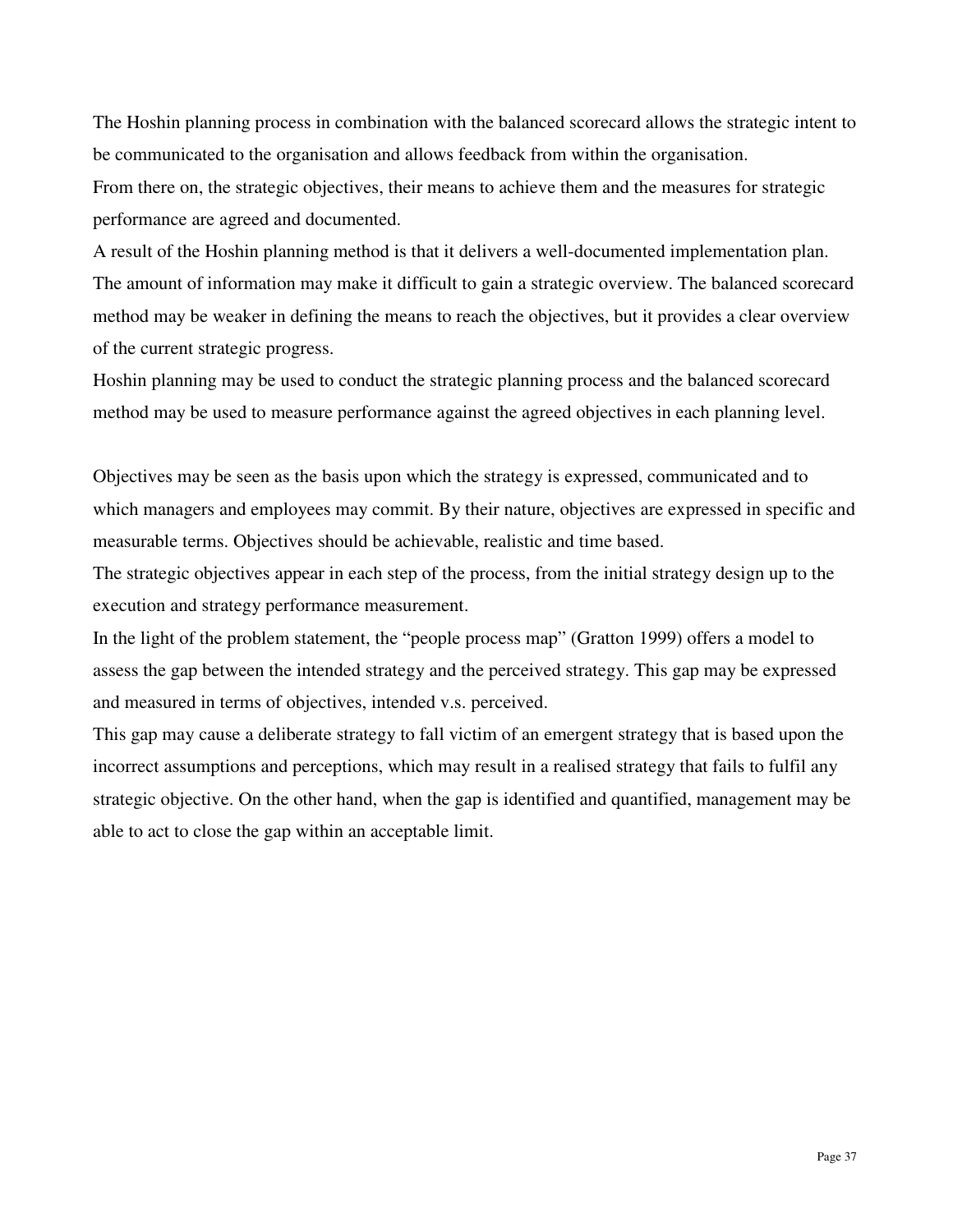# **3 Methodology**

## **3.1 Introduction**

In the previous chapter the objectives were identified as the basis by which strategy is expressed, strategic performance is measured and to which managers commit for execution of the strategy.

If there were a gap between the intended and perceived strategy, the gap would most likely be found in the perception of the strategic objectives. The researcher is convinced that the professional managers understand the content and meaning of the expressed strategic objectives and expects no gap in this regard.

The priority of and the relationship between the strategic objectives may not be as easy to communicate. This report seeks to research if there is a gap by expressing these variables in numerical terms.

Therefore, ranking, the relative importance and the strength of the relationships between the 5 strategic objectives will be subjected to research.

The values for these variables that pertain to the intended strategy will be compared to those values that pertain to the perceived strategy of both social groups.

The difference in these values may indicate a measure for the gap.

The methodology is aimed to produce research results that may indicate a measure of the gap in numerical terms. The larger the numerical difference between the intended and result of the research This part of the report aims to identify the methodology that serves the research project and describe the data collection method, so other researchers may duplicate the research.

# **3.2 Justification for the paradigm and methodology**

Qualitative methods involve the collection of information from key informants and may be conducted via interviews, extended creativity groups, case studies and action research (Vandervelde, 2000) The qualitative methods focus on collecting respondents constructs, establishing causality and explaining phenomena rather than discuss patterns between variables and their correlation. Qualitative research collects information about "what people think" rather than "how many people think". Quantitative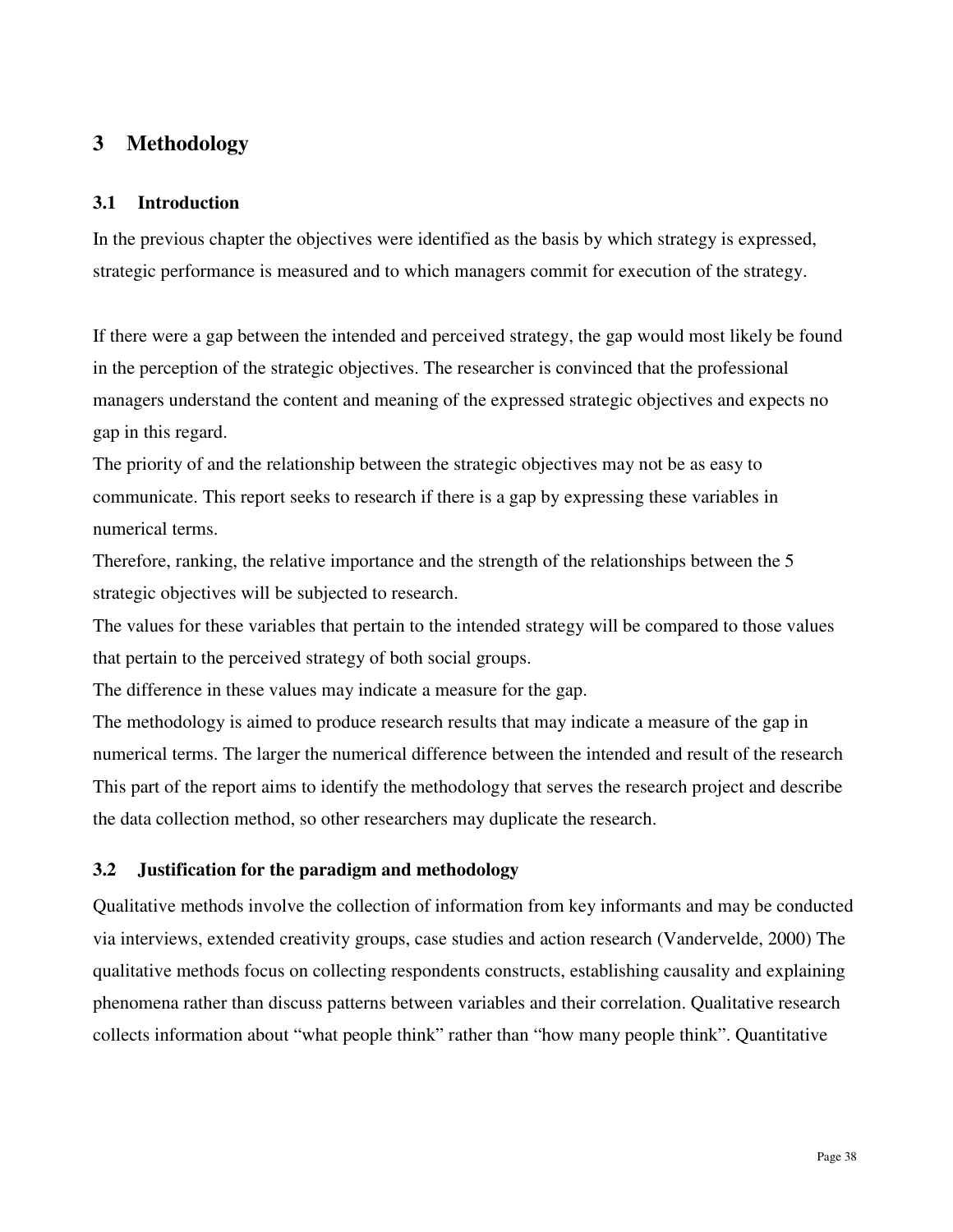research collects opinions of a larger respondents group. Qualitative research is often conducted prior to quantitative research to gather information on the subject under research.

Quantitative research has some advantages; it is easy to implement into an organisation, easy to use for statistical analyses and data processing. By its quantitative nature, it becomes more representative of a group's opinion as the number of respondents rises, this makes it possible to search and discover relation between variables or clusters of variables. Finally, it is cost effective, since the researcher does not need a team of people that need to be trained and to conduct the interviews. The main disadvantage of quantitative methods is that it provides limited information, there is no opportunity to delve deeper into a certain subject.

Qualitative research has the advantage that, when conducted well, it may explain why a respondent supports a certain opinion on a subject. There is the opportunity to obtain more information that is relevant.

Some disadvantages of qualitative research may be that this research is labour intensive because information needs to be collected, transcribed and analysed. This leads to the constraint that a limited number of respondents (sample) may be interviewed. If the sample is small, ill recruited or the sample provides an inappropriate representation of the population, the research may be challenged because it may not qualify as representative.

Finally, another disadvantage of qualitative methods is that it may be subject to researcher bias of interpretation.

The selected respondent population approximates 65 managers, the exact number was not known at the time of data collection, since several positions were not filled.

Because of the sample size, a quantitative method, the survey was selected. The meaning of the strategic objectives in relationship to the business was clear to all respondents, because all actively participate in the Hoshin planning process. The relationship between the strategic objectives is also defined during the strategic planning process, by the use of the strategy map. Qualitative research to assess the content of the survey was therefore not carried out.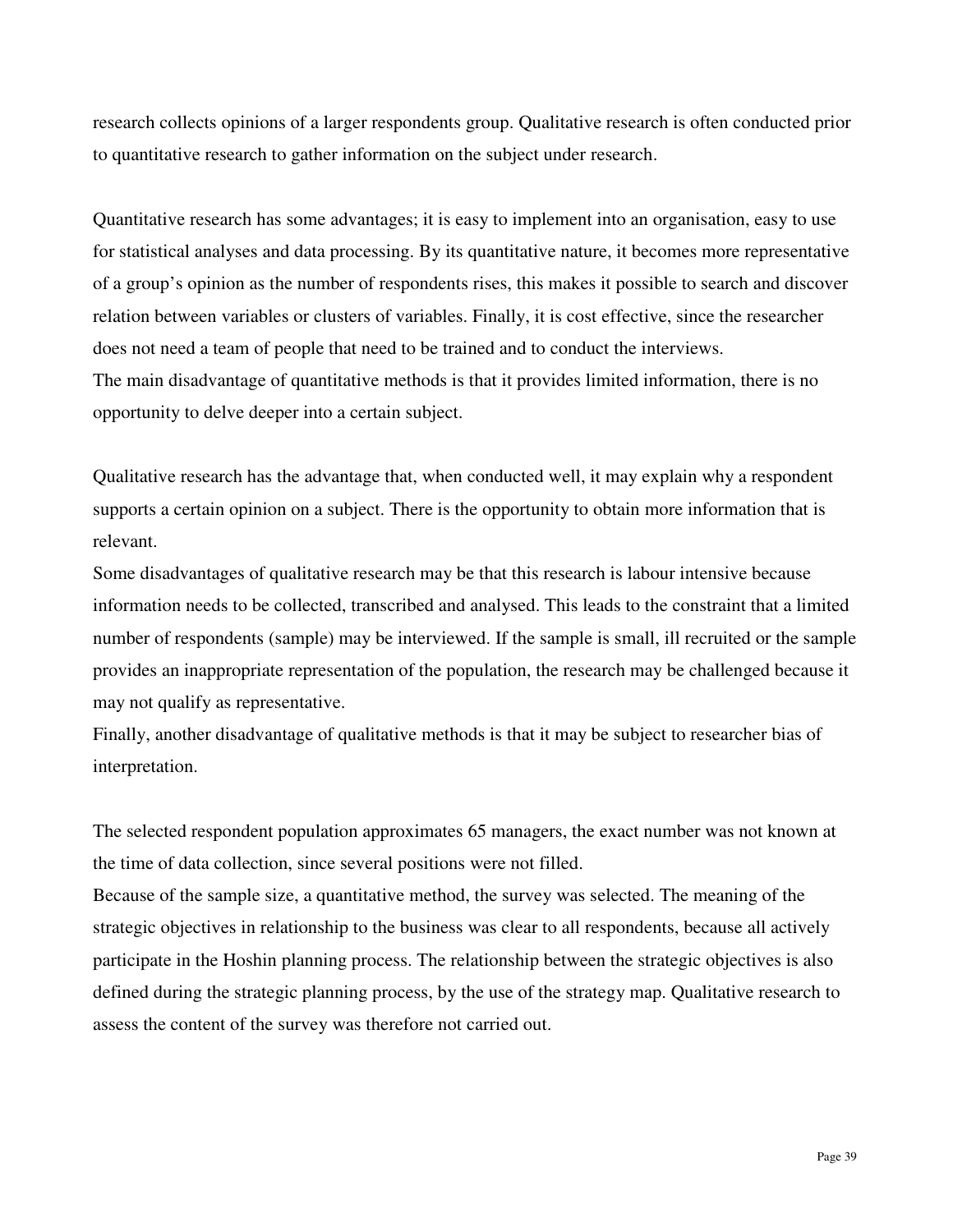#### **3.2.1 Unit of analysis and subjects**

The research aims to measure the difference between the intended strategy v.s. the perceived strategy through the responses in the survey that relate to the strategic objectives.

The assumption is made that the values on the survey form returned from the executive sponsor may be used as the basis for the values that would be representative of the intended strategy. This assumption is made under the premise that the executive sponsor has a clear view of the objective priorities, their relative importance and the relationships between them.

The priority of each objective may be determined in two ways; through a ranking process and through pair-wise comparison of each objective against another. In the survey, both methods were used and were placed in their own section

In the ranking section of the survey form, the ranking process was conducted by assigning an order to all objectives. Each ranking number was to be used only once. This ranking process indicated the priority of each objective.

In the "importance of objectives" section of the survey form, two objectives were compared against one another by means of a pair-wise comparison process. The comparison was conducted by assessing which of the two objectives had a higher effect or importance over the opposing objective. The relative weight of each objective against itself was valued at one.

A relative weight between two elements may be a subjective choice. If a scale of relative importance were used, a subjective judgement may be quantified. If the scale were consistently applied, the judgements might be weighed consistently amongst a group of respondents under certain conditions. Saaty (1985) proposes a scale of relative importance. It is assumed that the respondent has knowledge about the relative intensities of the elements that are being compared.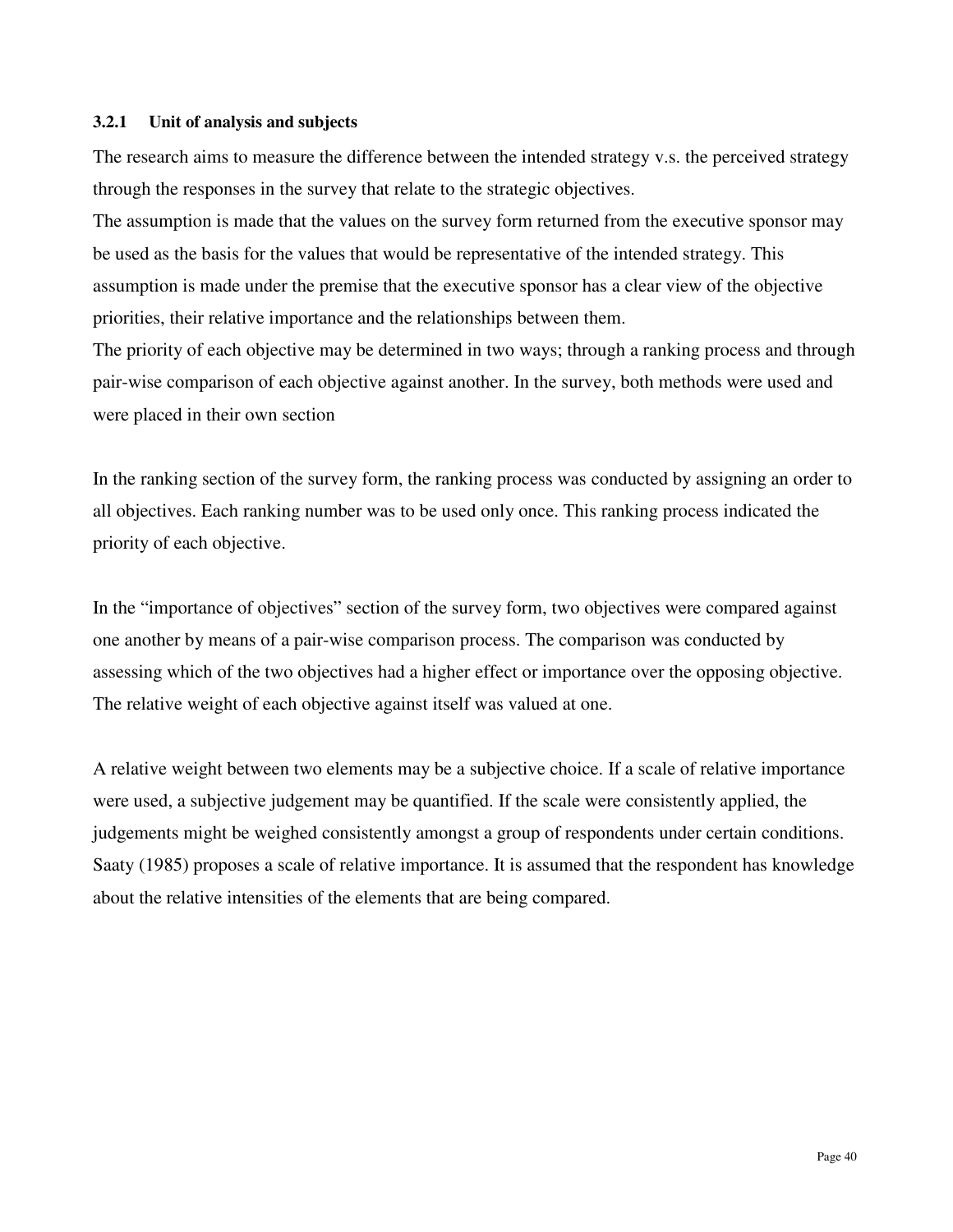| <b>Intensity</b>        | <b>Definition</b>          | <b>Explanation</b>                                      |
|-------------------------|----------------------------|---------------------------------------------------------|
| $\mathbf{1}$            | Equal importance           | Two objectives contribute equally to the strategy       |
| $\overline{2}$          | Intermediate between equal |                                                         |
|                         | and moderate               |                                                         |
| 3                       | Moderate importance of     | Experience and judgement slightly favour one            |
|                         | one over the other         | objective over the other                                |
| $\overline{\mathbf{4}}$ | Intermediate between       |                                                         |
|                         | moderate and strong        |                                                         |
| 5                       | Essential or strong        | Experience and judgement strongly favour one            |
|                         | importance                 | objective over the other                                |
| 6                       | Intermediate between       |                                                         |
|                         | strong and demonstrated    |                                                         |
| 7                       | Demonstrated importance    | An activity is strongly favouring one objective over    |
|                         |                            | another and its dominance is demonstrated in practice   |
| 8                       | Intermediate between       |                                                         |
|                         | demonstrated and extreme   |                                                         |
| 9                       | Extreme importance         | The evidence favouring one objective over one           |
|                         |                            | another is of the highest possible order of affirmation |

The table below shows the scale and description of each intensity.

*Table 1 Scale of relative importance (Saaty 1985)* 

By pair-wise comparison a tangible (or measurable) element may be compared against an intangible or subjective element. For example, two criteria that might be used to determine the satisfaction of consuming an orange could be the purchase price (measurable) of the orange and it's experienced sweetness (subjective). The underlying assumption would be that there is a coherent paradigm within the sample group of the subjective elements that are evaluated.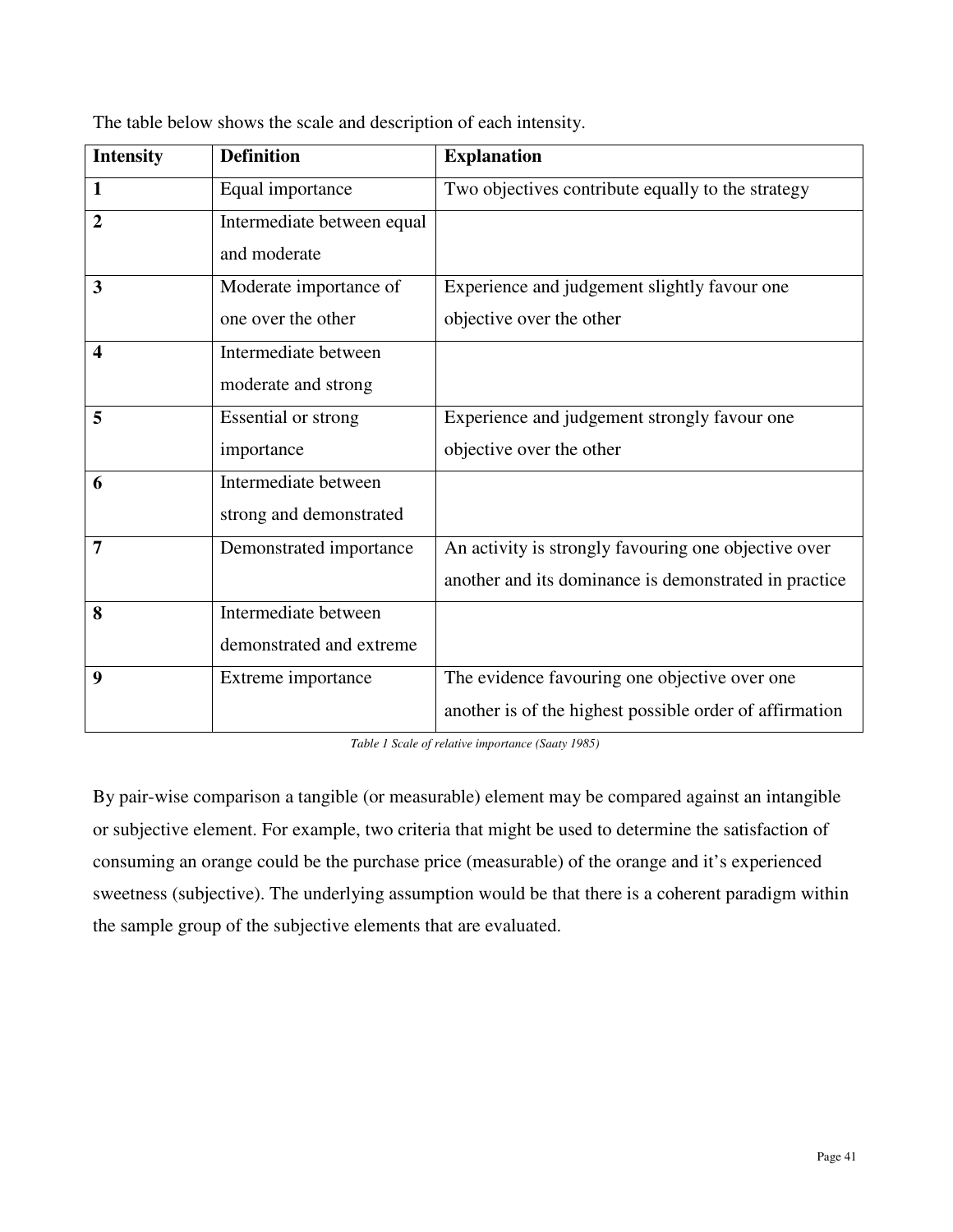To prevent bias and to provide the respondent an easy way to make the pair-wise comparison, the comparison may be conducted on a double scale, as indicated in the example below that is taken from the survey form.

| <b>Safety</b> |               |   |   |                       |   |   |                 |   |          |   |   |    | Comfort |
|---------------|---------------|---|---|-----------------------|---|---|-----------------|---|----------|---|---|----|---------|
|               | $\Omega$<br>Ω | − | O | -                     | ت | ∠ | $\sqrt{2}$<br>- | ັ | <u>ب</u> | O | − | л. |         |
|               |               |   |   | $-$<br>$\overline{A}$ |   |   |                 |   |          |   |   |    |         |

Example: "Which objective do you think is more important in the design of motor cars?"

*Table 2 Example of a double scale of comparison* 

The reason for this approach is that the concept of comparing A against B may not be as easy as comparing B to A or otherwise. This way, the respondent is free to make the comparison in the order that seems logical to her / him.

This part of the survey might indicate the objective priorities by applying logic to the results from the survey question. For example three objectives A, B and C are pair-wise compared; if A results more important than C and B more important than A, then logic implies that B is more important than C. If a value is selected from the center of the scale the logical relationship is determined as equal. This logic can only be applied if the results from the survey are consistent enough to warrant further conclusions to be drawn from the data. The results from the ranking and pair-wise comparison section of the survey may contradict. This contradiction may help indicate areas where clarification or further discussion of the objectives may be necessary.

In the "relationship between objectives" section of the survey form, the relative strength between the objectives was assessed on the same 1 to 9 scale. In this case, the respondent was not required to make a choice between the two objectives, so the single 1 to 9 scale was used as per the example below that is taken from the survey.

| Safety – Comfort |  |  |  |  |
|------------------|--|--|--|--|
|                  |  |  |  |  |
|                  |  |  |  |  |

Example "How strongly are the objectives related to one another in the design of motor cars?"

*Table 3 Example of single scale of comparison*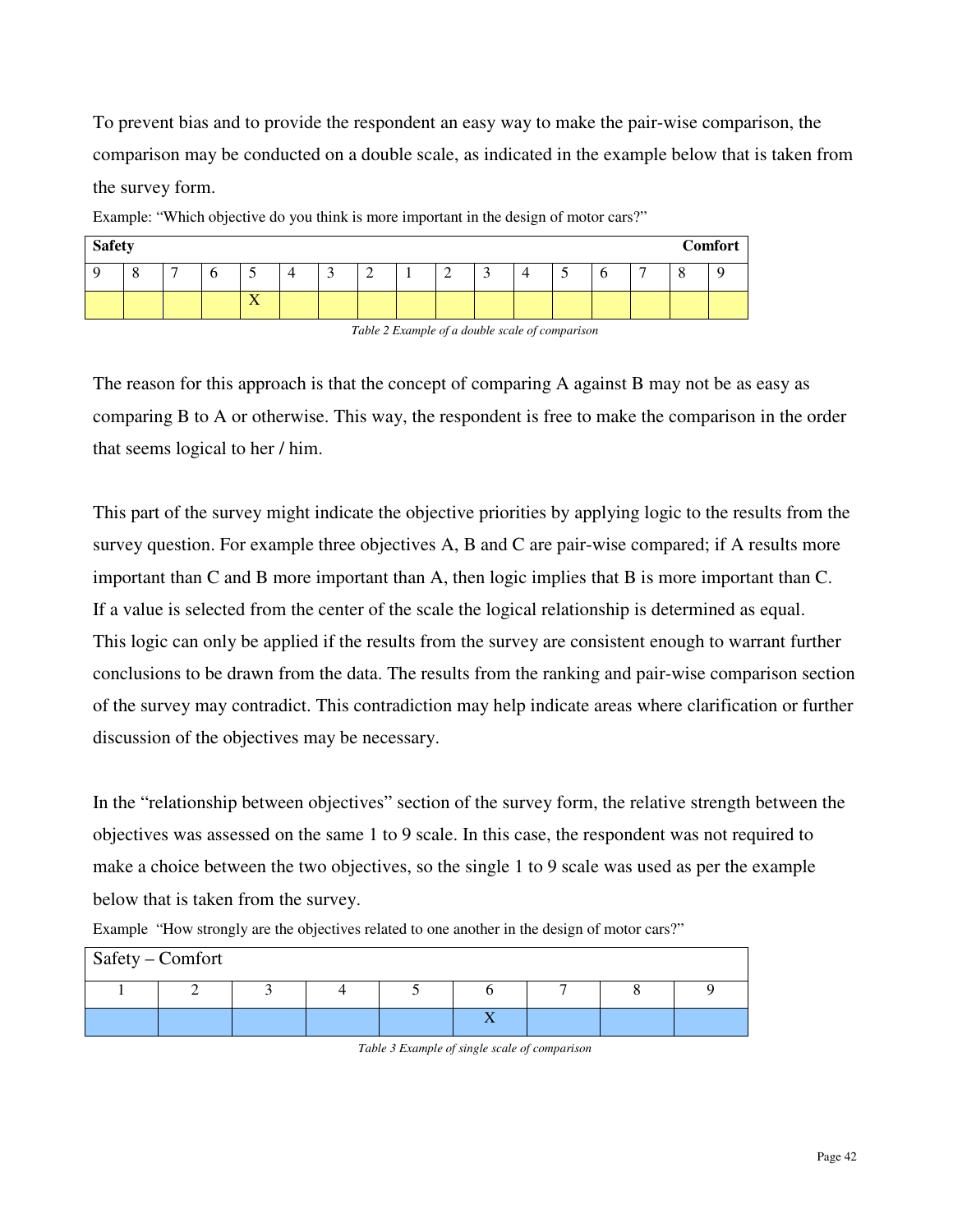The survey ended with an open question. "State in one sentence  $(+/- 30$  words) how you think HPS management could communicate the strategic objectives clearly and relevant to you."

The answers to this question will be categorised by the author. If a pattern can be determined in the responses, the results may aid to answer the problem statement.

#### **3.2.2 Instruments used to collect data**

As indicated before the survey form that was used to gather primary data was divided into several sections;

- $\checkmark$  Introduction; here the purpose of the survey is explained and instructions are given
- $\checkmark$  Demographic relevant data of the respondent is requested in the demographic section
- $\checkmark$  Strategic objectives; here the ranking of the objectives by means of a simple list is conducted
- $\checkmark$  Importance of objectives; the pair-wise comparison is conducted here. The individual objectives are compared against one another to determine their priority as related to one another, and the extent to which one objective may have a priority over another.
- $\checkmark$  Relationship between objectives; the strength of the relationships are assessed here
- $\checkmark$  Open question; here the respondent has an opportunity to voice an opinion

The survey form was distributed through electronic mail, together with a cover letter of the executive sponsor, inviting each respondent to participate. The responses were processed as ordinal data.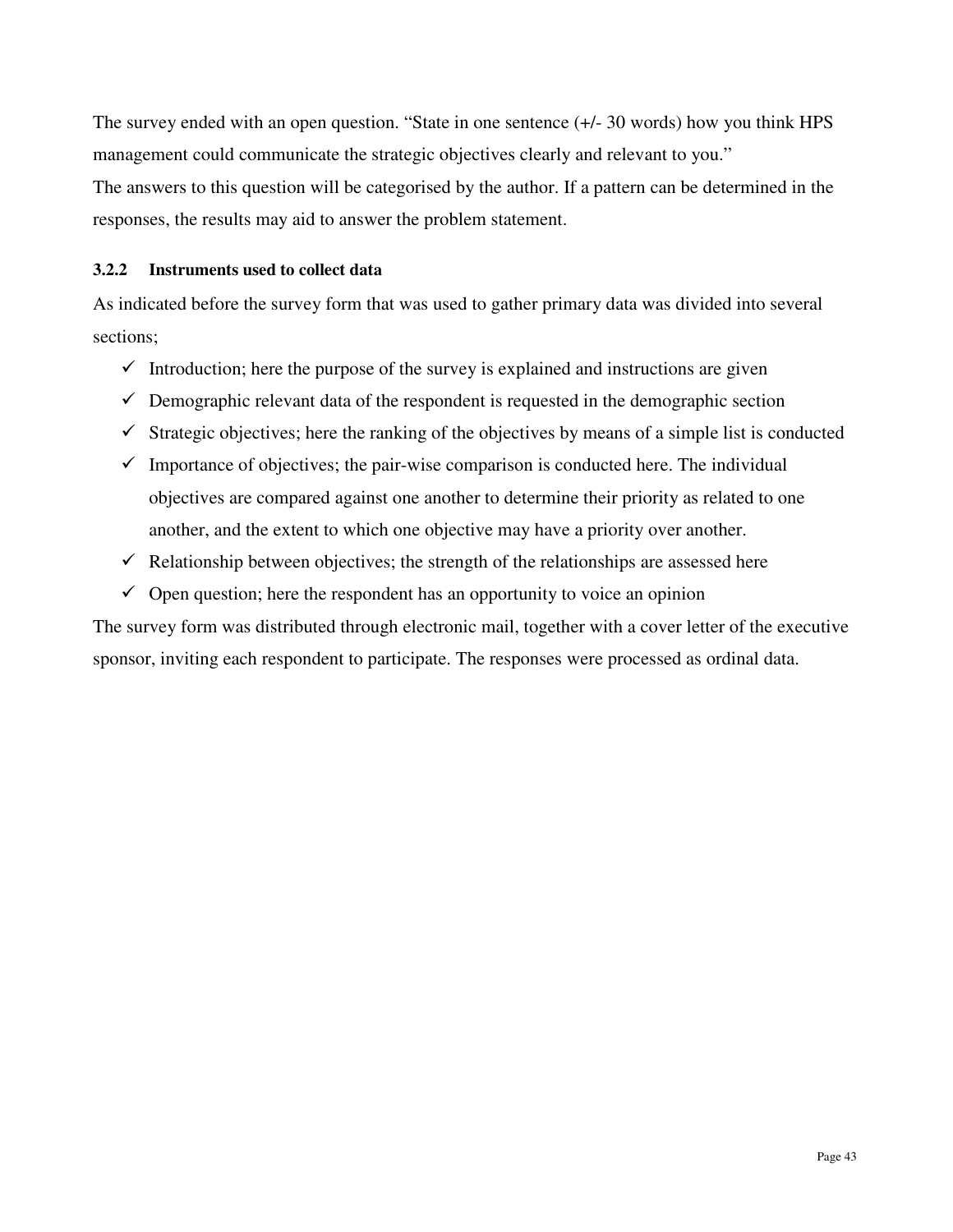#### **3.2.3 Any unusual treatment of data**

The scale used in the survey is of an ordinal nature. When the data would be tested for a mean, the original scale would not contain a zero value, which would result in faulty results. The statistical package that will be used assumes that an integer scale which passes from positive to negative values, should pass the zero mark. Therefore, the data related to the double scale is transformed before it is entered into the Statistical package as per the table below. On the left side of the scale, the value is converted to a negative value that is shifted one integer to zero. On the right side of the scale, the value is shifted one integer down to zero.





After all statistical tests have been performed, the resulting mean values may be converted back to the original scale. For example;  $-0.5$  would become  $-1.5$  and  $+4.7$  would become  $+5.7$ .

If the latter transformation was performed to represent the results in chapter 5, this was noted in the report. No other unusual treatment of data was performed on the survey data; missing values were not replaced by assumed values.

## **3.2.4 Computer programs used to analyse data and their justification**

SPSS (Statistical Program for the Social Sciences) was used to capture and analyse the data from the surveys. SPSS contains functions to analyse data and perform statistical operations without calculation errors. Another feature is the ability to produce clear tables and graphics. These may aid to explain the observations made by the researcher.

Due to the large amount of data, the use of a program like SPSS is likely to save time during data processing. The responses were processed as ordinal data.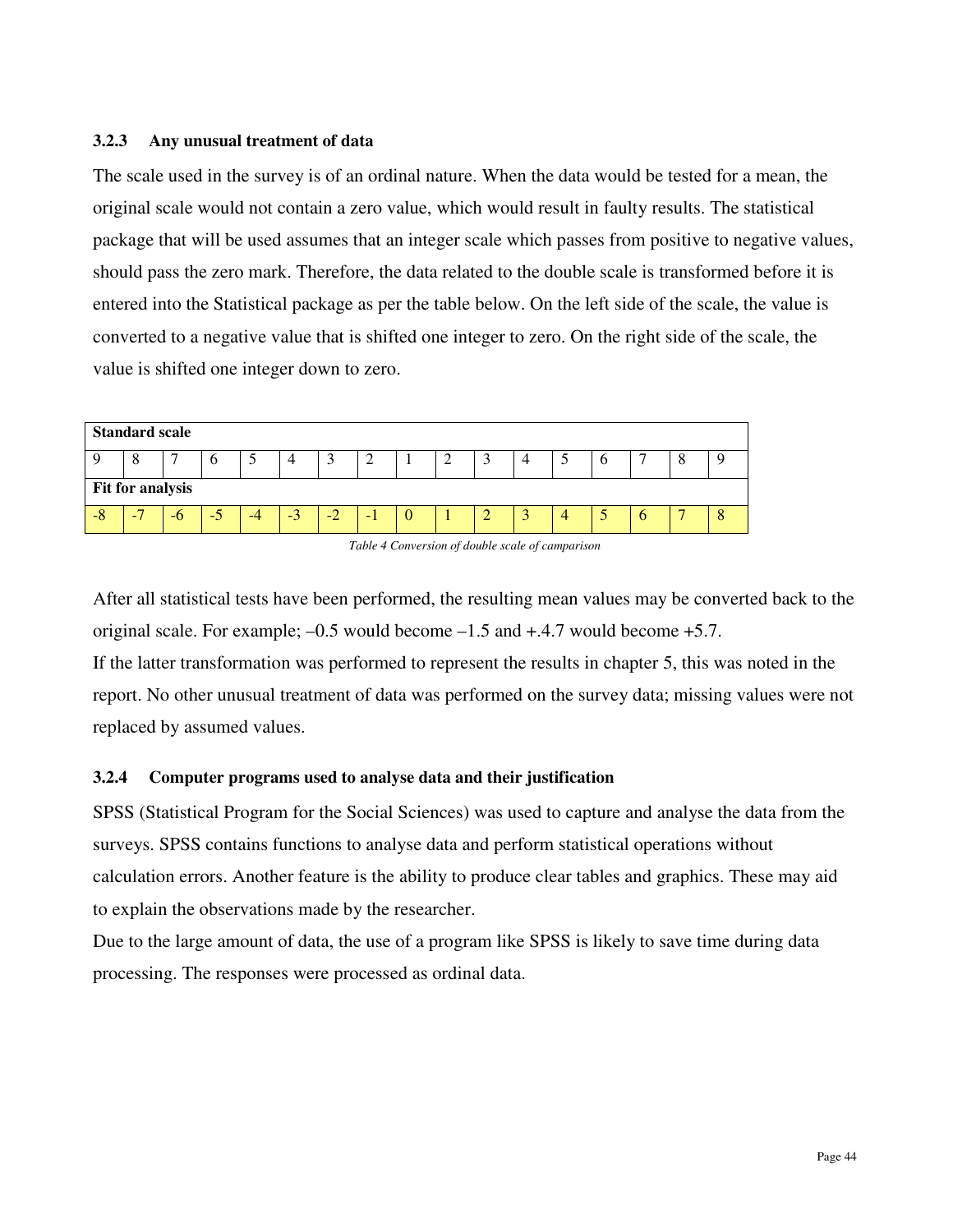## **3.3 Research procedures**

Part of the outcome of the strategic planning process is aimed to communicate the strategic objectives and their importance. When this process is effective, the gathered data relating to these objectives may be normally distributed around a certain value.

Beforehand, the minimal sample size is unknown. As a rule of thumb, a pilot sample size of thirty is regarded as a minimum for each variable.

The required sample size depends on certain factors. The efficient sample size formula, which originates from statistical theory, may be used as an indication of the minimal sample size.

The formula that defines the efficient sample size is:

$$
N=[Z_{\alpha/2}*\sigma/E]^2
$$

Where

- $\checkmark$  N is the efficient sample size
- $\checkmark$  Z<sub>α/2</sub> is the Confidence level at a certain significance, the half of alpha (α) is used, since the Zvalue table is a one sided test
- $\checkmark$   $\sigma$  is the standard deviation of the population
- $\checkmark$  E is the error between the population and sample value

The efficient sample size may be determined for each test after a pilot on a sample of approximately 30 respondents. If the pilot returns less than 30 respondents, the formula for the efficient sample size is regarded as an estimate for further research.

Saaty (1985) argues that the error for the scale of comparison may be estimated at plus and minus one unit on the scale, which would amount to an error (E) of 2.

If the alpha would be set at 0.05, this would result in a  $Z_{\alpha/2}$ -value of 1.96. The formula for the efficient sample size may then be expressed as follows:

$$
\sqrt{N} = [1.96 * \sigma/2]^2
$$

The sample size that resulted from the survey, thirty responses, appeared to be too small to allow parametric testing, especially if a selection of the sample were tested, which happens if either of the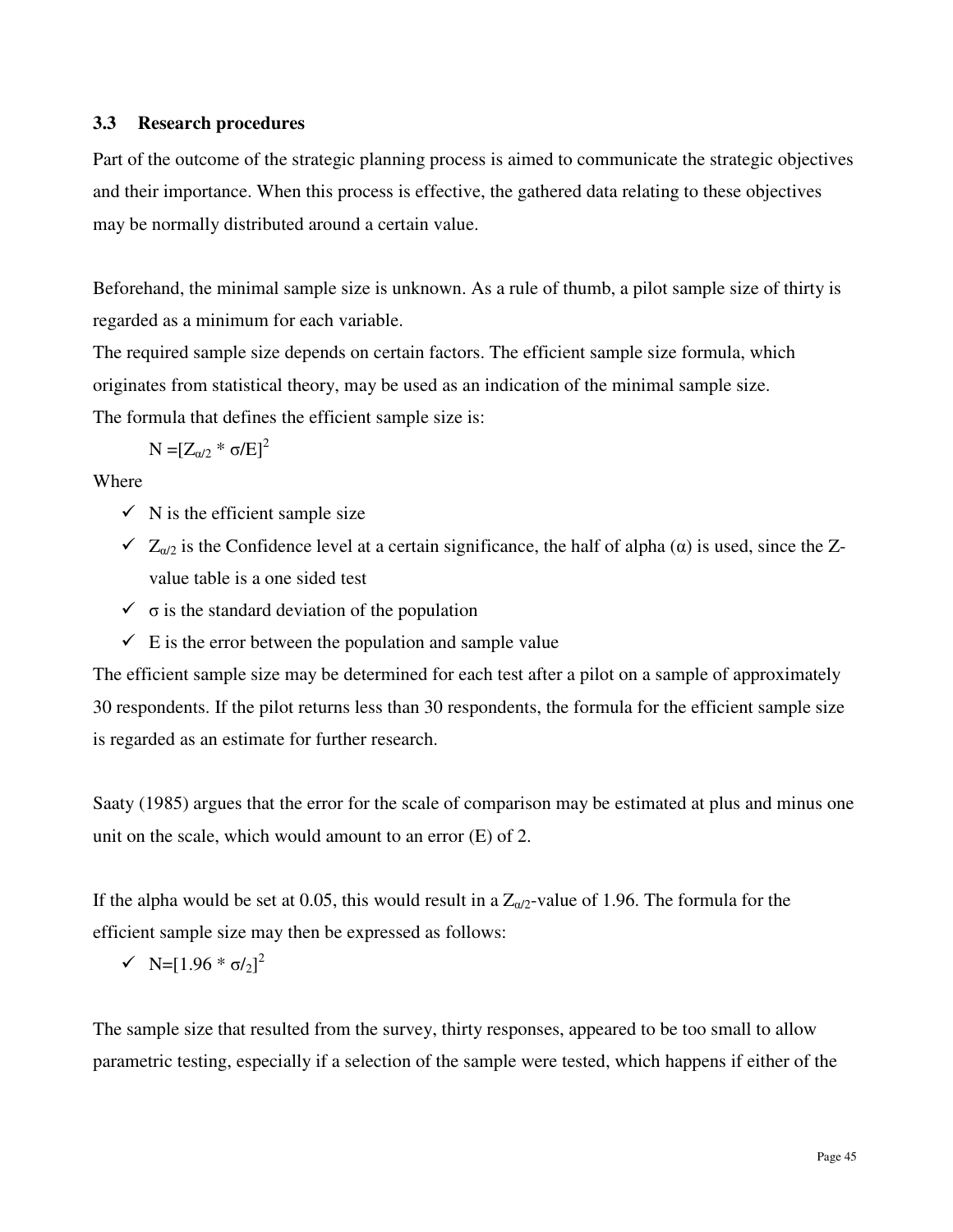two social groups is selected. Then the sample size would be between thirteen and sixteen if no missing values exist.

Since the sample size is small, non-parametric tests were used. Non-parametric tests use distribution free procedures and are especially appropriate when small or moderate sample sizes are used. Because the data may not be normally distributed and due to the small size of the sample, a reliability analysis with the Cronbach Alpha method could not be used.

The Chi square test is used to compare the observed and expected frequencies in each category contains a certain proportion of values. The researcher may set these proportions or the assumption is made that the proportion is equal. For each variable in the survey, the proportion of the returned values is unknown. A test of this distribution does not add value to the research. Therefore, the chi square test is abandoned.

The following tests were used:

- $\checkmark$  Wilcoxon-Mann-Whitney to test if the opinions of the independent social groups may be similar enough to support the assumption that both social groups are sampled from a single population.
- $\checkmark$  The Kolmorogov-Smironov One-sample test was used to test whether if the distribution of opinions in the sample approximates a normal distribution around a mean. The central limit theorem implies that the distribution of an average will tend to be normal as the sample size increases, regardless of the distribution from which the average is taken. If data is normally distributed around a mean value, the mean may be regarded as the group opinion. In all tests the significance (Alpha) is 0.05 and double sided tests are performed.

The hypotheses will be specified in the following section.

In the case of the Wilcoxon-Mann-Whitney test, the null hypothesis is retained if the resulting p-value exceeds alpha.

In the case of the Kolmorogov-Smironov One-sample test, the null hypothesis is retained if the resulting p-value exceeds alpha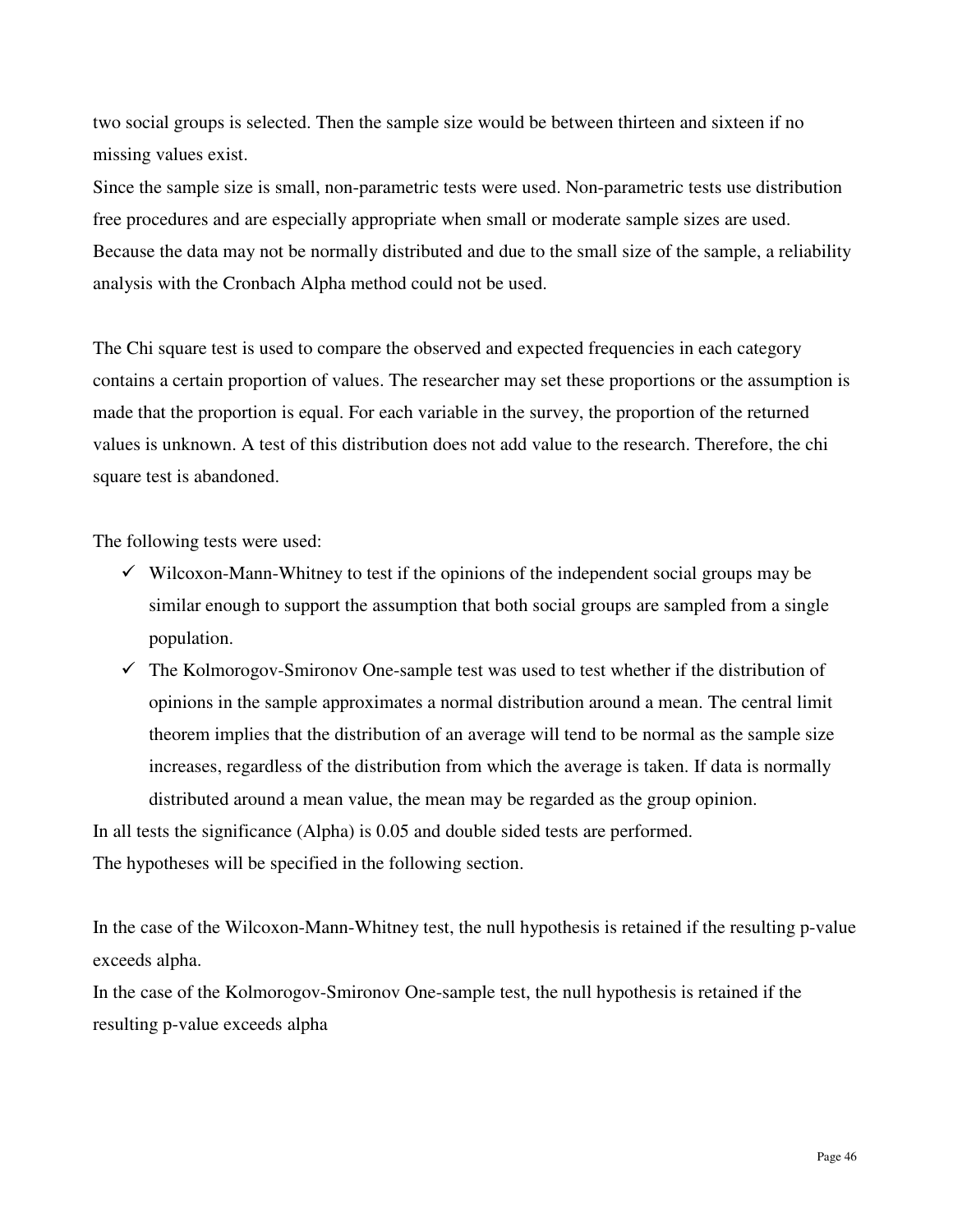## **3.4 Hypotheses**

The hypotheses relate to the research questions. The sequence of sections on the survey will be used to present the hypotheses. The hypotheses are listed here; it could be possible that the results from an analysis may invalidate other hypotheses. In such case, that will be reported in chapter 5.

## **3.4.1 Section Demographics**

There were no formal hypotheses formulated for this section, but the data was studied and some observations were reported.

## **3.4.2 Section strategic objectives.**

In this section of the survey, the five objectives that ranked in a simple order.

Research question 1 "What is the perceived priority of the strategic objectives?" may be answered by determining the mean value that results from this part of the survey questions.

The Kolmogorov-Smirnov one sample test that was carried out, assumes that the data follow a normal distribution around a mean.

Hypothesis 1-5: Tested by the Kolmogorov-Smirnov one sample test

- $H_0$ : The distribution of answers to the ranking of Objective X follows a normal distribution
- Ha: The distribution of answers to the ranking of Objective X does not follow a normal distribution

The hypotheses were tested on all five objectives and for three situations;

- a the whole population
- b the "pre-merger Compaq" respondents
- c the "pre-merger HP respondents"

Research question 3. Are the objectives "Common" to all; is there no difference in perception of strategic objectives between the two social groups?

Part of this question may be answered by testing the assumption if the results from the survey are normally distributed around a mean value.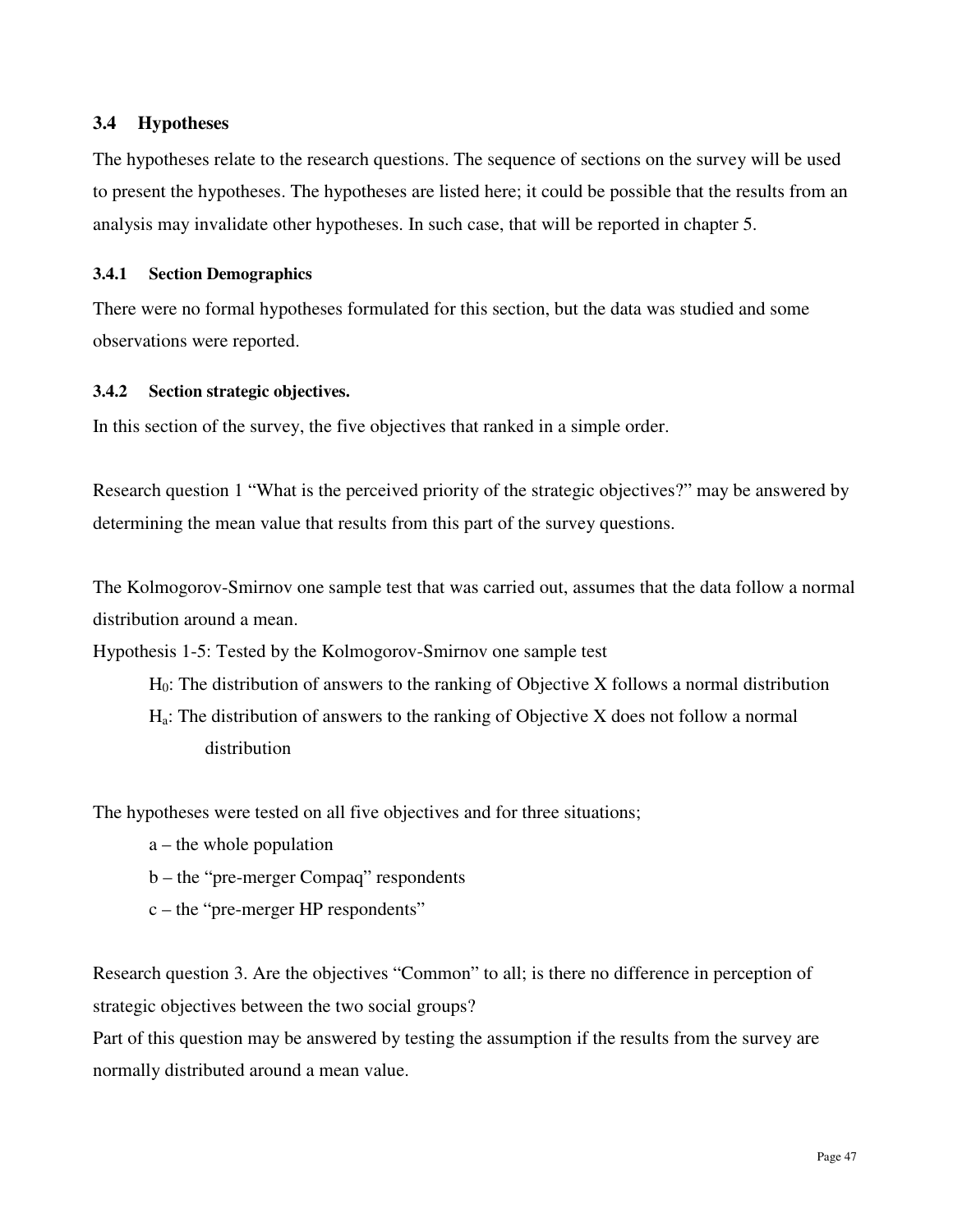Hypothesis 6-10: Here the Wilcoxon-Mann-Whitney test is used

- $H_0$ : The distribution of answers to the ranking of Objective X have the same distribution
- Ha: The distribution of answers to the ranking of Objective X does not have the same distribution

## **3.4.3 Section importance of objective**

In this section of the survey, the objectives were compared against one another by pair-wise comparison.

Research question 1 "What is the perceived priority of the strategic objectives?" may be answered by determining the logic between the values that result from this part of the survey questions.

Research question 2 "What is the perceived dependency between the strategic objectives?" may be answered by determining the mean value that results from this part of the survey questions. The Kolmogorov-Smirnov one sample test that was carried out, assumes that the data follow a normal distribution around a mean.

Hypothesis 11-20: Tested by the Kolmogorov-Smirnov one sample test

- $H_0$ : The distribution of answers to the comparison of the importance of Objective X and Y follows a normal distribution
- $H_a$ : The distribution of answers to the comparison of the importance of Objective X and Y does not follow a normal distribution

The hypotheses were tested on all five objectives and for three situations;

- a the whole population
- b the "pre-merger Compaq" respondents
- c the "pre-merger HP respondents"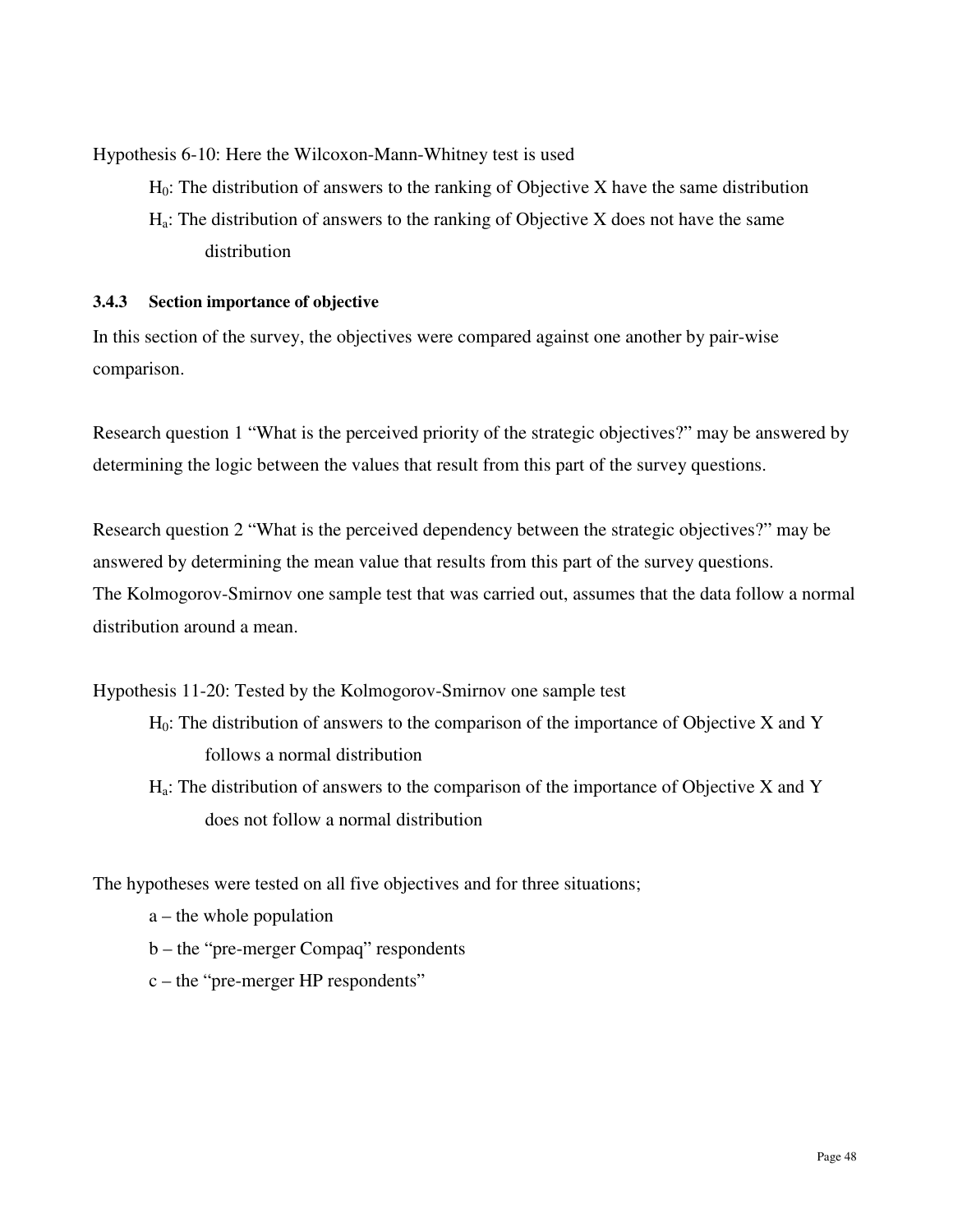Research question 3 "Are the objectives "Common" to all; is there no difference in perception of strategic objectives between the two social groups?" may be answered by determining the mean value that results from this part of the survey questions.

Hypothesis 21-30: Here the Wilcoxon-Mann-Whitney test is used

- $H<sub>0</sub>$ : The distribution of answers to the comparison of the importance of Objective X and Y have the same distribution
- $H_a$ : The distribution of answers to the comparison of the importance of Objective X and Y does not have the same distribution

## **3.4.4 Section relationships between objectives**

In this section of the survey, the strength of relationship between the objectives was queried.

Research question 2 " What is the perceived dependency between the strategic objectives?" may be answered by determining the mean value that results from this part of the survey questions.

The Kolmogorov-Smirnov one sample test that was carried out, assumes that the data follow a normal distribution around a mean

Hypothesis 31-40: Tested by the Kolmogorov-Smirnov one sample test

- $H<sub>0</sub>$ : The distribution of answers to the relationship between Objective X and Y follows a normal distribution
- $H_a$ : The distribution of answers to relationship between Objective X and Y does not follow a normal distribution

The hypotheses were tested on all five objectives and for three situations;

- a the whole population
- b the "pre-merger Compaq" respondents
- c the "pre-merger HP respondents"

Research question 3 "Are the objectives "Common" to all; is there no difference in perception of strategic objectives between the two social groups?" may be answered by determining the mean value that results from this part of the survey questions.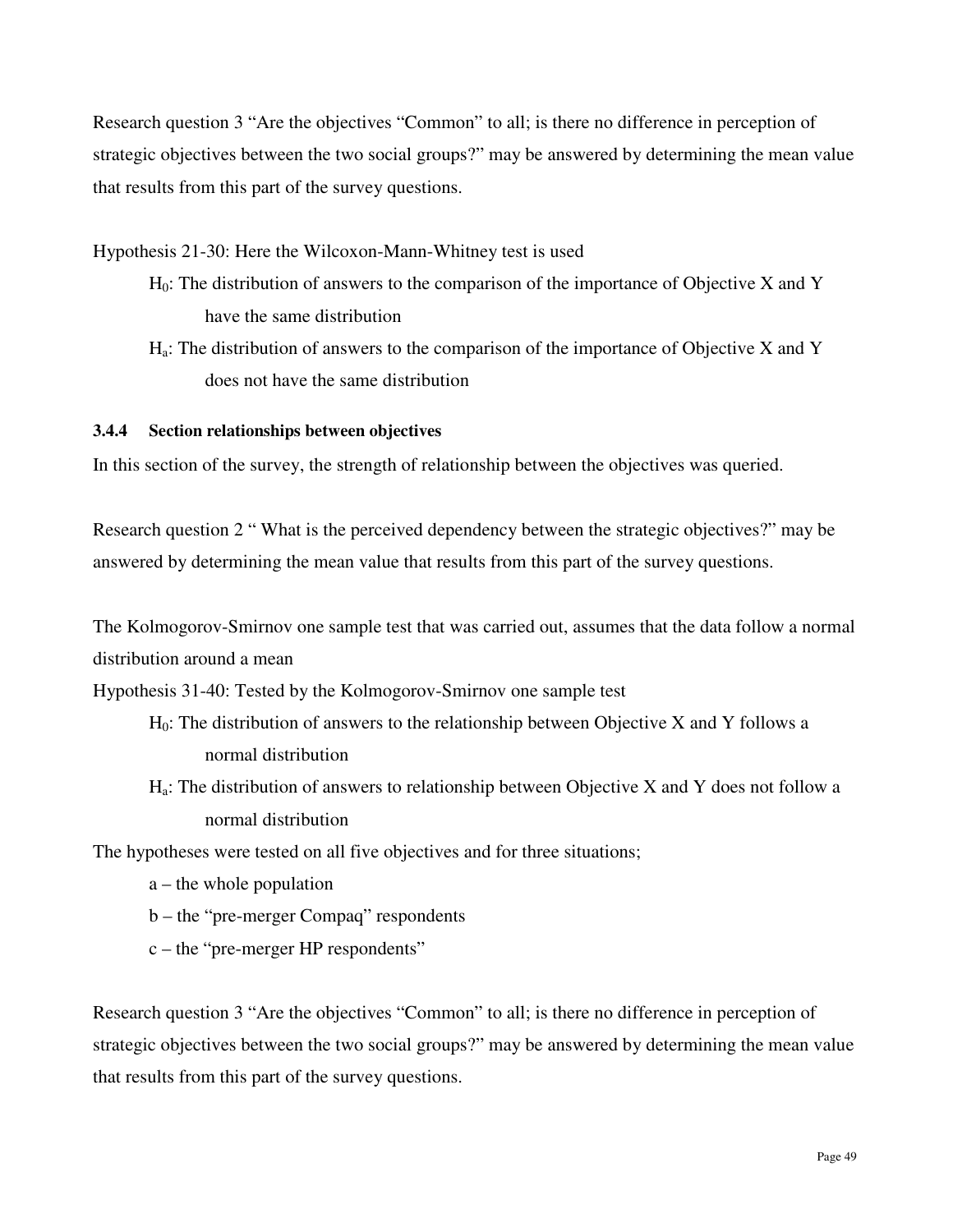Hypothesis 41-50: Here the Wilcoxon-Mann-Whitney test is used

- $H_0$ : The distribution of answers to the relationship between Objective X and Y have the same distribution
- $H_a$ : The distribution of answers to the relationship between Objective X and Y does not have the same distribution

## **3.4.5 Open question**

The author read about the possibility to use open questions to capture extra information in an article about the relationship building process between salespeople and customers (Boles, Barksdale, Johnson, 1996).

Whilst conducting the literature review the author did not find any relevant references that would indicate how to approach this particular situation.

Therefore the author used the "What, Why, How, Who, When and Where" questions that might be used to specify the communication strategies as a basis for the categories. This choice is based upon common project manager's practice to define any unclear situation by answering at least these five open questions.

The answers to the why, when and where question are assumed to be;

- $\checkmark$  Why? "to prevent a gap between intended and perceived strategy"
- $\checkmark$  When? "by planned sessions"
- $\checkmark$  Where? "inside HP premises"

These answers reflect generic practice inside HP.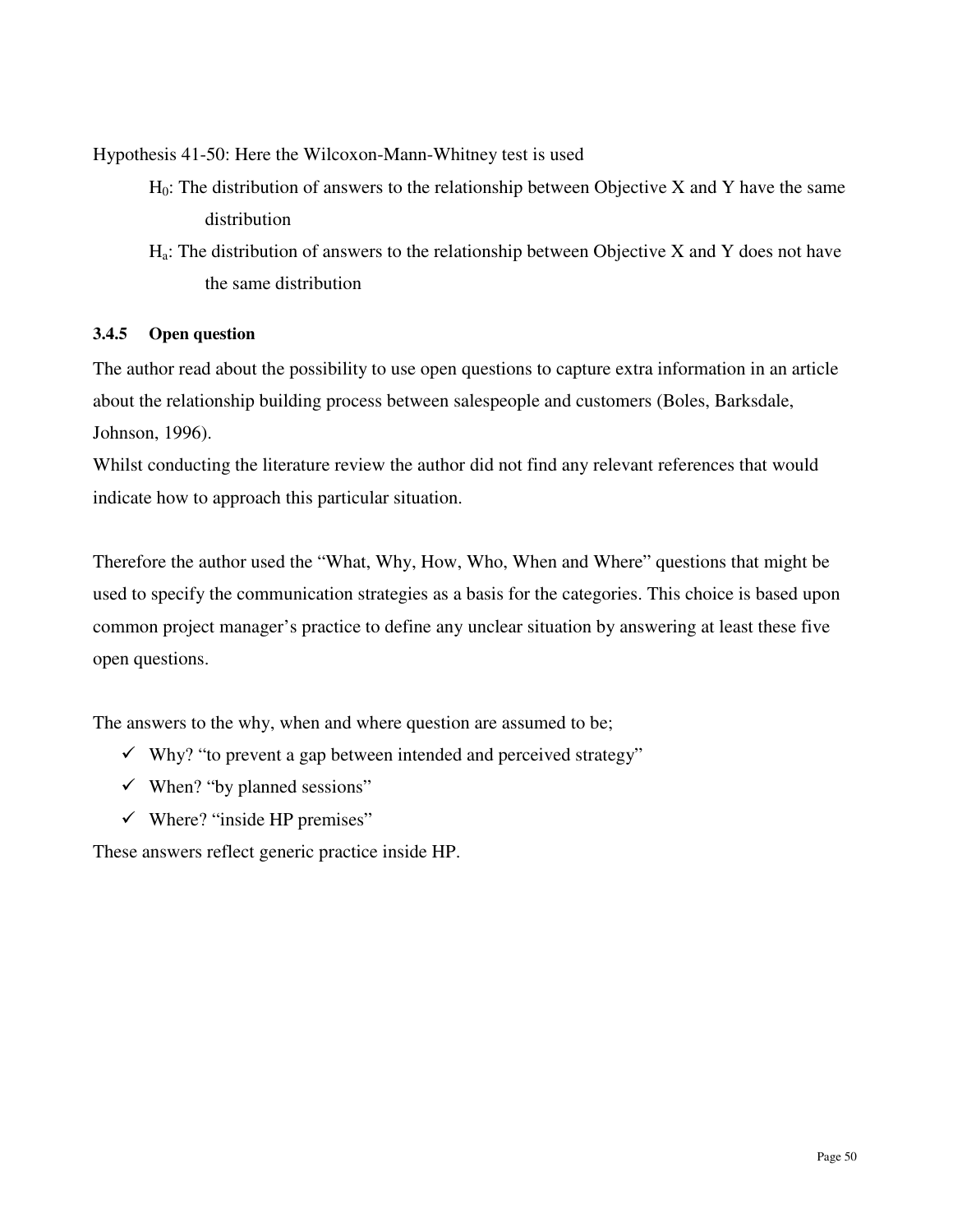Three questions remain;

- $\checkmark$  What will be communicated?
- $\checkmark$  How will it be communicated?
- $\checkmark$  Who will perform the communication?

The data is divided in categories .The amount of responses pertaining to a certain category is used to imply the importance of the category as experienced by the respondents.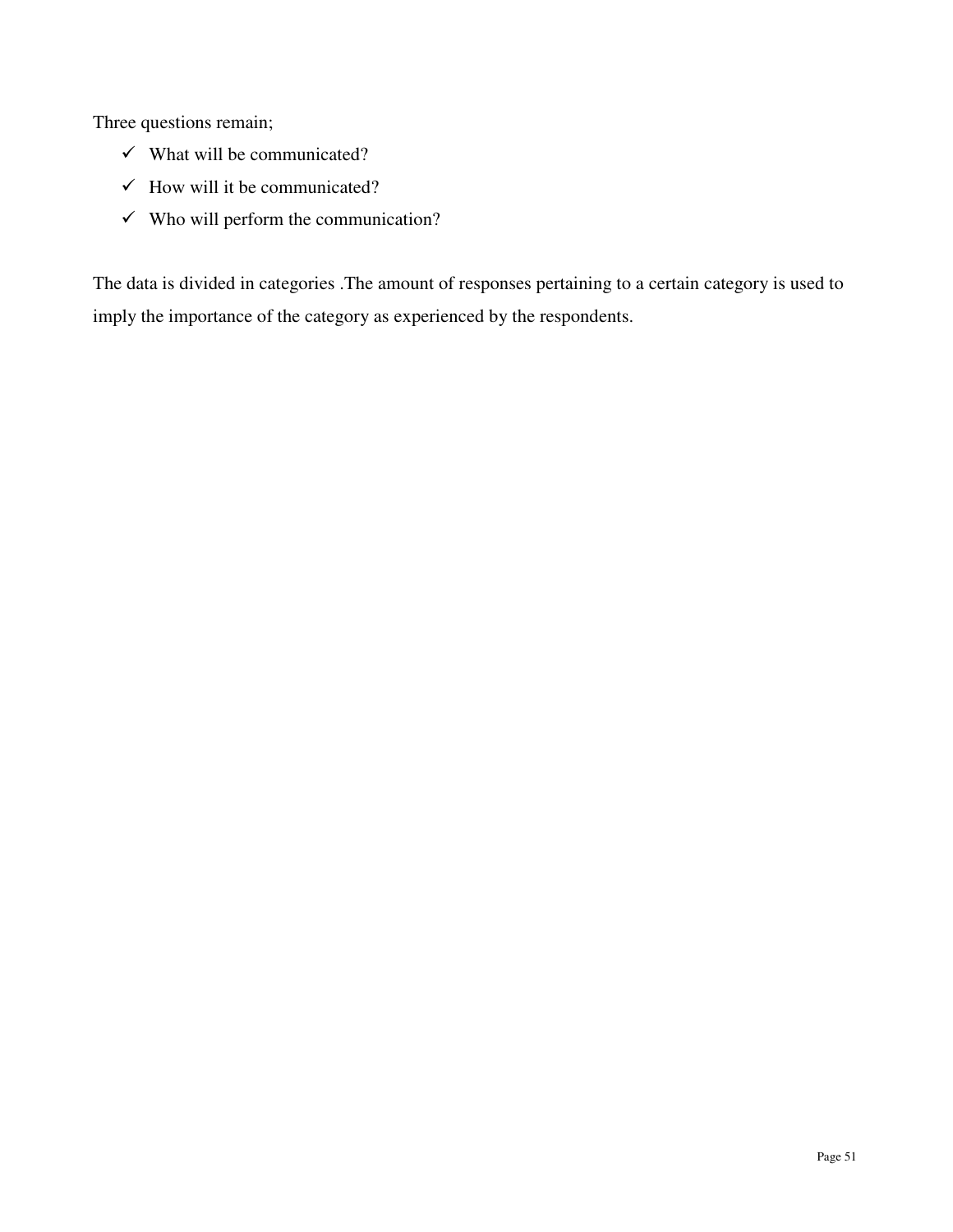Several responses may be grouped into one category. The basis that is used for grouping to form categories, is that the responses cover a single field and imply a similar action (What?), a way to perform the action (How?) and who should perform the action (Who?).

| Category       | Action                                                      |
|----------------|-------------------------------------------------------------|
| What           |                                                             |
| $\theta$       | Not specified                                               |
| 1              | Clarify, prioritise, explain direct contribution, relate to |
|                | operations                                                  |
| $\overline{2}$ | Active leadership                                           |
| 3              | Clarify strategic objectives by documentation               |
| $\overline{4}$ | Integration and synergy                                     |
| $\overline{5}$ | Consistent messages                                         |
| 6              | Explain                                                     |
| $\overline{7}$ | Customer perspective                                        |
| 8              | Training                                                    |
| 9              | Actively requesting opinions, by surveys                    |
| How            |                                                             |
| $\theta$       | Not specified                                               |
| $\mathbf{1}$   | Interactive                                                 |
| $\overline{2}$ | Standard / common practice/ templates                       |
| $\overline{3}$ | Distribution                                                |
| Who            |                                                             |
| $\overline{0}$ | Not specified                                               |
| 1              | Executive manager                                           |
| $\overline{2}$ | Manager of a business line or team                          |
| 3              | All managers                                                |
| $\overline{4}$ | All employees                                               |
| $\overline{5}$ | Customer                                                    |

*Table 5 Open Question category definition* 

After the frequencies are assessed for each category, the Pareto principle is applied to select the categories that will be used for inferences.

The further process is detailed further in chapter 4 and 5.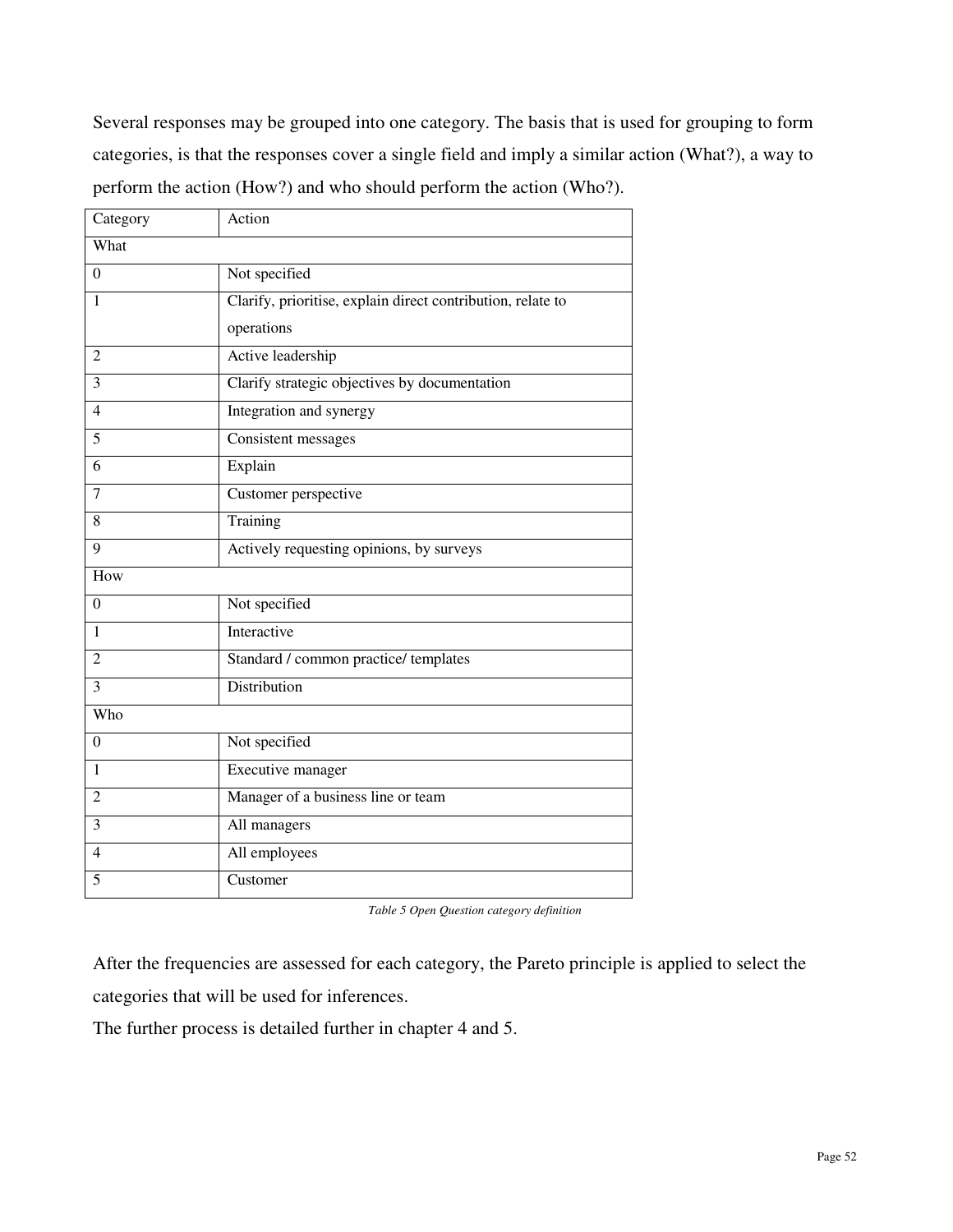#### **3.5 Ethical considerations**

#### **3.5.1 Confidentiality of survey data**

Confidentiality is important to maintain to assure that the researcher obtains fair and truthful responses from the respondents. Information that is captured is not allowed to relate directly to the respondent. When responses were received, the author marked the survey forms with a number. The survey forms were then printed and placed in a binder, no personal information of any responded was added to this binder.

The information of the forms was then entered into SPSS. It is this data that is public.

#### **3.5.2 Decisions and their consequences**

During the literature review, the author found some information which does not directly relate to the problem statement, but which may bear upon decisions made by managers in pursuit of business success. A decision may affect the organisation or society as a whole in a positive or damaging way.

Humans may accept new ideas and "truths" in the framework of their own personal knowledge and experience. Ideas and beliefs would ideally be validated before they could be used as the basis for strategic decisions. Complexity and an unstructured environment may pose a special risk to a decision maker. It could be possible to present convincing arguments for an idea, belief or decision that in reality may have little validity. Such an approach may be harmful for society. Therefore the use of ethical standards should be observed when applying decisions that relate to strategic planning.

The philosopher Alaisdair McIntyre of Boston University identified four qualities that may be used as a guideline for a decision maker's approach when dealing with socially relevant issues during the decision making process and the consecutive implementation.

- $\checkmark$  Truthfulness by not oversimplifying complexity
- $\checkmark$  Fairness by evaluating costs and benefits, and assigning cost to those who get the benefits
- $\checkmark$  Ability to plan for the unknown by calculating changes, determining where the changes are likely to occur, and deciding which priorities should dictate action
- $\checkmark$  Flexibility in adapting to change by planning, implementing and in response to change, replanning and reimplementation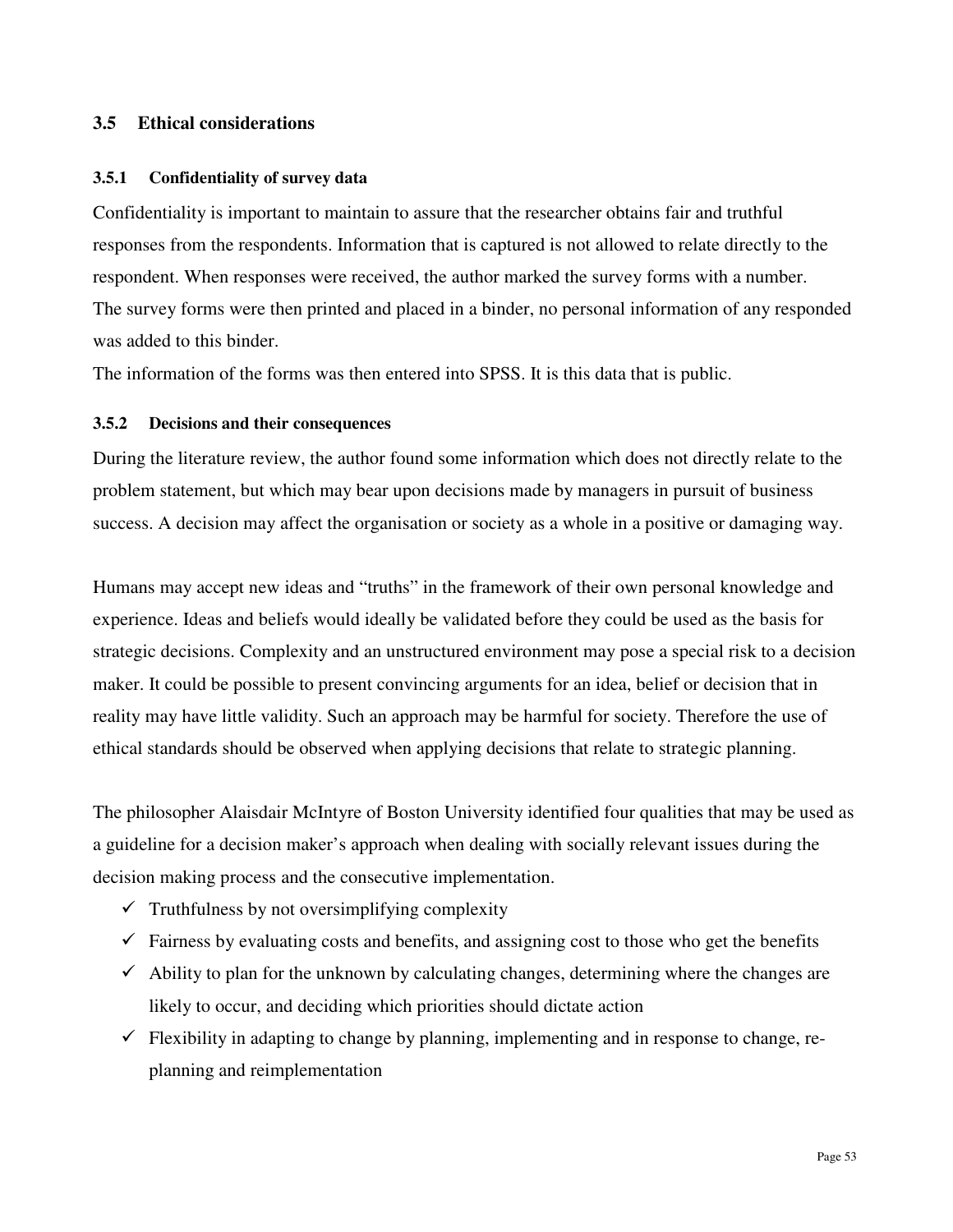A higher level of "truthfulness" may be obtained if the systems approach is used to assess the complexity of a decision problem by including the relevant decision elements and respecting the relationships amongst the decision elements. Fairness may be aided by providing a clear and well documented strategic planning process that allows decisions to be reviewed and offers an opportunity to enhance the process itself. Identification and quantifying of strategic issues would allow provision of a measurable framework to plan, measure, monitor and control (Deming 1931) the results of the strategic planning process.

One other ethical aspect of the decision making process may be that stakeholders may wish to influence the a strategic choice by applying techniques that may not be driven by the validity of certain arguments, but more by the desire for a certain outcome. Brindle identified these techniques as "games".

These games may include (Brindle. 1999):

- $\checkmark$  Framing; that is the way the boundaries of a problem or situation is defined, or the way relevant information is omitted.
- $\checkmark$  Criteria selection; this is the natural preference to select quantitative criteria that can readily be measured v.s. qualitative criteria which may be more difficult or impossible to quantify
- $\checkmark$  Rationality; the use of rational reasons (not) to decide for an option, without disclosing the rationale behind the reasons, which may not be valid.
- $\checkmark$  Misuse of comparison (or analogy); by assuming a situation with all decision parameters is already known, important information may not be considered in the decision making process, which may result in a flawed decision.

A sound decision making process might encourage socially responsible decisions, minimise "games" and could provide a framework for testing the quality of decisions by the traceability of the process steps.

#### **3.6 Conclusion**

Due to the small sample non-parametric tests were used. Two tests were identified that could be used to test the null hypotheses. One test would be needed to assess if the variables are distributed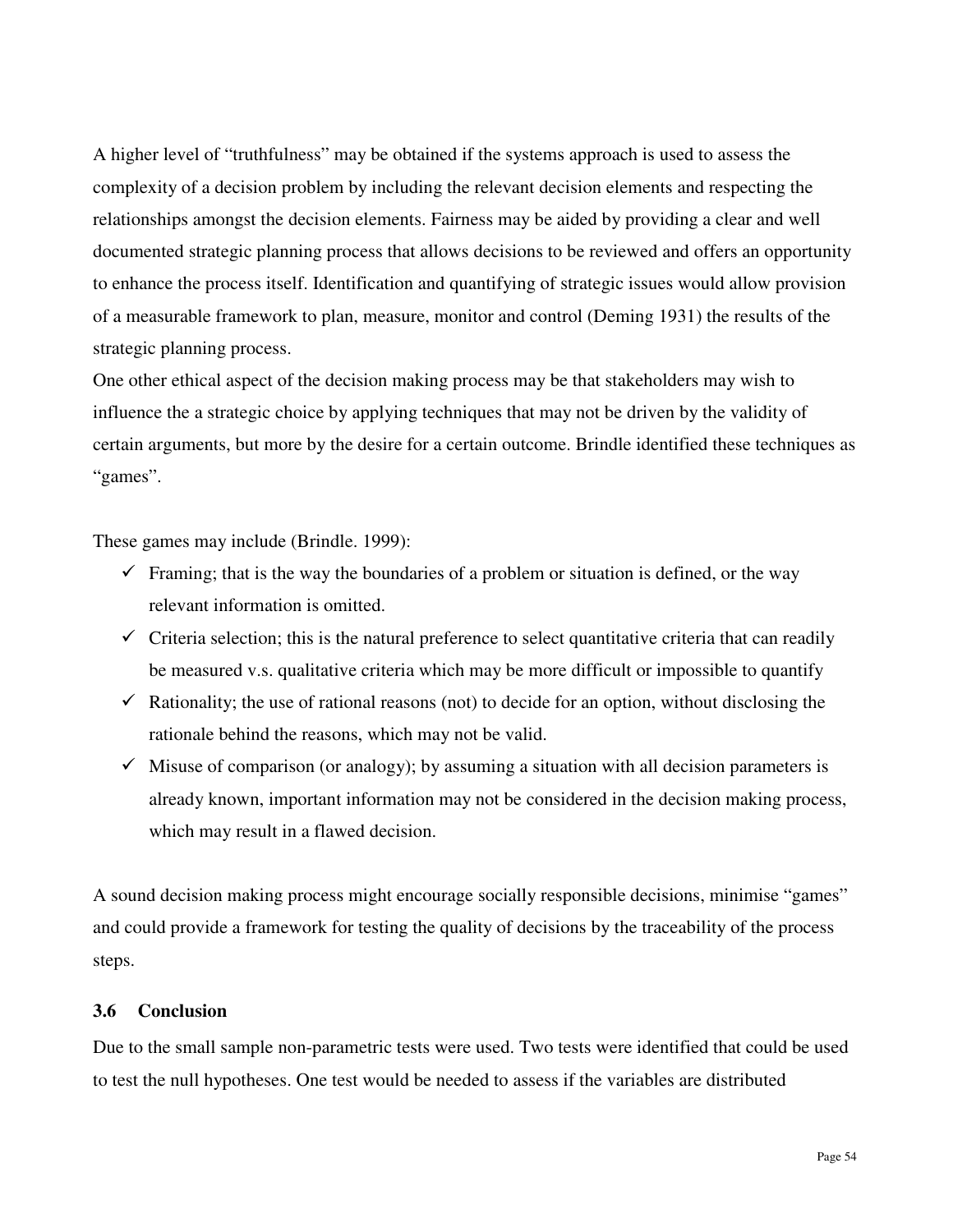normally around a mean value. The Kolmorogov-Smironov One-sample test was used to test whether if the distribution of the whole sample and the two social groups would approximates a normal distribution around a mean

The other test would be needed to assess if the respondents belong to a single population by testing the data for each variable. The Wilcoxon-Mann-Whitney was used to if support could be found that the opinions between the independent social groups; "pre-merger HP" and. "pre-merger Compaq, could belong to the same population.

The methodology was defined and explained. The hypotheses were presented and research procedures were selected.

The report continues with the presentation of the data and will report the patterns that were identified.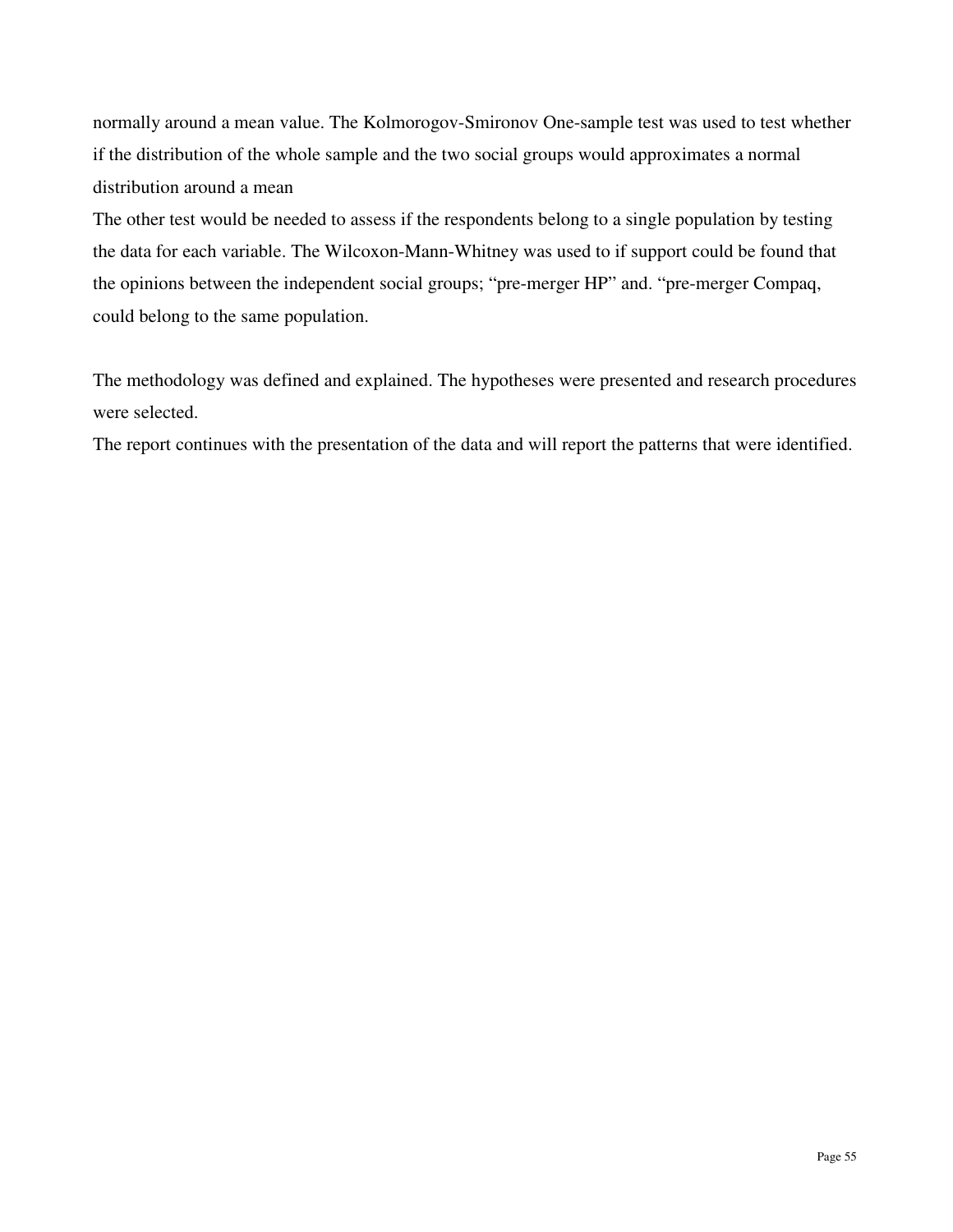# **4 Analysis of data**

# **4.1 Introduction**

The objective of this chapter is to present a comprehensive overview of the research results. No conclusions in relation to the research questions will be drawn in this chapter. These conclusions will be presented in chapter 5.

The methodology to conduct the research was explained in the previous chapter.

The order by which the results will be presented, will be that of the survey form and the order of the hypotheses as presented in chapter 3.

Detailed information, tables and graphics are listed in appendix 5.

The tables for the one-Sample Kolmogorov-Smirnov Test contain these fields;

- $\checkmark$  N is the amount of sample points or responses, N may distinguish between valid and missing data points
- $\checkmark$  Normal Parameters defines calculated parameters that would result from a normal distribution of the data
	- o Mean is the mean value the data appears to be distributed around
	- o Std. Deviation the standard error of the mean of each variable
- $\checkmark$  Asymp. Sig. (2-tailed) Asymptotic approximation of the confidence interval for a two-tailed test
- $\checkmark$  H<sub>0</sub> shows if the null hypothesis is retained or rejected
- $\checkmark$  Efficient sample size is the calculated value of the sample size that results from the way the data is distributed and the required confidence interval, for the purpose of this report, the efficient sample size is used to define the minimal sample size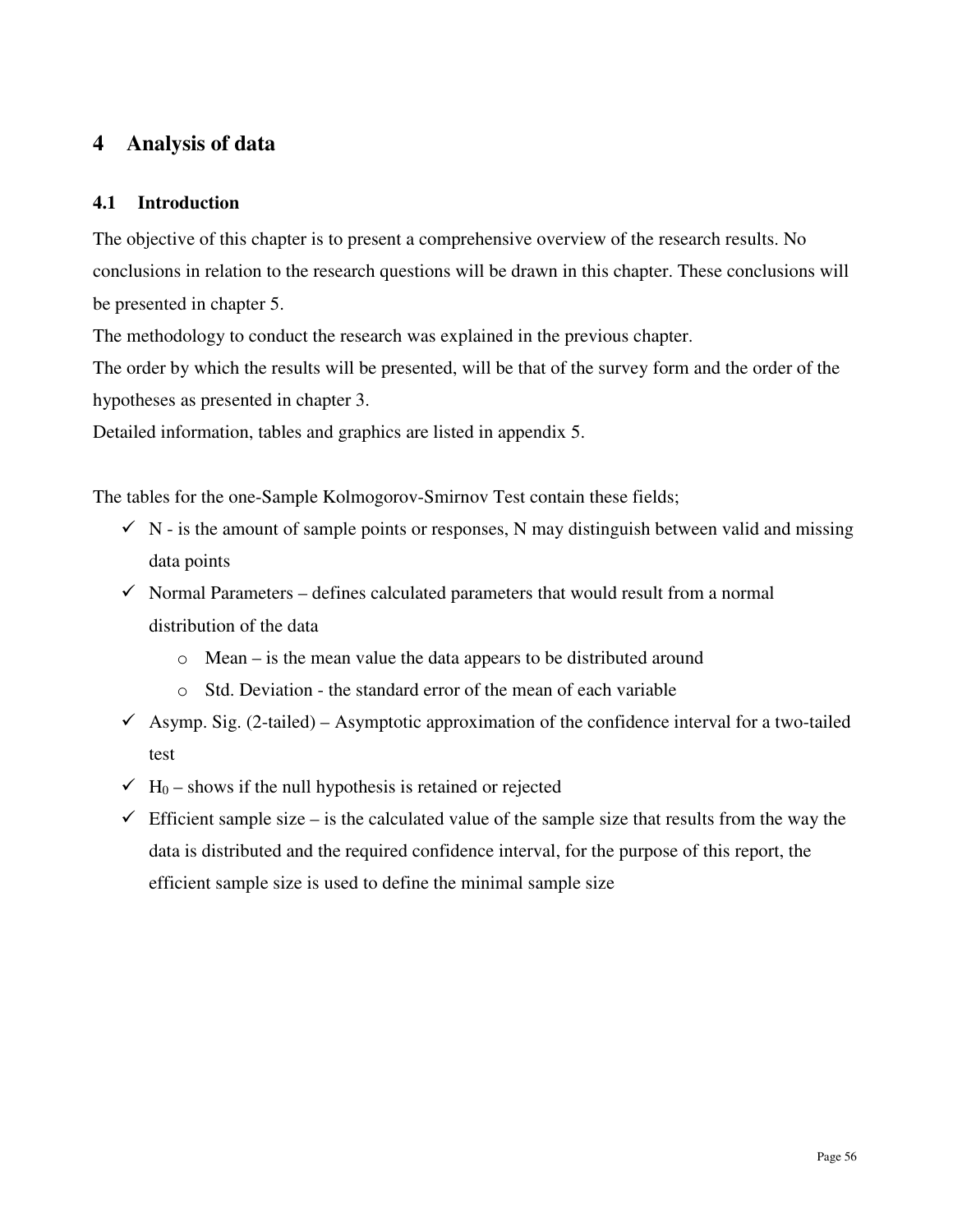The tables for the Mann-Whitney-Wilcoxon test contain these fields:

- $\checkmark$  Asymp. Sig. (2-tailed) Asymptotic approximation of the confidence interval for a two-tailed test
- $\checkmark$  Exact Sig [2<sup>\*</sup>(1-tailed Sig.)] exact calculation of the confidence interval for two times a single-tailed test, calculation from the data
- $\checkmark$  H<sub>0</sub> shows if the null hypothesis is retained or rejected

The test statistic is based on the ranks of the absolute values of the differences between the two variables, the results in the tables are not corrected for ties, that is equal values. The grouping variable is used to distinguish between the two social groups. This variable, pre-merger employee has two values; 1 for pre merger Compaq and 2 for Pre-merger HP

# **4.2 Subjects**

All managers of HP Services were invited to participate in the survey. The managers may be responsible for a business line or a particular group of resources. The managers were selected during execution of the adapt-and-go integration strategy of HP. The managers may originate from premerger Compaq and pre-merger HP.

# **4.3 Patterns of data for each survey section and related hypotheses**

The sample size is not very large, though the response rate of 46% (30 replies out of 65 respondents) was reasonably high. When a sample size has effect on the interpretation of the results, this will be duly noted in this report.

# **4.3.1 Section Demographics**

The variables that were surveyed in this section were:

- $\checkmark$  The years the respondent is employed by the organisation
- $\checkmark$  The years the respondent is performing the present position
- $\checkmark$  If the respondent is a pre-merger Compaq or HP employee
- $\checkmark$  If the respondent works part time or full time; part-time is 30 hours per week or less

Of the 30 respondents, 13 respondents, 43 %, were identified as originating from pre-merger Compaq and 16, 53 %, from pre-merger HP.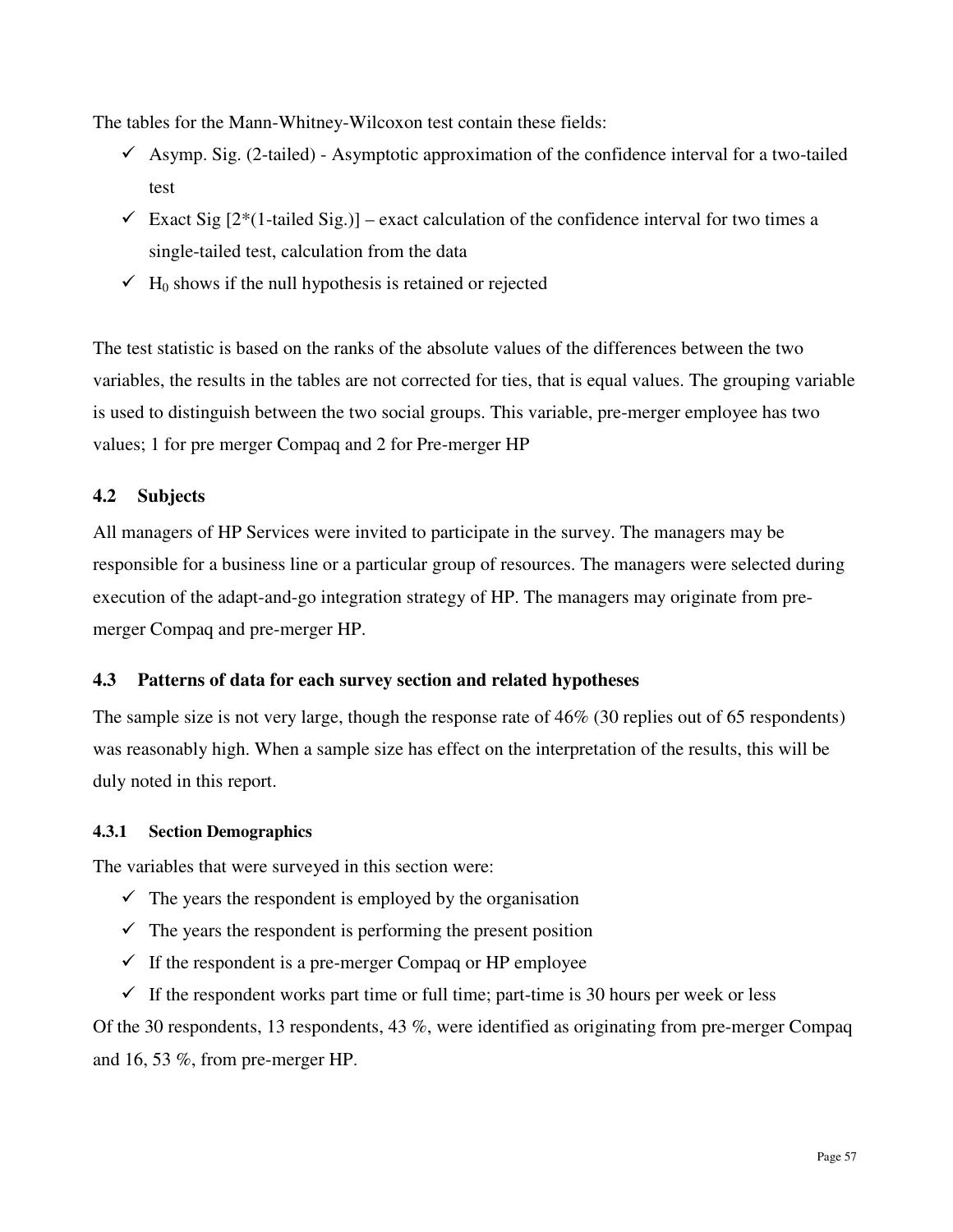One respondent did not fill in to which pre-merger company the respondent originated from, this value was reported missing in the sample, approximately 4 %.

All respondents were working in full-time jobs.

No formal hypotheses were formulated for this section. The results were tested to find inferences if the data might be normally distributed.

Another respondent did not indicate the years as an employee not the years the respondent was working in current position.

This resulted in 29 valid samples for the pre merger variable, 29 valid cases for the years as an employee and in current position variables, which results in 28 valid cases that were evaluated. Any missing value is ignored in the evaluation, so this discrepancy does not compromise the results.

| <b>Years as an Employee</b> |                        |  | Sample                                                | Pre-merger | <b>Pre Merger</b> |
|-----------------------------|------------------------|--|-------------------------------------------------------|------------|-------------------|
|                             |                        |  |                                                       | Compaq     | HP                |
|                             | Valid                  |  | 29                                                    | 12         | 16                |
|                             | Missing                |  |                                                       |            |                   |
| Normal                      | Mean<br>Std. Deviation |  | 10.6897                                               | 10.5833    | 10.3750           |
| Parameters <sup>a,b</sup>   |                        |  | 5.7638                                                | 6.6941     | 5.1365            |
| $H_0$                       |                        |  | $H_0$ is retained $H_0$ is retained $H_0$ is retained |            |                   |
| Efficient sample size       |                        |  | 32                                                    | 43         | 26                |

*Table 6 Results years as an employee* 

<sup>a</sup> Test distribution is Normal.

<sup>b</sup> Calculated from data.

The efficient sample size varies between the 26 and 43 mark. In all cases the sample size is lower than required. A definite conclusion may not be drawn from the results. A Kolmogorov-Smirnov one sample test that was conducted on the data implies that all null hypotheses may be retained, which infers that the results for "years as an employee" approximate a normal distribution.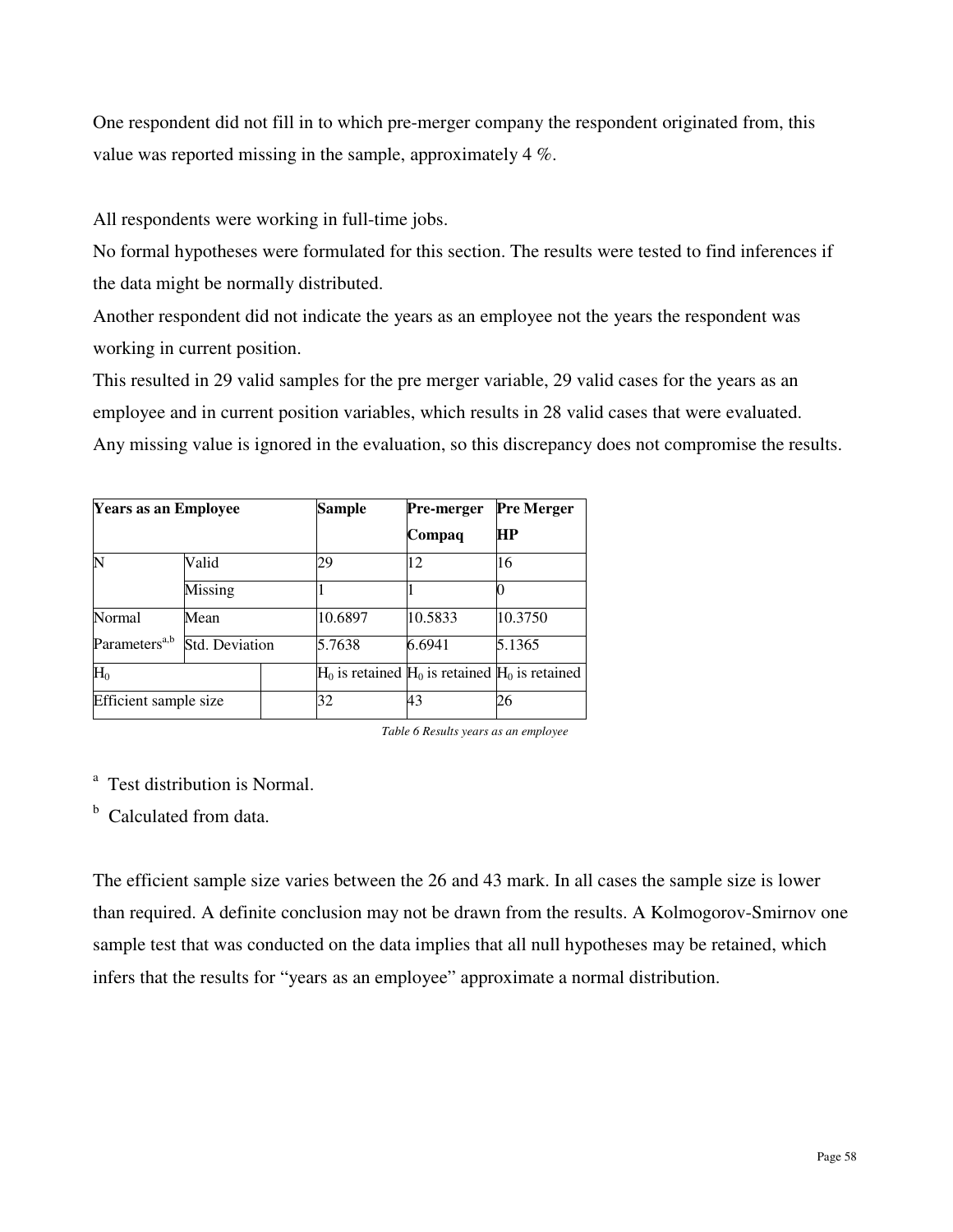The results for the variable "years as an employee" appear to indicate that the population may consist of two "cohorts".



*Figure 10 Years as an employee, Overall* 

One cohort of 11 respondents, 39 %, appears to have joined the companies from six years ago up till this date. The mean value appears to lie around the 4 years mark. 5 of these respondents originated from Pre-merger Compaq, which accounts for 42 % of this social group. The other 6 respondents originated from pre-merger HP, which accounts for 50 % of that social group. The other cohort of 17 respondents, 61%, appears to have joined the companies from 9 yeas ago until 21 years ago. The mean value for this cohort appears to lie around the 14 year mark. 6 of these respondents originated from Pre-merger Compaq, which accounts for 58 % of this social group. The other 6 respondents originated from pre-merger HP, which accounts for 50 % of that social group. The reason for the formation of the two "cohorts" is not researched any further.

The results for each social group appear to indicate a time gap from year 7 to 12 between the two cohorts in the pre-merger Compaq group. The time gap between the two cohorts in the pre-merger HP group appears to span between year 7 and 8.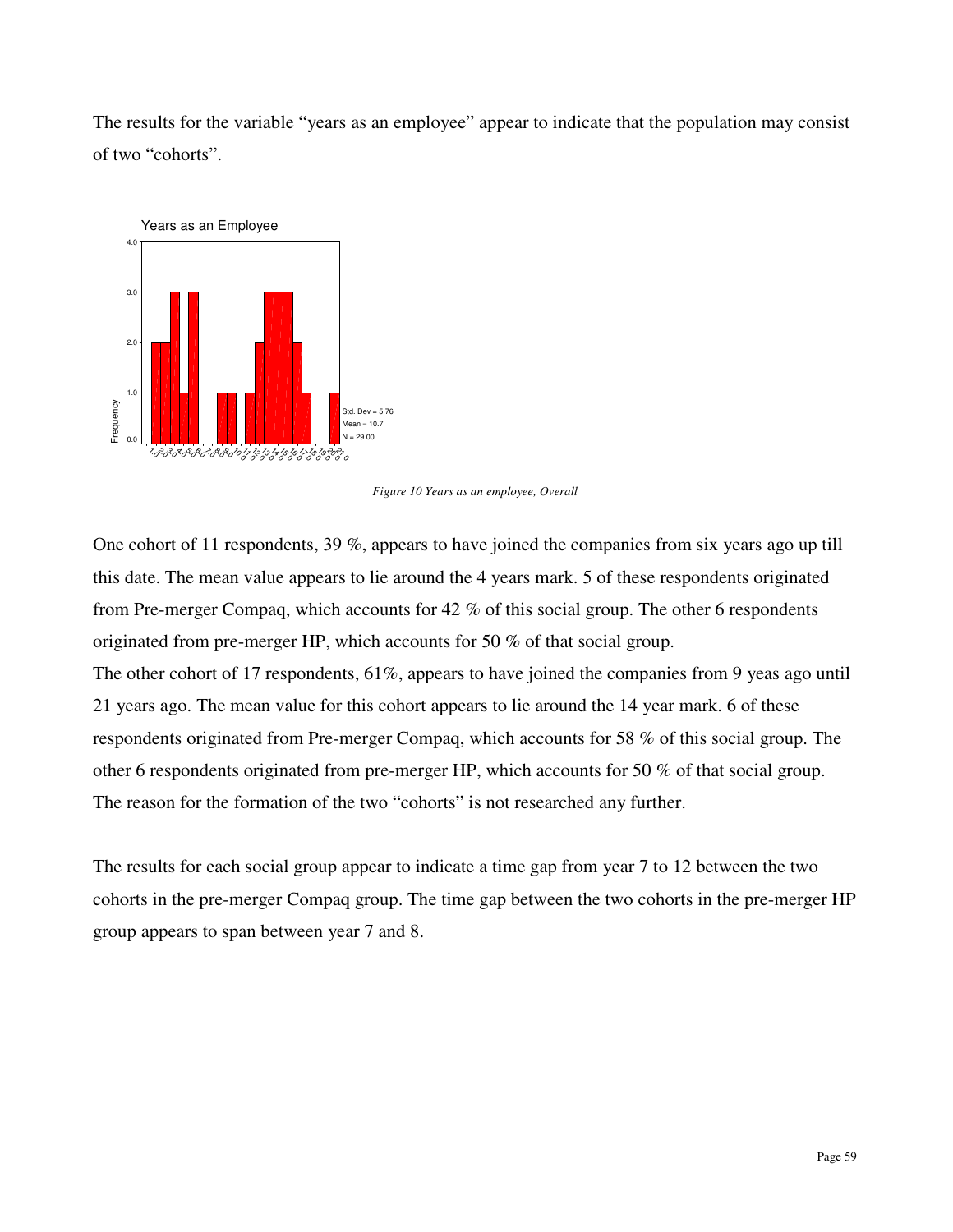Since the sample size was lower than the required sample size, no conclusions may be drawn from these results.

|                           | Years as at current position | Sample | Pre-merger                                            | <b>Pre Merger</b> |
|---------------------------|------------------------------|--------|-------------------------------------------------------|-------------------|
|                           |                              |        | Compaq                                                | HP                |
| N                         | Valid                        | 29     | 12                                                    | 16                |
|                           | Missing                      |        |                                                       |                   |
| Normal                    | Mean                         | 2.3103 | 2.5000                                                | 2.2500            |
| Parameters <sup>a,b</sup> | Std. Deviation               | 1.4664 | 1.6787                                                | 1.3416            |
| $H_0$                     |                              |        | $H_0$ is rejected $H_0$ is retained $H_0$ is retained |                   |
| Efficient sample size     |                              |        |                                                       |                   |

*Table 7 Results years at current position* 

<sup>a</sup> Test distribution is Normal.

<sup>b</sup> Calculated from data.

The efficient sample size varies between the 2 and 3 mark. In all cases the sample size is higher than required. A Kolmogorov-Smirnov one sample test that was conducted on the data implies the null hypothesis for the whole group is rejected. This infers that the distribution of responses is not normally distributed. A look at the results may show why this result was recorded. As the results show, 13 of the respondents, 46 %, indicated that they occupied the current position for the past two years. This extreme peak may have caused the null hypothesis to be rejected. 7 respondents,25 % is less than two years in the current position and 9 respondents, 29 % is longer than two years in the current position.



*Figure 11 Years in current position*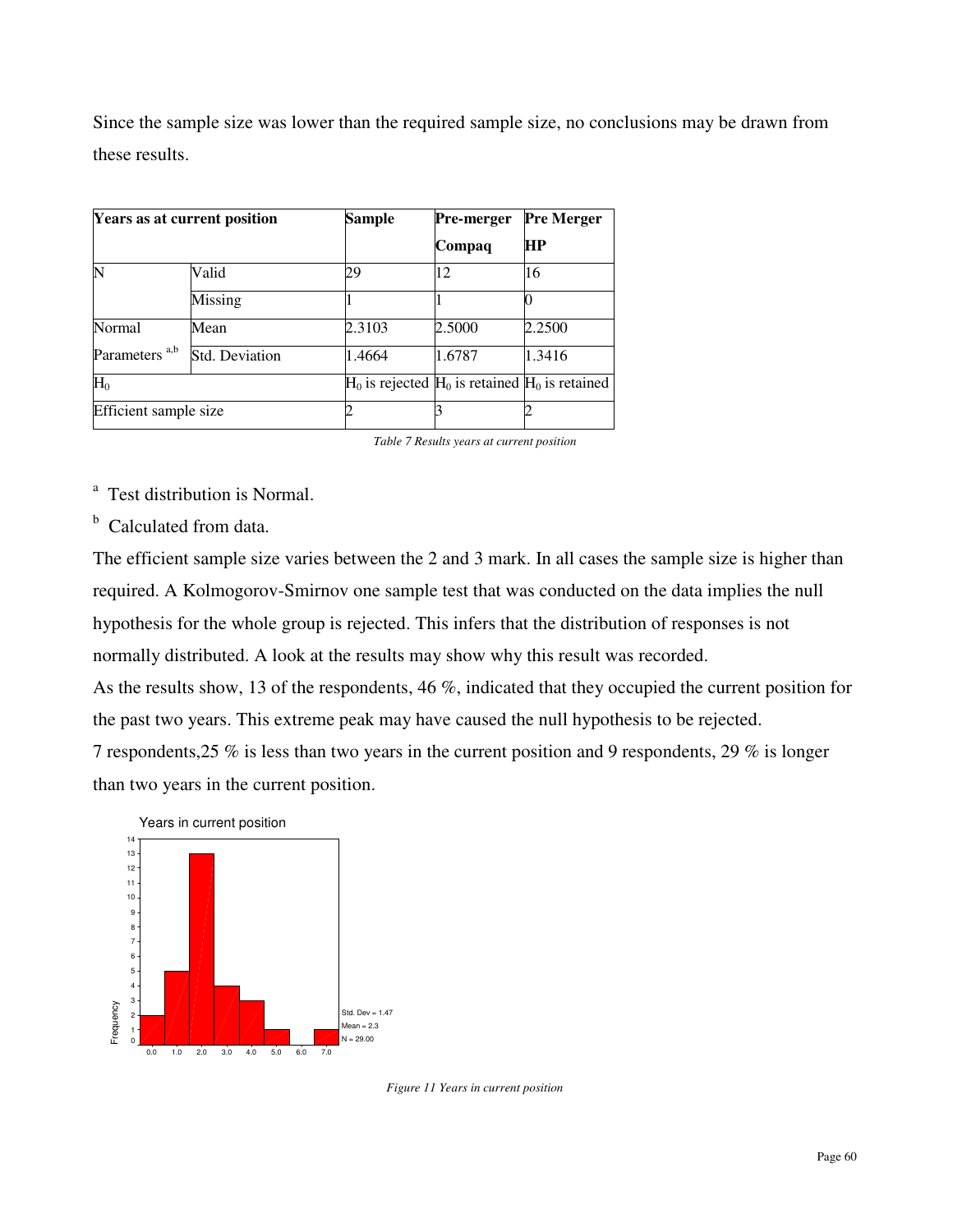In the light of the minimal sample size, the results of each social group may be used for inferences. However, due to the small sample size for each social group in respect to the whole population, conclusions about the whole social group may have to be regarded as indicative.

A Kolmogorov-Smirnov one sample test that was conducted on the data implies that the null hypotheses for each social group may be retained.

The years in current position data appear to be grouped around the 2-3 years mark for both social groups.

# **4.3.2 Section ranking of strategic objectives.**

In this section of the survey, the five objectives were to be ranked in a simple order. The results are divided into three sets.

The first set is overall; these are the results of the whole sample, which consists of respondents of both social groups.

These results were used to determine if the data approximated a normal distribution around a mean value and if the independent samples would appear to be taken from a single population. The second set shows the results for the pre-merger Compaq employees. The third set shows the results for the pre-merger HP employees. These two sets were used to determine if each social group held a coherent opinion about each variable. The values of these opinions would be compared to the value that represents the intended strategy of a particular variable.

Note: The resulting reported values are related to the converted scale "fit for analysis", this scale has the an ordinal form of  $-8$  via 0 to  $+8$ .

# Hypothesis 1-5: Tested by the Kolmogorov-Smirnov one sample test

 $H<sub>0</sub>$ : The distribution of answers to the ranking of Objective X follows a normal distribution Ha: The distribution of answers to the ranking of Objective X does not follow a normal distribution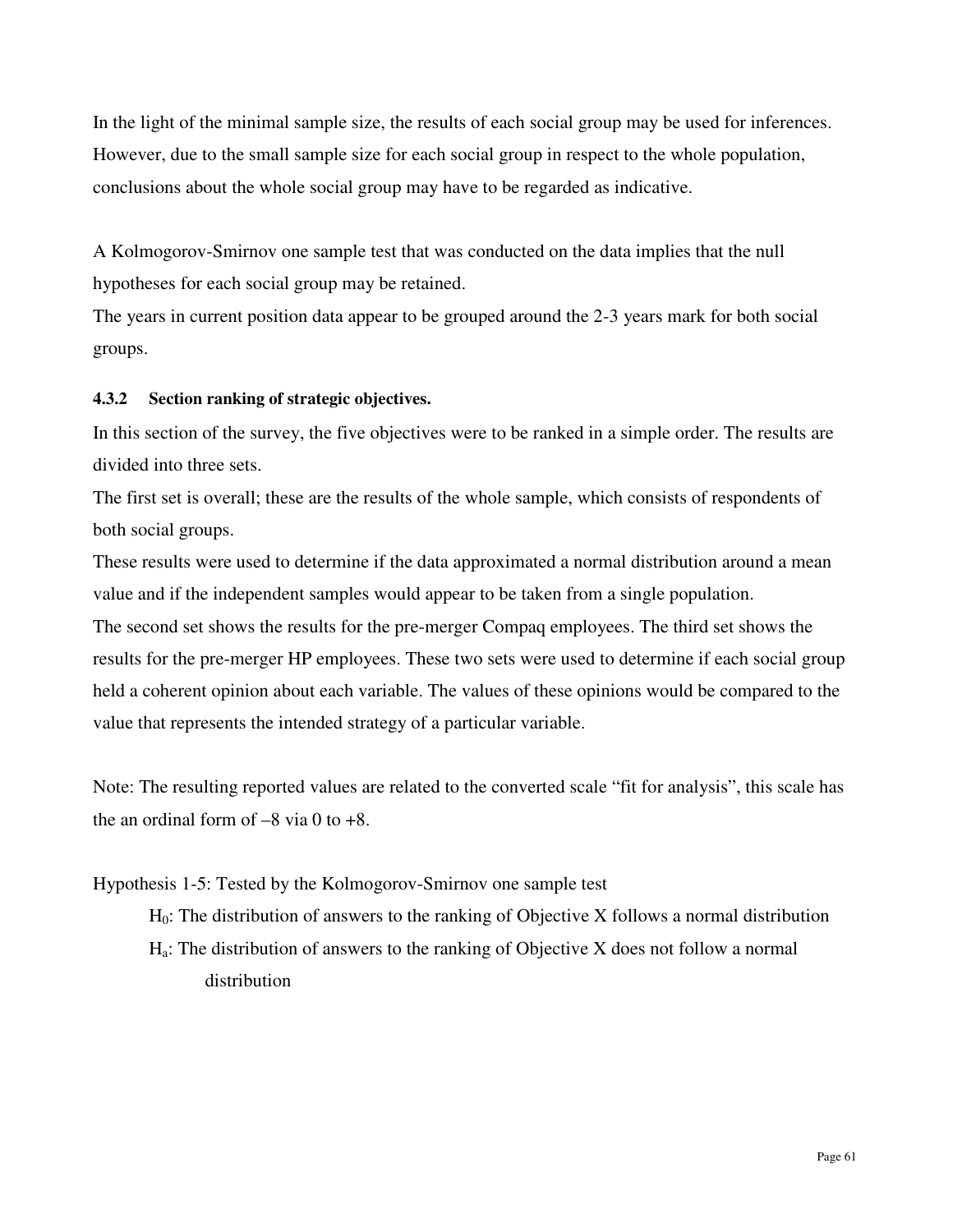#### Set a: All respondents

| One-Sample Kolmogorov-Smirnov    |                       | Ranking  | Ranking Go- | Ranking | Ranking      | Ranking                                                                              |
|----------------------------------|-----------------------|----------|-------------|---------|--------------|--------------------------------------------------------------------------------------|
| Test                             |                       | Delivery | to-market   | Growth  | Partnerships | Market share                                                                         |
| N                                |                       | 30       | 30          | 30      | 30           | 30                                                                                   |
| Normal Parameters <sup>a,b</sup> | Mean                  | 2.7333   | 2.1000      | 3.2667  | 3.2667       | 3.6333                                                                               |
|                                  | Std. Deviation 1.0807 |          | 1.3983      | 1.6595  | 1.2299       | 1.2172                                                                               |
| Asymp. Sig. (2-tailed)           |                       | .171     | .005        | .044    | .444         | .045                                                                                 |
| $H_0$                            |                       |          |             |         |              | $H_0$ 1 Retained $H_0$ 2 Rejected $H_0$ 3 Rejected $H_0$ 4 Retained $H_0$ 5 Rejected |
| Efficient sample size            |                       |          |             |         |              |                                                                                      |

*Table 8 Hypothesis 1-5: Kolmogorov-Smirnov one sample test (overall)* 

<sup>a</sup> Test distribution is Normal.

<sup>b</sup> Calculated from data.

The efficient sample size varies between the 2 and 3 mark. In all cases, the sample size is higher than required. The sample size is sufficiently large to draw conclusions about the whole population. A Kolmogorov-Smirnov one-sample test that was conducted on the data resulted that the null hypothesis 2, 3 and 5 were rejected, null hypothesis 1 and 4 were retained.

The results infer that the group does not appear to hold congruent opinions about the "Go-to-market", "Growth" and "market share" objectives, since these variables do not display a normally distributed behaviour. Therefore, the ranking results for the whole group were not used to answer the research questions; further analysis of these results was not performed.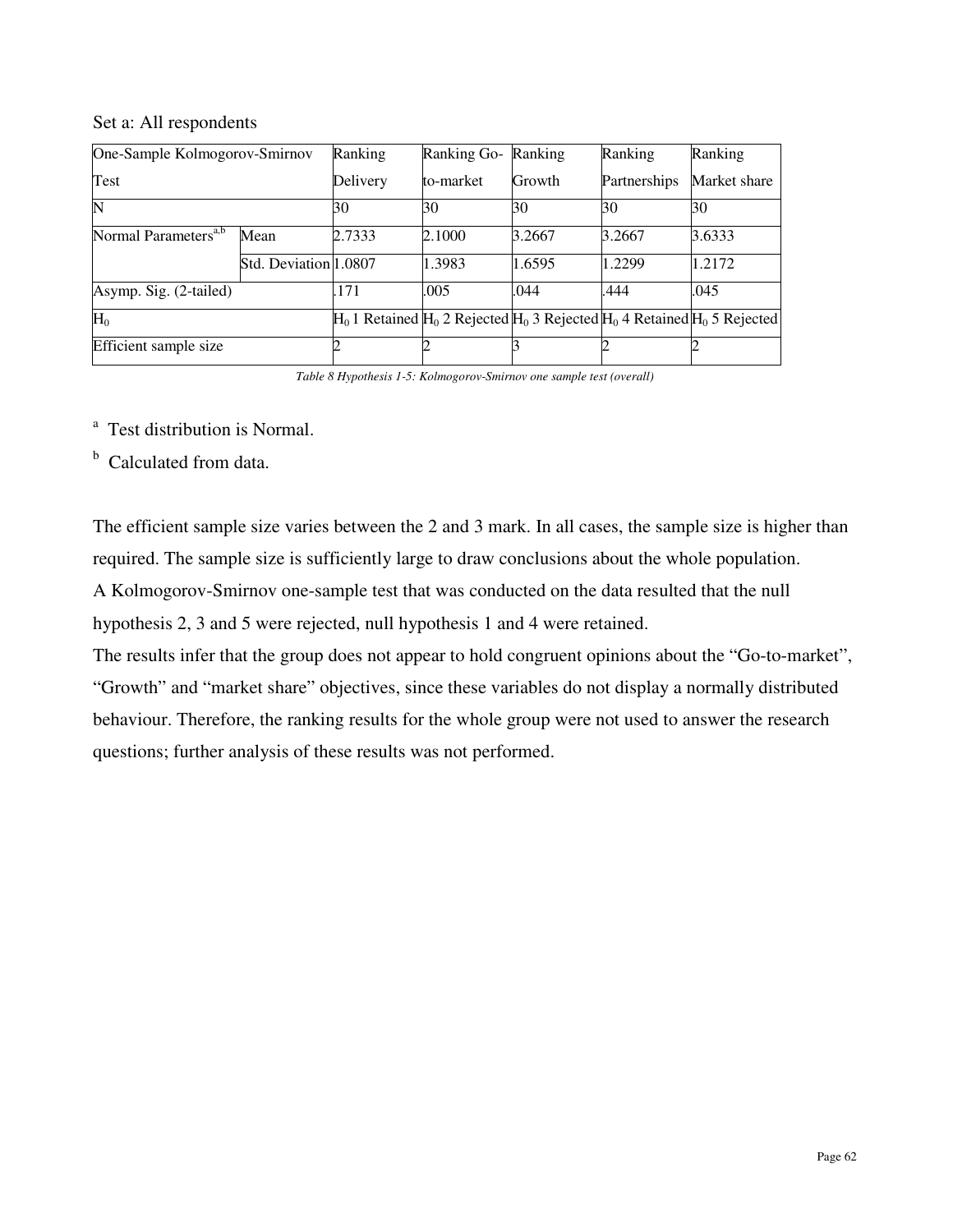#### Set b: pre-merger Compaq

| One-Sample Kolmogorov-Smirnov |                | Ranking                                                                              | <b>Ranking Go-</b> | Ranking | Ranking      | Ranking      |
|-------------------------------|----------------|--------------------------------------------------------------------------------------|--------------------|---------|--------------|--------------|
| Test                          |                | Delivery                                                                             | to-market          | Growth  | Partnerships | Market share |
|                               |                | 13                                                                                   | 13                 | 13      | 13           | 13           |
| <b>Normal Parameters</b>      | Mean           | 2.8462                                                                               | 1.9231             | 3.4615  | 3.3077       | 3.4615       |
| a,b                           | Std. Deviation | .9871                                                                                | 1.4412             | 1.7614  | 1.1821       | 1.1983       |
| Asymp. Sig. (2-tailed)        |                | .244                                                                                 | .076               | .298    | .567         | .228         |
| $H_0$                         |                | $H_0$ 1 Retained $H_0$ 2 Retained $H_0$ 3 Retained $H_0$ 4 Retained $H_0$ 5 Retained |                    |         |              |              |
| Efficient sample size         |                |                                                                                      |                    |         |              |              |

*Table 9 Hypothesis 1-5: Kolmogorov-Smirnov one sample test (pre-merger Compaq)* 

<sup>a</sup> Test distribution is Normal.

<sup>b</sup> Calculated from data.

The efficient sample size varies between the 2 and 3 mark. In all cases, the sample size is higher than required. In the light of this requirement, the sample size is sufficiently large to draw conclusions about the whole population. On the other hand, due to the small sample size for the pre-merger Compaq group, conclusions derived from these results about the whole Pre-merger Compaq population may have to be regarded as indicative, not conclusive.

The Kolmogorov-Smirnov one sample test that was conducted on the data implies that all null hypotheses were retained.

This suggests that the opinions of the pre-merger Compaq managers about the ranking of the objectives display a normally distributed behaviour.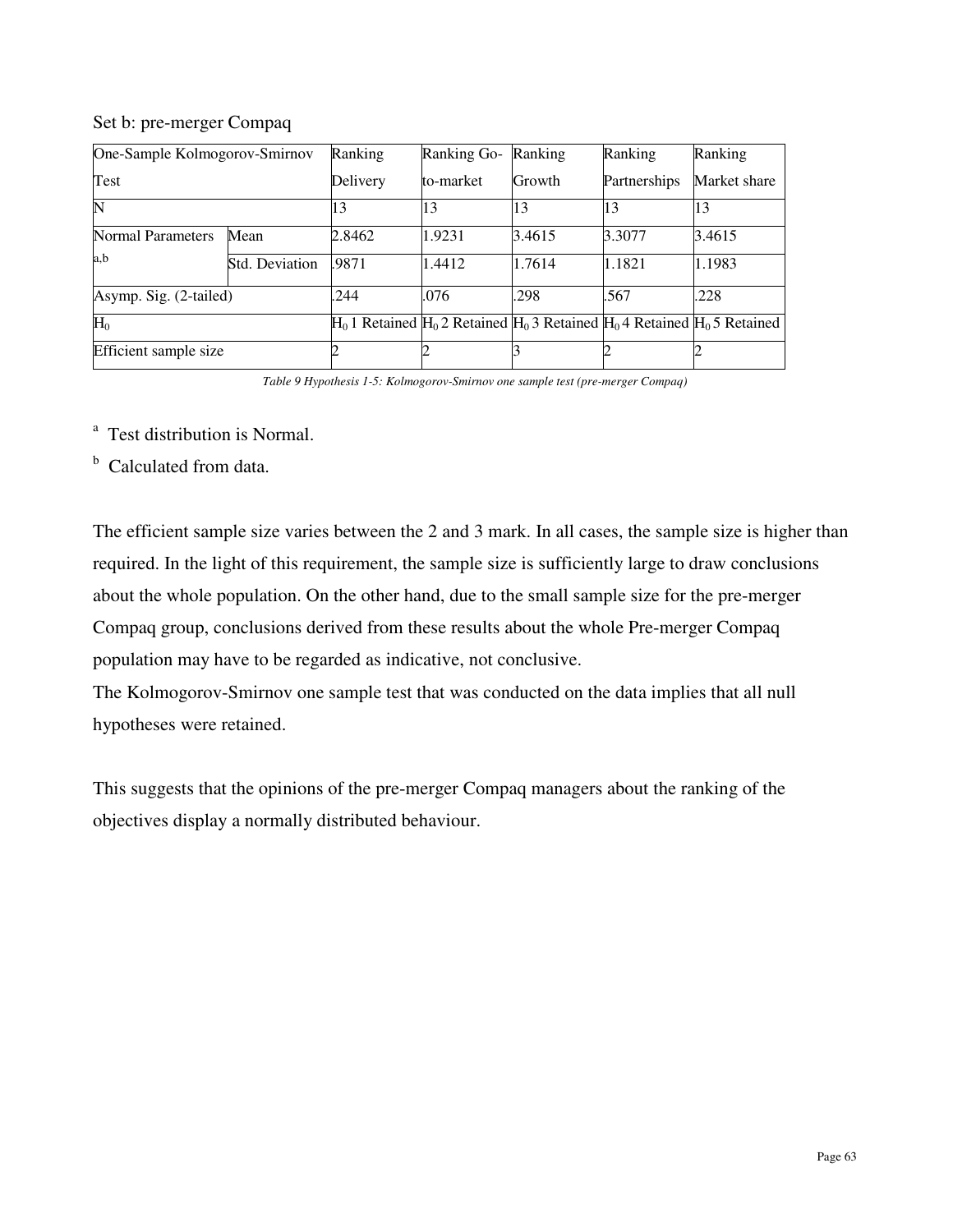#### Set c: pre-merger HP

|                                  | One-Sample Kolmogorov-Smirnov<br>Ranking |          | Ranking Go- | Ranking | Ranking      | Ranking                                                                              |
|----------------------------------|------------------------------------------|----------|-------------|---------|--------------|--------------------------------------------------------------------------------------|
| Test                             |                                          | Delivery | to-market   | Growth  | Partnerships | Market share                                                                         |
| N                                |                                          | 16       | 16          | 16      | 16           | 16                                                                                   |
| Normal Parameters <sup>a,b</sup> | Mean                                     | 2.6250   | 2.1250      | 3.0000  | 3.3125       | 3.9375                                                                               |
|                                  | Std.                                     | 1.2042   | 1.3601      | 1.5916  | 1.3022       | 1.0626                                                                               |
|                                  | Deviation                                |          |             |         |              |                                                                                      |
| Asymp. Sig. (2-tailed)           |                                          | .556     | .121        | .339    | .536         | .442                                                                                 |
| $H_0$                            |                                          |          |             |         |              | $H_0$ 1 Retained $H_0$ 1 Retained $H_0$ 1 Retained $H_0$ 1 Retained $H_0$ 1 Retained |
| Efficient sample size            |                                          |          |             |         |              |                                                                                      |

*Table 10 Hypothesis 1-5: Kolmogorov-Smirnov one sample test (pre-merger HP)* 

<sup>a</sup> Test distribution is Normal.

<sup>b</sup> Calculated from data.

The efficient sample size varies between the 2 and 3 mark. In all cases, the sample size is higher than required. In the light of this requirement, the sample size is sufficiently large to draw conclusions about the whole population. On the other hand, due to the small sample size for the pre-merger HP group, conclusions derived from these results about the whole Pre-merger HP population may not be regarded as conclusive, but should be regarded as indicative.

The Kolmogorov-Smirnov one sample test that was conducted on the data implies that all null Hypotheses were retained.

This infers that the ranking results of the pre-merger HP managers follow a normally distributed pattern.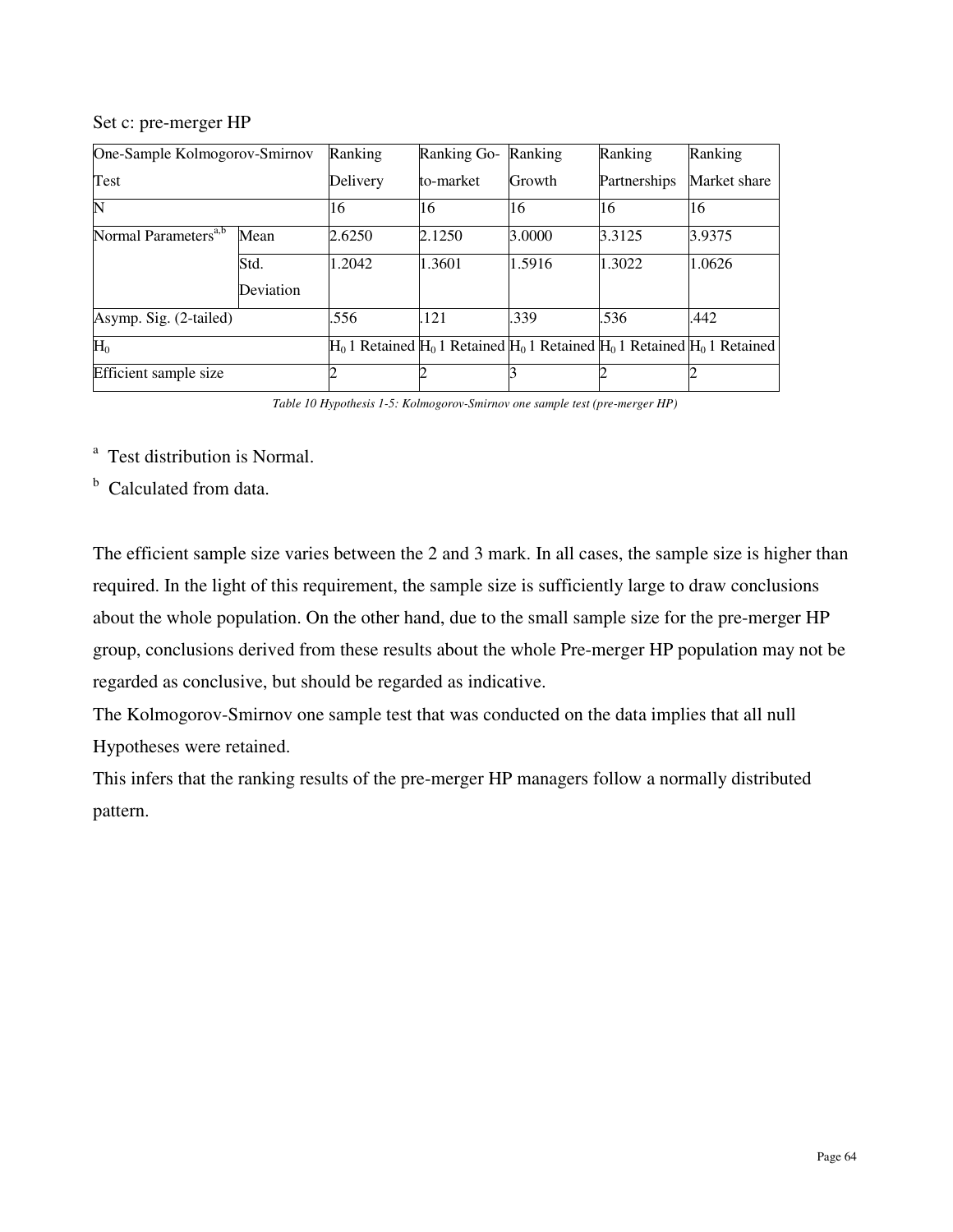# Hypothesis 6-10: Here the Wilcoxon-Mann-Whitney test is used

 $H<sub>0</sub>$ : The distribution of answers to the ranking of Objective X follows a normal distribution

 $H_a$ : The distribution of answers to the ranking of Objective X does not follow a normal distribution

# Mann Whitney test

| Test Statistics <sup>b</sup> | Ranking       | Ranking Go-       | Ranking                                                                                   | Ranking           | Ranking           |
|------------------------------|---------------|-------------------|-------------------------------------------------------------------------------------------|-------------------|-------------------|
|                              | Delivery      | to-market         | Growth                                                                                    | Partnerships      | Marketshare       |
| Asymp. Sig. (2-tailed)       | .552          | .612              | .538                                                                                      | .875              | .272              |
| Exact Sig.                   | $589^{\circ}$ | .650 <sup>a</sup> | .559 <sup>a</sup>                                                                         | .880 <sup>a</sup> | .308 <sup>a</sup> |
| $[2*(1-tailed Sig.)]$        |               |                   |                                                                                           |                   |                   |
| $H_0$                        |               |                   | $H_0$ 06 Retained $H_0$ 07 Retained $H_0$ 08 Retained $H_0$ 08 Retained $H_0$ 10 Retained |                   |                   |

*Table 11 Hypothesis 6-10: Wilcoxon-Mann-Whitney test* 

<sup>a</sup> Not corrected for ties.

<sup>b</sup> Grouping Variable, Pre-merger Employee

Earlier results show that the sample size is sufficiently large to draw conclusions about the whole population. The Mann Whitney test that was performed on the data resulted that all null hypotheses were retained. This means the data may be considered as originating from one population. The distance between the intended and reported values is indicated as the delta in the table below.

| Mean Values Ranking |          |       | Ranking Go- Ranking |      |            |      | Ranking      |      | Ranking      |      |
|---------------------|----------|-------|---------------------|------|------------|------|--------------|------|--------------|------|
|                     | Delivery |       | lto-market          |      | Growth     |      | Partnerships |      | Market share |      |
| Intended            |          | 2.00  |                     | 3.00 |            | 1.00 |              | 4.00 |              | 5.00 |
|                     | Mean     | Delta | Mean Delta          |      | Mean Delta |      | Mean Delta   |      | Mean Delta   |      |
| Pre-merger          |          |       |                     |      |            |      |              |      |              |      |
| Compaq              | 2.85     | 0.85  | 1.92                | 1.08 | 3.46       | 2.46 | 3.31         | 0.69 | 3.46         | 1.54 |
| Pre-merger          |          |       |                     |      |            |      |              |      |              |      |
| <b>HP</b>           | 2.63     | 0.63  | 2.13                | 0.87 | 3.00       | 2.00 | 3.13         | 0.87 | 3.98         | 1.02 |

*Table 12 Mean values Ranking of objectives, intended v.s. social groups*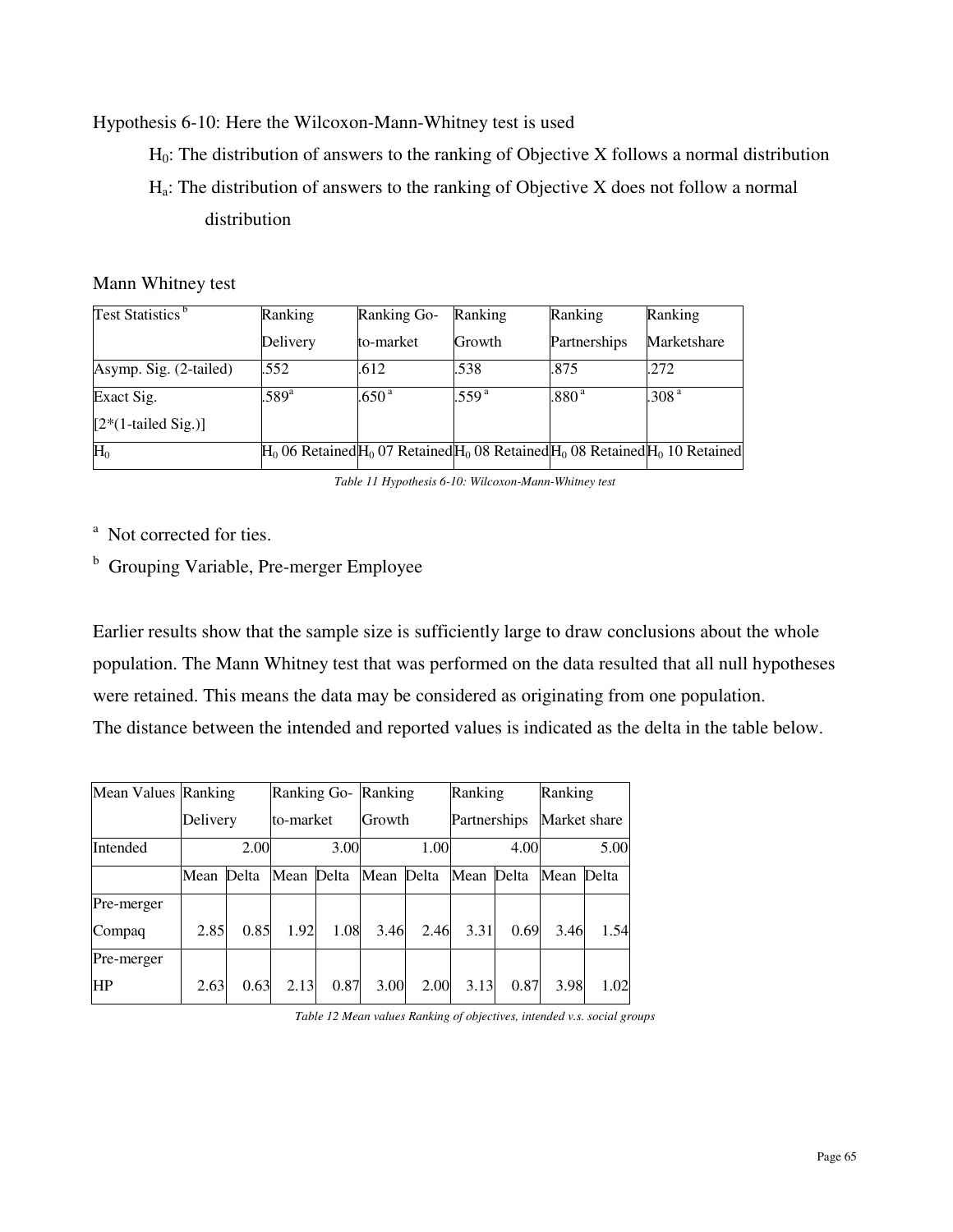From a statistical point of view, the hypotheses were retained with the alpha of 0.05. On the other hand, the sample size in respect to the whole population of each social group is not very large. There may be a risk that the opinions that were gathered might not represent the opinions of the social groups as a whole.

The demographic results indicate that a fair representation of the whole population in respect to "years as an employee" was sampled. The demographic results further indicate that reasonable proportions of each social group were sampled. The opinions of each social group do not appear to be explicit enough to define a ranking order of all objectives.

Therefore, the results in the table 12 above may be used to draw indicative conclusions.

# **4.3.3 Section importance of objective**

In this section of the survey, the objectives were compared against one another by pair-wise comparison

The results in all tables reflect the converted "fit for analysis" scale values. That is, the values range from  $-8$  via a zero value up to  $+8$ .

The results are divided into three sets.

The first set is overall. These are the results of the whole sample that consists of respondents of both social groups. The second set shows the results from the pre-merger Compaq employees. The third set shows the results from the pre-merger HP employees.

Hypothesis 11-20: Tested by the Kolmogorov-Smirnov one sample test

- $H<sub>0</sub>$ : The distribution of answers to the importance of Objective X follows a normal distribution
- Ha: The distribution of answers to the importance of Objective X does not follow a normal distribution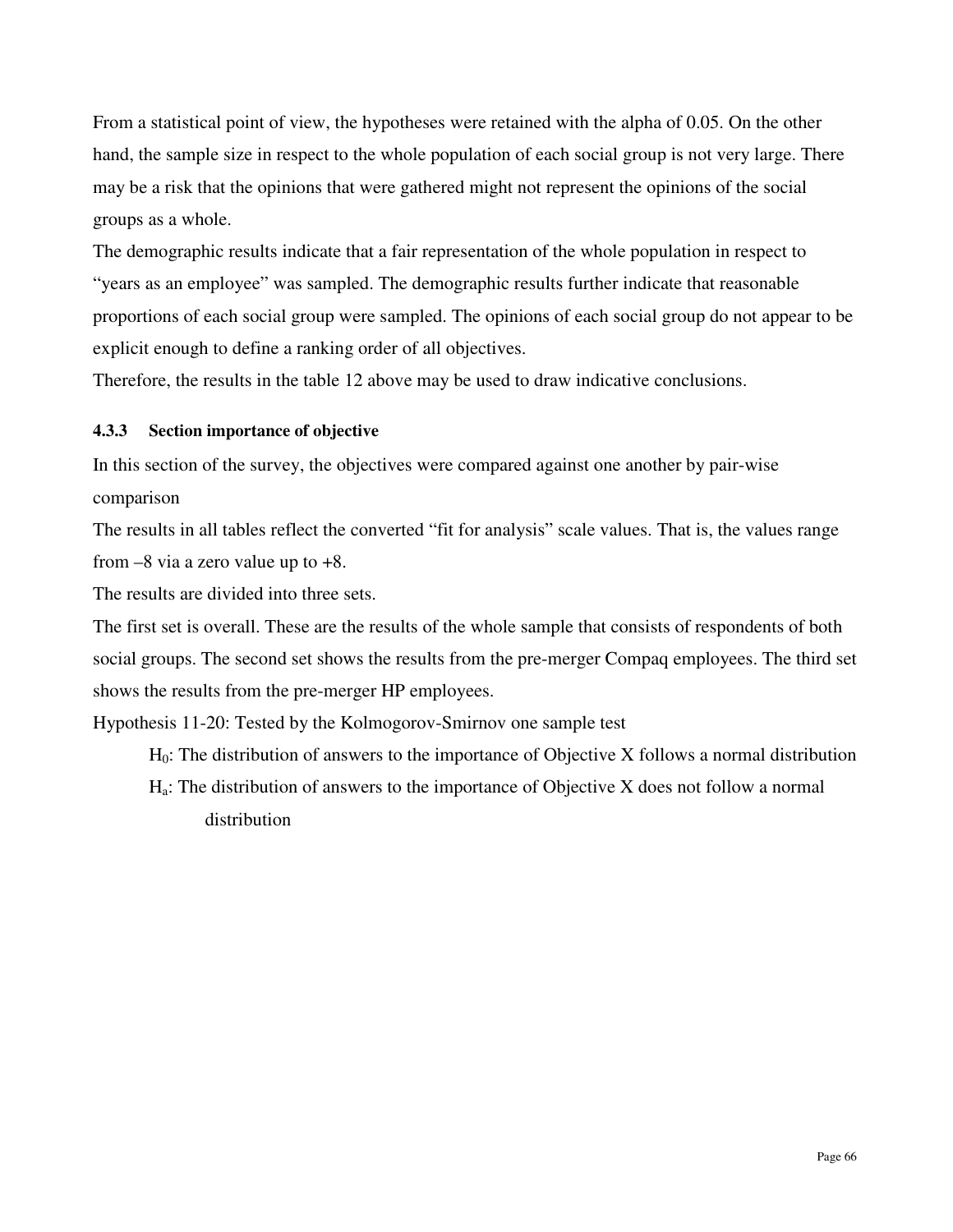| One-Sample Kolmogorov-<br>Smirnov Test <sup>b</sup> |                | Importance<br>Delivery v.s | Importance<br>Growth v.s.         | Importance Go-<br>to-market v.s. | Importance<br>Delivery v.s. | Importance<br>Growth v.s.           |
|-----------------------------------------------------|----------------|----------------------------|-----------------------------------|----------------------------------|-----------------------------|-------------------------------------|
|                                                     |                | Go-to-market Partnerships  |                                   | Market share                     | Growth                      | Go-to-market                        |
|                                                     |                | 30                         | 30                                | 30                               | 30                          | 30                                  |
| Normal                                              | Mean           | 3.333E-02                  | $-6.6667E-02$                     | $-1.1667$                        | $-1.3667$                   | 1.0000                              |
| Parameters <sup>a,b</sup>                           | Std. Deviation | 3.9955                     | 3.9386                            | 4.0093                           | 3.8728                      | 3.9741                              |
| Asymp. Sig. (2-tailed)                              |                | .691                       | .374                              | .808                             | .388                        | .654                                |
| $\rm{H}_{0}$                                        |                |                            | $H0$ 11 retained $H0$ 12 retained | $H0$ 13 retained                 |                             | $H_0$ 14 retained $H_0$ 15 retained |
| Efficient sample size                               |                |                            | 16                                |                                  |                             | 16                                  |

# Set a: All respondents

| One-Sample Kolmogorov-    |                | Importance                | Importance Go- Importance                             |                               | Importance                        | Importance                          |
|---------------------------|----------------|---------------------------|-------------------------------------------------------|-------------------------------|-----------------------------------|-------------------------------------|
| Smirnov Test <sup>b</sup> |                | Delivery v.s.             | to-market v.s.                                        | Market share v.s. Growth v.s. |                                   | Partnerships                        |
|                           |                | Market share Partnerships |                                                       | Partnerships                  | Market share <i>v.s.</i> Delivery |                                     |
| N                         |                | 30                        | 29                                                    | 29                            |                                   | 30                                  |
| Normal                    | Mean           | $-.4667$                  | $-.6207$                                              | $-.2069$                      | .5667                             | 1.7667                              |
| Parameters <sup>a,b</sup> | Std. Deviation | 3.6647                    | 2.9811                                                | 3.3528                        | 2.8730                            | 2.9674                              |
| Asymp. Sig. (2-tailed)    |                | .409                      | .649                                                  | .459                          | .765                              | .576                                |
| $H_0$                     |                |                           | $H_0$ 16 retained $H_0$ 17 retained $H_0$ 18 retained |                               |                                   | $H_0$ 19 retained $H_0$ 20 retained |
| Efficient sample size     |                |                           |                                                       |                               |                                   |                                     |

*Table 13 Hypothesis 11-20: Kolmogorov-Smirnov one sample test (Overall)* 

<sup>a</sup> Test distribution is Normal.

<sup>b</sup> Calculated from data.

The efficient sample size varies between the 8 and 16 mark. In all cases, the sample size is higher than required. The sample size is sufficiently large to draw conclusions about the whole population. A Kolmogorov-Smirnov one sample test that was conducted on the data resulted that all null hypothesis were retained.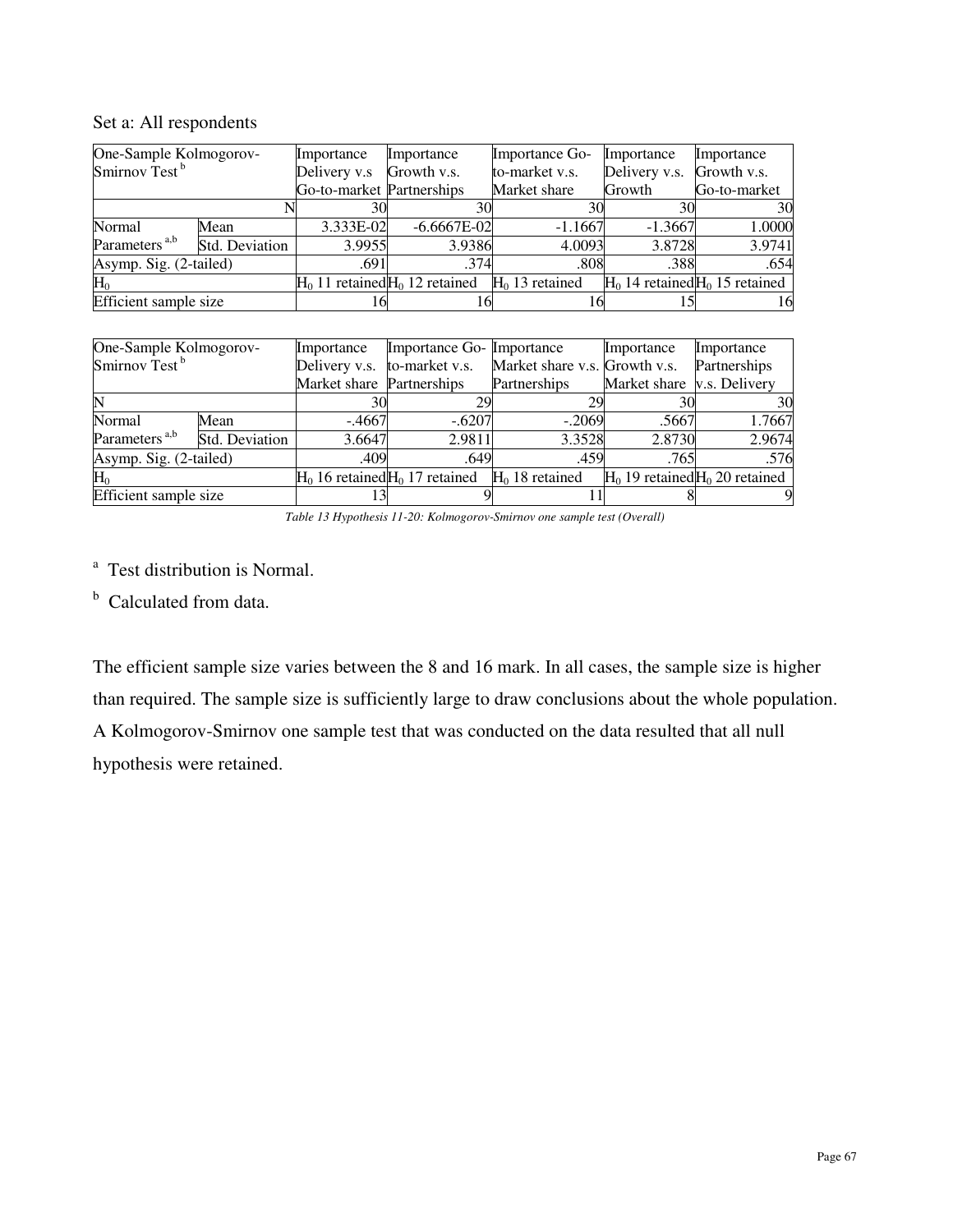# Set b Pre-merger Compaq

| One-Sample Kolmogorov-Smirnov Importance |           |                                     | Importance   | Importance Go- Importance |               | Importance                        |
|------------------------------------------|-----------|-------------------------------------|--------------|---------------------------|---------------|-----------------------------------|
| Test <sup>b</sup>                        |           | Delivery v.s                        | Growth v.s.  | to-market v.s.            | Delivery v.s. | Growth v.s.                       |
|                                          |           | Go-to-market                        | Partnerships | Market share              | Growth        | Go-to-market                      |
|                                          |           |                                     |              |                           |               |                                   |
| <b>Normal Parameters</b>                 | Mean      | .2308                               | 1.0769       | $-1.9231$                 | $-9231$       | 1.8462                            |
| a,b                                      | Std.      | 4.4750                              | 4.0919       | 4.3294                    | 3.4025        | 4.5249                            |
|                                          | Deviation |                                     |              |                           |               |                                   |
| Asymp. Sig. (2-tailed)                   |           | .773                                | .648         | .766                      | .621          | .749                              |
| $H_0$                                    |           | $H_0$ 11 retained $H_0$ 12 retained |              | $H0$ 13 retained          |               | $H0$ 14 retained $H0$ 15 retained |
| Efficient sample size                    |           | 20                                  |              | 18                        |               | 20                                |

|                          | One-Sample Kolmogorov-Smirnov Importance |                                   | Importance Go- | Importance                                   | Importance  | Importance                        |
|--------------------------|------------------------------------------|-----------------------------------|----------------|----------------------------------------------|-------------|-----------------------------------|
| $Test^b$                 |                                          | Delivery v.s.                     | to-market v.s. | Market share                                 | Growth v.s. | Partnerships                      |
|                          |                                          | Market share                      | Partnerships   | v.s. Partnerships Market share v.s. Delivery |             |                                   |
| IN                       |                                          |                                   |                |                                              |             |                                   |
| <b>Normal Parameters</b> | Mean                                     | $-.2308$                          | .3077          | 1.0000                                       | .2308       | 1.1538                            |
| a,b                      | Std.                                     | 3.6777                            | 2.6263         | 3.2474                                       | 2.4205      | 3.7382                            |
|                          | Deviation                                |                                   |                |                                              |             |                                   |
| Asymp. Sig. (2-tailed)   |                                          | .887                              | .885           | .441                                         | .916        | .906                              |
| $H_0$                    |                                          | $H0$ 16 retained $H0$ 17 retained |                | $H0$ 18 retained                             |             | $H0$ 19 retained $H0$ 20 retained |
| Efficient sample size    |                                          |                                   |                |                                              |             |                                   |

*Table 14 Hypothesis 11-20: Kolmogorov-Smirnov one sample test(pre-merger Compaq)* 

<sup>a</sup> Test distribution is Normal.

<sup>b</sup> Calculated from data.

The efficient sample size varies between the 6 and 20 mark. In most cases, the sample size is lower than required, except for the "Importance Delivery v.s. Growth", "Importance Delivery v.s. Market share", "Importance Go-to-market v.s. Partnerships", "Importance Growth v.s. Market share". In the light of this requirement, conclusions derived from these results about the whole Pre-merger Compaq population may have to be regarded as indicative. Kolmogorov-Smirnov one sample test that was conducted on the data implies that all null Hypotheses were retained.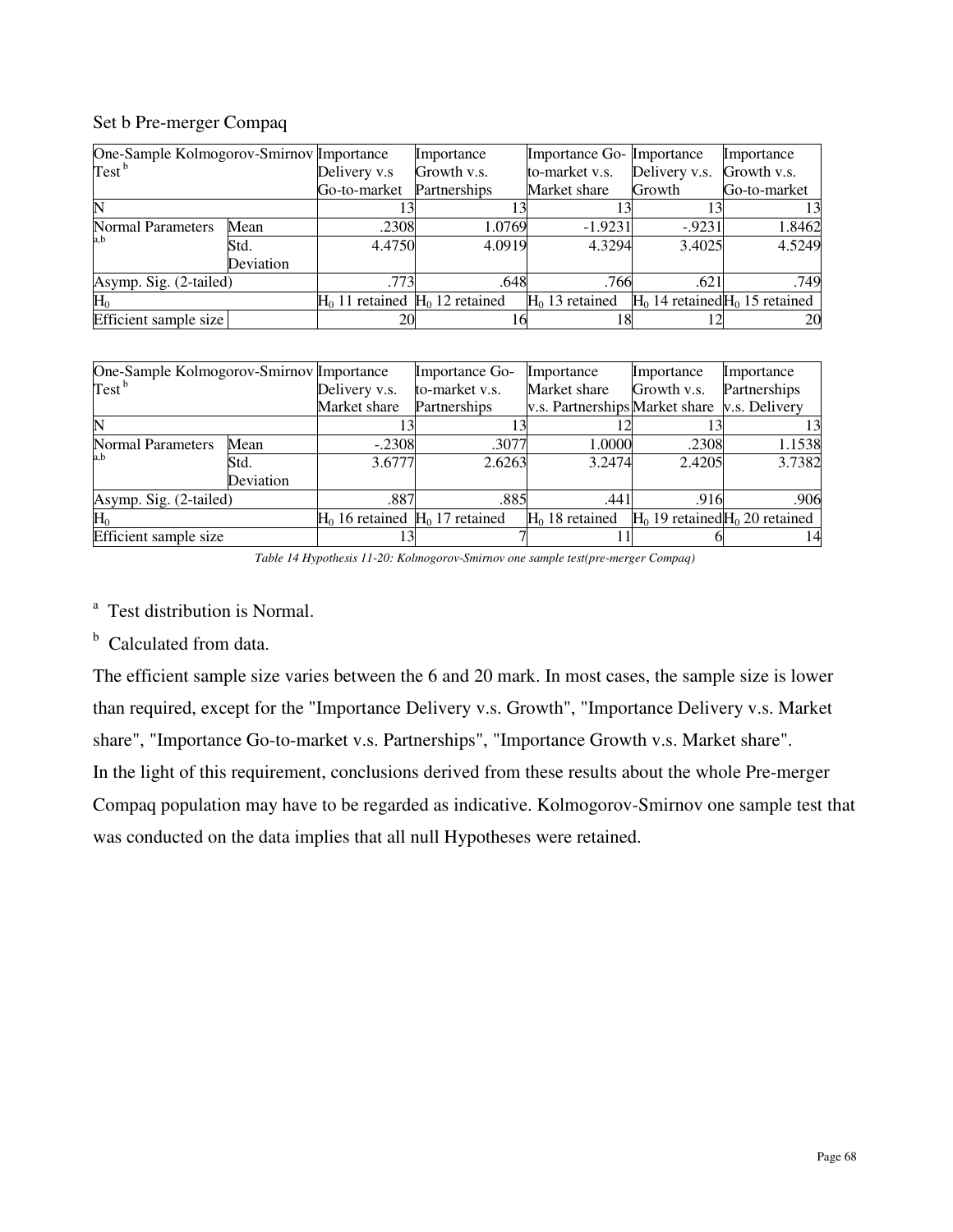#### Set c Pre-merger HP

| One-Sample Kolmogorov-Smirnov Importance |           |                           | Importance  | Importance                 | Importance | Importance   |
|------------------------------------------|-----------|---------------------------|-------------|----------------------------|------------|--------------|
| Test <sup>b</sup>                        |           | Delivery v.s              | Growth v.s. | Go-to-market Delivery v.s. |            | Growth v.s.  |
|                                          |           | Go-to-market Partnerships |             | v.s. Market                | Growth     | Go-to-market |
|                                          |           |                           |             | share                      |            |              |
| N                                        |           | 16                        | 16          | 6                          | 16         | 16           |
| <b>Normal Parameters</b>                 | Mean      | 6.250E-02                 | $-.8125$    | $-.8125$                   | $-1.6250$  | .5000        |
| a,b                                      | Std.      | 3.7677                    | 3.7810      | 3.7810                     | 4.3951     | 3.5590       |
|                                          | Deviation |                           |             |                            |            |              |
| Asymp. Sig. (2-tailed)                   |           | .978                      | .709        | .968                       | .509       | .944         |
| $H_0$                                    |           | $H_0$ 11                  | $H0$ 12     | $H0$ 13                    | $H0$ 14    | $H0$ 15      |
|                                          |           | retained                  | retained    | retained                   | retained   | retained     |
| Efficient sample size                    |           | 14                        | 14          |                            | 19         | 13           |

| One-Sample Kolmogorov-Smirnov Importance |           |                   | Importance   | Importance                            | Importance                 | Importance        |
|------------------------------------------|-----------|-------------------|--------------|---------------------------------------|----------------------------|-------------------|
| Test <sup>b</sup>                        |           | Delivery v.s.     |              | Go-to-market Market share Growth v.s. |                            | Partnerships      |
|                                          |           | Market share v.s. |              | V.S.                                  | Market share v.s. Delivery |                   |
|                                          |           |                   | Partnerships | Partnerships                          |                            |                   |
| N                                        |           | 16                |              |                                       | 16                         | 16                |
| <b>Normal Parameters</b>                 | Mean      | $-.6250$          | $-1.6000$    | $-1.0625$                             | .7500                      | 2.3125            |
| a,b                                      | Std.      | 3.8794            | 3.0892       | 3.3560                                | 3.3166                     | 2.2721            |
|                                          | Deviation |                   |              |                                       |                            |                   |
| Asymp. Sig. (2-tailed)                   |           | .538              | .473         | .833                                  | .870                       | .575              |
| $H_0$                                    |           | $H_0$ 16          | $H0$ 17      | $H_0$ 18                              | $H0$ 19                    | H <sub>0</sub> 20 |
|                                          |           | retained          | retained     | retained                              | retained                   | retained          |
| Efficient sample size                    |           | 14                | 10           |                                       |                            | 5                 |

*Table 15 Hypothesis 11-20: Kolmogorov-Smirnov one sample test(pre-merger HP)* 

<sup>a</sup> Test distribution is Normal.

<sup>b</sup> Calculated from data.

The efficient sample size varies between the 5 and 19 mark. In most cases, the sample size is higher than required, except for the variable "Importance Delivery v.s. Growth".

In the light of this requirement, conclusions derived from these results about the whole Pre-merger HP population may have to be regarded as indicative. A Kolmogorov-Smirnov one sample test that was conducted on the data implies that all null Hypotheses were retained.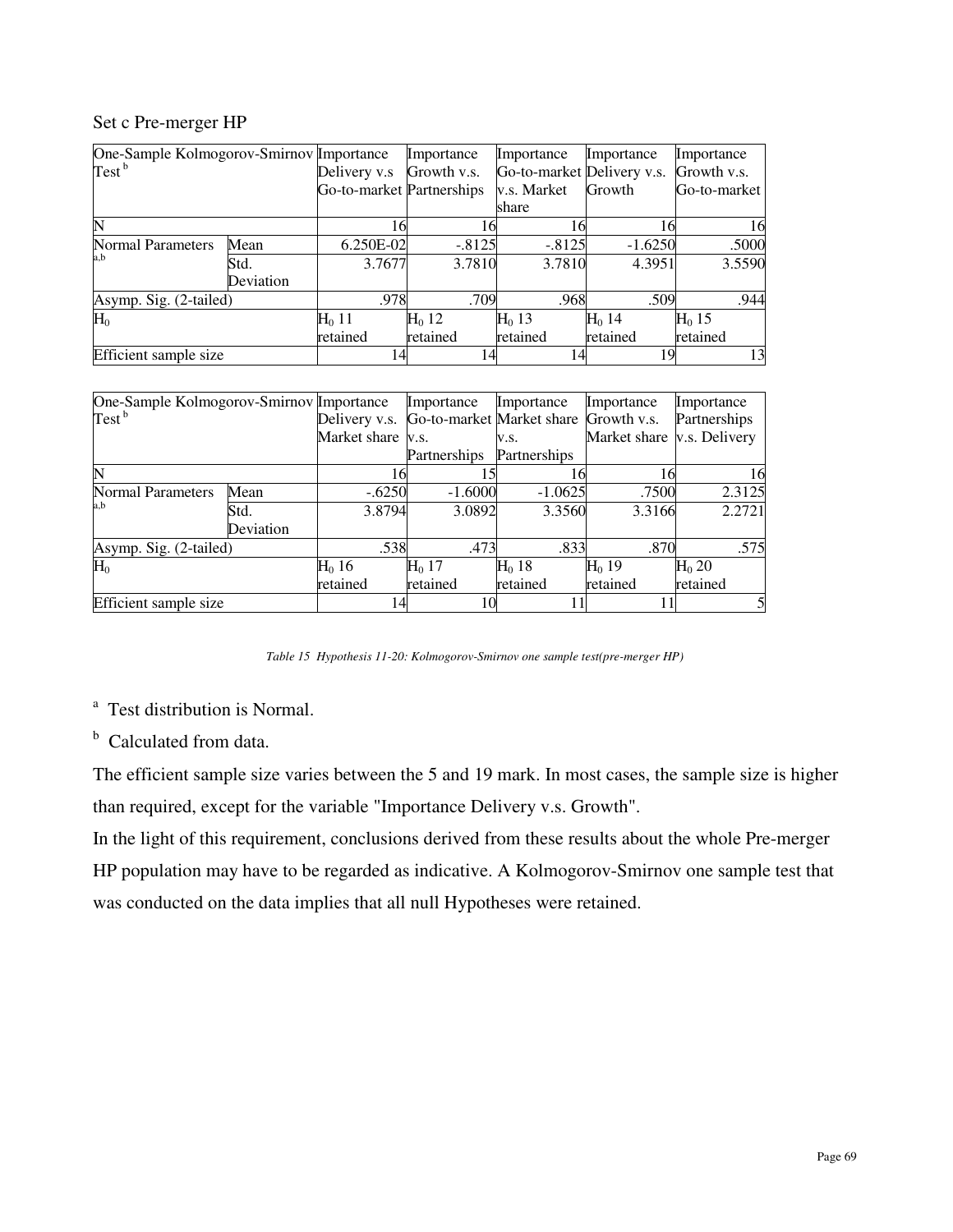Hypothesis 21-30: Here the Wilcoxon-Mann-Whitney test is used

 $H<sub>0</sub>$ : The distribution of answers to the comparison of the importance of Objective X and Y follows a normal distribution

Ha: The distribution of answers to the comparison of the importance of Objective X and Y

does not follow a normal distribution

Test Statistics<sup>b</sup>

|                                  | Importance      | Importance                                                                                | Importance Go-Importance     |                   | Importance        |
|----------------------------------|-----------------|-------------------------------------------------------------------------------------------|------------------------------|-------------------|-------------------|
|                                  | Delivery v.s    | Growth v.s.                                                                               | to-market v.s. Delivery v.s. |                   | Growth v.s.       |
|                                  | Go-to-market    | Partnerships                                                                              | Market share                 | Growth            | Go-to-market      |
| Asymp. Sig. (2-tailed)           | .774            |                                                                                           | .390                         | .354              | .243              |
| Exact Sig. $[2*(1-tailed Sig.)]$ | .779 $^{\circ}$ | .184 <sup>4</sup>                                                                         | .398 <sup>a</sup>            | .374 <sup>a</sup> | .249 <sup>a</sup> |
| $H_0$ 11 retained                |                 | $H_0$ 21 retained $H_0$ 22 retained $H_0$ 23 retained $H_0$ 24 retained $H_0$ 25 retained |                              |                   |                   |

|                                  | Importance        | Importance Go-Importance    |                                                                                                             | Importance   | Importance        |
|----------------------------------|-------------------|-----------------------------|-------------------------------------------------------------------------------------------------------------|--------------|-------------------|
|                                  | Delivery v.s.     | to-market v.s. Market share |                                                                                                             | Growth v.s.  | Partnerships      |
|                                  | Market share      | Partnerships                | V.S.                                                                                                        | Market share | v.s. Delivery     |
|                                  |                   |                             | Partnerships                                                                                                |              |                   |
| Asymp. Sig. (2-tailed)           | .610              | .044                        | .080                                                                                                        | .566         | .222              |
| Exact Sig. $[2*(1-tailed Sig.)]$ | .619 <sup>a</sup> | .046 <sup>a</sup>           | .082ª                                                                                                       | .589ª        | .232 <sup>a</sup> |
|                                  |                   |                             | $H_0$ 11 retained $H_0$ 26 retained $H_0$ 27 rejected $H_0$ 28 retained $H_0$ 29 retained $H_0$ 30 retained |              |                   |

*Table 16 Hypotheses 21-30 Wilcoxon-Mann-Whitney* 

<sup>a</sup> Not corrected for ties.

<sup>b</sup> Grouping Variable, Pre-merger Employee

Earlier results show that the sample size is sufficiently large to draw conclusions about the whole population. The Mann Whitney test that was performed on the data resulted that all null hypotheses were retained. This means the data may be considered as originating from one population.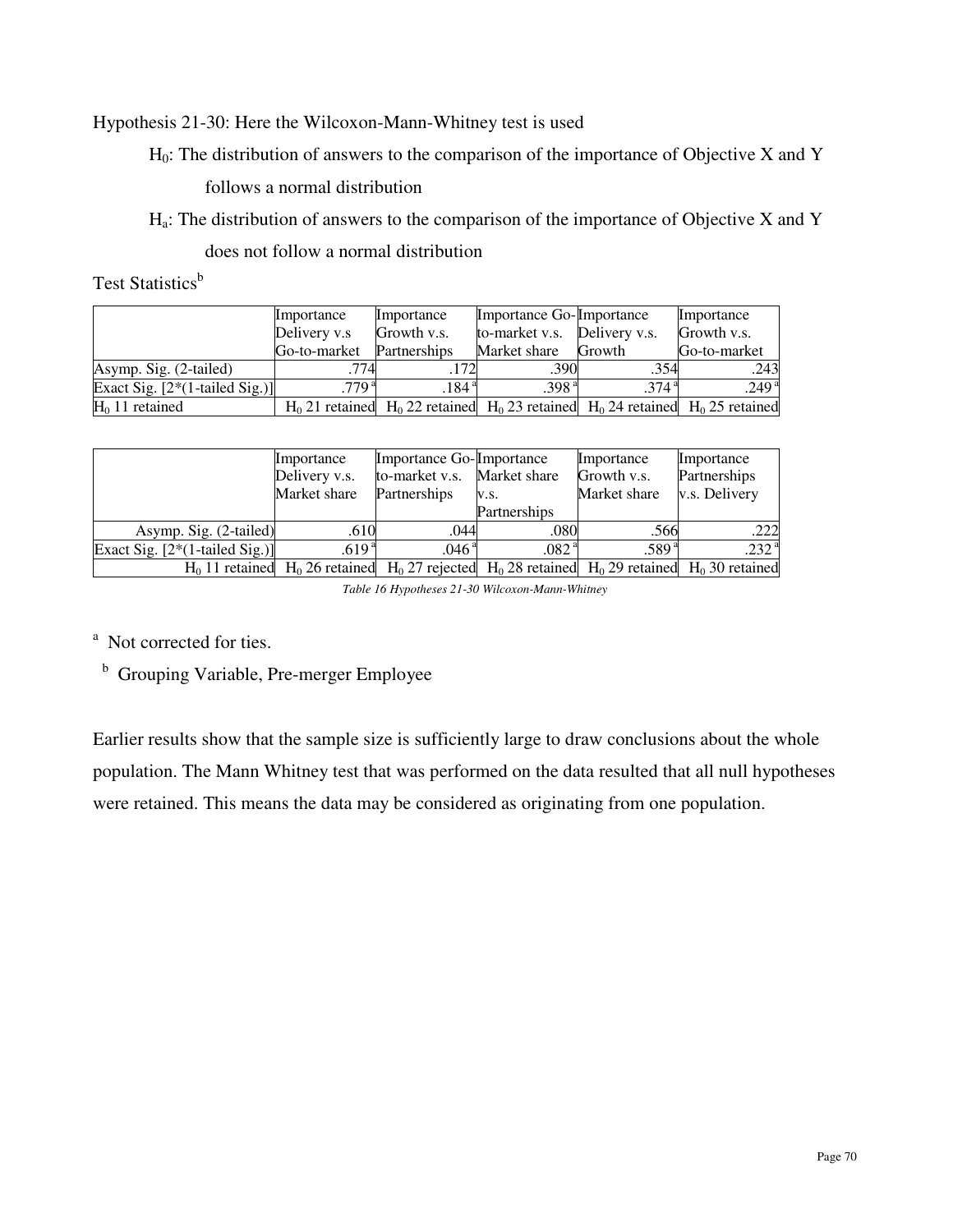The table below shows the mean values for both social groups and the value that refers to the intended strategy.

| <b>Mean Values</b> | Delivery v.s Growth v.s.  |         |             | Go-to-market Delivery v.s. Growth v.s. |                     |
|--------------------|---------------------------|---------|-------------|----------------------------------------|---------------------|
|                    | Go-to-market Partnerships |         | v.s. Market | Growth                                 | <b>Go-to-market</b> |
|                    |                           |         | share       |                                        |                     |
| Intended           | 0.00                      | $-4.00$ | 3.00        | 0.00                                   | $-4.00$             |
| Pre-merger Compaq  | 0.23                      | 1.08    | $-1.92$     | $-0.92$                                | 1.85                |
| Pre-merger HP      | 0.06                      | $-0.81$ | $-0.81$     | $-1.63$                                | 0.50                |

| <b>Mean Values</b> | Delivery v.s. Go-to-market Market share Growth v.s. |              |              |                                   | Partnerships |
|--------------------|-----------------------------------------------------|--------------|--------------|-----------------------------------|--------------|
|                    | Market share <i>v.s.</i>                            |              | V.S.         | Market share <i>v.s.</i> Delivery |              |
|                    |                                                     | Partnerships | Partnerships |                                   |              |
| Intended           | 2.00                                                | $-5.00$      | $-5.00$      | 0.00                              | 2.00         |
| Pre-merger Compaq  | $-0.23$                                             | 0.31         | 1.00         | 0.23                              | 1.15         |
| Pre-merger HP      | $-0.63$                                             | $-1.60$      | $-1.06$      | 0.75                              | 2.31         |

*Table 17 Mean values Importance of objectives intended v.s. both social groups* 

Earlier results show that the sample size is sufficiently large to draw conclusions about the whole population. The Mann Whitney test that was performed on the data resulted that all null hypotheses were retained.

The mean values may be used to answer the research questions. The means values of the respondents remain between the +2 and –2 marks, which means that the mark "Intermediate between equal and moderate importance of one objective over the other" is never passed. In this light, these results do not appear to show a clear opinion for pair-wise comparison by either social group. From a statistical point of view, the hypotheses were retained with the alpha of 0.05. On the other hand, the sample size in respect to the whole population of each social group is not very large. There

may be a risk that the opinions that were gathered might not represent the opinions of the social groups as a whole.

The demographic results indicate that a fair representation of the whole population in respect to "years as an employee" was sampled. The demographic results further indicate that reasonable proportions of each social group were sampled.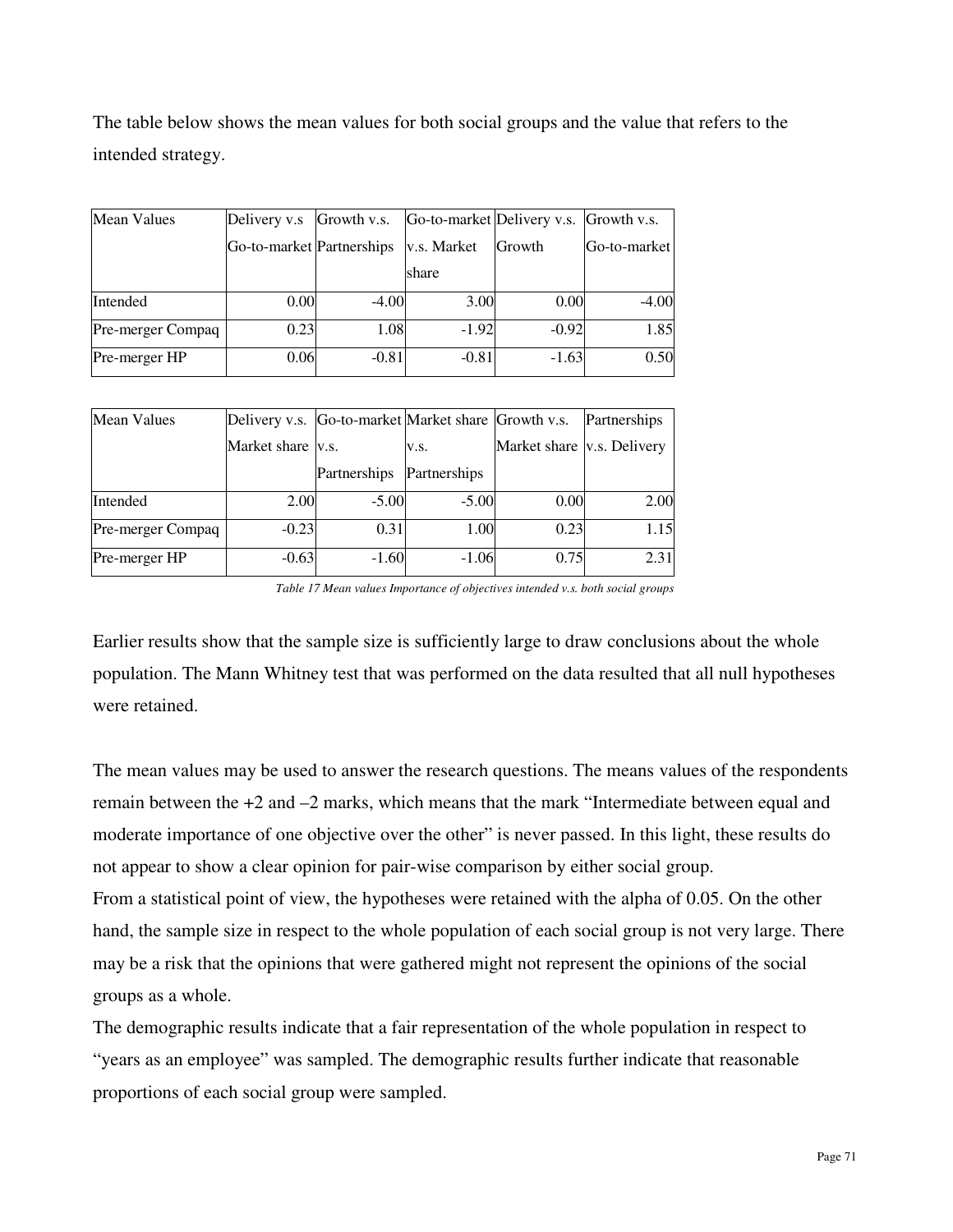# **4.3.3.1 Intended priority assessment by pair-wise comparison**

The intended values from table 17 for the intended strategy were used to define the logical relationships.

| Objective    | Logic        | Objective    |
|--------------|--------------|--------------|
| Deliver      |              | <b>GTM</b>   |
| Growth       | $\geq$       | Partnerships |
| Go-to-market | <            | Market share |
| Deliver      | $=$          | Growth       |
| Growth       | $\mathbf{r}$ | Go-to-market |
| Deliver      | $\,<\,$      | Market share |
| Go-to-market | $\geq$       | Partnerships |
| Market share | $\geq$       | Partnerships |
| Growth       | $=$          | Market share |
| Partnerships | $\,<\,$      | Deliver      |

*Table 18 Logic table to determine intended priority*

After analysis of the logic table, the priority resulting from the pair-wise comparison could be assessed.

The logical relationships expressed with an equal sign were ignored, since these do not support the assessment of any order.

| Objective    | Order by comparison |
|--------------|---------------------|
| Growth       |                     |
| Deliver      |                     |
| Go-to-market |                     |
| Partnerships |                     |
| Market share |                     |

*Table 19 Intended priorities of objectives by logic of comparison*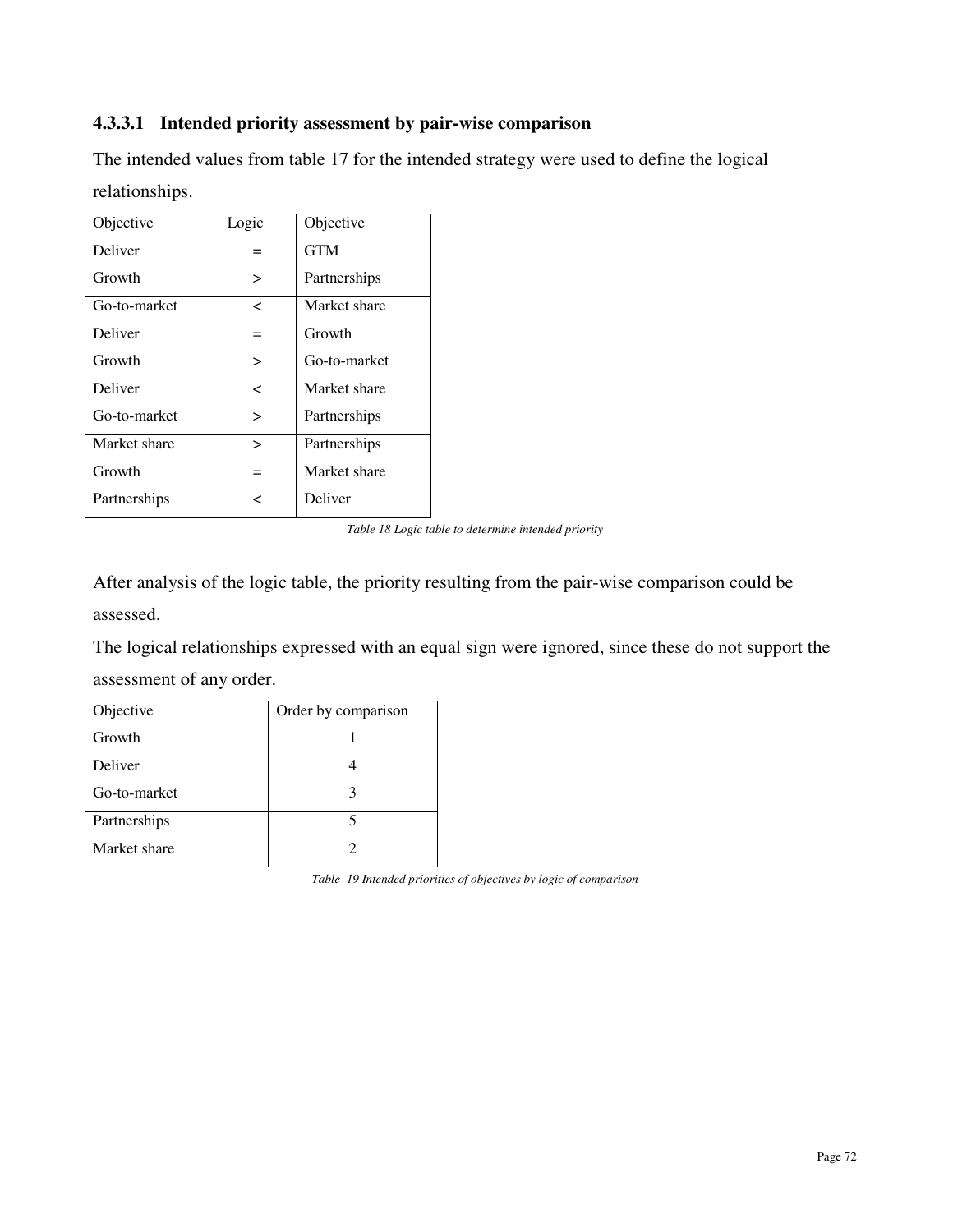# **4.3.3.2 Pre-merger Compaq perceived priority assessment by pair-wise comparison**

The pre-merger Compaq values from table 17 were used to identify the logical relationships for the pre-merger Compaq group. These relationships were entered in the table below, from which the priority of the objectives could be derived.

| Objective    | Logic  | Objective    |
|--------------|--------|--------------|
| Deliver      | <      | <b>GTM</b>   |
| Growth       | <      | Partnerships |
| Go-to-market | $\geq$ | Market share |
| Deliver      | $\geq$ | Growth       |
| Growth       | <      | Go-to-market |
| Deliver      | $\geq$ | Market share |
| Go-to-market | <      | Partnerships |
| Market share | <      | Partnerships |
| Growth       | <      | Market share |
| Partnerships | ✓      | Deliver      |

*Table 20 Logic table to determine pre-merger Compaq perceived priority* 

After analysis of the logic table, the priority resulting from the pair-wise comparison could be assessed. The logic conflicted in the ranking between "growth" and "market share". Here the logical direct relationship between the two objectives was given precedence over other logical relationships.

| Objective    | Order by comparison |
|--------------|---------------------|
| Growth       |                     |
| Deliver      |                     |
| Go-to-market |                     |
| Partnerships |                     |
| Market share |                     |

*Table 21 Perceived priorities of objectives of pre-merger Compaq group by logic of comparison*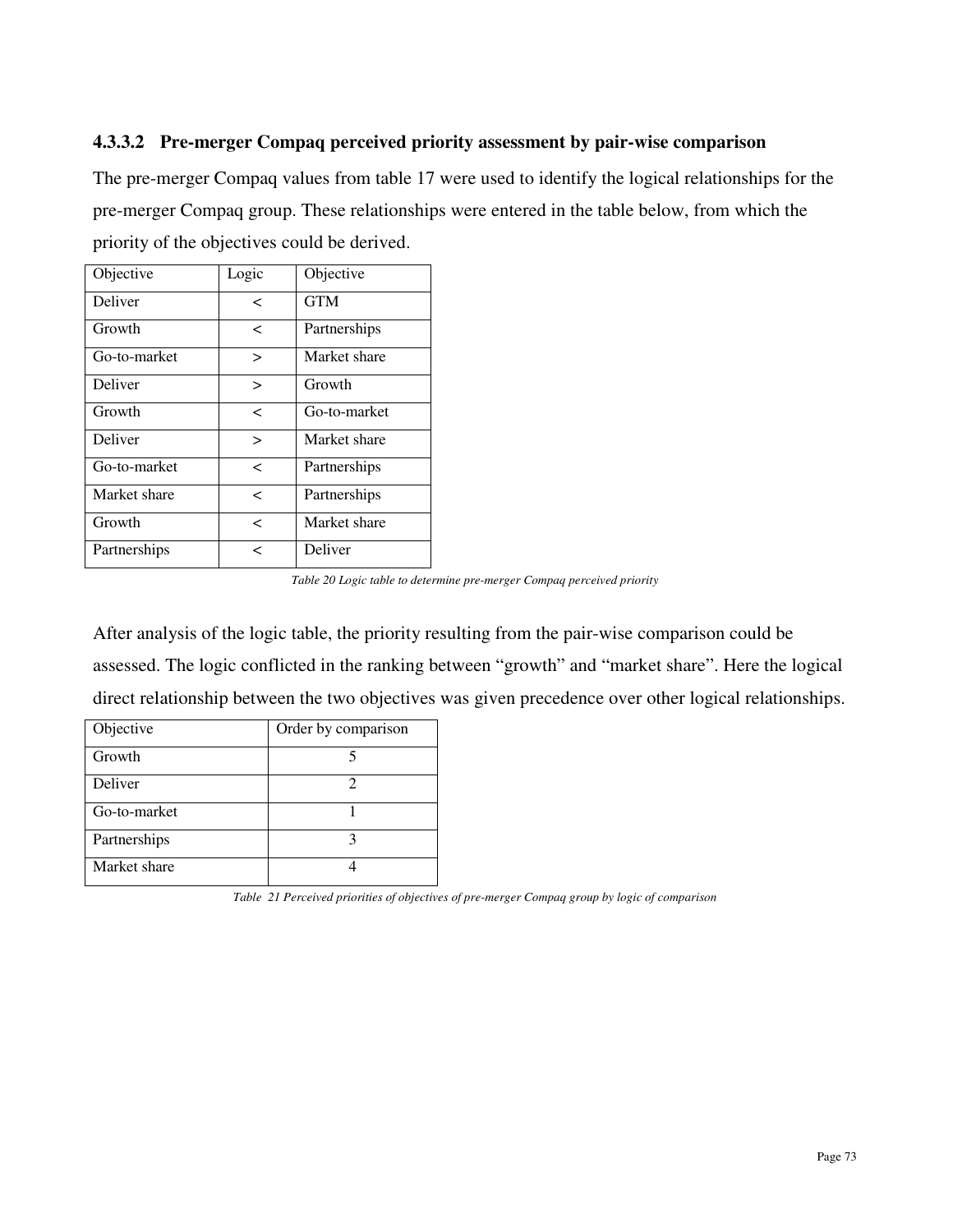# **4.3.3.3 Pre-merger HP perceived priority assessment by pair-wise comparison**

The pre-merger HP values from table 17 were used to identify the logical relationships for the premerger HP group. These relationships were entered in the table below, from which the priority of the objectives could be derived.

| Objective    | Logic     | Objective    |
|--------------|-----------|--------------|
| Deliver      | <         | <b>GTM</b>   |
| Growth       | $\geq$    | Partnerships |
| Go-to-market | $\, > \,$ | Market share |
| Deliver      | $\geq$    | Growth       |
| Growth       | <         | Go-to-market |
| Deliver      | $\geq$    | Market share |
| Go-to-market | >         | Partnerships |
| Market share | $\, > \,$ | Partnerships |
| Growth       | <         | Market share |
| Partnerships | ✓         | Deliver      |

*Table 22 Logic table to determine pre-merger HP intended priority* 

After analysis of the logic table, the priority resulting from the pair-wise comparison could be assessed. There were no logical conflicts.

| Objective    | Order by comparison |
|--------------|---------------------|
| Growth       |                     |
| Deliver      |                     |
| Go-to-market |                     |
| Partnerships |                     |
| Market share |                     |

*Table 23 Perceived priorities of objectives of pre-merger HP group by logic of comparison* 

All data that was used in the tables and to which logic was applied was statistically relevant data. The mean values were not changed or removed from their context. The order as defined by pair-wise comparison may be regarded as valid for both social groups.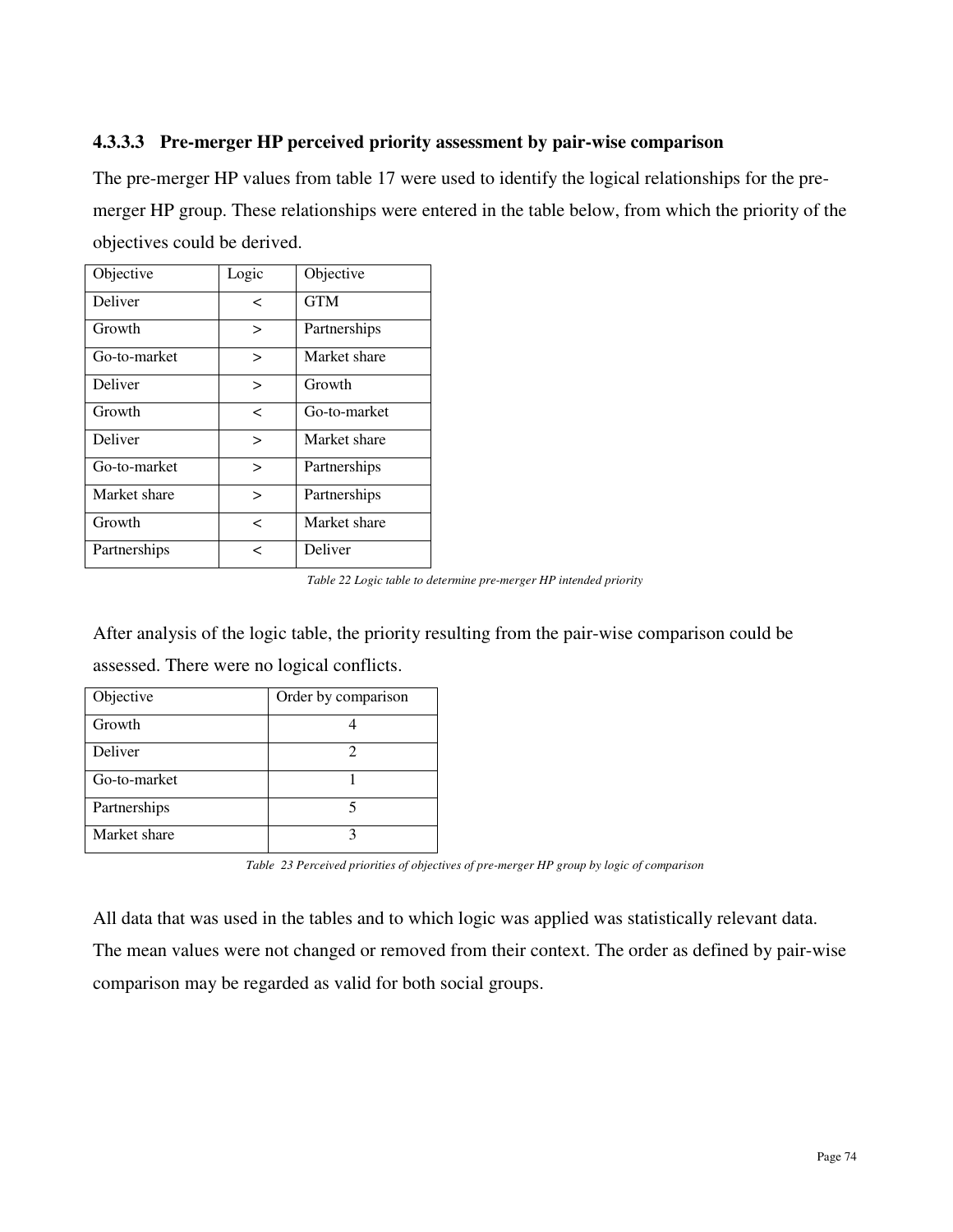#### **4.3.4 Section relationships between objectives**

In this section of the survey, the strength of relationship between the objectives was queried. The results are divided into three sets. The first set is overall. These are the results of the whole sample, which consists of respondents of both social groups. The second set shows the results from the pre-merger Compaq employees. The third set shows the results from the pre-merger HP employees.

Hypothesis 31-40: Tested by the Kolmogorov-Smirnov one sample test

- $H_0$ : The distribution of answers to the relationship between Objective X and Y follows a normal distribution
- $H_a$ : The distribution of answers to the relationship between Objective X and Y does not follow a normal distribution

Set a: All respondents

|                           | One-Sample Kolmogorov-Smirnov |                           | Relationship Relationship Relationship Relationship Relationship |                            |          |              |
|---------------------------|-------------------------------|---------------------------|------------------------------------------------------------------|----------------------------|----------|--------------|
| Test                      |                               | Delivery v.s              | Growth v.s.                                                      | Go-to-market Delivery v.s. |          | Growth v.s.  |
|                           |                               | Go-to-market Partnerships |                                                                  | v.s. Market                | Growth   | Go-to-market |
|                           |                               |                           |                                                                  | share                      |          |              |
| N                         |                               | 30                        | 30                                                               | 30                         | 30       | 30           |
| Normal                    | Mean                          | 4.8667                    | 5.4667                                                           | 6.0667                     | 4.6333   | 5.8667       |
| Parameters <sup>a,b</sup> | Std. Deviation                | 2.0466                    | 1.7167                                                           | 2.2733                     | 2.0424   | 2.0634       |
| Asymp. Sig. (2-tailed)    |                               | .685                      | .325                                                             | .432                       | .466     | .581         |
| $H_0$                     |                               | $H_0 31$                  | $H_0$ 32                                                         | $H_0$ 33                   | $H_0$ 34 | $H_0$ 35     |
|                           |                               | Retained                  | Retained                                                         | Retained                   | Retained | Retained     |
| Effiecient sample size    |                               |                           |                                                                  |                            |          |              |

|                           | One-Sample Kolmogorov-Smirnov |              | Relationship Relationship Relationship Relationship Relationship |              |                            |              |
|---------------------------|-------------------------------|--------------|------------------------------------------------------------------|--------------|----------------------------|--------------|
| Test                      |                               |              | Market share Delivery v.s. Go-to-market Growth v.s.              |              |                            | Partnerships |
|                           |                               | V.S.         | Market share v.s.                                                |              | Market share v.s. Delivery |              |
|                           |                               | Partnerships |                                                                  | Partnerships |                            |              |
|                           |                               | 26           | 30                                                               | 30           | 30                         | 30           |
| Normal                    | Mean                          | 5.0769       | 4.9333                                                           | 5.5000       | 6.5000                     | 4.8000       |
| Parameters <sup>a,b</sup> | Std. Deviation                | 1.5728       | 1.8182                                                           | 1.6135       | 1.8336                     | 1.5625       |
| Asymp. Sig. (2-tailed)    |                               | .194         | .792                                                             | .238         | .592                       | .260         |
| $H_0$                     |                               | $H_0$ 36     | $H_0$ 37                                                         | $H_0$ 38     | $H0$ 39                    | $H0$ 40      |
|                           |                               | Retained     | Retained                                                         | Retained     | Retained                   | Retained     |
| Efficient sample size     |                               |              |                                                                  |              |                            | 3            |

*Table 24 Hypotheses 31-40 Kolmogorov-Smirnov one sample test (Overall)* 

<sup>a</sup> Test distribution is Normal.

<sup>b</sup> Calculated from data.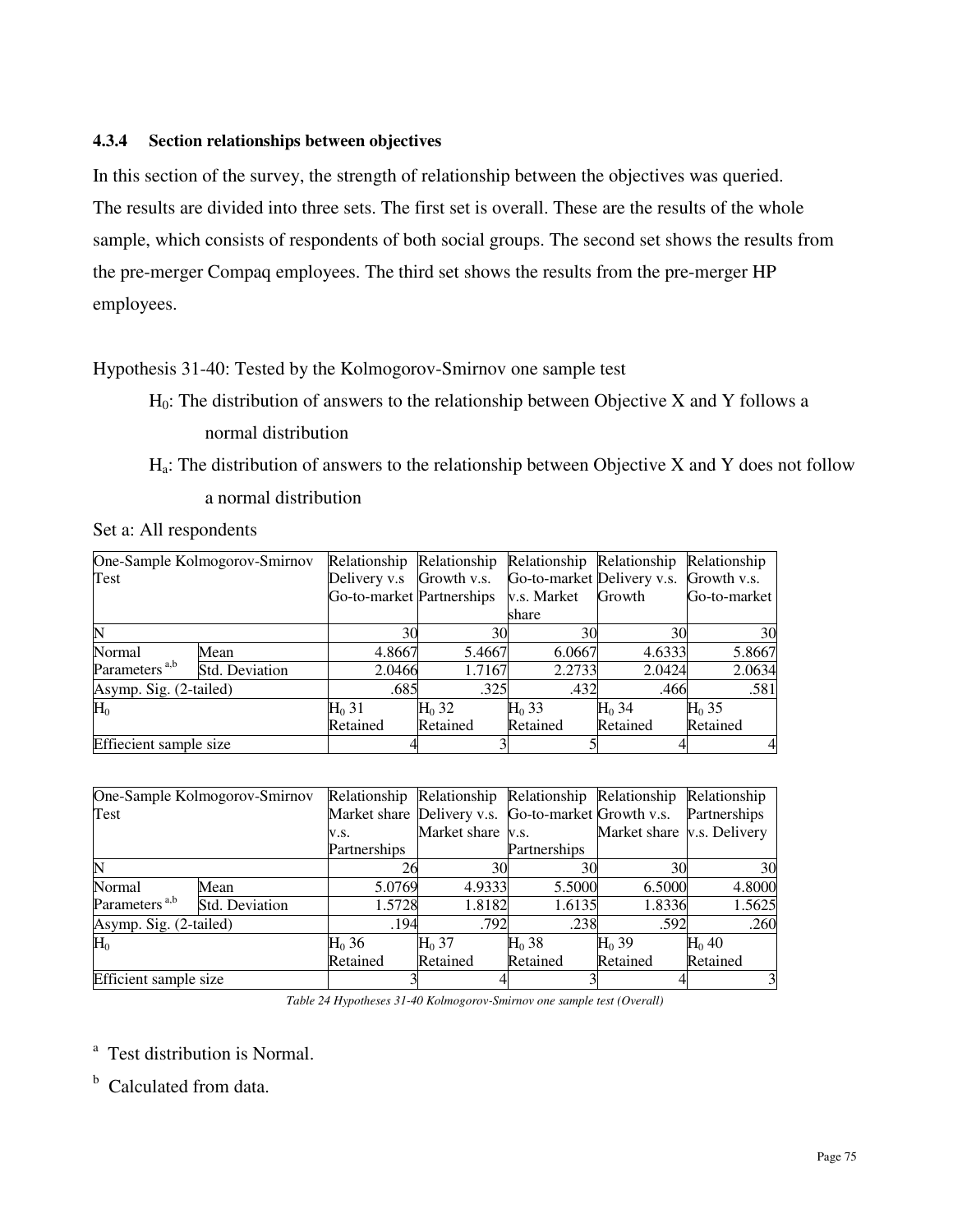Four respondents did not return a value for the variable "Relationship Market share v.s. Partnerships. The efficient sample size varies between the 3 and 5 mark. In all cases, the sample size is higher than required. The sample size is sufficiently large to draw conclusions about the whole population. A Kolmogorov-Smirnov one sample test that was conducted on the data resulted that all null hypothesis were retained.

#### Set b: pre-merger Compaq

|                           | One-Sample Kolmogorov-Smirnov |                           | Relationship Relationship Relationship Relationship |             |                                        | Relationship |
|---------------------------|-------------------------------|---------------------------|-----------------------------------------------------|-------------|----------------------------------------|--------------|
| Test                      |                               | Delivery v.s Growth v.s.  |                                                     |             | Go-to-market Delivery v.s. Growth v.s. |              |
|                           |                               | Go-to-market Partnerships |                                                     | v.s. Market | Growth                                 | Go-to-market |
|                           |                               |                           |                                                     | share       |                                        |              |
|                           |                               |                           | 13                                                  |             | 3                                      | 13           |
| Normal                    | Mean                          | 5.1538                    | 6.0000                                              | 6.3846      | 4.8462                                 | 5.9231       |
| Parameters <sup>a,b</sup> | <b>Std. Deviation</b>         | 2.0350                    | 1.8257                                              | 1.8502      | 1.9936                                 | 1.5525       |
| Asymp. Sig. (2-tailed)    |                               | .978                      | .965                                                | .991        | .887                                   | .861         |
| $H_0$                     |                               | $H_0$ 31                  | $H_0$ 32                                            | $H0$ 33     | $H0$ 34                                | $H_0$ 35     |
|                           |                               | Retained                  | Retained                                            | Retained    | Retained                               | Retained     |
| Efficient sample size     |                               |                           |                                                     |             |                                        |              |

|                           | One-Sample Kolmogorov-Smirnov |              | Relationship Relationship Relationship Relationship Relationship |              |                                   |              |
|---------------------------|-------------------------------|--------------|------------------------------------------------------------------|--------------|-----------------------------------|--------------|
| Test                      |                               |              | Market share Delivery v.s. Go-to-market Growth v.s.              |              |                                   | Partnerships |
|                           |                               | V.S.         | Market share v.s.                                                |              | Market share <i>v.s.</i> Delivery |              |
|                           |                               | Partnerships |                                                                  | Partnerships |                                   |              |
|                           |                               |              |                                                                  |              |                                   | 13           |
| Normal                    | Mean                          | 4.6667       | 5.6154                                                           | 5.6923       | 6.6923                            | 4.5385       |
| Parameters <sup>a,b</sup> | Std. Deviation                | 1.6697       | 1.3253                                                           | 1.7974       | 1.8432                            | 2.0662       |
| Asymp. Sig. (2-tailed)    |                               | .860         | .860                                                             | .745         | .661                              | .730         |
| $H_0$                     |                               | $H0$ 36      | $H0$ 37                                                          | $H0$ 38      | $H_0$ 39                          | $H0$ 40      |
|                           |                               | Retained     | Retained                                                         | Retained     | Retained                          | Retained     |
| Efficient sample size     |                               |              |                                                                  |              |                                   |              |

*Table 25 Hypotheses 31-40 Kolmogorov-Smirnov one sample test (Pre-merger Compaq)* 

<sup>a</sup> Test distribution is Normal.

<sup>b</sup> Calculated from data.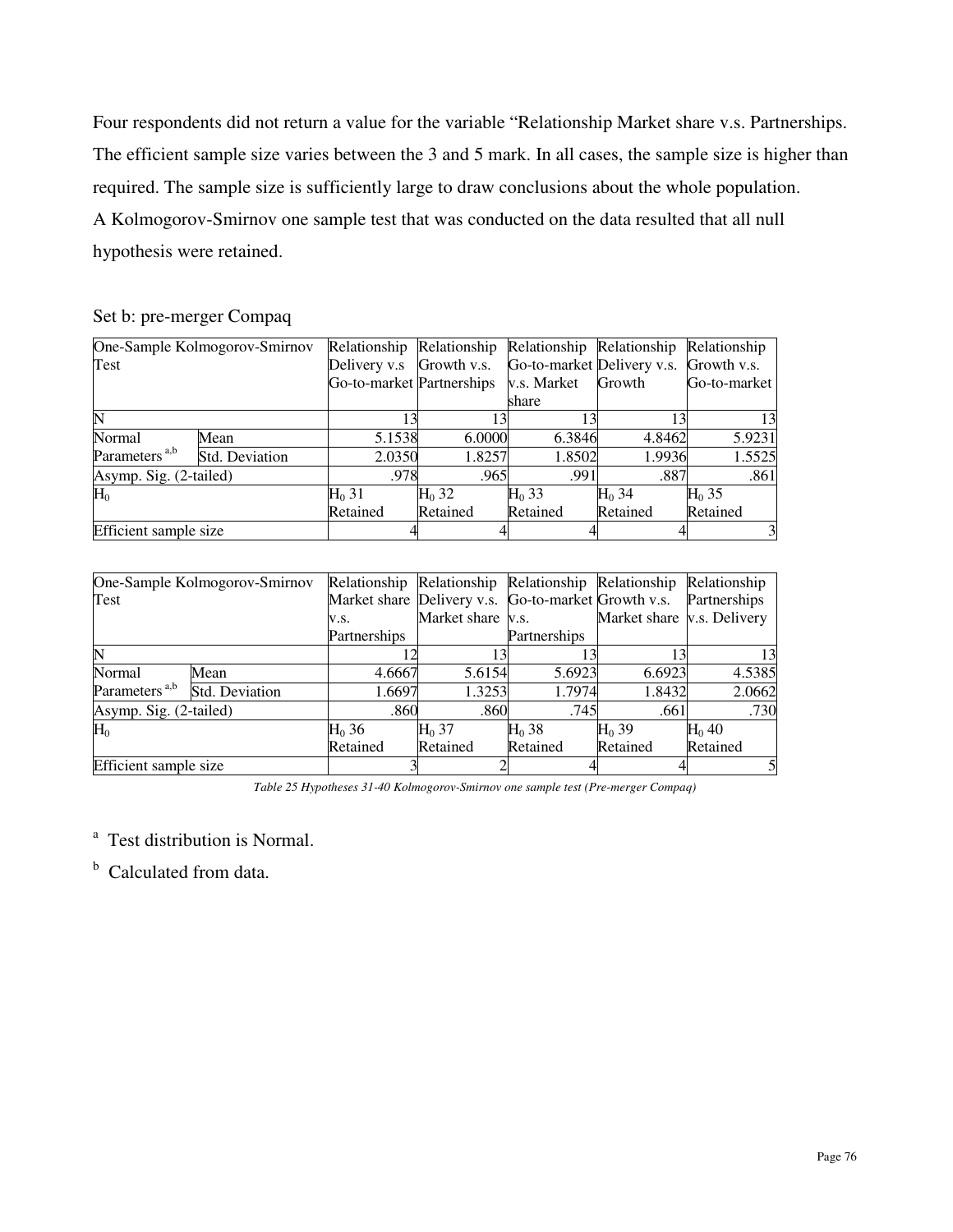One respondent did not return a value for the variable "Relationship Market share v.s. Partnerships". The efficient sample size varies between the 2 and 5 mark. In all cases, the sample size is higher than required. In the light of this requirement, the sample size is sufficiently large to draw conclusions about the whole population. On the other hand, due to the small sample size for the pre-merger Compaq group, conclusions derived from these results about the whole Pre-merger Compaq population may have to be regarded as indicative. A Kolmogorov-Smirnov one sample test that was conducted on the data implies that all null Hypotheses were retained.

## Set c: pre-merger HP

|                           | One-Sample Kolmogorov-Smirnov |                           | Relationship Relationship Relationship Relationship |                            |          | Relationship |
|---------------------------|-------------------------------|---------------------------|-----------------------------------------------------|----------------------------|----------|--------------|
| Test                      |                               | Delivery v.s              | Growth v.s.                                         | Go-to-market Delivery v.s. |          | Growth v.s.  |
|                           |                               | Go-to-market Partnerships |                                                     | v.s. Market                | Growth   | Go-to-market |
|                           |                               |                           |                                                     | share                      |          |              |
|                           |                               |                           |                                                     | 16                         |          | 16           |
| Normal                    | Mean                          | 4.5625                    | 5.1875                                              | 5.9375                     | 4.5625   | 6.0000       |
| Parameters <sup>a,b</sup> | <b>Std. Deviation</b>         | 2.1282                    | 1.5152                                              | 2.6196                     | 2.1593   | 2.3944       |
| Asymp. Sig. (2-tailed)    |                               | .765                      | .331                                                | .421                       | .775     | .723         |
| $H_0$                     |                               | $H0$ 31                   | $H_0$ 32                                            | $H_0$ 33                   | $H_0$ 34 | $H_0$ 35     |
|                           |                               | Retained                  | Retained                                            | Retained                   | Retained | Retained     |
| Efficient sample size     |                               |                           |                                                     |                            |          | h.           |

|                           | One-Sample Kolmogorov-Smirnov |              |                   | Relationship Relationship Relationship Relationship Relationship |                                   |          |
|---------------------------|-------------------------------|--------------|-------------------|------------------------------------------------------------------|-----------------------------------|----------|
| Test                      |                               |              |                   | Market share Delivery v.s. Go-to-market Growth v.s. Partnerships |                                   |          |
|                           |                               | V.S.         | Market share v.s. |                                                                  | Market share <i>v.s.</i> Delivery |          |
|                           |                               | Partnerships |                   | Partnerships                                                     |                                   |          |
| $\mathbb N$               |                               |              |                   | 16                                                               | 16                                | 16       |
| Normal                    | Mean                          | 5.4615       | 4.4375            | 5.5000                                                           | 6.5000                            | 5.0000   |
| Parameters <sup>a,b</sup> | Std. Deviation                | 1.5064       | 2.0646            | 1.4142                                                           | 1.8257                            | 1.0954   |
| Asymp. Sig. (2-tailed)    |                               | .465         | .883              | .540                                                             | .351                              | .270     |
|                           |                               |              |                   |                                                                  |                                   |          |
| $H_0$                     |                               | $H_0 36$     | $H_0$ 37          | $H_0$ 38                                                         | $H0$ 39                           | $H_0$ 40 |
|                           |                               | Retained     | Retained          | Retained                                                         | Retained                          | Retained |
| Effiecient sample size    |                               |              |                   |                                                                  |                                   | 2        |

*Table 26 Hypotheses 31-40 Kolmogorov-Smirnov one sample test (Pre-merger HP)* 

<sup>a</sup> Test distribution is Normal.

<sup>b</sup> Calculated from data.

Three respondents did not return a value for the variable "Relationship Market share v.s.

Partnerships".The efficient sample size varies between the 2 and 7 mark. In all cases, the sample size is higher than required.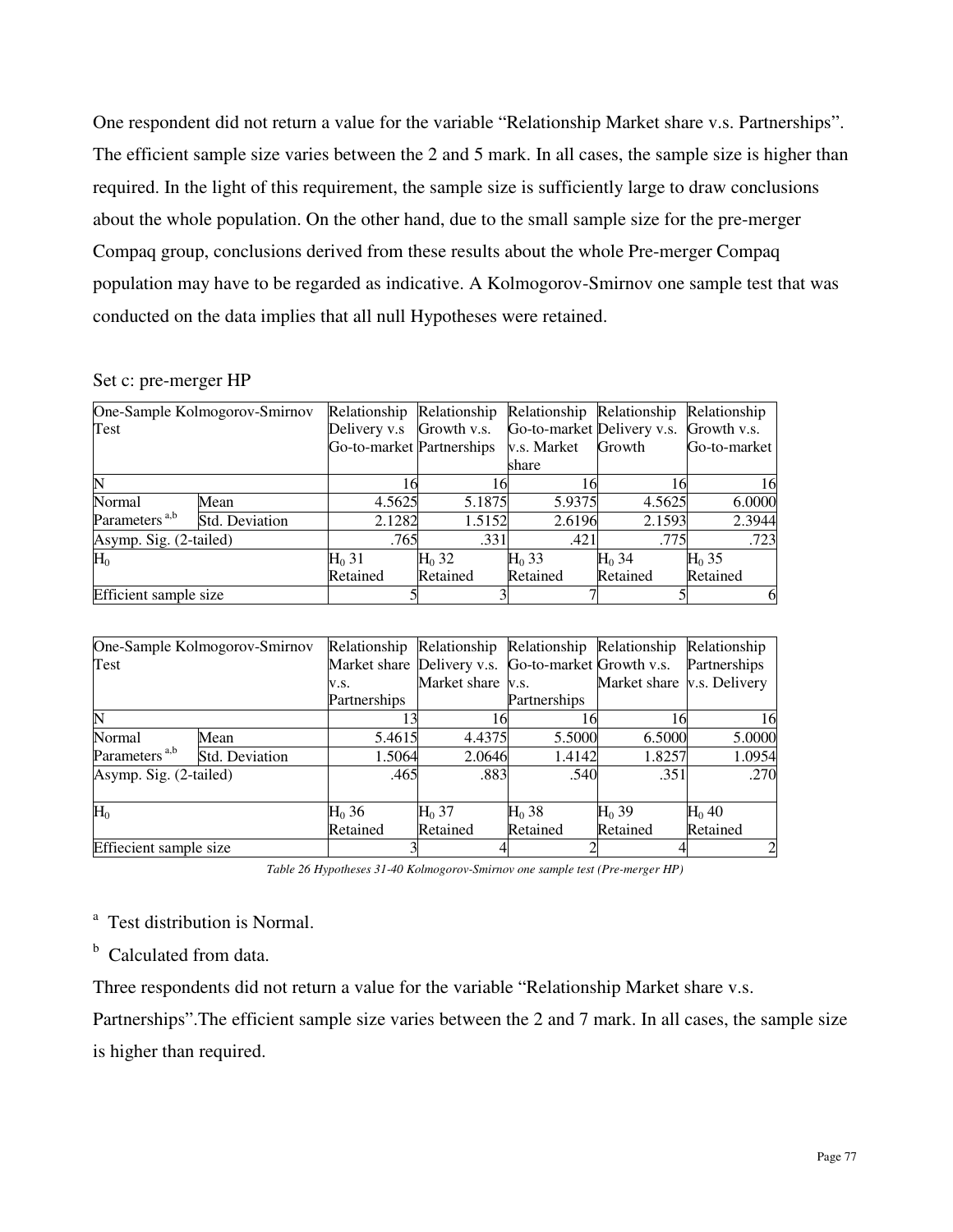In the light of this requirement, the sample size is sufficiently large to draw conclusions about the whole population. On the other hand, due to the small sample size for the pre-merger HP group, conclusions derived from these results about the whole Pre-merger HP population may have to be regarded as indicative. A Kolmogorov-Smirnov one sample test that was conducted on the data implies that all null Hypotheses were retained.

# Hypothesis 41-50: Here the Wilcoxon-Mann-Whitney test is used

- $H_0$ : The distribution of answers to the relationship between Objective X and Y follows a normal distribution
- $H_a$ : The distribution of answers to the relationship between Objective X does not follow a normal distribution

Test Statistics<sup>b</sup>

|                                   | Relationship Relationship Relationship Relationship Relationship |                   |                  |                   |                   |
|-----------------------------------|------------------------------------------------------------------|-------------------|------------------|-------------------|-------------------|
|                                   | Delivery v.s Growth v.s. Go-to-market Delivery v.s. Growth v.s.  |                   |                  |                   |                   |
|                                   | Go-to-market Partnerships v.s. Market                            |                   |                  | Growth            | Go-to-market      |
|                                   |                                                                  |                   | share            |                   |                   |
| Asymp. Sig. $(2$ -tailed $)$ .375 |                                                                  | .244              | .773             | .641              | .773              |
| Exact Sig. $[2*(1-tailed].398^a]$ |                                                                  | .268 <sup>a</sup> | 779 <sup>a</sup> | .650 <sup>a</sup> | .779 <sup>a</sup> |
| Sig.)]                            |                                                                  |                   |                  |                   |                   |
| $H_0$                             | H <sub>0</sub> 41                                                | $H0$ 42           | $H_0$ 43         | $H_0$ 44          | $H_0$ 45          |
|                                   | Retained                                                         | Retained          | Retained         | Retained          | Retained          |

|                                   |              |                   | Relationship Relationship Relationship Relationship Relationship |                                   |                   |
|-----------------------------------|--------------|-------------------|------------------------------------------------------------------|-----------------------------------|-------------------|
|                                   |              |                   | Market share Delivery v.s. Go-to-market Growth v.s. Partnerships |                                   |                   |
|                                   | V.S.         | Market share v.s. |                                                                  | Market share <i>v.s.</i> Delivery |                   |
|                                   | Partnerships |                   | Partnerships                                                     |                                   |                   |
| Asymp. Sig. (2-tailed) .181       |              | .059              | .858                                                             | .894                              | .527              |
| Exact Sig. $[2*(1-tailed].205^a]$ |              | .062 <sup>a</sup> | .880 <sup>a</sup>                                                | .914 <sup>a</sup>                 | .559 <sup>a</sup> |
| Sig.)]                            |              |                   |                                                                  |                                   |                   |
| $H_0$                             | $H_0$ 46     | $H0$ 47           | $H0$ 48                                                          | $H_0$ 49                          | $H_0$ 50          |
|                                   | Retained     | Retained          | Retained                                                         | Retained                          | Retained          |

*Table 27 Hypotheses 41-50 Wilcoxon-Mann-Whitney test* 

<sup>a</sup> Not corrected for ties.

<sup>b</sup> Grouping Variable: Pre-merger Employee

Earlier results show that the sample size is sufficiently large to draw conclusions about the whole population. The Mann Whitney test that was performed on the data resulted that all null hypotheses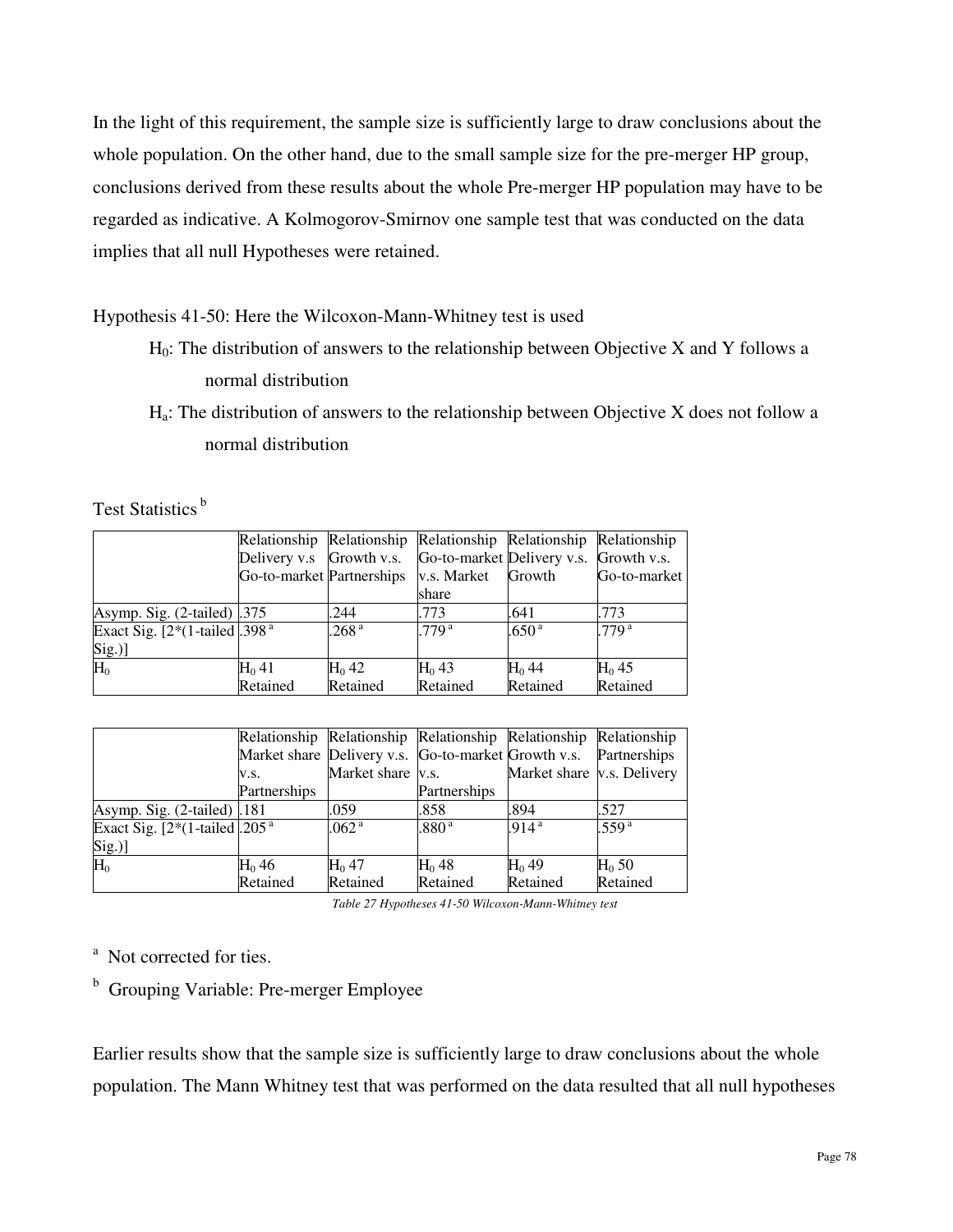were retained. This indicates that the opinion of the respondents of both social groups are congruent enough to suggest that the respondents both social groups were sampled from a single population.

| Mean Values       | Delivery v.s              |      | Growth v.s. |      |             |      | Go-to-market Delivery v.s. Growth v.s.      |      |              |       |
|-------------------|---------------------------|------|-------------|------|-------------|------|---------------------------------------------|------|--------------|-------|
|                   | Go-to-market Partnerships |      |             |      | v.s. Market |      | <b>Growth</b>                               |      | Go-to-market |       |
|                   |                           |      |             |      | share       |      |                                             |      |              |       |
| Intended          |                           | 7.00 |             | 7.00 |             | 8.00 |                                             | 8.00 |              | 8.00  |
|                   | Mean                      |      |             |      |             |      | Delta Mean Delta Mean Delta Mean Delta Mean |      |              | Delta |
| Pre-merger Compaq | 5.14                      | 1.86 | 6.00        | 1.00 | 6.38        | 1.62 | 4.85                                        | 3.15 | 5.92         | 2.08  |
| Pre-merger HP     | 4.56                      | 2.44 | 5.19        | 1.91 | 5.94        | 2.16 | 4.56                                        | 3.44 | 6.00         | 2.00  |

The table below shows the summarised data.

| <b>Mean Values</b> | Market share Delivery v.s. Go-to-market Growth v.s. |      |                          |         |              |      |                       |      | Partnerships               |      |
|--------------------|-----------------------------------------------------|------|--------------------------|---------|--------------|------|-----------------------|------|----------------------------|------|
|                    | V.S.                                                |      | Market share <i>v.s.</i> |         |              |      |                       |      | Market share v.s. Delivery |      |
|                    | Partnerships                                        |      |                          |         | Partnerships |      |                       |      |                            |      |
| Intended           |                                                     | 5.00 |                          | 5.00    |              | 7.00 |                       | 8.00 |                            | 5.00 |
|                    | Mean                                                |      | Delta Mean               |         |              |      | Delta Mean Delta Mean |      | Delta Mean Delta           |      |
| Pre-merger Compaq  | 4.67                                                | 0.33 | 5.62                     | $-0.62$ | 5.69         | 1.31 | 6.69                  | 1.31 | 4.54                       | 0.46 |
| Pre-merger HP      | 5.46                                                | 0.46 | 4.44                     | $-0.56$ | 5.50         | 1.50 | 6.50                  | 1.50 | 5.00                       | 0.00 |

*Table 28 Relationships between objectives* 

The delta indicated in the table shows the difference in opinion between each social group and the value that represents the intended strategy for each objective.

The opinions of the two social groups appear to be relatively close together and generally lower than the intended values.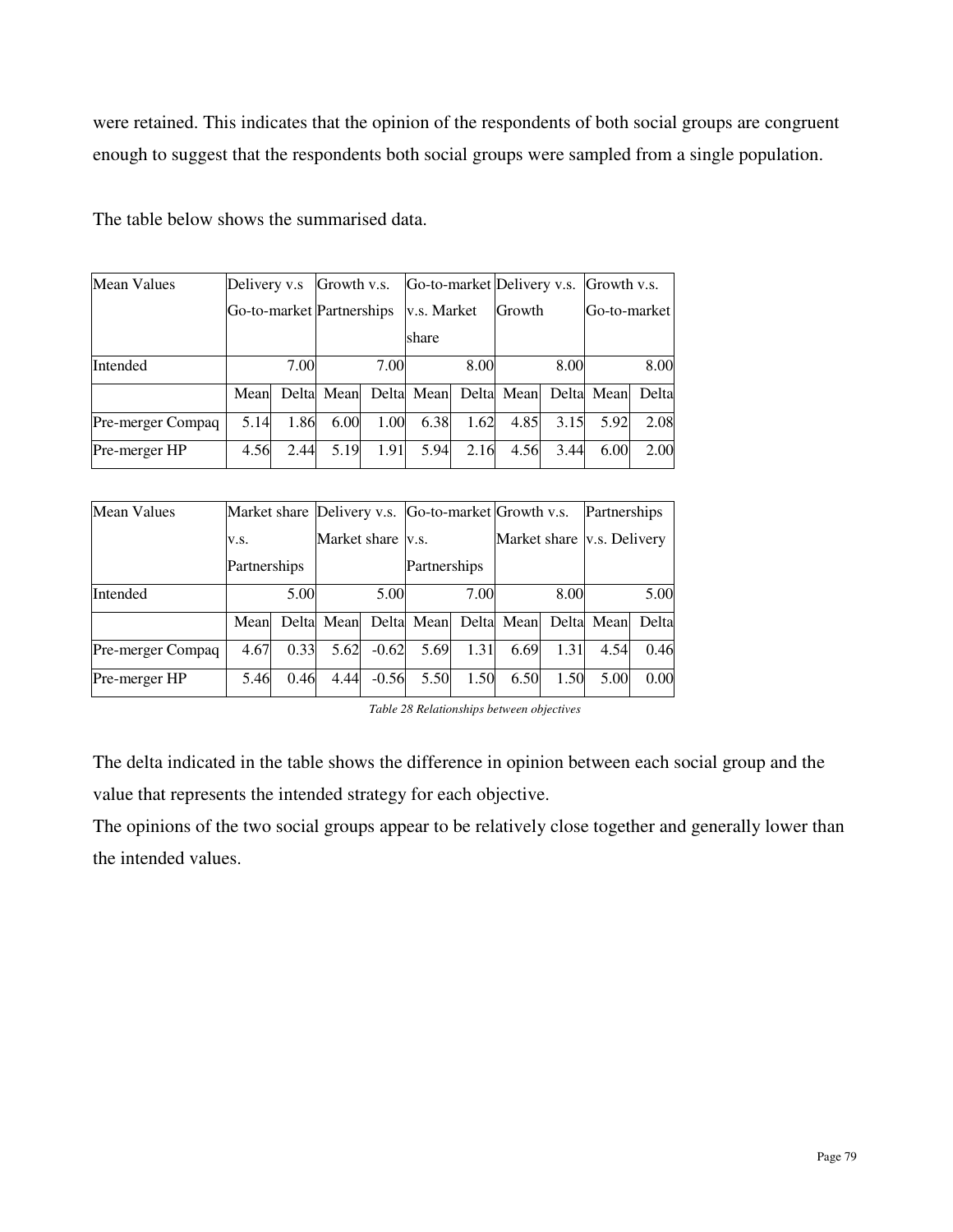#### **4.3.5 Open question**

The author used the "What, How and Who" questions that might be used to specify the communication strategies as a basis for the categories.

- $\checkmark$  What will be communicated? Content of communication related to the strategic objectives.
- $\checkmark$  How will it be communicated?
- $\checkmark$  Who will perform the communication?

The responses from the open questions were categorised according to these categories.

Where the category was not addressed in an answer, the category "Not specified" was applied. In the analysis, this category was noted, but ignored for further analysis, because these opinions may not be regarded as explicit. The explicit opinions for each category were used for analysis.

| What                    |                         | How                      |                               | Who             |                      |
|-------------------------|-------------------------|--------------------------|-------------------------------|-----------------|----------------------|
| Value                   | Description             | Value                    | Description                   | Value           | Description          |
| $\mathbf{0}$            | Not specified           | $\overline{0}$           | Not specified                 | $\vert 0 \vert$ | Not specified        |
| $\vert$ 1               | Clarify                 |                          | Interactive                   |                 | Executive<br>manager |
| $\overline{1}$          | Direct<br>contribution  |                          | Live case                     | $\overline{c}$  | <b>Managers</b>      |
| $\overline{1}$          | Prioritise              |                          | <b>Balanced Score</b><br>Card | $\overline{3}$  | All managers         |
| 1                       | Relate to<br>operations | $\overline{\mathcal{L}}$ | Regular feedback              | 4               | All employees        |
| $\overline{c}$          | Lead                    | 2                        | Strategy map                  | 5               | Customer             |
| $\overline{3}$          | Document                | 2                        | Template                      |                 |                      |
| $\overline{\mathbf{3}}$ | Present                 | 3                        | Distribution                  |                 |                      |
| $\overline{4}$          | Integration             |                          |                               |                 |                      |
| $\overline{4}$          | Synergy                 |                          |                               |                 |                      |
| 5                       | Consistent              |                          |                               |                 |                      |
| 6                       | Explain                 |                          |                               |                 |                      |
| 6                       | Specify                 |                          |                               |                 |                      |
| $\overline{7}$          | Customer<br>perspective |                          |                               |                 |                      |
| 8                       | Train                   |                          |                               |                 |                      |
| 9                       | Query                   |                          |                               |                 |                      |

*Table 29 Category list open question*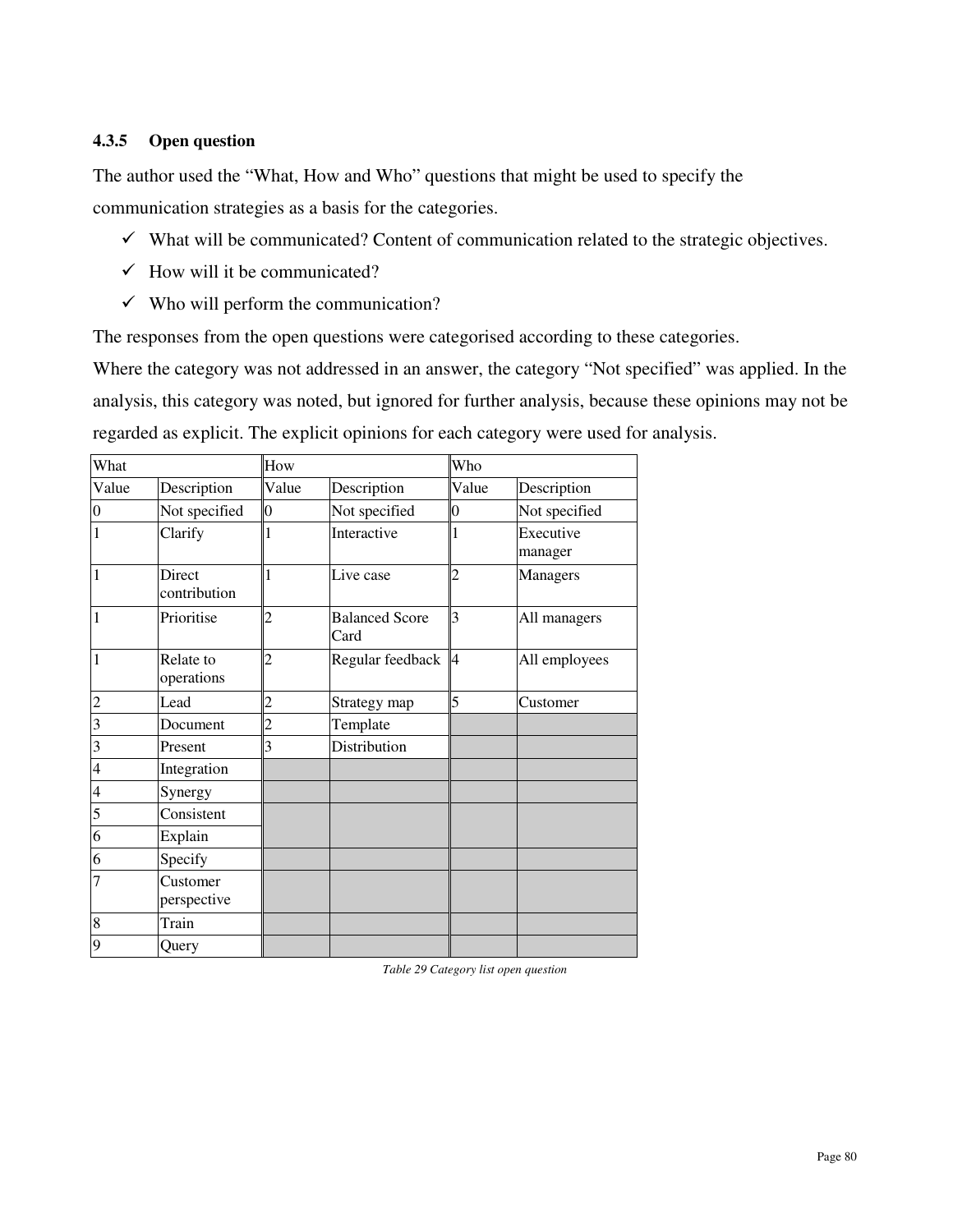### What

| Response | Frequency | Percent | Valid   |
|----------|-----------|---------|---------|
|          |           |         | Percent |
| 1        | 11        | 26.8    | 26.8    |
| 3        | 7         | 17.1    | 17.1    |
| 6        | 7         | 17.1    | 17.1    |
| 0        | 6         | 14.6    | 14.6    |
| 4        | 5         | 12.2    | 12.2    |
|          | 1         | 2.4     | 2.4     |
| 5        | 1         | 2.4     | 2.4     |
|          | 1         | 2.4     | 2.4     |
| 8        | 1         | 2.4     | 2.4     |
| 9        | 1         | 2.4     | 2.4     |
| Total    | 41        | 100.0   | 100.0   |

*Table 30 What responses open question* 

Categories 0, 1, 3, 4 and 6 account for 88 % of the occurrences. Category 1 accounts for 27 percent of occurrences.

How

| Responses | Frequency | Percent | Valid   |
|-----------|-----------|---------|---------|
|           |           |         | Percent |
|           | 13        | 31.7    | 41.9    |
|           | 9         | 22.0    | 29.0    |
|           | 5         | 12.2    | 16.1    |
|           | 4         | 9.8     | 12.9    |
| Total     | 31        | 75.6    | 100.0   |
|           |           |         |         |
| Missing   | 10        | 24.4    |         |
|           | 41        | 100.0   |         |

*Table 31 How responses open question* 

Some responses contained more than one category. This extra information needs to be entered in a new record in SPSS with other values missing. These missing values may be ignored.

Categories 0, 1 and 2 account for 87 % of the occurrences. Category 0 accounts for 42 percent of occurrences.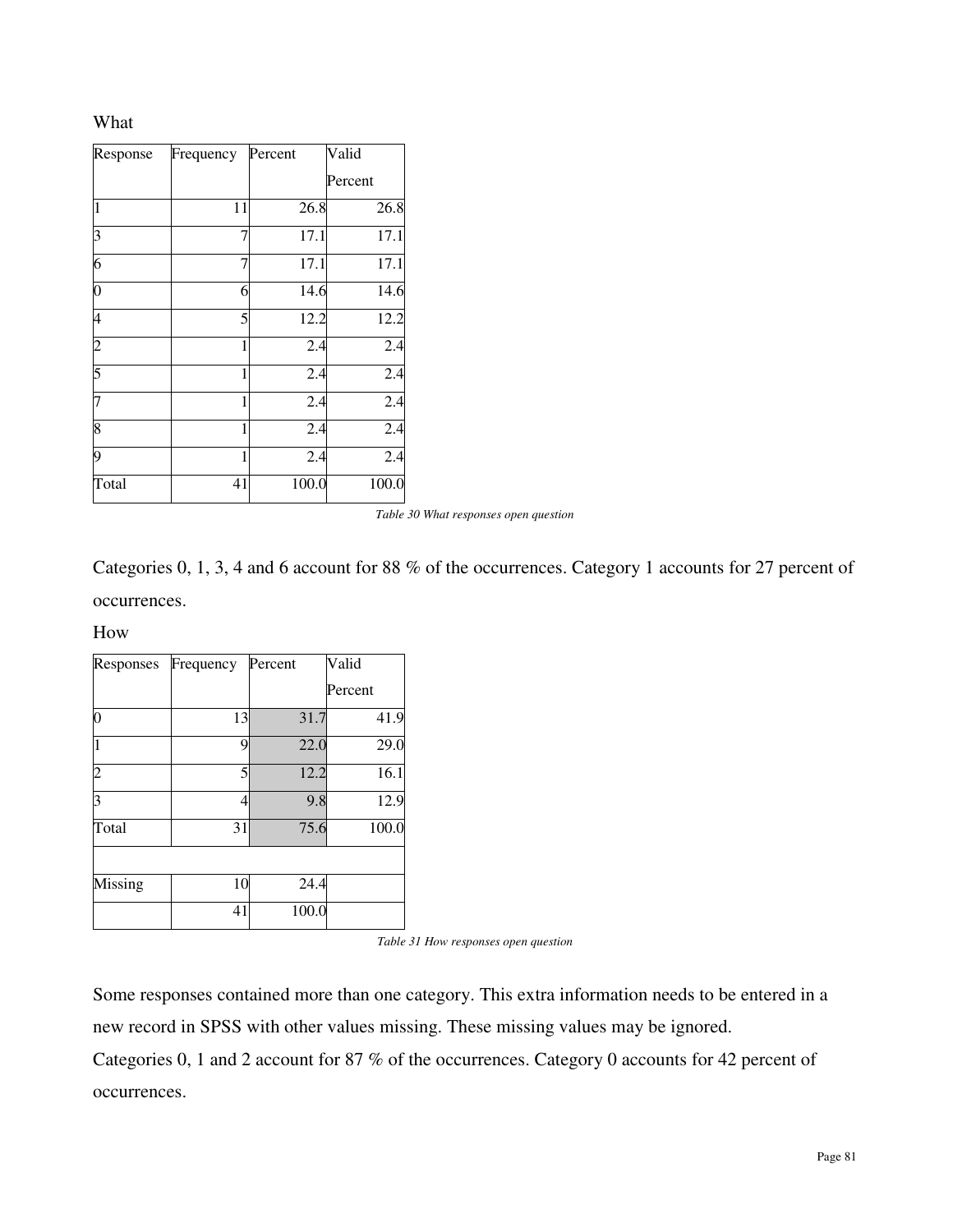#### Who

|         | Frequency      | Percent | Valid   |
|---------|----------------|---------|---------|
|         |                |         | Percent |
| 0       | 21             | 51.2    | 70.0    |
|         | 4              | 9.8     | 13.3    |
|         | $\overline{c}$ | 4.9     | 6.7     |
| κ       | 1              | 2.4     | 3.3     |
| 4       | 1              | 2.4     | 3.3     |
| 5       | 1              | 2.4     | 3.3     |
| Total   | 30             | 73.2    | 100.0   |
|         |                |         |         |
| Missing | 11             | 26.8    |         |
|         | 41             | 100.0   |         |

*Table 32 Who responses open question* 

Some responses contained more than one category. This extra information needs to be entered in a new record in SPSS with other values missing. These missing values may be ignored.

Category 0 and 2 account for 83 % of the occurrences. Category 0 accounts for 70 percent of occurrences.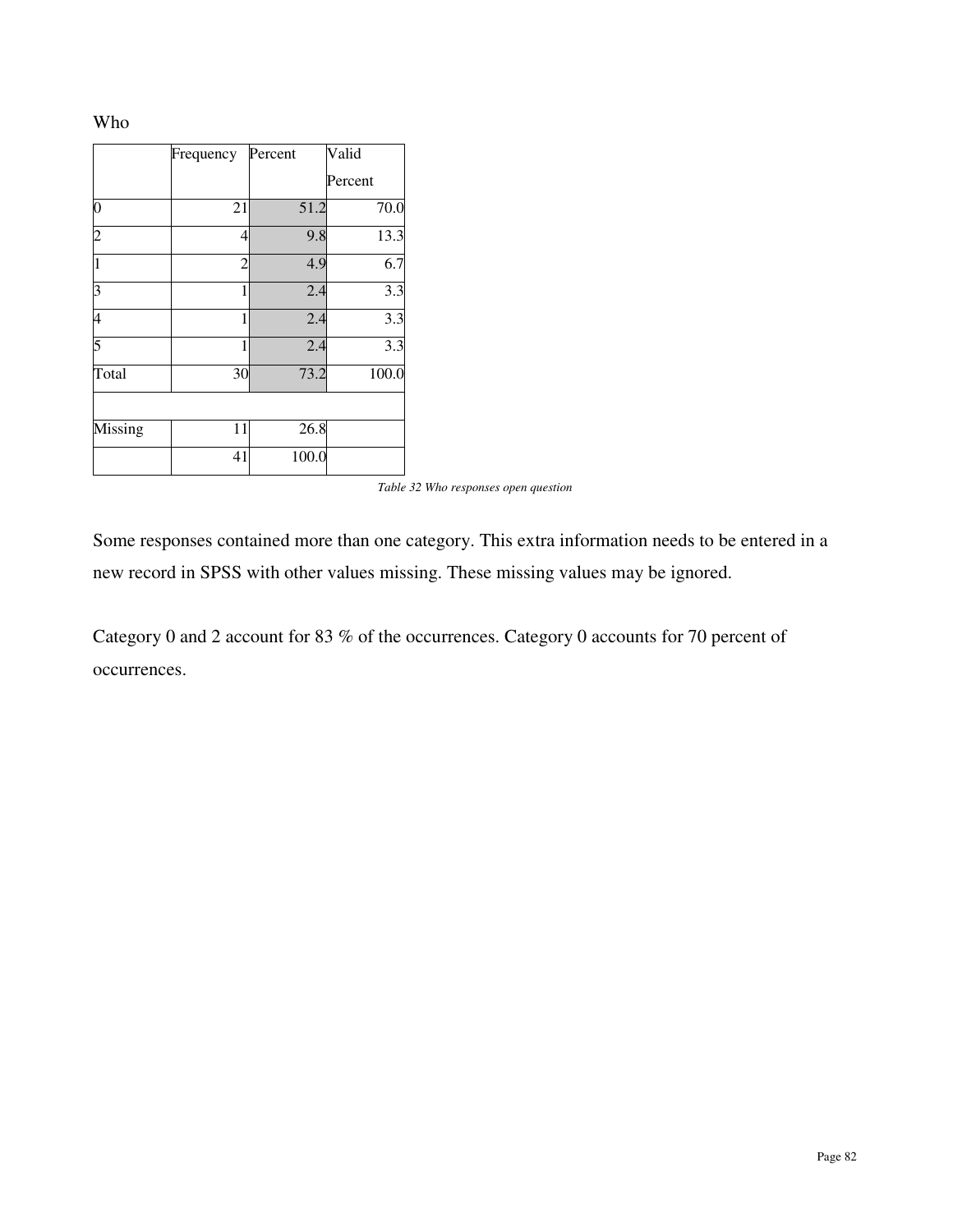# **4.4 Conclusion**

In this chapter the data was presented, the patterns were identified and assessment of the usefulness of the data for conclusions were made.

Due to the small sample size, the minimal samples sizes were not attained for some variables, especially if the exclusive social groups were selected. This minimal sample size could be smaller if the standard variation of the responses would be lower. This would mean that the group opinion would be more congruent.

In the next chapter the conclusions and implications of the research will be presented.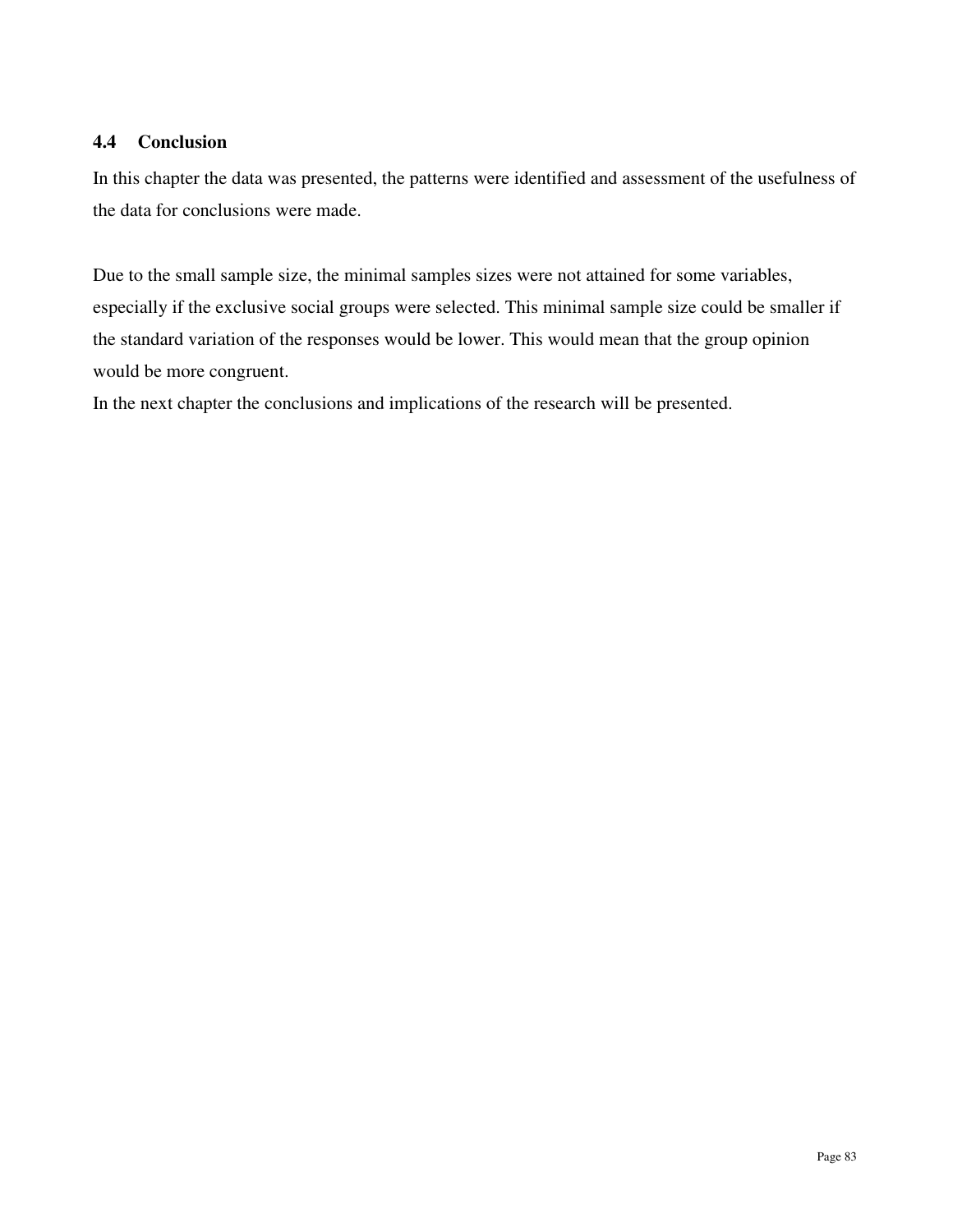# **5 Conclusions and implications**

#### **5.1 Introduction**

In the introduction of the report as short background of pre merger HP and pre-merger Compaq were presented. The internal environment context of the merged company, "the New HP", was introduced in terms of strategic planning, strategy execution and measuring strategic success. The research problem was prompted by a particular area of concern caused by the merger between HP and Compaq. This concern was to get a perception of ways for HPS management to communicate a new strategy towards a new organisation. To find a solution for this business problem, a business research model was applied.

During the literature review in chapter 2 it became apparent that strategic objectives form the basis by which the strategy of an organisation is articulated, implemented and by which the business performance is measured. Strategic planning, implementation of strategy and measuring the success of the strategy is done by people. The managers would use methods that are integrated and useful for all strategic activities. Hoshin planning would be used to design the strategic plan. This design would be used to implement the balanced scorecard. Hoshin planning and the balanced scorecard are the methods that are used by HP.

Each manager as a person would have different personal experience and ideas than another person. In the light of this experience and the ideas, a manager would have a personal strategy to fulfil the strategic objectives of the organisation.

As argued, there could be a difference between the intended strategy and the realised strategy. This gap could be caused by the initial perception of the strategic objectives by each manager. It was argued that the priority of the objectives, the importance of each objective compared to another and the strength of the relationships between each pair of objectives might be the properties of the objectives that could identify the gap.

At the end of chapter 2 the people process map (Gratton 1999) and an adaptation thereof, were presented. The process map indicated a gap that, by exploring, might help understand how the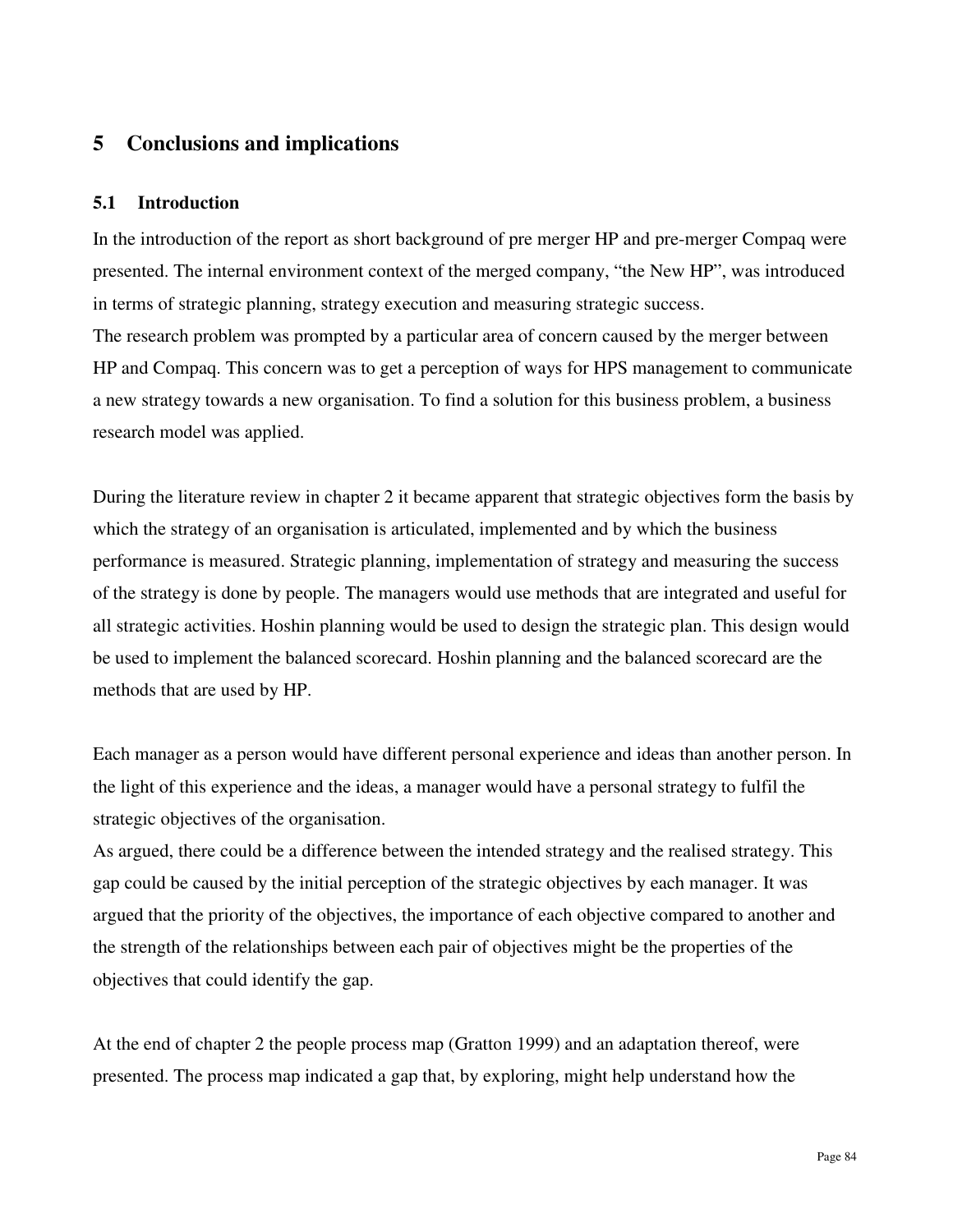perceived strategy of two social groups could be aligned with a new intended strategy. A model of a gap analysis was also presented to be used as a step plan in this chapter.

After the literature review, the methodology was built. The basis of the methodology is that the properties that may define the perception of objectives would be expressed in numerical terms. The difference between the intended and perceived value of these properties might indicate the size of the gap.

These properties were expressed as the priority by ranking order, the relative importance of each objective compared to another objective and the strength of the relationships between each pair of objectives.

The survey form design was based upon these properties. Two additional sections were added, demographics and an open question. The demographics were used to analyse the composition of the respondent group and to enable the data of each social group to be distinguished. The open question was aimed to gather information about the ideas of how the respondents think the communication of the new strategy would have to take place.

In chapter 4 the results were presented, patterns were discussed and noticeable findings were highlighted.

#### **5.2 Conclusions related to the research question or hypothesis**

For the purpose of this report, a gap may be described as distance between two positions. The survey results show numbers, which would indicate a numerical mean value of the social group's response of a certain variable in the survey. The mean value of each variable found for each social group may be seen as their perception or opinion.

In the light of the research question, the gap between the value of each variable as expressed by each social group and the value of each variable as expressed by the executive sponsor, may be regarded as most relevant to the gap. The results of the two social groups combined in the whole sample may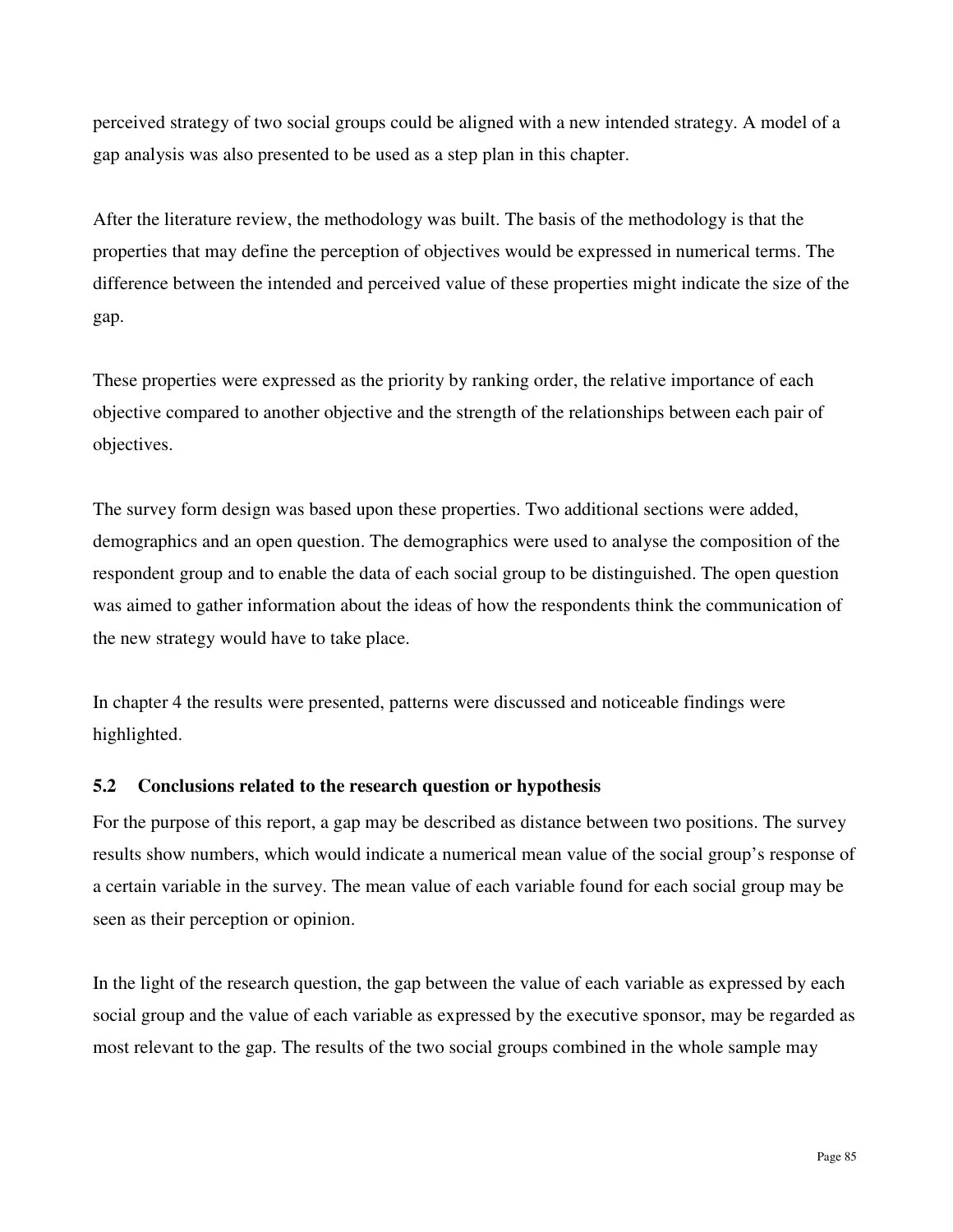infer if the group as a whole was able to form an opinion. This inference may show how well the two groups are integrated by measuring their perception of the strategic objectives.

# **5.2.1 Demographics**

Due to the insufficient sample size, the results for the variable "Years as an employee" may not be used to draw any conclusions.

The graphical results appear to indicate that the HPS management team as a whole, may consist of two "cohorts". 39 % of the respondents seem to be employed by the companies from 0 to 6 years and 61% of the respondents from 9 to 21 years. This pattern seems to be consistent for both social groups. However, after failing the Wilcoxon-Mann-Whitney test, this hypothesis cannot be retained.

For both social groups, the data appears to follow a normal distribution around a mean value, which does not support the assumption that there may be two "cohorts".

The results of the whole group for the variable "Years in current position" may be used to draw conclusions. The results indicate that a significant amount of respondents, 46 %, have held their current position for the last two years. This result appears to be consistent for pre-merger Compaq, 46 %, and pre-merger HP, 31%.

Conclusion: The results infer that the composition in "Years as an employee" and "Years in current position" of both social groups may be considered comparable.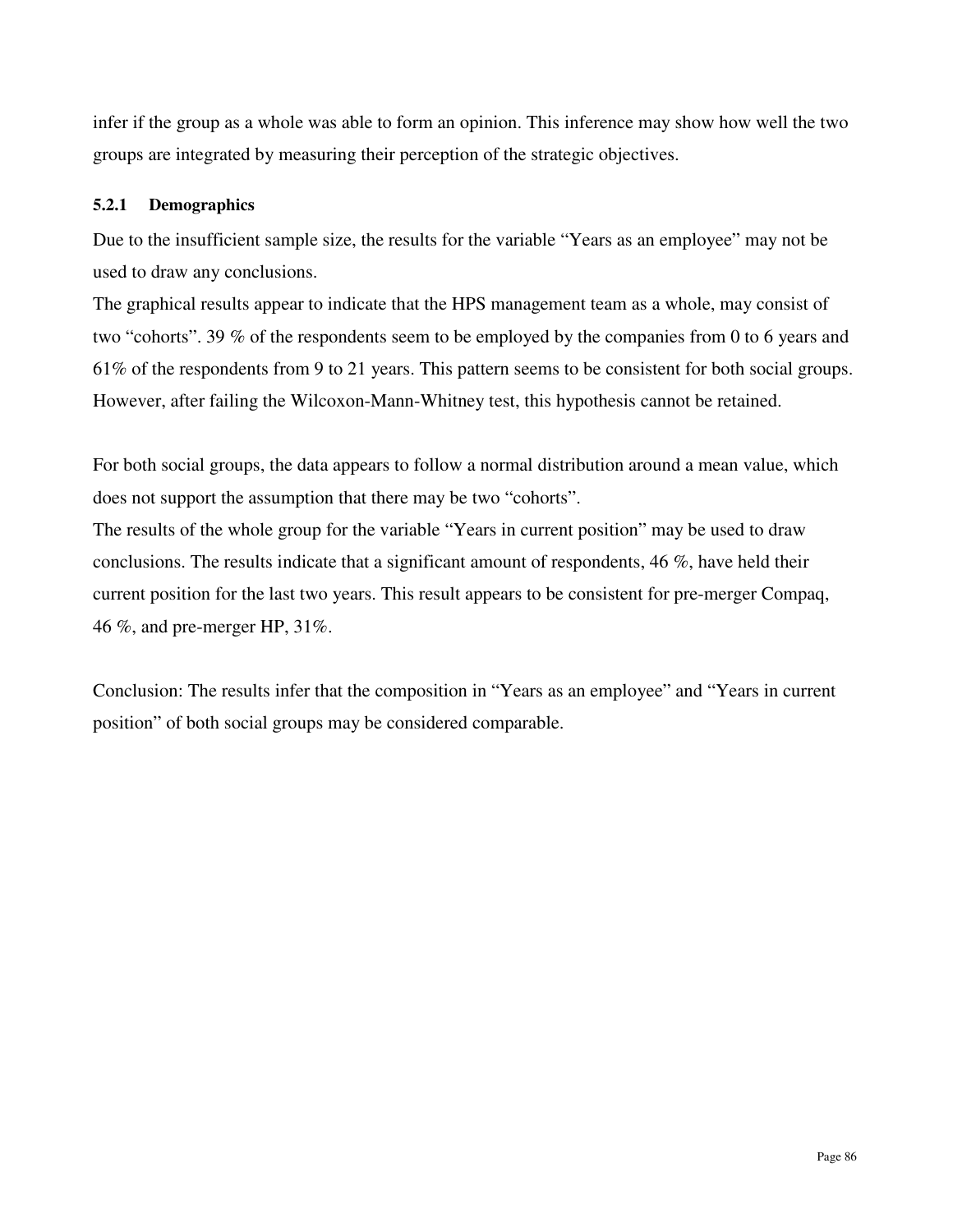## **5.2.2 Research question 1 "What is the perceived priority of the strategic objectives?"**

In this report, it was argued that the priority might be assed in two ways, by ranking the objectives in a priority order and by pair-wise comparison of each objective.

The gap would be measured between the intended and perceived priority of the objectives. First, the intended order of priorities would have to be assed. From the survey of the executive sponsor, the order was assessed.

| Objective    | Rank | Comparison |
|--------------|------|------------|
| Growth       |      |            |
| Deliver      | 2    |            |
| Go-to-market | 3    |            |
| Partnerships |      |            |
| Market share |      |            |

*Table 33 Intended priorities of objectives* 

The results in table 33 imply that the ranking of the objectives by the simple ranking process differs from the ranking that is derived from applying logic to the pair-wise comparison.

This difference implies that a different opinion may be formed when objectives are compared against one another against a straightforward ranking procedure of the same objectives.

When this implication was further investigated, the results showed that the responses of the straightforward ranking procedure by both social groups appeared inconclusive. No clear ranking could be derived from the response data.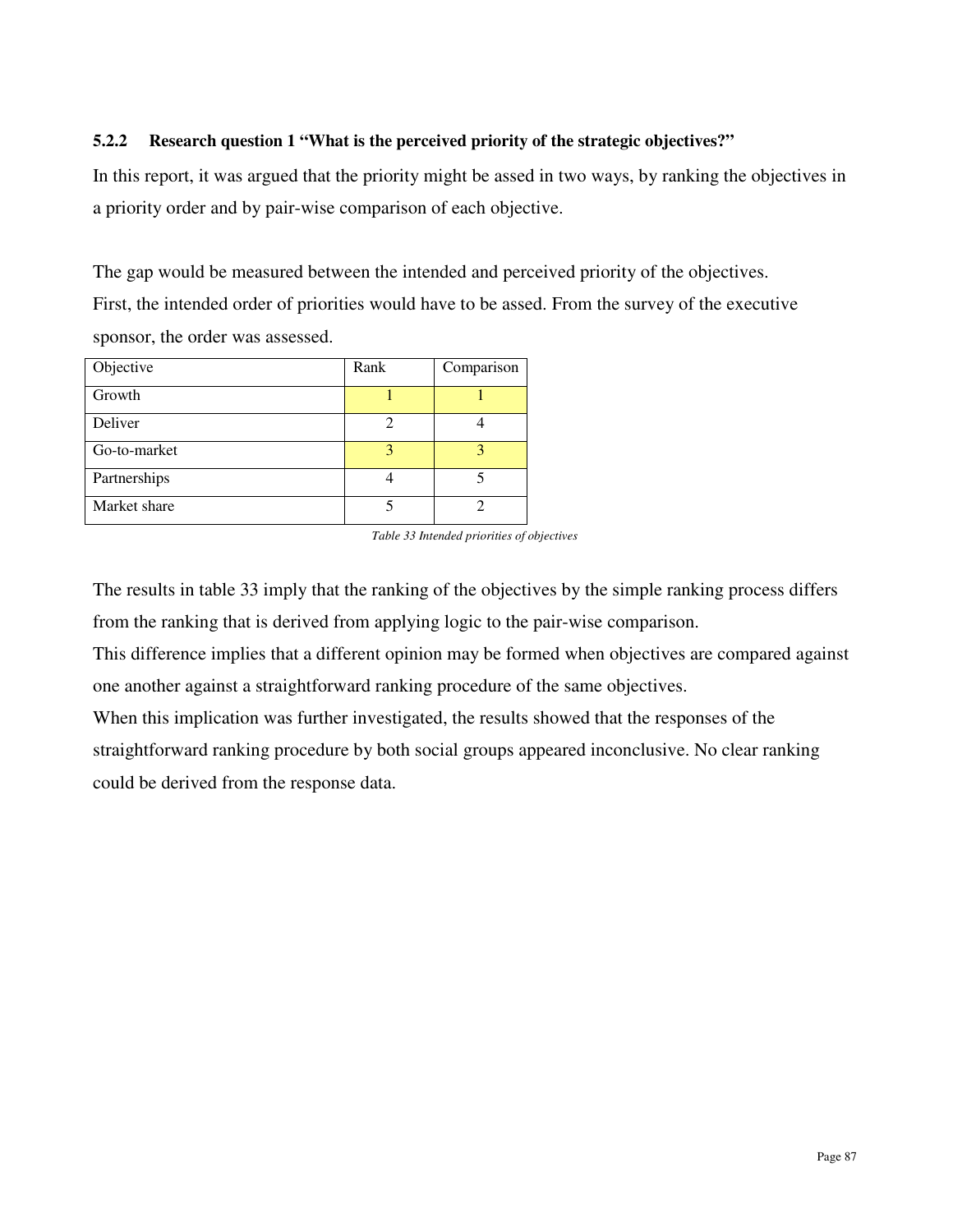When the logic was applied to the pair-wise compared responses of each social group, a conclusive pattern emerged.

| Objectives   | Value by Ranking            | Value by Pair-wise comparison |            |                |
|--------------|-----------------------------|-------------------------------|------------|----------------|
|              | Intended                    | Intended                      | Pre-merger | Pre-merger     |
|              |                             |                               | Compaq     | HP             |
| Growth       |                             |                               | 5          |                |
| Deliver      | $\mathcal{D}_{\mathcal{L}}$ |                               | 2          | $\mathfrak{D}$ |
| Go-to-market | 3                           | 3                             |            |                |
| Partnerships |                             | 5                             | 3          | 5              |
| Market share | 5                           | $\mathfrak{D}$                | 4          | ζ              |

*Table 34 Priorities; intended by ranking and all by pair-wise comparison* 

The priority values for each objective that were attained by pair-wise comparison appear to differ significantly from the values that were attained from the ranking process. The reason for this significant change may not be clarified from the available data.

The values that resulted from the ranking process were used to measure the gap, since these values relate directly to the survey question.

| <b>Mean Values</b>       | Ranking  | Ranking Go-<br>Ranking |               | Ranking      | Ranking      |
|--------------------------|----------|------------------------|---------------|--------------|--------------|
|                          | Delivery | to-market              | <b>Growth</b> | Partnerships | Market share |
| <b>Pre-merger Compaq</b> | $+0.85$  | $-1.08$                | $+2.46$       | $-0.69$      | $-1.54$      |
| Pre-merger HP            | $+0.63$  | $-0.87$                | $+2.00$       | $-0.87$      | $-1.02$      |

*Table 35 Gap between intended and perceived priorities of objectives* 

The results from the ranking process for each objective that show the perceived value for each social group is significantly different from the intended value.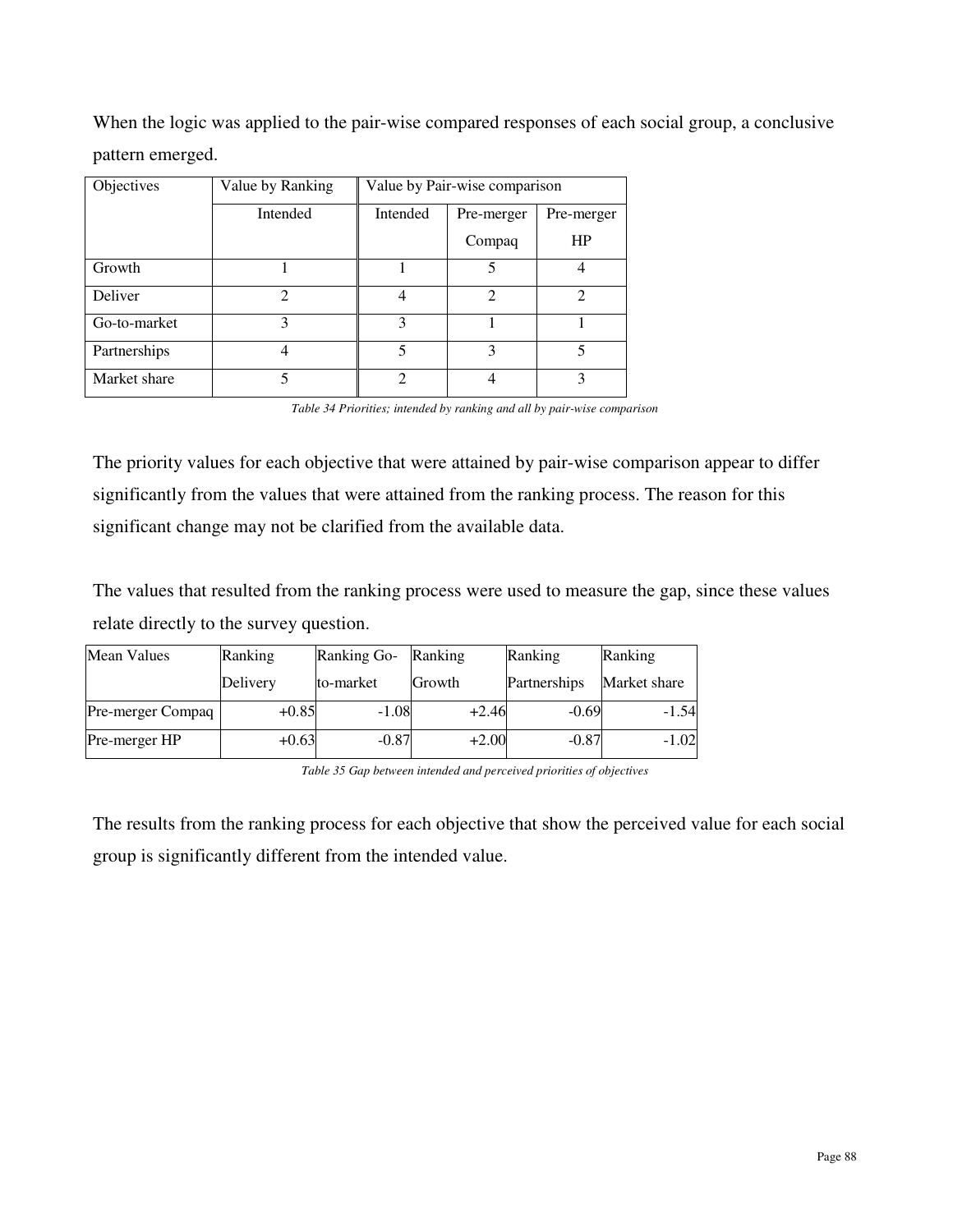On the other hand, the perception of the two social groups appears to be close together as table 36 indicates.

|                                    | Ranking  | Ranking Go- | Ranking       | Ranking      | Ranking      |
|------------------------------------|----------|-------------|---------------|--------------|--------------|
| <b>Mean Values</b>                 | Delivery | to-market   | <b>Growth</b> | Partnerships | Market share |
| Absolute difference between social |          |             |               |              |              |
| groups                             | 0.22     | 0.21        | 0.46          | 0.18         | 0.52         |

*Table 36 Difference between perceived priorities of objectives by the social groups* 

The gap between these two groups appears to be significantly lower than the gaps between either group and the intended value. The two groups appear to be reasonably congruent in their opinions, which leads to the hypothesis that these two groups may in fact belong to one population that displays similar opinions. The Wilcoxon-Mann-Whitney results supports this hypothesis.

Conclusion derived from "Ranking of objectives": the two social groups do not appear to have a different opinion in respect to the perception of the rank of the priorities.

Conclusion derived from"Importance of objectives": the priority assessed by pair-wise comparison infers a difference in opinion between both social groups.

The research question 1; "*What is the perceived priority of the strategic objectives?"* may be answered as follows;

| Perceived<br>priority | Pre-merger Compaq | Pre-merger HP |
|-----------------------|-------------------|---------------|
|                       | Go-to-market      | Go-to-market  |
|                       | Delivery          | Delivery      |
|                       | Partnerships      | Market share  |
|                       | Market share      | Growth        |
|                       | Growth            | Partnerships  |

*Table 37 Perceived priority of strategic objectives by both social groups*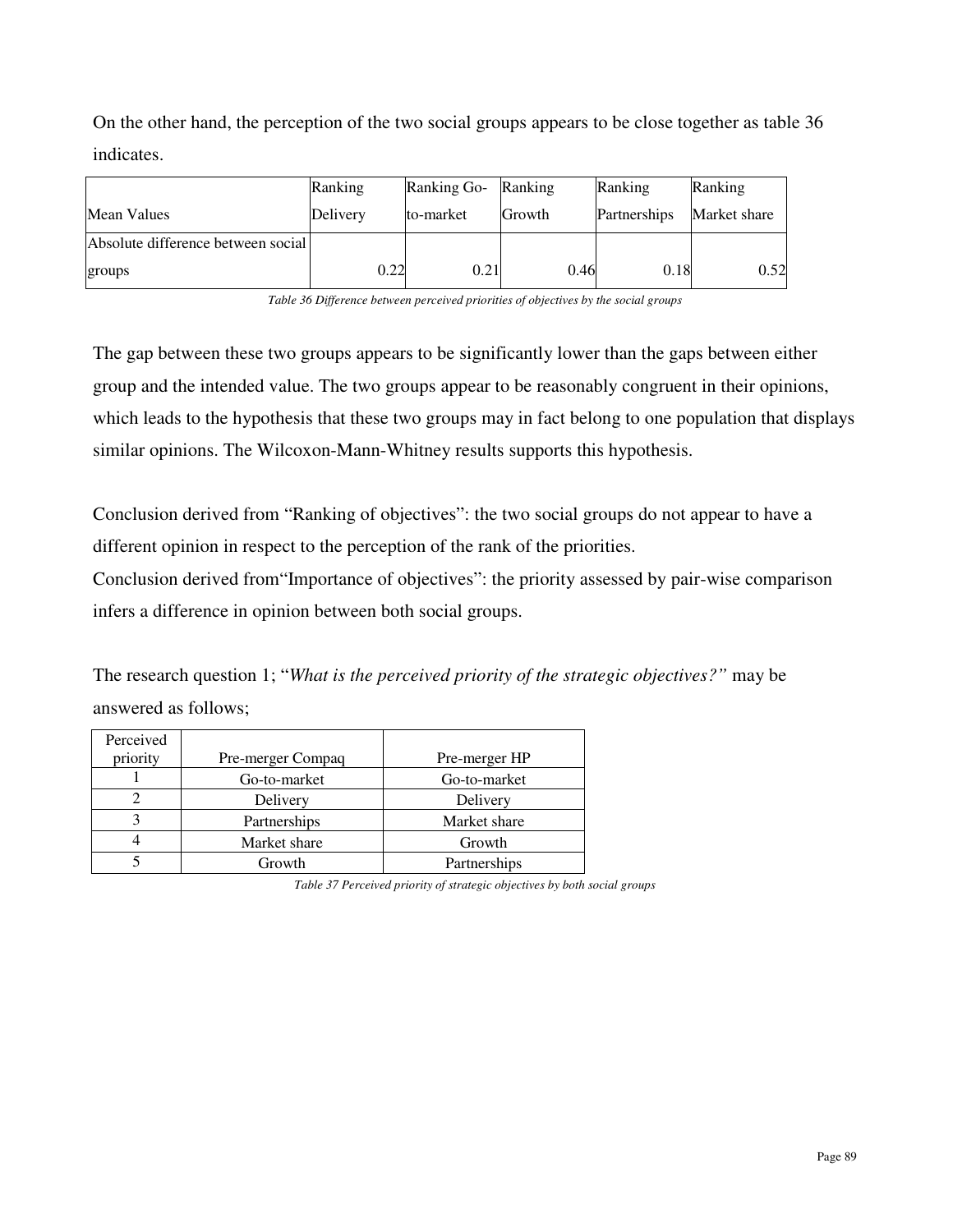#### **5.2.3 Research question 2 "What is the perceived dependency between the strategic objectives**

The results from the pair-wise comparison do not appear to show a strong perception of the relationships between the objectives by either social group.

The results from the section "Relationship between Objectives" of the survey form suggest that both social groups and executive sponsor regarded all objectives to be related relatively strong to one another.

| <b>Mean Values</b> | Delivery v.s Go- Growth v.s. |              | Go-to-market             | Delivery v.s. | Growth v.s. Go- |
|--------------------|------------------------------|--------------|--------------------------|---------------|-----------------|
|                    | to-market                    | Partnerships | v.s. Market share Growth |               | to-market       |
| Intended           | 7.00                         | 7.00         | 8.00                     | 8.00          | 8.00            |
| Pre-merger Compaq  | 5.14                         | 6.00         | 6.38                     | 4.85          | 5.92            |
| Pre-merger HP      | 4.56                         | 5.19         | 5.94                     | 4.56          | 6.00            |

| Mean Values       | Market share v.s. Delivery v.s. |              | Go-to-market                   | Growth v.s. | Partnerships v.s. |
|-------------------|---------------------------------|--------------|--------------------------------|-------------|-------------------|
|                   | Partnerships                    | Market share | v.s. Partnerships Market share |             | Delivery          |
| Intended          | 5.00                            | 5.00         | 7.00                           | 8.00        | 5.00              |
| Pre-merger Compaq | 4.67                            | 5.62         | 5.69                           | 6.69        | 4.54              |
| Pre-merger HP     | 5.46                            | 4.44         | 5.50                           | 6.50        | 5.00              |

*Table 38 Relationship between objectives* 

The opinions ranged from "essential or strong relationship" to "Intermediate between demonstrated and extreme" relationship between two objectives all respondents.

Research question 2 *"What is the perceived dependency between the strategic objectives?"* may be answered as follows;

As far as may be concluded from this research, there appeared to be two dependencies between ach pair of strategic objectives. The first dependency exists in the valuation of importance between two objectives that implies a ranking. This dependency was explained in section 5.2.1 in the conclusion for research question1.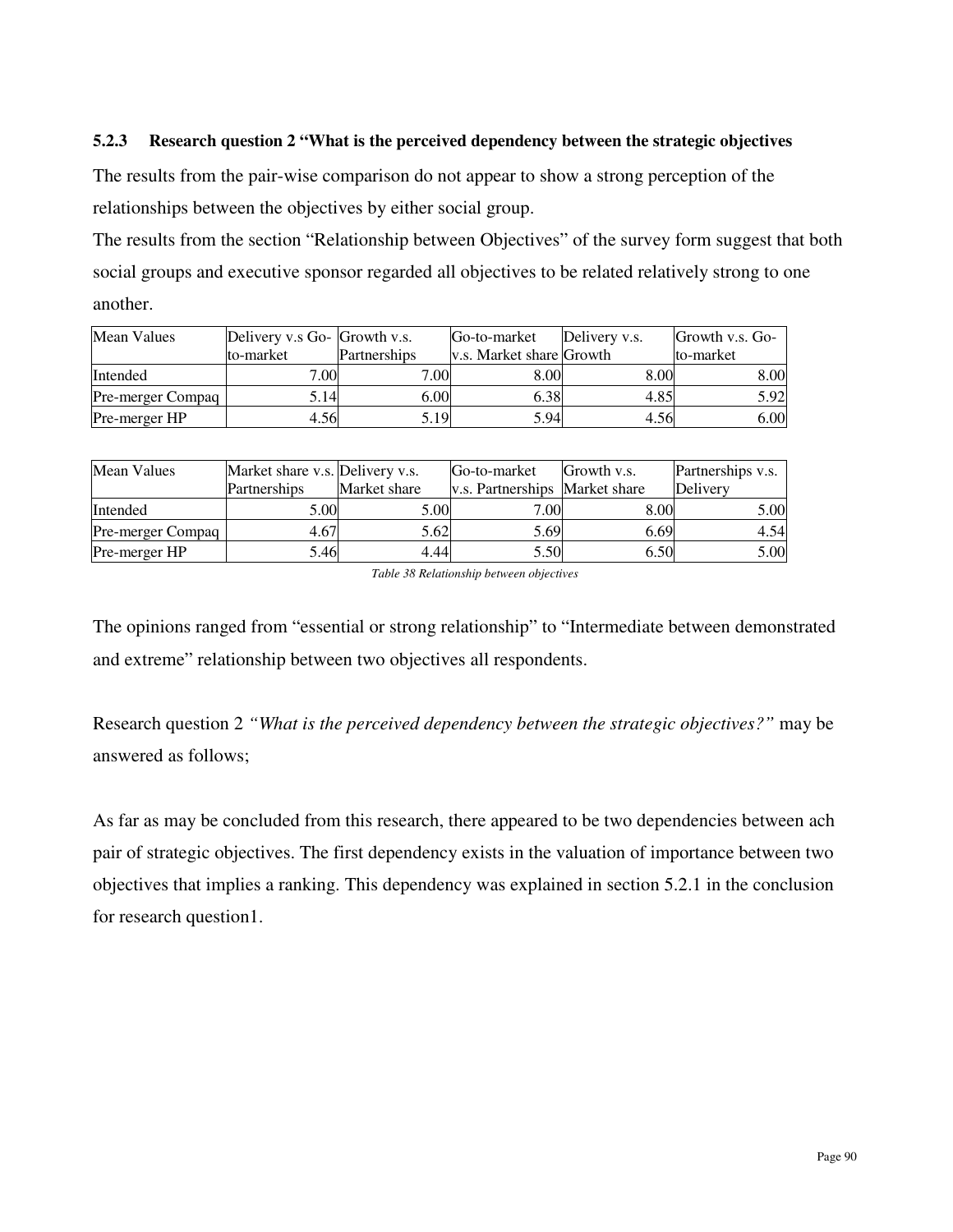The second dependency exists in the valuation of the strength of the relationship between the two objectives. In order to offer an answer that relates to the survey form, the mean values were converted to integers by rounding off at the half point mark for each value.

| Relationship between objectives Intended |                            | Pre-merger Compaq                                                       | Pre-merger HP              |
|------------------------------------------|----------------------------|-------------------------------------------------------------------------|----------------------------|
| Delivery v.s Go-to-market                | Demonstrated               | <b>Essential or strong</b>                                              | <b>Essential or strong</b> |
| Growth v.s. Partnerships                 | Demonstrated               | Intermediate between                                                    | <b>Essential or strong</b> |
|                                          |                            | strong and demonstrated                                                 |                            |
| Go-to-market v.s. Market share           | Intermediate between       | Intermediate between                                                    | Intermediate between       |
|                                          |                            | demonstrated and strong strong and demonstrated strong and demonstrated |                            |
| Delivery v.s. Growth                     | Intermediate between       | <b>Essential or strong</b>                                              | Essential or strong        |
|                                          | demonstrated and strong    |                                                                         |                            |
| Growth v.s. Go-to-market                 | Intermediate between       | Intermediate between                                                    | Intermediate between       |
|                                          |                            | demonstrated and strong strong and demonstrated strong and demonstrated |                            |
| Market share v.s. Partnerships           | <b>Essential or strong</b> | <b>Essential or strong</b>                                              | <b>Essential or strong</b> |
| Delivery v.s. Market share               | <b>Essential or strong</b> | Intermediate between                                                    | Intermediate between       |
|                                          |                            | strong and demonstrated moderate and strong                             |                            |
| Go-to-market v.s. Partnerships           | Intermediate between       | Intermediate between                                                    | Intermediate between       |
|                                          |                            | demonstrated and strong strong and demonstrated strong and demonstrated |                            |
| Growth v.s. Market share                 | Demonstrated               | Demonstrated                                                            | Demonstrated               |
| Partnerships v.s. Delivery               | <b>Essential or strong</b> | <b>Essential or strong</b>                                              | Essential or strong        |

*Table 39 Relationship between objectives, intended and perceived* 

The conclusion below is supported by the Mann-Whitney test, which implied that the two social groups belong to one population.

Conclusion: the perceptions of "the strength of relationship between pairs of objectives" two social groups expressed appear to be similar.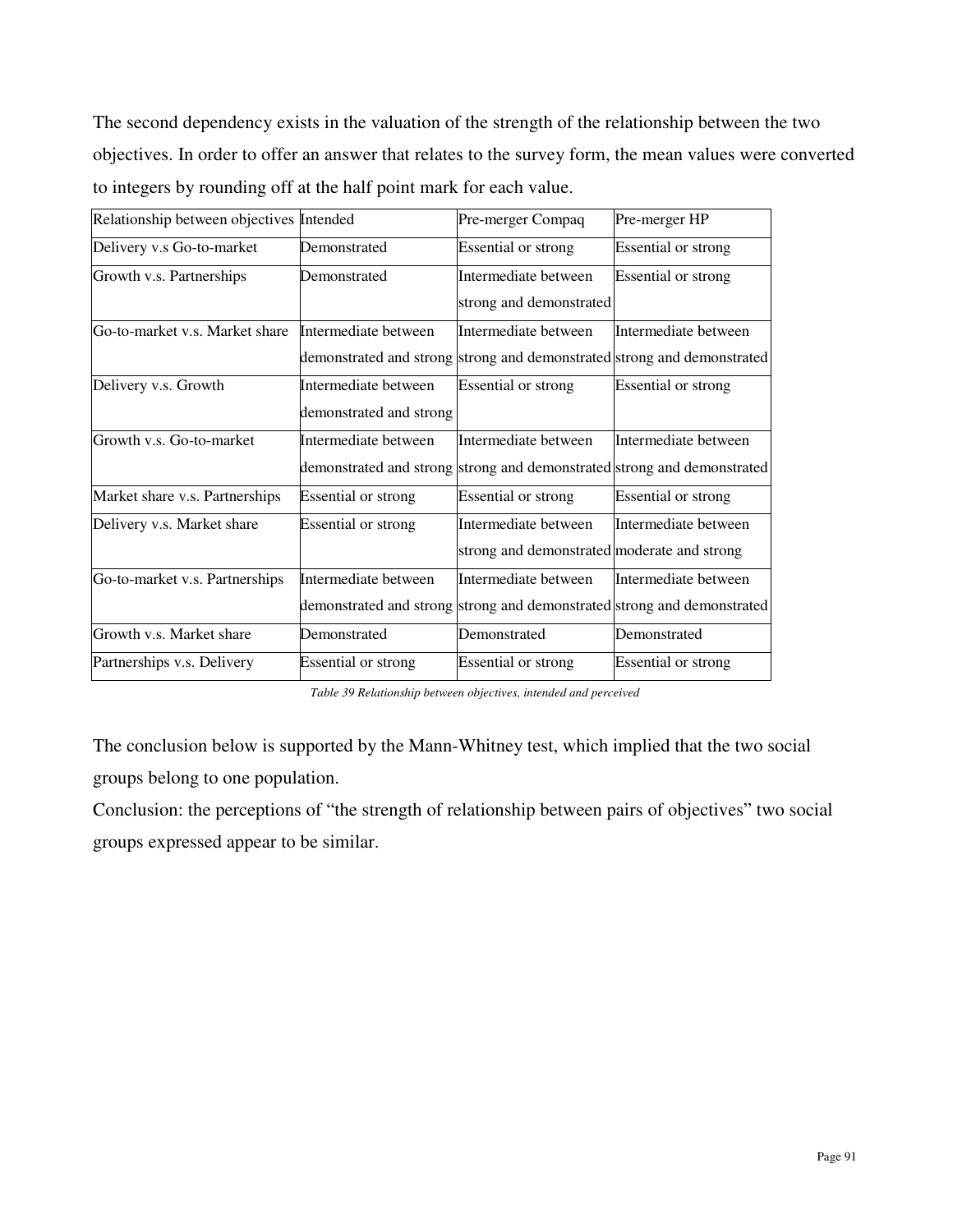# **5.2.4 Research question 3 "Are the objectives "Common" to all; is there no difference in perception of strategic objectives between the two social groups?"**

Where the objectives were prioritised by ranking, the results showed that the difference between the two social groups are not very large, that the opinions of both social groups appeared to congruent enough to assume that both groups belonged to one population. The responses from both social groups did not appear to indicate a specific priority ranking for all objectives.

Where the objectives were pair-wise compared, the raw results indicated that both social groups appeared to belong to one population, but a significant difference in opinion between three out of five objectives appeared to be present.

As argued in the "Research question 2" section, the opinions of the two social groups appear to differ significantly. On the other hand, the differences between the two social groups do not appear to pass the 1.5 difference mark.

The "strength of relationships" between the objectives was generally assessed lower by both social groups than the intended values. Furthermore, the values of both social groups appeared to be grouped relatively close together. Generally, both social groups assess the strengths of the relationships between the objectives as lower than intended.

The Research question 3, "Are the objectives "Common" to all; is there no difference in perception between the two social groups?" may be answered as follows;

On one hand, the opinions would appear to stem from a single population. On the other hand, significant differences were found in the opinions about the importance of objectives.

Conclusion: objectives are not "common" to all.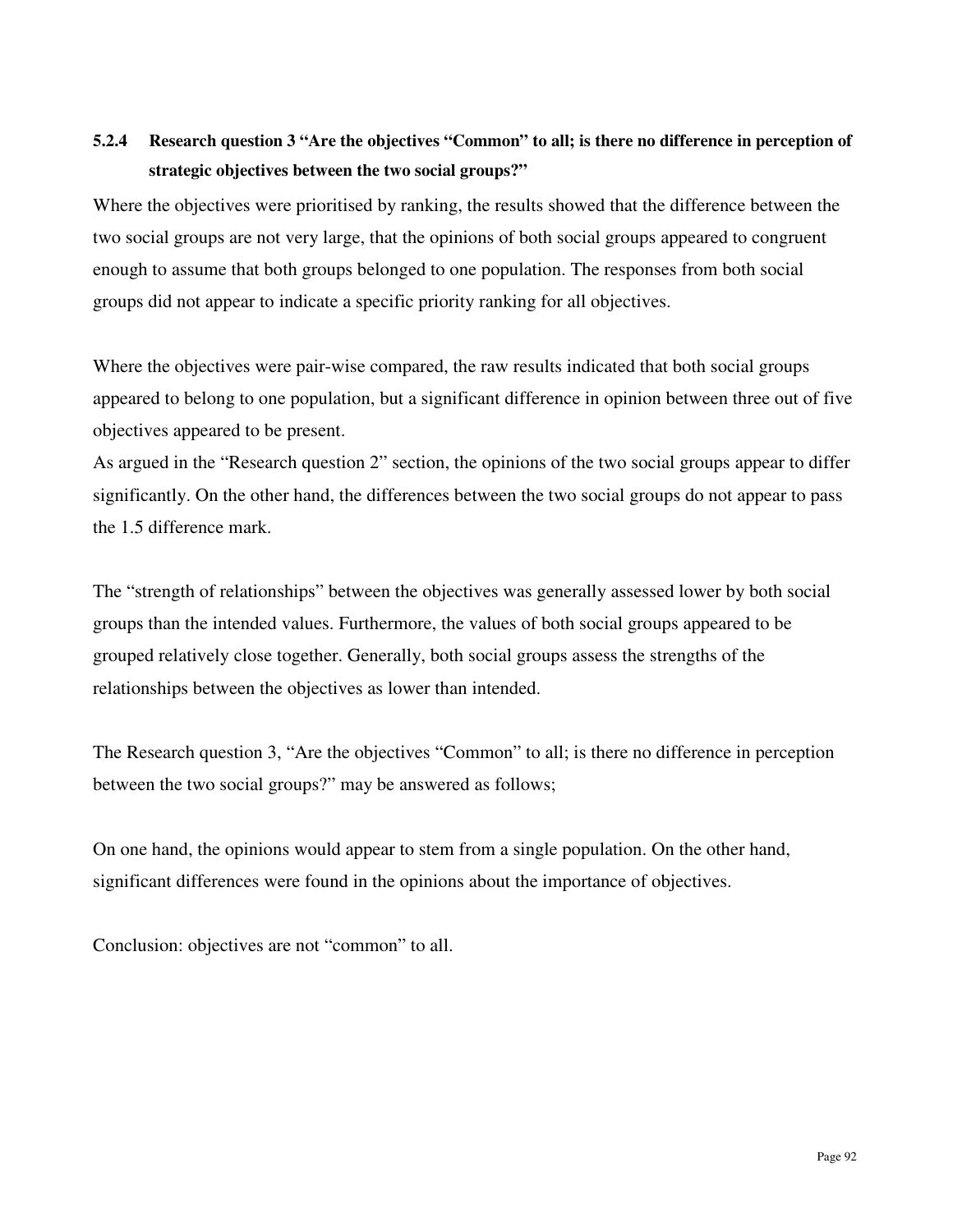#### **5.3 Conclusions related to the research problem**

Problem statement;

*How can HPS senior management deal with the various interpretations of the strategic objectives by middle management?* 

Research question 1 *"What is the perceived priority of the strategic objectives?"*

The results from the survey could not identify perceived priority of each objective by ranking. This leads to the observation that the specific order of the priorities may need to be communicated in a more explicit manner. Doing so, may induce the right priority order into the manager's view. The definition of the priority of objectives may not be based upon a ranking order alone. The pair-wise comparison of the importance of objectives appears to be another way of assessing the priority of objectives in relation to another. This type of priority assessment may become more prominent when managers attempt to weigh alternatives against another. This weighing process, which could involve multiple objectives, could change the decision outcome against a decision which would, if possible, be made by applying the ranking alone.

Conclusion: the research infers that the ranking and the priority by pair-wise comparison would have to be addressed as well, when communicating priorities of objectives.

Research question 2 *"What is the perceived dependency between the strategic objectives"* 

The research infers that the objectives are perceived between moderate to strongly related, generally is somewhat lower than the intended strength of the relationships. The differences vary significantly.

Conclusion: the strength of the relationship may need special attention when communicating objectives to the organisation.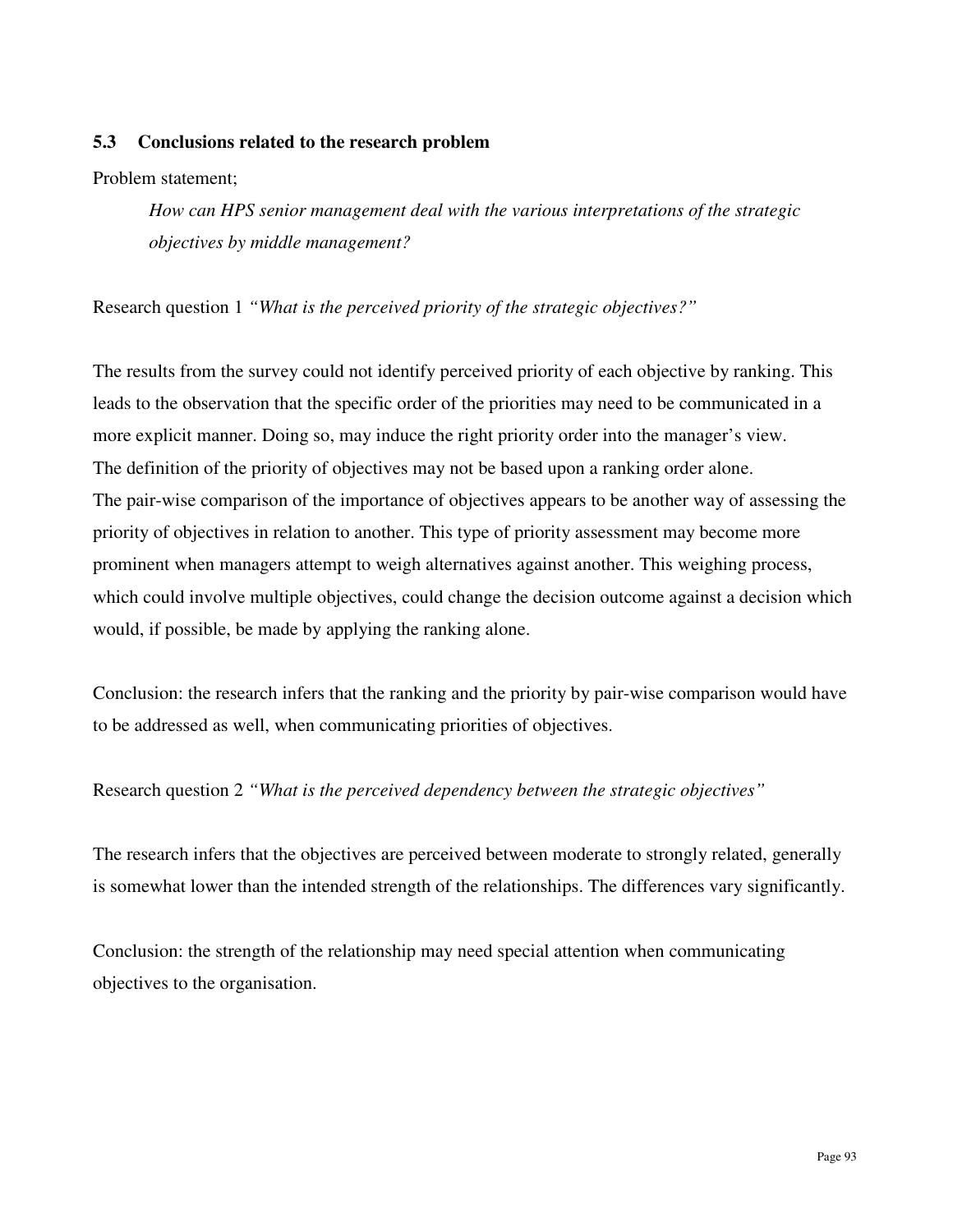Research question 3 *"Are the objectives "Common" to all; is there no difference in perception of strategic objectives between the two social groups?"*

The results of the straightforward ranking procedure infer that the two social groups themselves may be similar. There appears to be no general understanding of the straightforward ranking order in each social group.

The "priority of the objectives by pair-wise comparison" shows an explicit difference in opinion between the two social groups. The opinions gathered by pair-wise comparison differ significantly from the intended values.

The strength of relationships between objectives are generally perceived lower than intended. The opinions of the two social groups and the intended values vary significantly.

For both the "Importance of objectives" and "Strength of relationships" variables, the opinions between the two social groups seem to differ, but there is strong support for the hypothesis that both groups originate from one population.

Conclusion: there appears to be no explicit opinion for the ranking and both social groups have a significantly different opinion between the groups and the intended values, the objectives are not common to all.

All results in this report appear to lead to the observation that the definition of strategic objectives leaves room for individual or group interpretation.

The ranking appears to be unclear, no consensus was found in either social group. The social groups seem top have conflicting opinions about the importance of the objectives. The groups do appear to have a congruent opinion about the strength of the relationships between the objectives. In all cases, the opinion of the social groups appear to conflict with the opinion that represents the intended strategic values. This lead to the conclusion that there appears to be no common understanding of the strategic objectives in the population.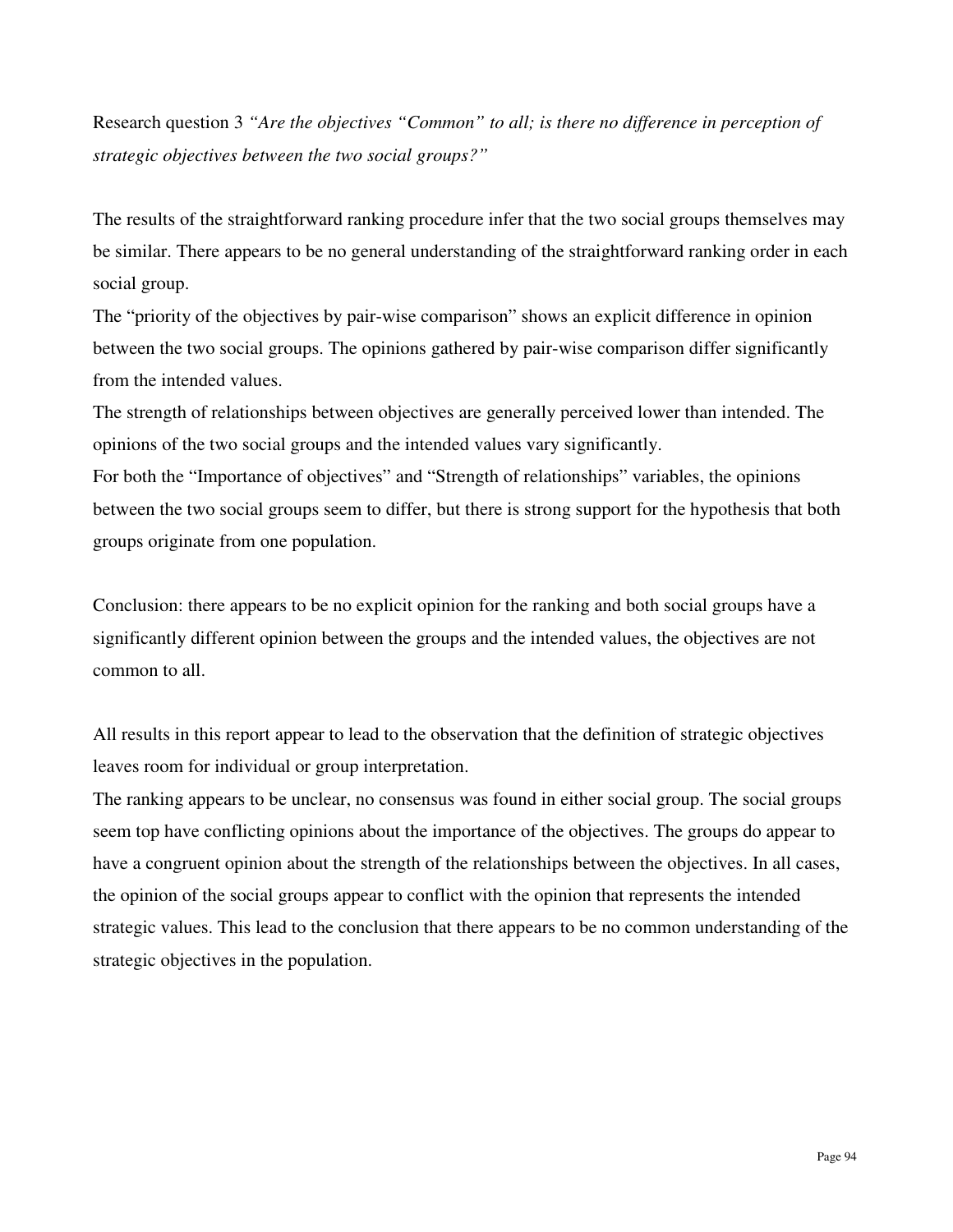Furthermore, the managers appear to be unsure of how the strategic objectives should be communicated. In the light of this apparent uncertainty, the strategic objectives as defined by the Executive Vice President of HP Services may be evaluated.

General strategic objectives for HP Services

- $\checkmark$  Aggressively grow HPS
- $\checkmark$  Implement strong services go-to-market and customer engagement models
- $\checkmark$  Expand HP's leadership in the infrastructure services
- $\checkmark$  Use HP's strategic partnerships to complement HP's strengths and extend HP's reach
- $\checkmark$  Deliver against cost synergies and integration plan for the merger

In section 2.2.2 of this report, it was argued that objectives are statements of specific outcomes that must be achieved (Scholes & Johnson 2002), objectives should clear and decisive (Quinn 1991) and objectives should generally comply with the SMART acronym (Daft 2002).

The general strategic objectives do not seem to state specific outcomes that must be achieved, nor do they appear to be very clear. On one hand, the wording of the objectives appears to be decisive. On the other hand, the objectives themselves do not seem to point to an advantage over the competition. Under the assumption that all HPS managers agree with the strategic objectives and that these objectives may be realistic, none of the strategic objectives appear to be specific, measurable or timebased.

This leads to the observation that the strategic objectives may need further specification before the objectives may be used to communicate a strategy for HPS NL.

Conclusion: Before communicating the strategic objectives, these would have to be substantiated and further defined to be decisive, specific, measurable and time-based.

The open question: *"State in one sentence of +/- 30 words how you think HPS management should communicate the strategic objectives clearly and relevant to you"*.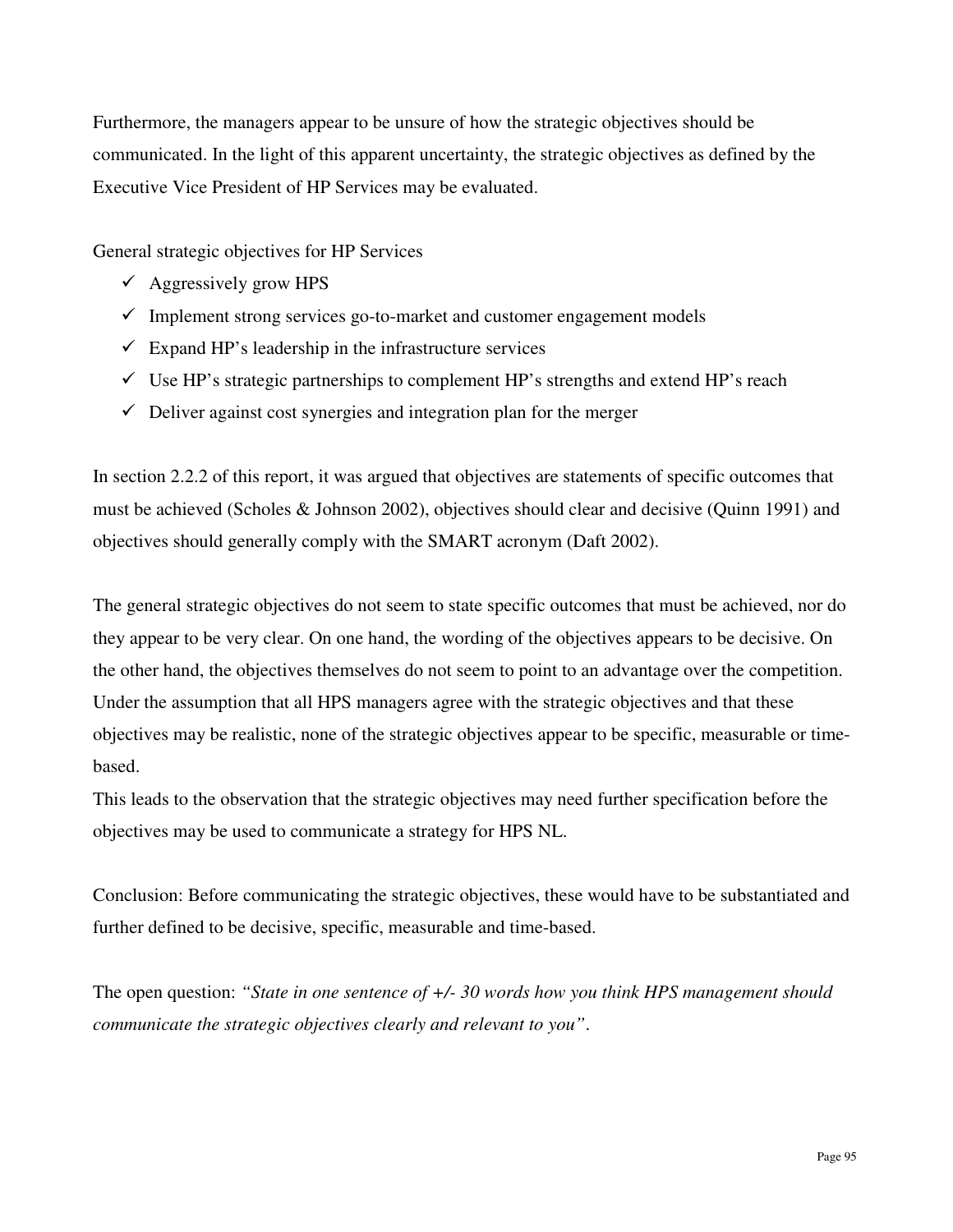The responses of the open question were subjected to a pareto analysis before inferences were made. In the case where the value "not specified" was the highest, the next values in line were selected, until the 20 % of occurrences, the pareto limit, was reached.

Nearly half of the respondents, 42 %, did not specify how the communication would have to take place and nearly 70 % of the respondents did not indicate who would have to perform the communication.

These two findings may need special attention, the managers appear unsure of how the communication of new strategic objectives should take place and who would be responsible for communicating this message. These results infer that there may be some insecurity in relation to the strategic objectives within the management team.

If these unspecified categories were ignored, then a different pattern emerges, which may point to the needs of the management team.

Of the "what" category, more than 20 % of the responses were valued at "Clarify, prioritise, explain direct contribution, relate to operations", category and 29 % responses of the "how" category were valued at "interactive". On the question of who would have to perform the communication, 13 % the response was that the managers themselves should do this and 7 % of the time the responses were that Executive manager should perform the communication.

Conclusion: Most respondents expressed a need to discuss and clarify the prioritisation of the strategic objectives, the direct contribution that may be made to the strategic objectives and how the strategic objectives may be related to operations. The preferred method would be live and interactive communication, performed by the managers with visible presence of the Executive Manager.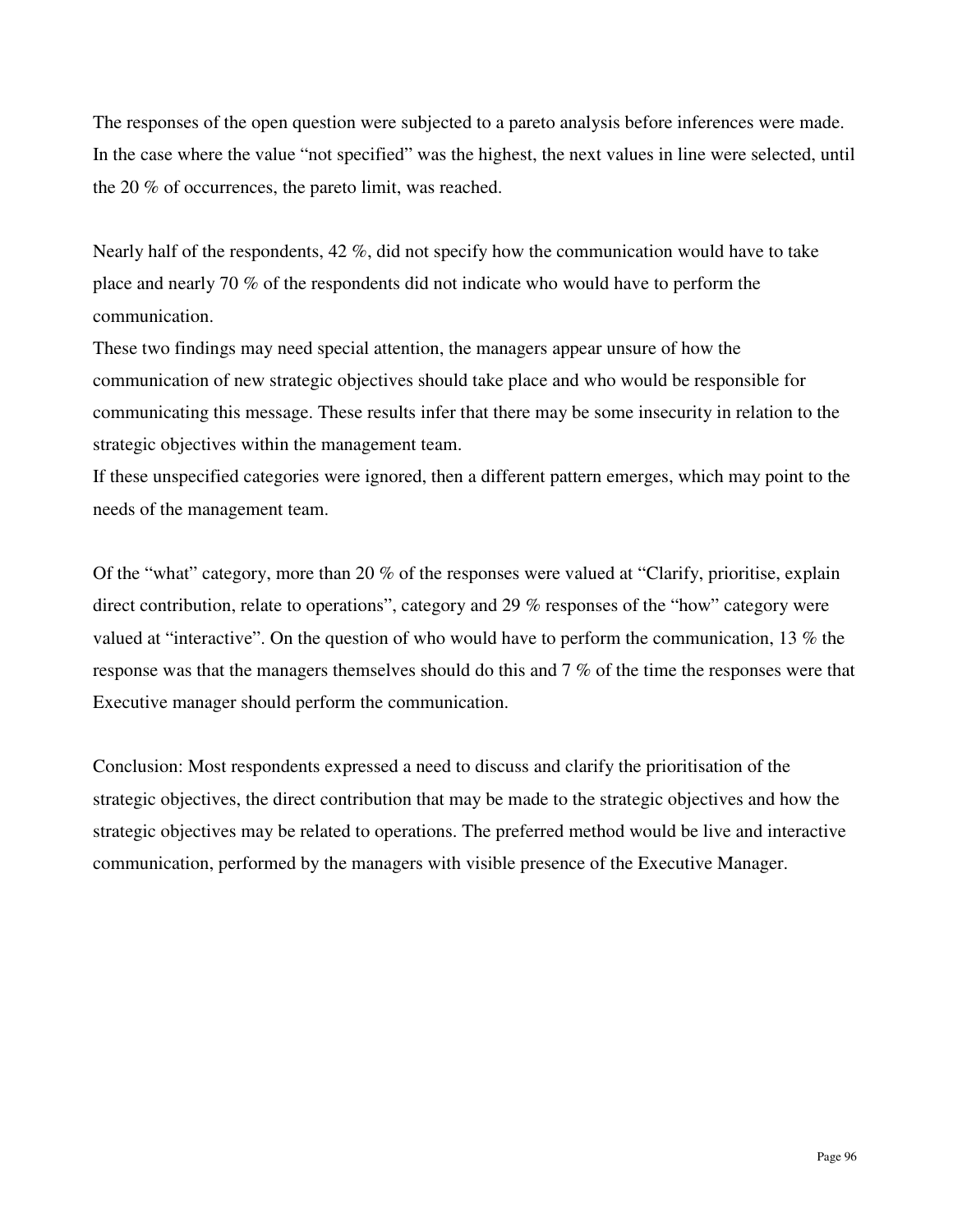#### **5.4 Implications for theory**

The results infer that a top down model for strategic design may not provide sufficient clarity of the intended strategic direction of the senior managers towards the organisation. The interpretation of the intended strategic direction, combined with the experience and ideas of the middle management team result in an emergent strategy that appears to be congruent within the population.

The report identified several gaps that related to the strategic objectives. Information about these gaps, may aid senior managers to inform the middle managers better in relation to the intended strategic direction.

The use of the gap analysis model may be expanded into other fields, such as business opportunity selection in relation to the strategic objectives.

### **5.5 Implications for policy and practice**

As far as the author can assess, the research performed in this report is new to the HP organisation. By combining the simple ranking with the pair-wise comparison to define and explain strategic objectives, the organisation might accomplish its mission more successfully.

In the earlier parts of the report, the types of strategies model of Mintzberg & Waters (1985) was presented and the different types of strategies were compared to the situation of HPS NL. The model also shows a feedback line that is identified as "strategic learning". In the case of HPS NL, results from this report may be used to enhance the communication of the strategic objectives. The learning points from this report may serve the strategic learning process of HPS NL.

This part of the report is aimed to provide HPS management a plan of how some of the learning points of this report might be implemented.

The first learning point relates to the translation of the general HPS strategic objectives to the HPS NL strategic objectives. The local strategic objectives that are based upon the strategic objectives as defined by the Executive Vice President of HP Services may have to be adapted to fit their strategic purpose.

This would mean that the objectives would be stated as specific outcomes that must be achieved and comply with the SMART acronym. Furthermore, the objectives would have to be expressed in a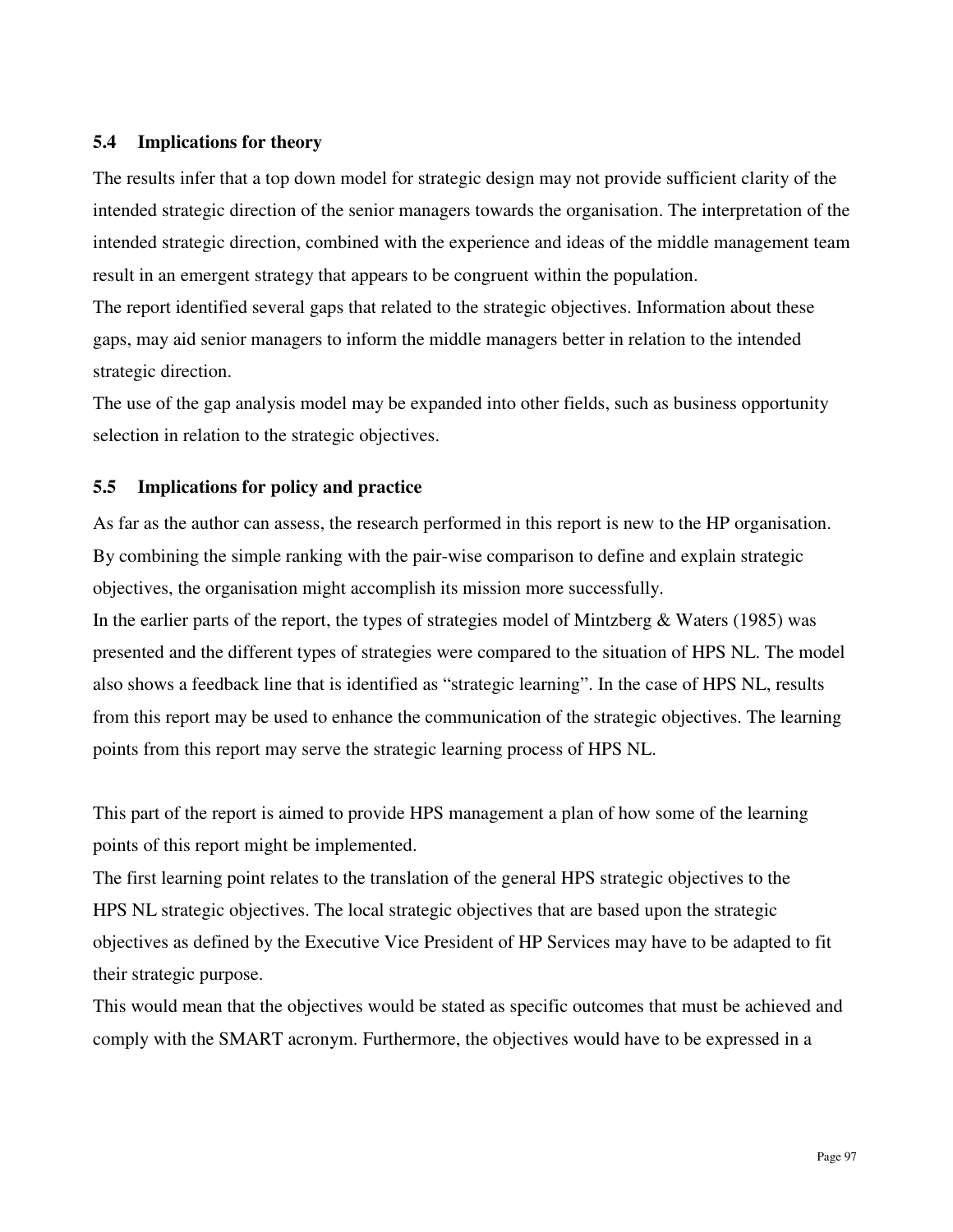clearly and indicate decisively how the achievement of the objective provides advantages over the competition.

The second learning point relates to the strategic planning and implementation process. The definitions of priorities for strategic objectives; by ranking and pair-wise comparison, could be addressed during the planning and "catch-ball" phase of the strategic planning process. The research infers that strategic decisions related to objective's priorities, may be more congruent then. Additionally, the decision making process to select between strategically important business alternatives could be aided by using a methodology that would fit within the Hoshin planning hierarchy and make use of the pair-wise comparison of objectives and alternatives, such as the Analytical Hierarchy process (Saaty 1985).

### **5.5.1 HP S managers**

The demographic report indicates that the composition of the management teams originating from both pre-merger companies in terms of years with the company and years in current position appears to be similar.

The gaps that were identified might be resolved by applying the model below (Billsberry 1981).





With the use of this gap analysis model the implementation plan may be explained.

The purpose of the plan is to provide HPS management a plan to communicate the new strategy to the new organisation and to help the HPS managers measure how well their perceptions and actions may be aligned with the new strategy.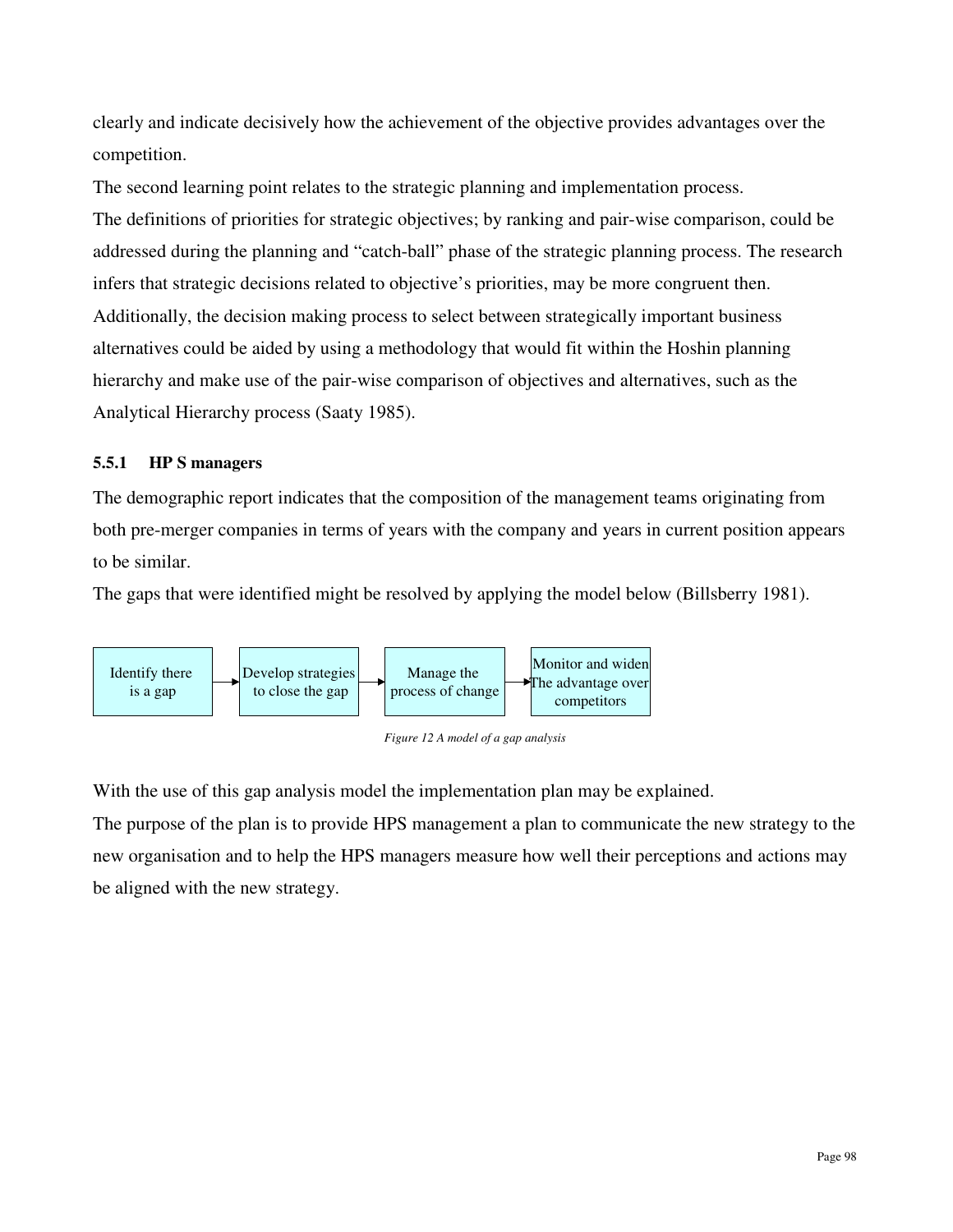## **5.5.1.1 Identify there is a gap**

Several gaps were identified that are related to one another. Gaps between the two social groups were identified. The gaps may best be best expressed as "intended v.s. perceived" for all variables.

- $\checkmark$  priority by ranking
- $\checkmark$  priority by "pair-wise comparison of the strategic objectives"
- $\checkmark$  "strengths between the relationships of the objectives"

The intended values represents the target of the perceived values.

The first gap that was identified was the gap between the perceived and intended priority of the strategic objectives.

The values for the intended priority ranking was compared to the value of the perceived ranking derived from the pair-wise comparison of the importance of objectives of both social groups. The data of the priorities by ranking of both social groups appeared to be inconclusive.

The data from this gap measure may not be used to draw any conclusions, so these values are ignored for this report.

The intended ranking order may be regarded as still valid. These values may be used to identify the gap that is related to the order of objectives found by applying logic to the result from the "pair-wise comparison of importance of objectives".

The graph below shows where the gaps are located and how large they are. This graph may be used to identify the objectives that need most attention for each social group. The objectives that are on the zero line may need less attention.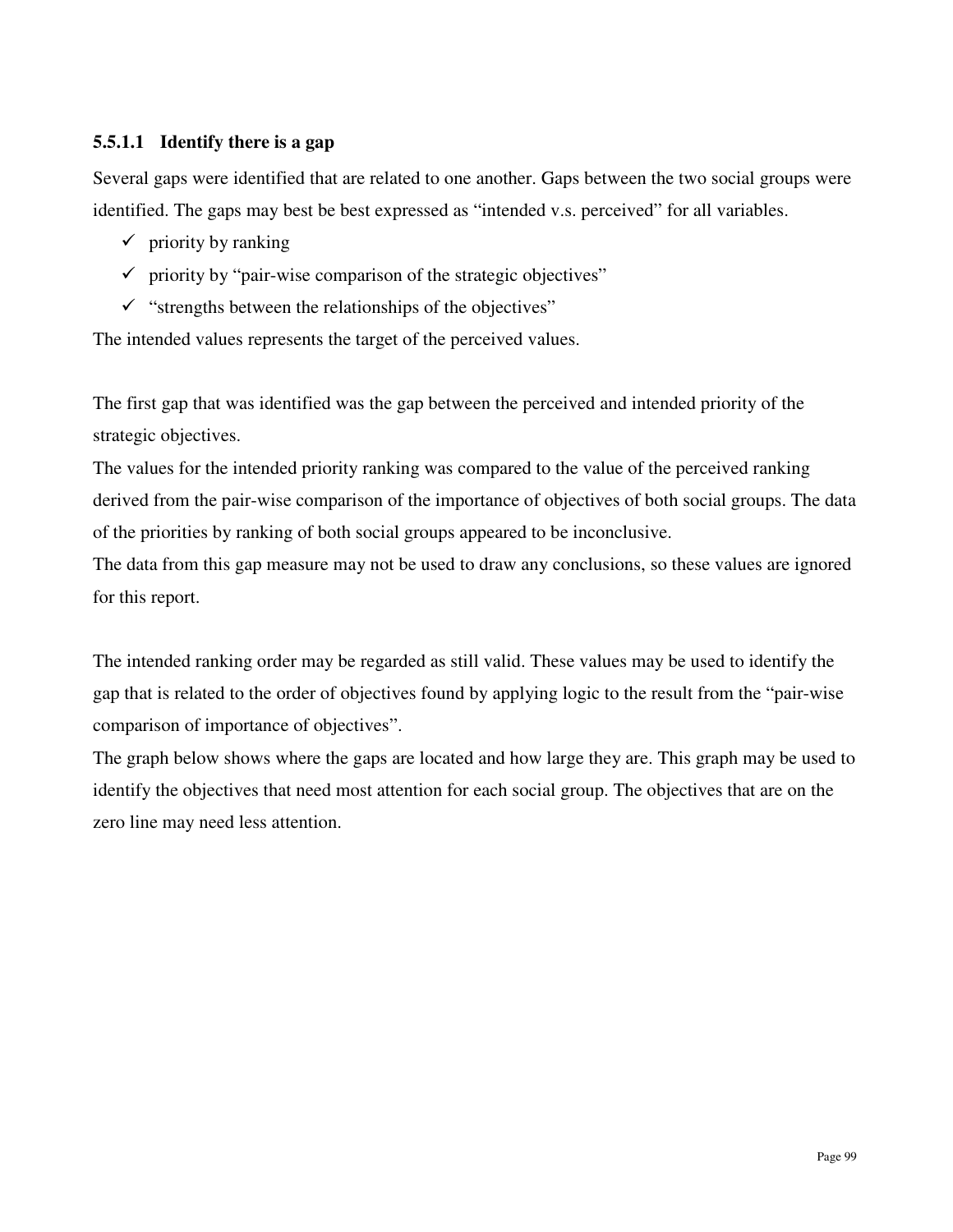By showing the size of the gaps for each social group between intended and perceived, it could be envisaged how the perceived priority of the objectives could be brought in line with the intended priority.



The research suggests that the priorities should be communicated in such a way, that there is clarity about the ranking of the objectives and their priorities as applied by pair-wise comparison at the same time.

There is another gap, this gap exists between the perceived and intended strength of relationships between each pair of strategic objective.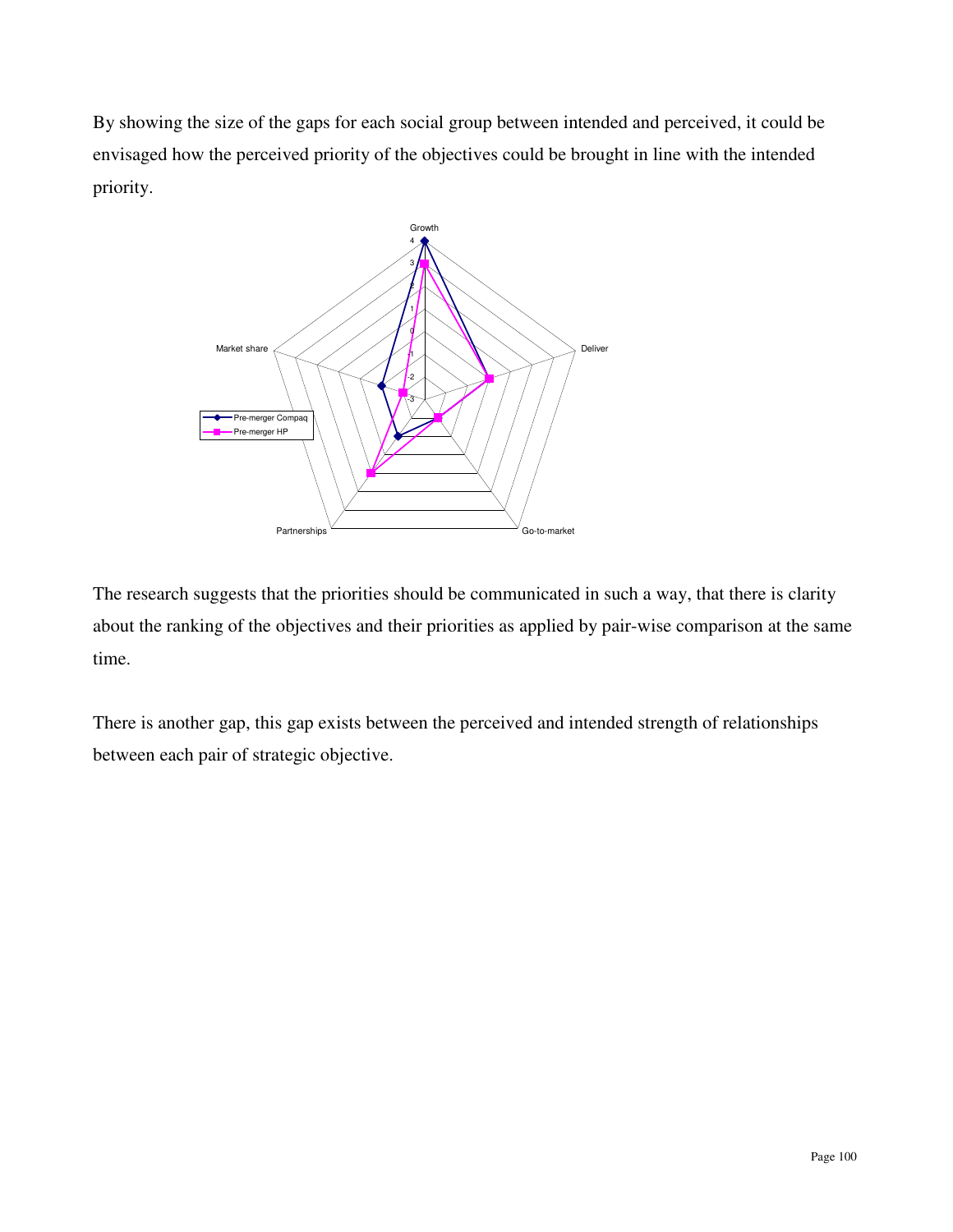The graphic below shows the each pair of strategic objectives and the distance of the gaps from the zero line for each social group.



The research could not show that the strength of the relationships would have an effect on the priority of the ranking or ranking by pair-wise comparison method.

The researcher assumes that the strength of the relation between objectives may influence the performance of each objective because of this relationship. This assumption is based upon the rationale that if a strategy is performing well against one of two strongly related objectives and insufficient against the other, the combined performance may still be insufficient.

Under this assumption, it would be important to assure all involved have the same perceptions of the strengths between the objectives, for the objectives to be "common to all".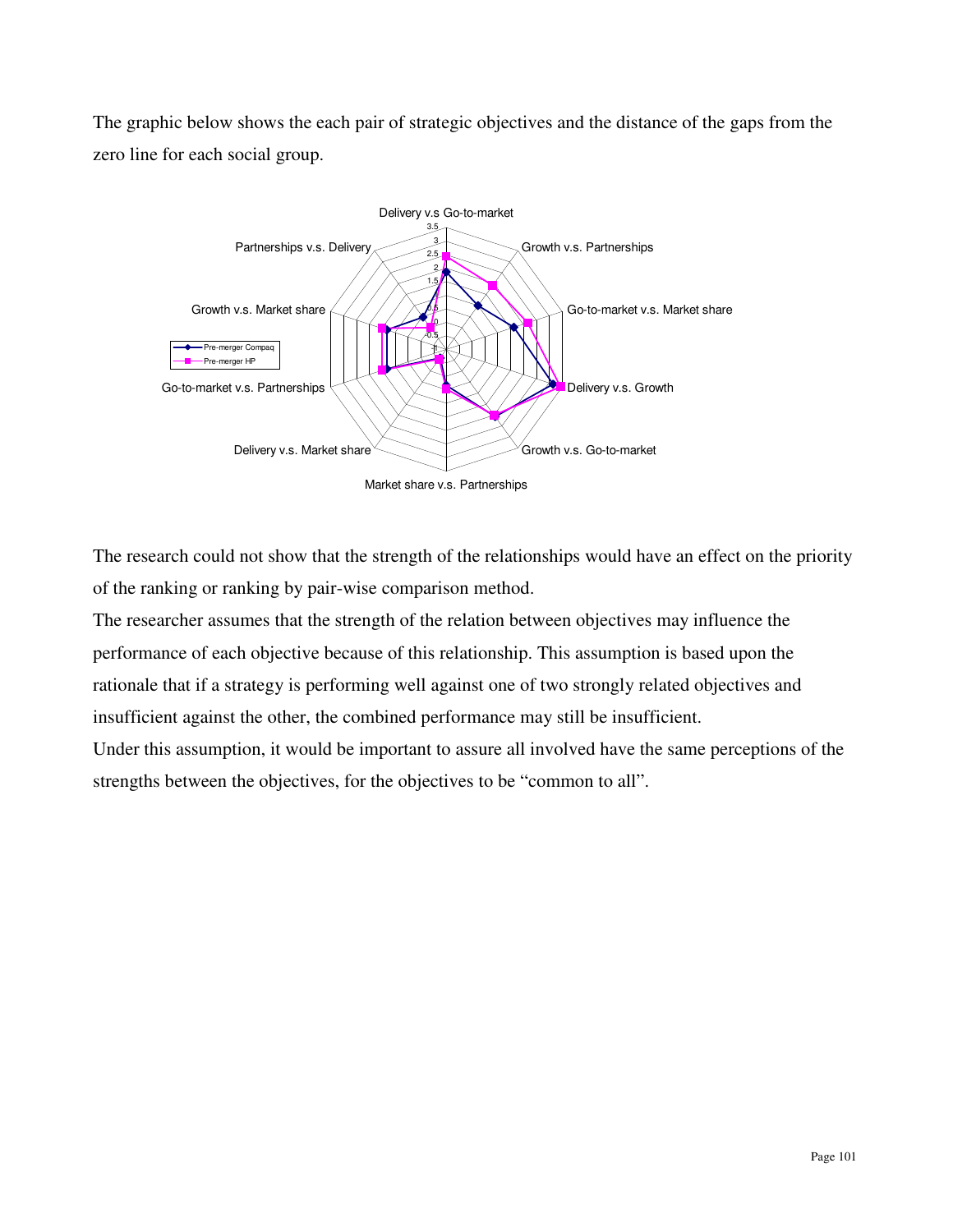#### **5.5.1.2 Develop strategies to close the gap**

As a first step, the objectives could be defined as statements of specific outcomes that must be achieved and expressed clearly and decisive, showing how the achievement of the objective provides advantage over competition. The objectives could be tested against the SMART acronym to assess their fitness for the purpose.

As the second step, the radar graphs may be used as a communication tool to explain gaps to managers and for managers to assess gaps.

A third step may be the use of a reference card, which shows the priorities and relationships between objectives by the use of proper wording. Proper wording would mean that the order and magnitude of the priorities and relationships are expressed clearly.

Appendix 7 shows an example of such a reference card. The card should be changed whenever priorities change.

The survey methodology that was used for this report may be automated as part of the strategic performance measure process, which already takes place. With the resulting graphs as a communication tool, the gaps me be explained. The measure of performance of strategies to close the gaps may be expressed in "points" over a period of time, which may further aid in closing gaps. As experience increases with the procedure, the survey may be less time consuming and provide substantial value to the managers. The survey method could be used to assess the opinion of the whole group of professional managers about certain strategic issues.

When intended priorities of objectives change, this same method may be used to guide the managers on how to close a possible new gap.

If the gap analysis would be part of the strategic performance assessment process, HPS would be able to capture, process and feed the results back to the managers. This might benefit the organisation, but more importantly, also the managers, as their personal reward structure is based upon achieving or exceeding agreed objectives.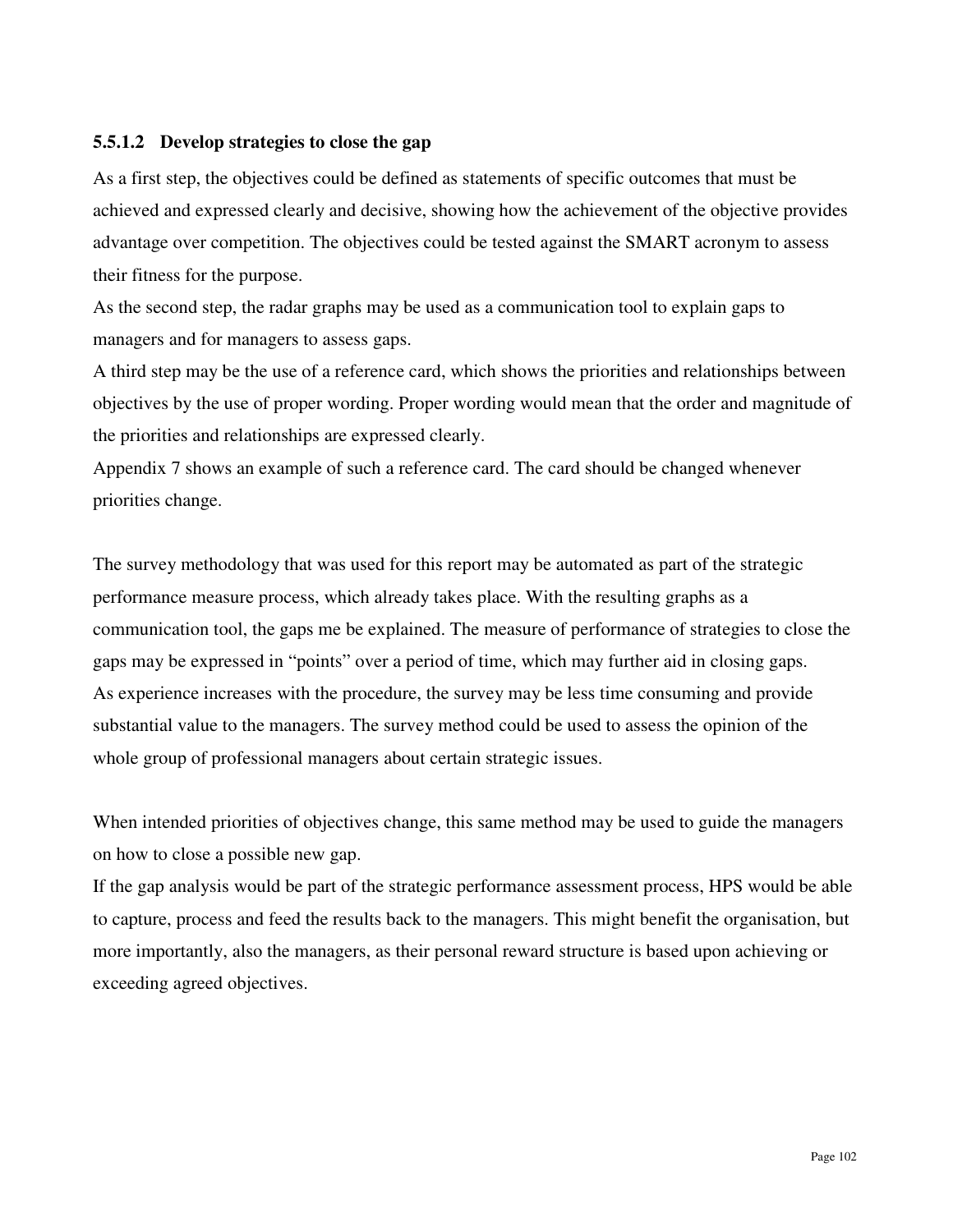#### **5.5.1.3 Manage the process of change**

The gap analysis may be regarded as a small part of the strategic management process, it should not require ore time and effort than strictly necessary and the results would have to be useful for all. Compared to the initial gap analysis, later analyses would not need as much time and attention in a later stage of the merger process. In this later stage, the survey method of the report would have to be automated to save time, capture results on-line and to provide immediate feedback to the manager. The usefulness could be made operational by using showing how a small gap enhances the company's strategic performance and how this may result in personal success for the managers. To gain momentum, management's attention would be needed to embed the gap analysis process into the organisation.

As indicated before, the results from the open question appears to infer that most respondents would prefer clarification, prioritisation of the strategic objectives, the direct contribution the managers can make and how the objectives may be related to operations.This communication should take place in a way that requires personal involvement of all parties, and the communication happens in a live and interactive way performed by the managers with visible presence of the Executive Manager. In this case the Executive Manager could present the results of the gap analysis and the way forward how to close the gaps for each social group.

Later the automated survey method could be presented to the managers who may discuss the use and benefits to the organisation and themselves during this presentation. New ideas might sprout from such a discussion which may give the automated survey method more practical value. Involvement of the managers in this phase may build a larger supporting platform for the method.

After implementation, the managers may use the method to help their teams align their strategic team objectives to the organisations objectives by a similar method.

### **5.5.1.4 Monitor and widen the advantage over competitors**

Once the method is used and part of a standard process it may serve as a "thermostat" to keep the gaps low, even if priorities change, as managers learn to "read the graphs and plan their actions to close the gaps even more quickly.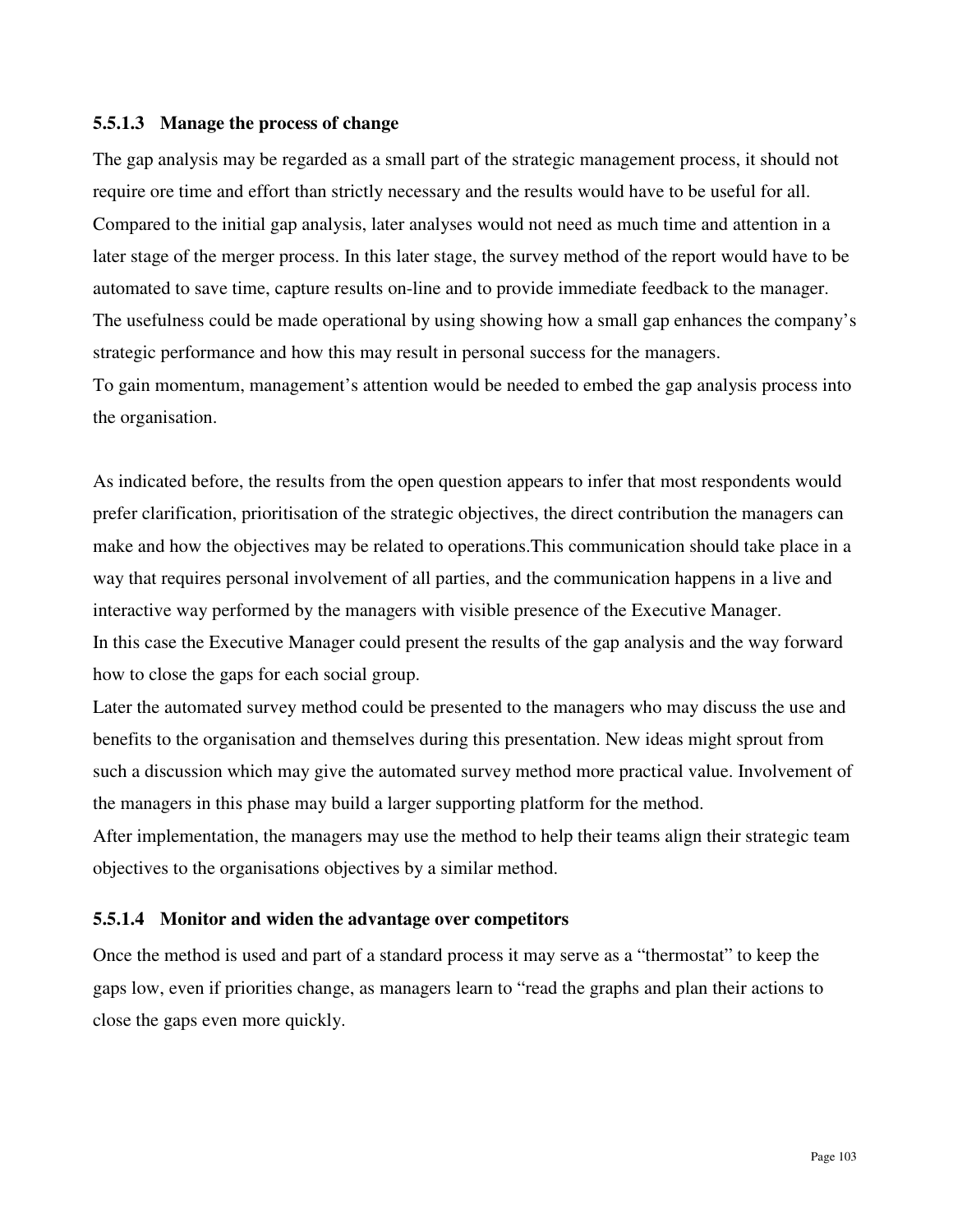### **5.6 Further research**

In order to make full use of the open questions in surveys, the methodology to identify categories and their values, a methodology may be developed. This methodology might be useful to gather qualitative data with a qualitative method.

A method to select business opportunities may be researched that uses pair-wise comparison of decision elements.

## **5.6.1 Analytical Hierarchy Process**

The Analytical Hierarchy Process (AHP) (Saaty 1985) is a decision support model that intends to decompose (structure) a system and it's environment into mutually interacting parts, then measuring and ranking the impact of the parts on the entire system. This way, a synthesis may be build that explains the model in a more holistic way, whilst maintaining the integrity of the system, it's parts and the interaction of the system on it's environment. AHP may be used when consensus amongst a limited group of individual is needed, when the stakes are high if the plan fails and where the options and criteria are limited. In the selection process for major business opportunities, these prerequisites usually apply.

Using the AHP methodology involves four steps;

- 1. Structuring the decision hierarchy by breaking down the decision problem into a hierarchy of interrelated decision elements; Objectives, criteria, decision alternatives
- 2. Collecting input data, depicted by matrices of pairwise comparisons, of decision elements
- 3. Using the eigenvalue method to estimate the relative weights of the decision elements
- 4. Aggregating the relative weights of decision elements to arrive at a set of ratings for the decision alternatives

The formation of the AHP hierarchy is based upon two assumptions.

- 1. It is expected that each element of a level in the hierarchy would be related to the elements in the adjacent levels
- 2. There is no hypothesised relationship between the elements of different groups at the same level.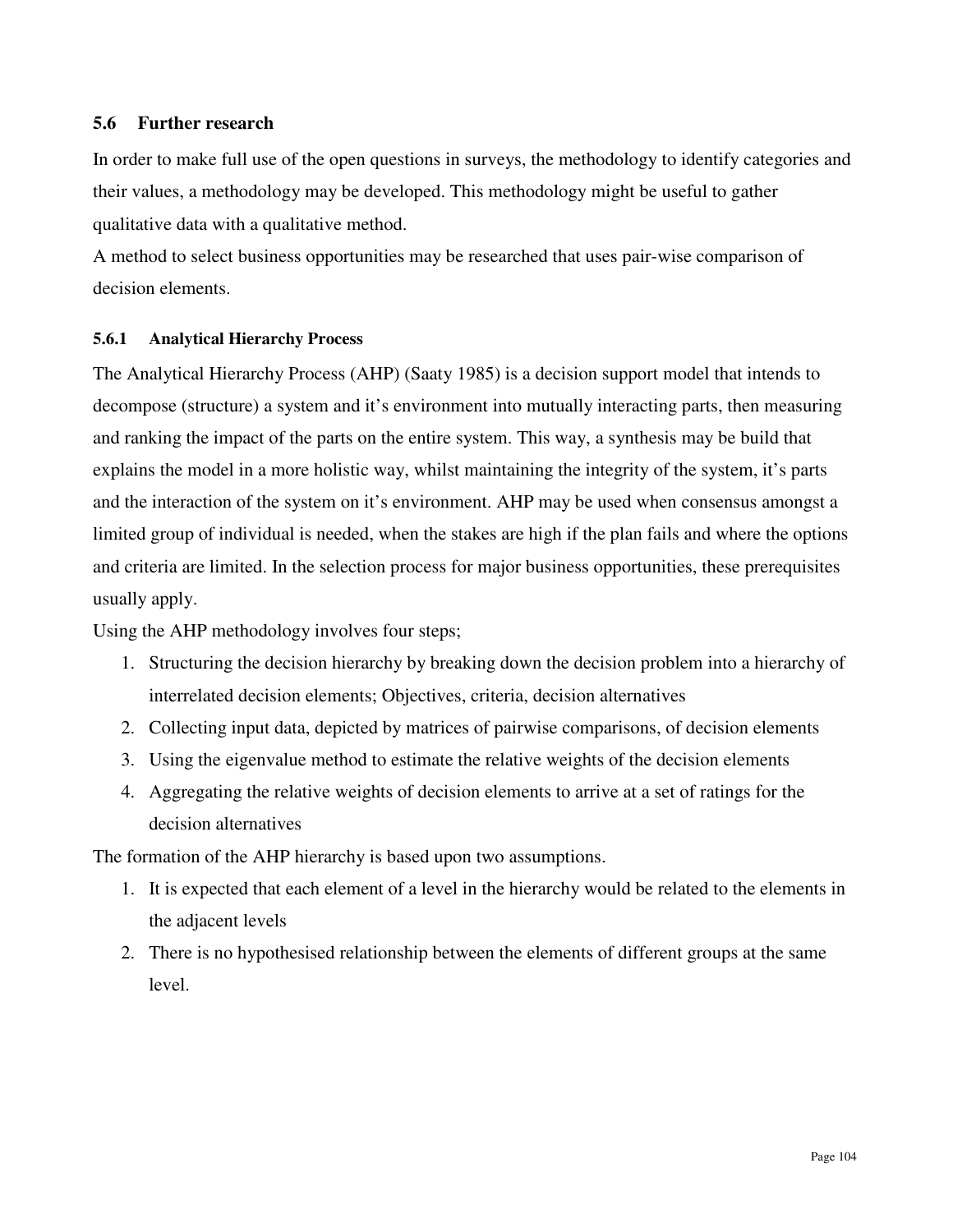

*Figure 13 AHP basic assumptions* 

AHP aims to represent the elements of any problem in a systematic hierarchical manner. The basic principle is to apply a series of pair-wise comparison judgements of the decomposed parts of a problem to identify the relative impact of each component in the hierarchy. During the process the judgements may be documented, which allows re-examination of the process and evaluation of the decision process.

The judgements are translated into values that are synthesised to derive priorities among criteria that are used to weigh alternative solutions (decisions) against another.

The use of groups that participate in the decision making process is the preferable way to gather reliable judgements, since the judgements may be tested for correlation between team members. Furthermore, AHP does not necessarily involve a large sample.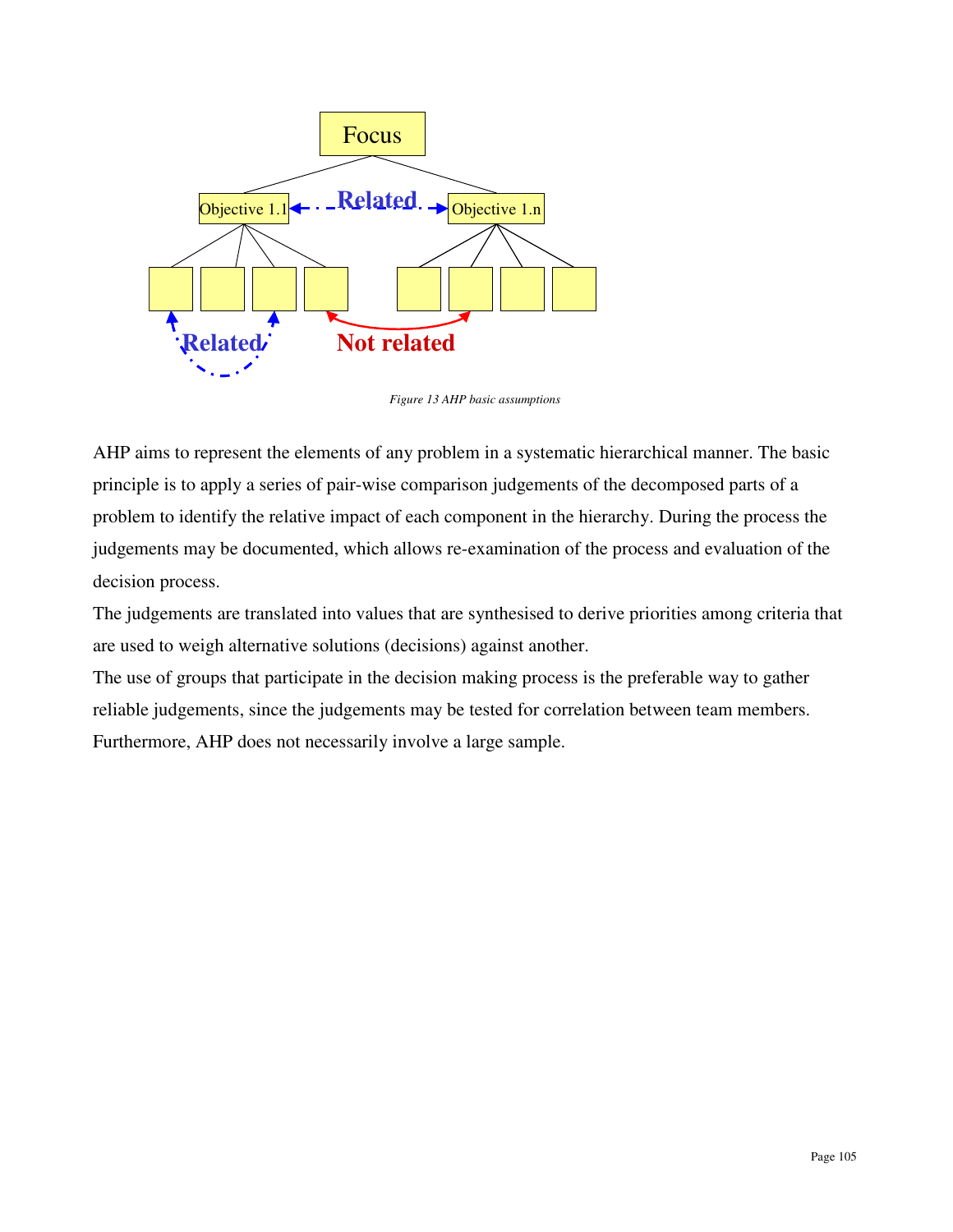AHP is driven by three basic principles;

- $\checkmark$  Hierarchic representation and decomposition, this is called the hierarchic structuring
- $\checkmark$  Priority discrimination and synthesis, ranking the elements by relative importance
- $\checkmark$  Logical consistency, ensuring that the elements are grouped and ranked consistently according to a logical criterion

Several hierarchies exist, of which the dominance hierarchy which descends from one top level down to several layers that may branch out, much like a military organisation tree is the more common form and the type of hierarchy used in the AHP.



*Figure 14 Analytical hierarchy model* 

The Analytical hierarchy model may be built by decomposing the system using a structural or functional approach. The basic hierarchy itself is composed of four hierarchy levels;

- $\checkmark$  Focus, which is the overall objective or the problem that needs to be analysed
- $\checkmark$  Objectives that follow from the statement of the focus
- $\checkmark$  Criteria that will be used to evaluate the solution or whether the objectives may be attained
- $\checkmark$  Alternatives that may be evaluated against one another.

When a hierarchic representation of the problem is defined, the priorities of the decision elements need to be established. The priorities are established by applying pair-wise comparison between the decision elements that fall below a decision element the hierarchy. The method places the lower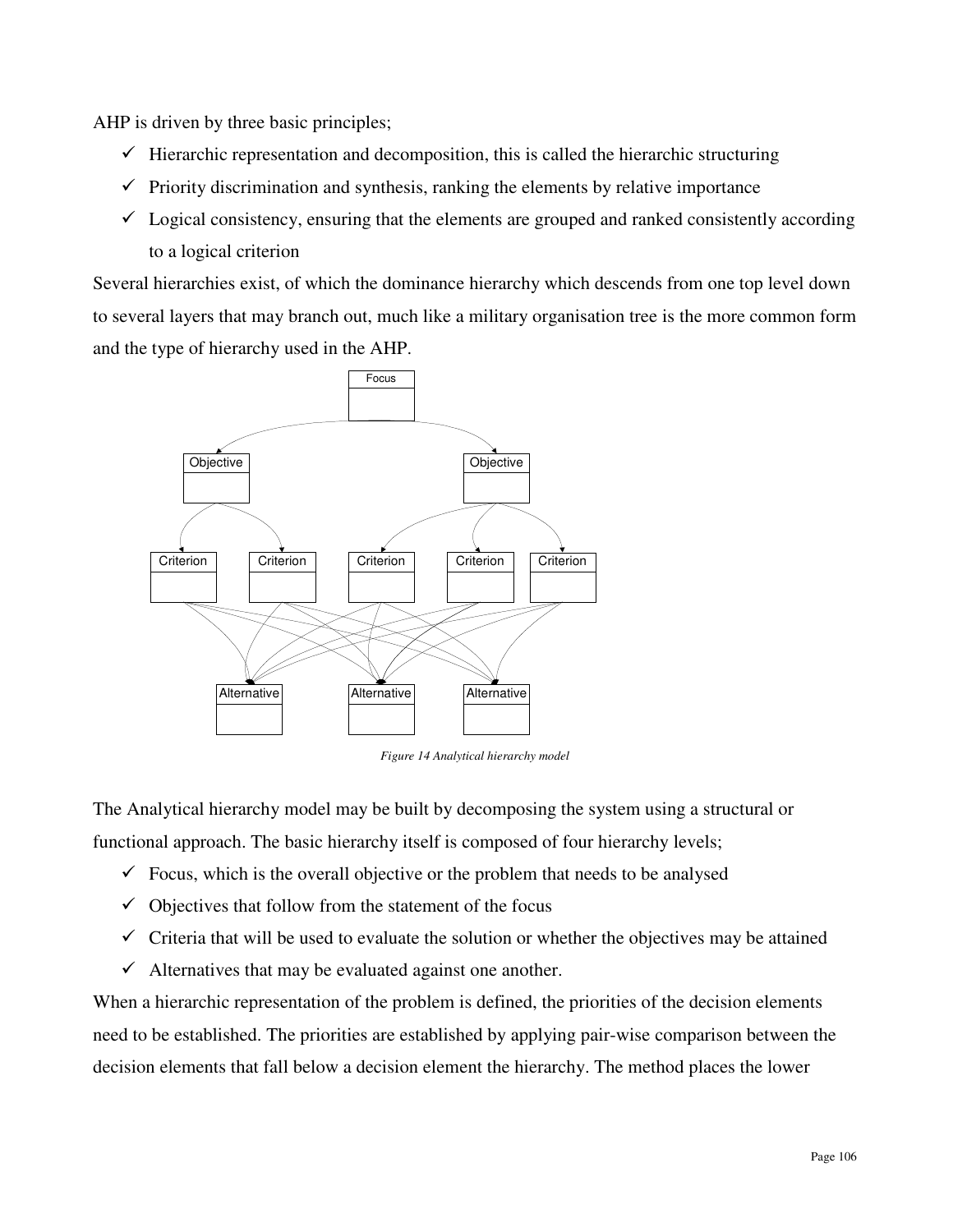decision elements in a matrix and notes the preference of these decision elements in the matrix using a pre-defined scale of comparison.

This judgement matrix is filed in for each hierarchy level that has a level above it. Each cell of the judgement matrices is then weighed to estimate the relative weights of the decision elements. This also means that the alternatives are weighed against each criterion. By aggregating the relative weights of decision elements it would be possible to attain a set of ratings for each alternative. By adding up the valued weighing, the alternative that fits the criteria best may be indicated. Such a methodology may be the basis for a decision support system to selct major business opportunities.

# **5.6.1.1 Conclusion**

By applying the same method of pair-wise comparison in different settings, it would be possible to assess the perception of strategic objectives and evaluate business opportunities.

The value and feasibility of the decision making process may be an interesting subject for further research.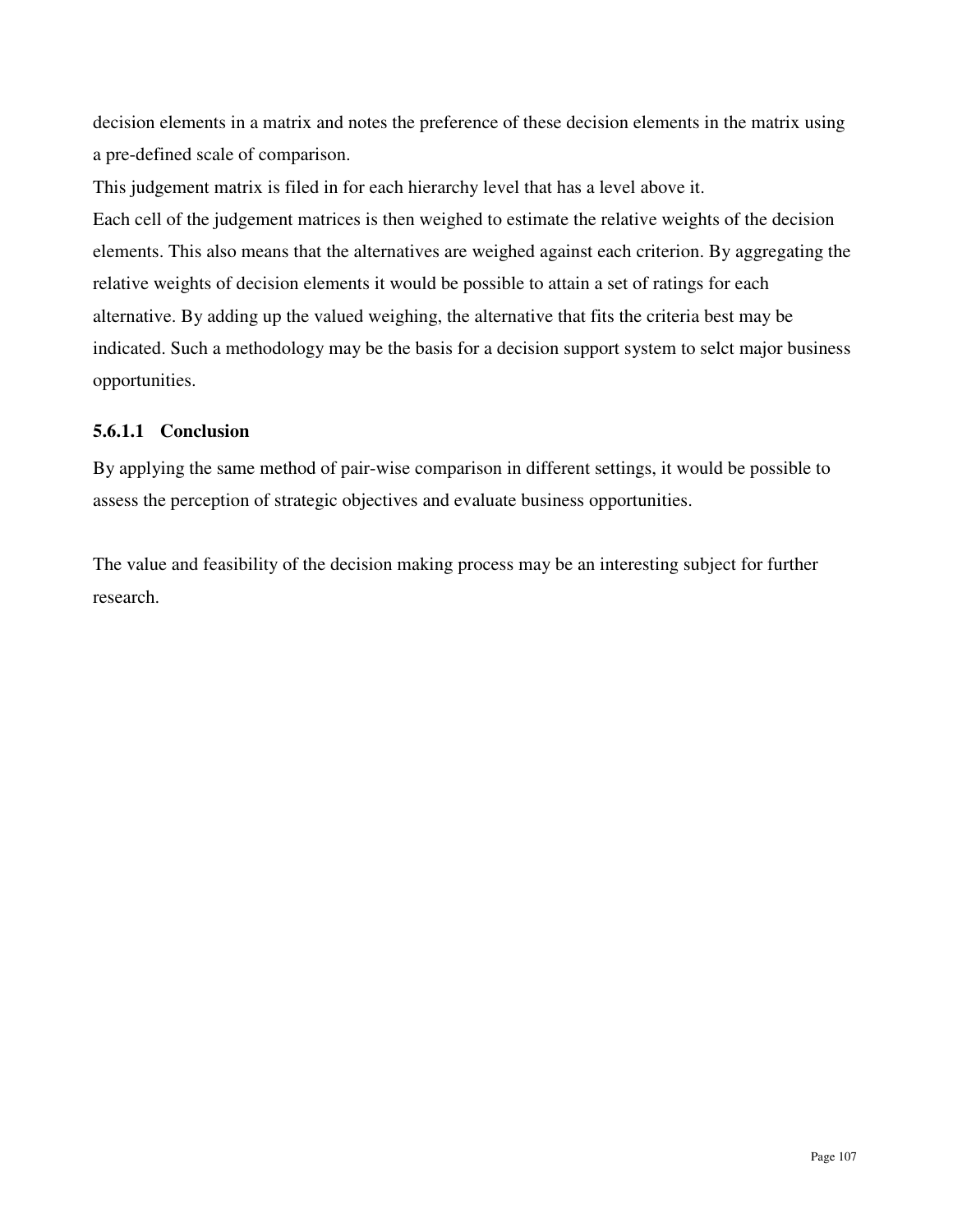# **Bibliography**

Akao, Y. (ed), 1991, Hoshin Kanri; Policy deployment for successful TQM, Productivity press, Cambridge

Billsbery, J. Gap Analysis, *Exploring Techniques of analysis and evaluation in strategic management*, Ambrosini, V., Pearson Education Ltd, Essex

Boles, S.J., Barksdale, H.C., Johnson, J.T.,1996, What national account decision makers would tell salespeople about building relationships, *Journal Of Business & Industrial Marketing*, Vol. 11 No. 2, pp 6-19

Brindle, M., 1999 'Games decision Makers like to play', *Management Decision*, 37/8 pp 604-612

Chen, E. W. L., Li, H., Information priority setting for better resource allocation using analytic

hierarchy process, *Information Management Computer Security*, 9/2 2001, pp 61 - 70

Daft, R. L., 2002, Management, 6<sup>th</sup> edition, Dryden Press, Orlando

HP Strategy 2001, Make the connection, HP intranet, internal report

Jankowicz, A.D., 2000, Business Research Projects, Business Press, London

Johnson, J., Scholes, K. 2002, Exploring Corporate Strategy, Prentice Hall, Harlow

Galbraith, J.R., Kazanjian, R.K., 1986, Strategy implementation, Systems and processes, St. Paul, Minnesota

Hamel G., Prahalad, C.K., 1989, Strategic intent, *Harvard Business Review*, may-june, pp 63 – 76

Hastings, Simon, A strategy evaluation model for management, *Management decision* 34/1 1996, pp 25-34

Kaplan, R.S., Norton, D.P., 1996, The Balanced Scorecard, Translating strategy into action, Harvard Business Press, Boston

Kaplan, R.S., Norton, D.P., 2001, The strategy focused organization; how balanced scorecard companies thrive in the new business environment, Harvard Business Press, Boston

King, B. 1989, Hoshin planning, the developmental approach, Goal, QPC, Methuen

Larichev, O.I , 1999, Decision Aiding today, *Multicriteria Decision making* pp 5/1 – 5/21

LeBoeuf, M.,1985, The Greatest Management Principle in the World, Putnam, New York

Lorange, P. 1980, Corporate planning, an executive viewpoint, Prentice Hall, Englewood cliffs

Mintzberg, H., 1979, The structuring of Organizations, Prentice Hall, London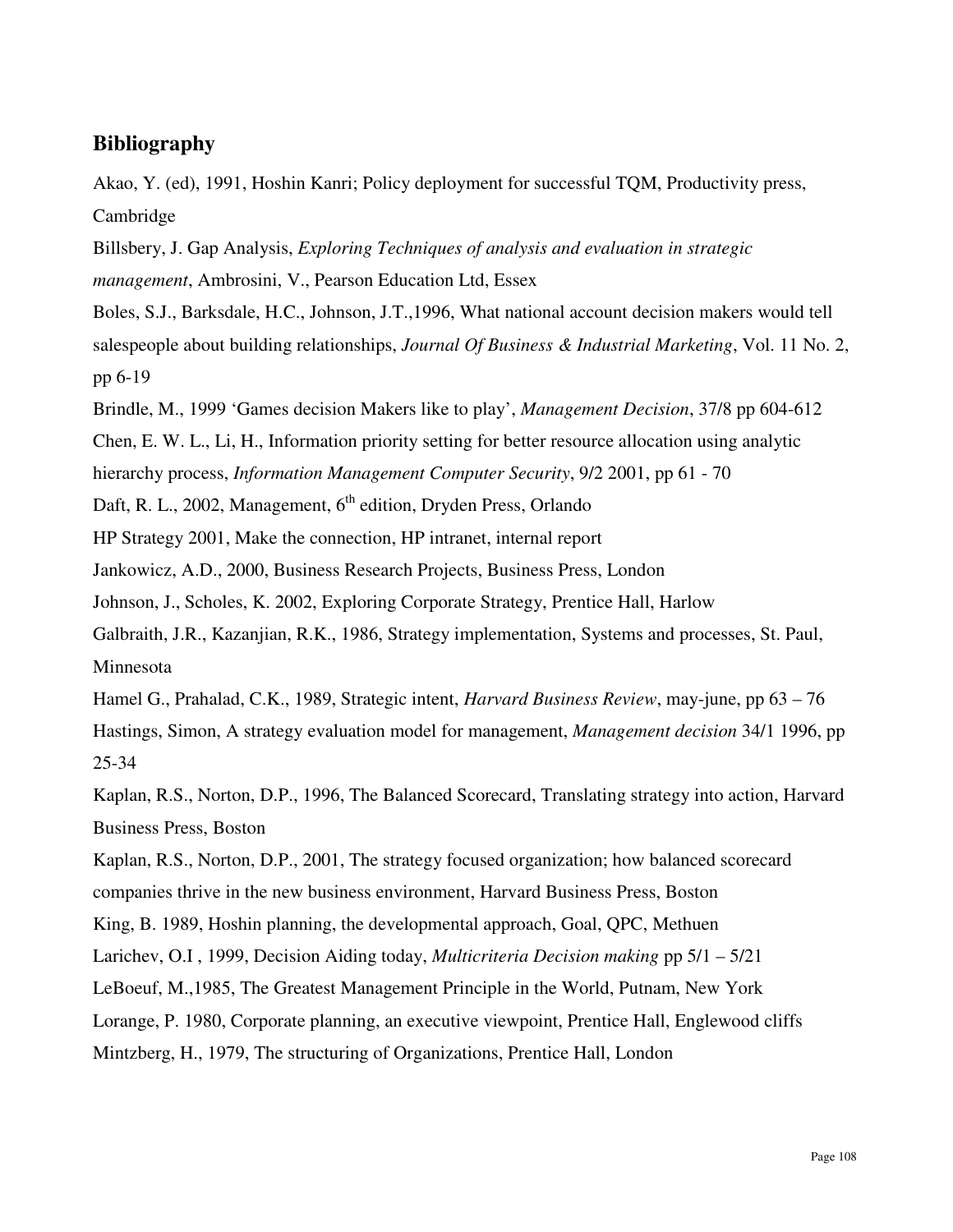Mintzberg, H. Waters, T., 1985, Of Strategies, deliberate and Emergent, *Strategic Management Journal*, Vol. 6, pp 257 – 272

Mintzberg, H., Quinn, J.B, 1991, The strategy process, concepts, contexts, cases, Prentica Hall, Englewood cliffs

Meulenberg, M., 1999, van vragen tot verslagen; handleiding voor interviewers, Coutinho, Bussum

Porter, M.E, 1985, Competitive advantage, Creating and sustaining superior performance, Free Press, New York

Prahalad, C.K., Hamel, G., 1990, Core competence of the corporation, *Harvard business review*, may-june, pp 79-91

Prahalad, C.K., Hamel, G., 1994, Competing for the future, Harvard Business School Press, Boston

Reeves T.K. & Harper,1981, D., Surveys at Work; a Practitioner's guide, McGraw-Hill, London

Saaty, T.L & Kearns, 1985, K.P., Analytical Planning, The Organization of Systems', Pergamon press, New York

Scheidermann, A. 1999, Why Balance Scorecards fail, *Journal of Strategic Performance Management*, pp 6 - 11

Shewhart, W.A., 1931, Economic control of manufactured product, New York, D. van Nostrand

Van der Velde, M.E.G, Janssen, G.W., Telting, I.A., 2000, Bedrijfswetenschappelijk onderzoek; van probleemstelling tot presentatie, H. Nelissen, Baarn

Watson, G.H., 1993, Strategic benchmarking, how to rate your company against the world's best, John,Wiley, Chichester

Witcher, B., Butterworth, R. 2000, Hoshin Kanry at Hewlett Packard, *Journal of General Management*, Vol. 25, No. 4, pp 70-85